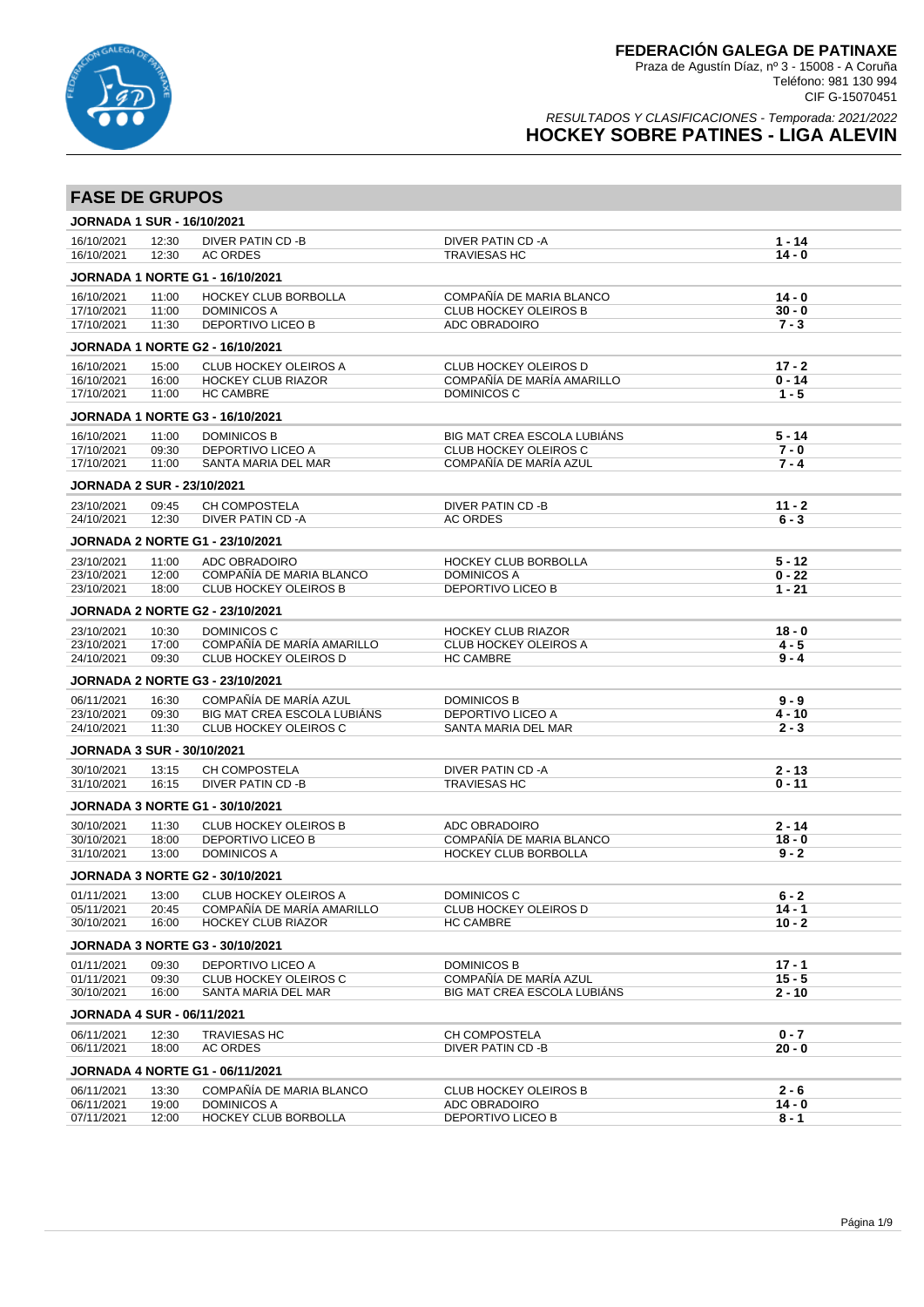

RESULTADOS Y CLASIFICACIONES - Temporada: 2021/2022

# **HOCKEY SOBRE PATINES - LIGA ALEVIN**

|                                   |                | <b>JORNADA 4 NORTE G2 - 06/11/2021</b>       |                                         |                     |
|-----------------------------------|----------------|----------------------------------------------|-----------------------------------------|---------------------|
| 06/11/2021                        | 10:30          | DOMINICOS C                                  | COMPAÑÍA DE MARÍA AMARILLO              | 5 - 11              |
| 06/11/2021                        | 18:00          | <b>HC CAMBRE</b>                             | <b>CLUB HOCKEY OLEIROS A</b>            | $0 - 11$            |
| 06/11/2021                        | 20:00          | <b>HOCKEY CLUB RIAZOR</b>                    | <b>CLUB HOCKEY OLEIROS D</b>            | $5 - 9$             |
|                                   |                | <b>JORNADA 4 NORTE G3 - 06/11/2021</b>       |                                         |                     |
| 06/11/2021                        | 11:00          | BIG MAT CREA ESCOLA LUBIANS                  | <b>CLUB HOCKEY OLEIROS C</b>            | $9 - 4$             |
| 06/11/2021                        | 12:30          | <b>DOMINICOS B</b>                           | SANTA MARIA DEL MAR                     | $5 - 13$            |
| 07/11/2021                        | 11:30          | DEPORTIVO LICEO A                            | COMPAÑÍA DE MARÍA AZUL                  | 21 - 0              |
| <b>JORNADA 5 SUR - 13/11/2021</b> |                |                                              |                                         |                     |
| 13/11/2021                        | 16:00          | DIVER PATIN CD -A                            | <b>TRAVIESAS HC</b>                     | $10 - 3$            |
| 14/11/2021                        | 10:00          | CH COMPOSTELA                                | <b>AC ORDES</b>                         | $2 - 8$             |
|                                   |                | <b>JORNADA 5 NORTE G1 - 13/11/2021</b>       |                                         |                     |
| 13/11/2021                        | 10:00          | ADC OBRADOIRO                                | COMPAÑÍA DE MARIA BLANCO                | $21 - 1$            |
| 13/11/2021                        | 13:30          | <b>DEPORTIVO LICEO B</b>                     | <b>DOMINICOS A</b>                      | 4 - 15              |
| 13/11/2021                        | 19:00          | <b>CLUB HOCKEY OLEIROS B</b>                 | HOCKEY CLUB BORBOLLA                    | 0 - 15              |
|                                   |                | <b>JORNADA 5 NORTE G2 - 13/11/2021</b>       |                                         |                     |
| 13/11/2021                        | 09:30          | COMPAÑÍA DE MARÍA AMARILLO                   | <b>HC CAMBRE</b>                        | $15 - 1$            |
| 13/11/2021                        | 17:30          | CLUB HOCKEY OLEIROS D                        | DOMINICOS C                             | 4 - 7               |
| 14/11/2021                        | 10:00          | <b>CLUB HOCKEY OLEIROS A</b>                 | <b>HOCKEY CLUB RIAZOR</b>               | $10 - 3$            |
|                                   |                | <b>JORNADA 5 NORTE G3 - 13/11/2021</b>       |                                         |                     |
|                                   |                |                                              |                                         |                     |
| 13/11/2021<br>14/11/2021          | 16:00<br>11:30 | CLUB HOCKEY OLEIROS C<br>SANTA MARIA DEL MAR | <b>DOMINICOS B</b><br>DEPORTIVO LICEO A | $6 - 3$<br>$2 - 18$ |
| 14/11/2021                        | 11:30          | COMPAÑÍA DE MARÍA AZUL                       | BIG MAT CREA ESCOLA LUBIANS             | 4 - 14              |
|                                   |                |                                              |                                         |                     |
| <b>JORNADA 6 SUR - 20/11/2021</b> |                |                                              |                                         |                     |
| 20/11/2021                        | 12:00          | <b>TRAVIESAS HC</b>                          | <b>AC ORDES</b>                         | $0 - 12$<br>$9 - 1$ |
| 20/11/2021                        | 13:30          | DIVER PATIN CD -A                            | DIVER PATIN CD -B                       |                     |
|                                   |                | <b>JORNADA 6 NORTE G1 - 20/11/2021</b>       |                                         |                     |
| 20/11/2021                        | 10:00          | ADC OBRADOIRO                                | DEPORTIVO LICEO B                       | $2 - 5$             |
| 20/11/2021                        | 17:45          | COMPAÑÍA DE MARIA BLANCO                     | HOCKEY CLUB BORBOLLA                    | $0 - 13$            |
| 21/11/2021                        | 11:30          | <b>CLUB HOCKEY OLEIROS B</b>                 | <b>DOMINICOS A</b>                      | $0 - 22$            |
|                                   |                | <b>JORNADA 6 NORTE G2 - 20/11/2021</b>       |                                         |                     |
| 20/11/2021                        | 09:30          | COMPAÑÍA DE MARÍA AMARILLO                   | <b>HOCKEY CLUB RIAZOR</b>               | $10 - 0$            |
| 20/11/2021                        | 10:00          | DOMINICOS C                                  | <b>HC CAMBRE</b>                        | $4 - 2$             |
| 20/11/2021                        | 17:30          | <b>CLUB HOCKEY OLEIROS D</b>                 | <b>CLUB HOCKEY OLEIROS A</b>            | $1 - 10$            |
|                                   |                | <b>JORNADA 6 NORTE G3 - 20/11/2021</b>       |                                         |                     |
| 20/11/2021                        | 10:15          | <b>BIG MAT CREA ESCOLA LUBIÁNS</b>           | <b>DOMINICOS B</b>                      | $12 - 0$            |
| 20/11/2021                        | 16:15          | COMPAÑÍA DE MARÍA AZUL                       | SANTA MARIA DEL MAR                     | $0 - 7$             |
| 21/11/2021                        | 10:00          | CLUB HOCKEY OLEIROS C                        | DEPORTIVO LICEO A                       | $3 - 15$            |
| <b>JORNADA 7 SUR - 27/11/2021</b> |                |                                              |                                         |                     |
| 27/11/2021                        | 11:00          | AC ORDES                                     | DIVER PATIN CD -A                       | 5 - 4               |
| 27/11/2021                        | 14:00          | DIVER PATIN CD -B                            | CH COMPOSTELA                           | $1 - 9$             |
|                                   |                | <b>JORNADA 7 NORTE G1 - 27/11/2021</b>       |                                         |                     |
| 28/11/2021                        | 12:00          | HOCKEY CLUB BORBOLLA                         | ADC OBRADOIRO                           | $5 - 2$             |
| 28/11/2021                        | 12:00          | <b>DEPORTIVO LICEO B</b>                     | <b>CLUB HOCKEY OLEIROS B</b>            | $5 - 3$             |
| 28/11/2021                        | 12:30          | <b>DOMINICOS A</b>                           | COMPAÑÍA DE MARIA BLANCO                | $27 - 0$            |
|                                   |                | <b>JORNADA 7 NORTE G2 - 27/11/2021</b>       |                                         |                     |
| 11/12/2021                        | 18:30          | <b>CLUB HOCKEY OLEIROS A</b>                 | COMPAÑÍA DE MARÍA AMARILLO              | $5 - 3$             |
| 27/11/2021                        | 16:00          | <b>HOCKEY CLUB RIAZOR</b>                    | DOMINICOS C                             | $1 - 9$             |
| 28/11/2021                        | 10:00          | <b>HC CAMBRE</b>                             | <b>CLUB HOCKEY OLEIROS D</b>            | $7 - 9$             |
|                                   |                | <b>JORNADA 7 NORTE G3 - 27/11/2021</b>       |                                         |                     |
| 11/12/2021                        | 10:00          | SANTA MARIA DEL MAR                          | <b>CLUB HOCKEY OLEIROS C</b>            | $7 - 10$            |
| 28/11/2021                        | 10:00          | DEPORTIVO LICEO A                            | BIG MAT CREA ESCOLA LUBIANS             | $13 - 3$            |
| 28/11/2021                        | 11:00          | DOMINICOS B                                  | COMPAÑÍA DE MARÍA AZUL                  | $10 - 5$            |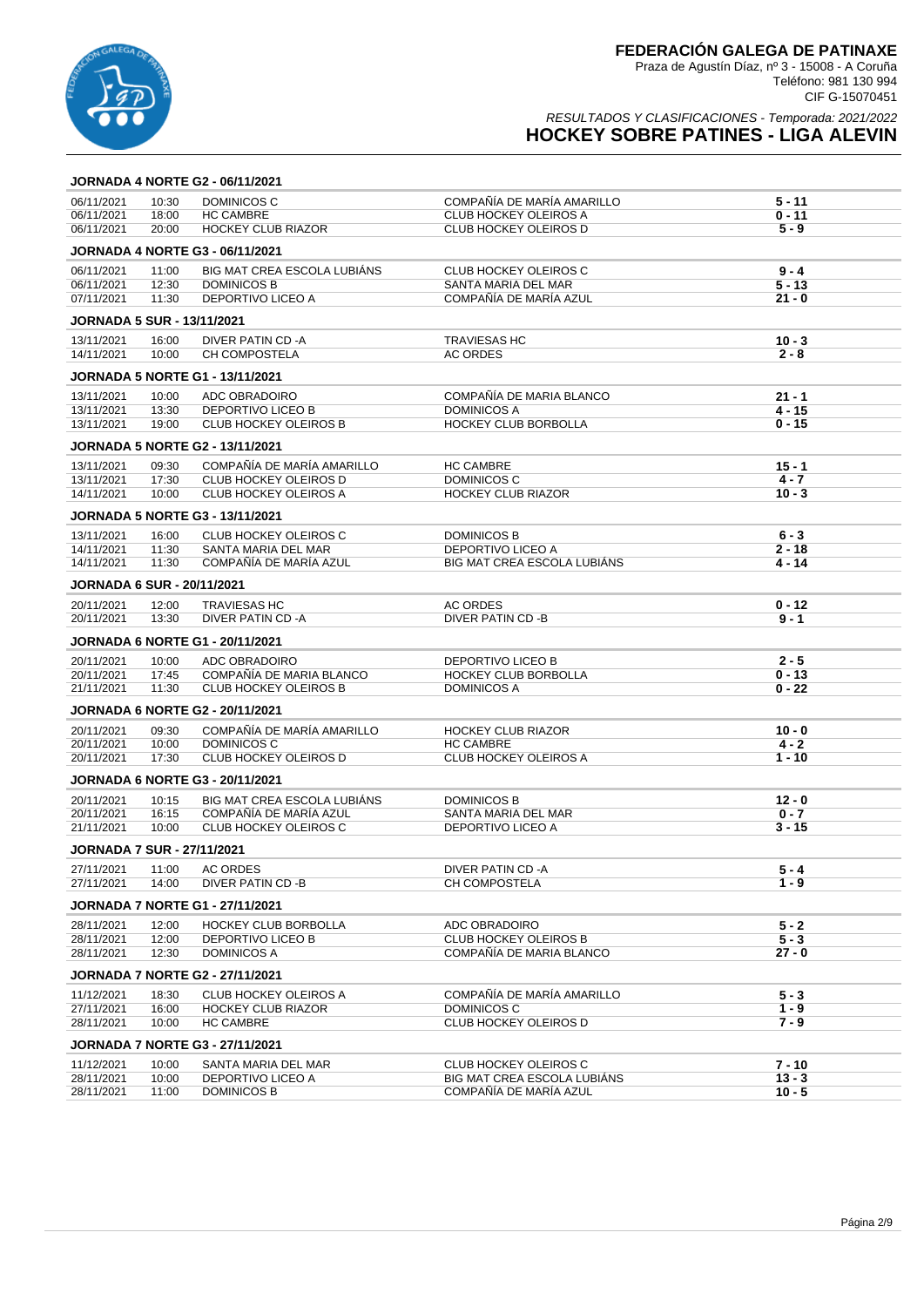

| <b>JORNADA 8 SUR - 04/12/2021</b>  |       |                                         |                              |           |
|------------------------------------|-------|-----------------------------------------|------------------------------|-----------|
| 04/12/2021                         | 12:00 | <b>TRAVIESAS HC</b>                     | DIVER PATIN CD -B            | $10 - 0$  |
| 11/12/2021                         | 11:30 | DIVER PATIN CD-A                        | CH COMPOSTELA                | $6 - 0$   |
|                                    |       | <b>JORNADA 8 NORTE G1 - 04/12/2021</b>  |                              |           |
| 03/12/2021                         | 19:00 | <b>HOCKEY CLUB BORBOLLA</b>             | DOMINICOS A                  | $1 - 10$  |
| 03/12/2021                         | 20:45 | COMPAÑÍA DE MARIA BLANCO                | DEPORTIVO LICEO B            | $2 - 18$  |
| 27/11/2021                         | 15:30 | ADC OBRADOIRO                           | <b>CLUB HOCKEY OLEIROS B</b> | $21 - 2$  |
|                                    |       | <b>JORNADA 8 NORTE G2 - 04/12/2021</b>  |                              |           |
| 04/12/2021                         | 16:00 | <b>HC CAMBRE</b>                        | <b>HOCKEY CLUB RIAZOR</b>    | $5 - 2$   |
| 04/12/2021                         | 19:45 | <b>DOMINICOS C</b>                      | CLUB HOCKEY OLEIROS A        | $0 - 16$  |
| 27/11/2021                         | 20:00 | CLUB HOCKEY OLEIROS D                   | COMPAÑÍA DE MARÍA AMARILLO   | $2 - 15$  |
|                                    |       | <b>JORNADA 8 NORTE G3 - 04/12/2021</b>  |                              |           |
| 05/12/2021                         | 12:30 | <b>DOMINICOS B</b>                      | DEPORTIVO LICEO A            | $1 - 16$  |
| 11/12/2021                         | 17:15 | BIG MAT CREA ESCOLA LUBIÁNS             | SANTA MARIA DEL MAR          | $8 - 1$   |
| 21/12/2021                         | 20:30 | COMPAÑÍA DE MARÍA AZUL                  | <b>CLUB HOCKEY OLEIROS C</b> | $2 - 13$  |
| <b>JORNADA 9 SUR - 11/12/2021</b>  |       |                                         |                              |           |
| 11/12/2021                         | 15:30 | CH COMPOSTELA                           | <b>TRAVIESAS HC</b>          | $10 - 10$ |
| 12/12/2021                         | 10:00 | DIVER PATIN CD -B                       | <b>AC ORDES</b>              | $2 - 8$   |
|                                    |       | <b>JORNADA 9 NORTE G1 - 11/12/2021</b>  |                              |           |
| 11/12/2021                         | 10:30 | ADC OBRADOIRO                           | <b>DOMINICOS A</b>           | $2 - 11$  |
| 12/12/2021                         | 11:00 | <b>DEPORTIVO LICEO B</b>                | <b>HOCKEY CLUB BORBOLLA</b>  | $0 - 12$  |
| 12/12/2021                         | 16:00 | <b>CLUB HOCKEY OLEIROS B</b>            | COMPAÑÍA DE MARIA BLANCO     | $13 - 1$  |
|                                    |       | <b>JORNADA 9 NORTE G2 - 11/12/2021</b>  |                              |           |
| 11/12/2021                         | 09:30 | COMPAÑÍA DE MARÍA AMARILLO              | DOMINICOS C                  | $4 - 1$   |
| 11/12/2021                         | 17:00 | CLUB HOCKEY OLEIROS D                   | <b>HOCKEY CLUB RIAZOR</b>    | $8 - 0$   |
| 12/12/2021                         | 14:30 | <b>CLUB HOCKEY OLEIROS A</b>            | <b>HC CAMBRE</b>             | $16 - 0$  |
|                                    |       | <b>JORNADA 9 NORTE G3 - 11/12/2021</b>  |                              |           |
| 11/12/2021                         | 13:00 | COMPAÑÍA DE MARÍA AZUL                  | <b>DEPORTIVO LICEO A</b>     | $0 - 20$  |
| 12/12/2021                         | 09:30 | CLUB HOCKEY OLEIROS C                   | BIG MAT CREA ESCOLA LUBIÁNS  | $4 - 4$   |
| 18/12/2021                         | 16:00 | SANTA MARIA DEL MAR                     | <b>DOMINICOS B</b>           | $8 - 3$   |
| <b>JORNADA 10 SUR - 18/12/2021</b> |       |                                         |                              |           |
| 18/12/2021                         | 12:30 | <b>AC ORDES</b>                         | CH COMPOSTELA                | $6 - 0$   |
| 18/12/2021                         | 15:30 | <b>TRAVIESAS HC</b>                     | DIVER PATIN CD -A            | $3 - 9$   |
|                                    |       | <b>JORNADA 10 NORTE G1 - 18/12/2021</b> |                              |           |
| 17/12/2021                         | 20:00 | COMPAÑÍA DE MARIA BLANCO                | ADC OBRADOIRO                | $1 - 17$  |
| 18/12/2021                         | 11:30 | HOCKEY CLUB BORBOLLA                    | <b>CLUB HOCKEY OLEIROS B</b> | $13 - 0$  |
| 19/12/2021                         | 10:30 | <b>DOMINICOS A</b>                      | DEPORTIVO LICEO B            | $19 - 0$  |
|                                    |       | <b>JORNADA 10 NORTE G2 - 18/12/2021</b> |                              |           |
| 18/12/2021                         | 12:30 | DOMINICOS C                             | <b>CLUB HOCKEY OLEIROS D</b> | $10 - 0$  |
| 18/12/2021                         | 16:00 | <b>HOCKEY CLUB RIAZOR</b>               | <b>CLUB HOCKEY OLEIROS A</b> | $1 - 13$  |
| 18/12/2021                         | 20:00 | <b>HC CAMBRE</b>                        | COMPAÑÍA DE MARÍA AMARILLO   | $1 - 15$  |
|                                    |       | <b>JORNADA 10 NORTE G3 - 18/12/2021</b> |                              |           |
| 18/12/2021                         | 12:30 | BIG MAT CREA ESCOLA LUBIÁNS             | COMPAÑÍA DE MARÍA AZUL       | $12 - 0$  |
| 18/12/2021                         | 18:45 | <b>DOMINICOS B</b>                      | CLUB HOCKEY OLEIROS C        | $6 - 9$   |
| 19/12/2021                         | 10:00 | <b>DEPORTIVO LICEO A</b>                | SANTA MARIA DEL MAR          | $18 - 1$  |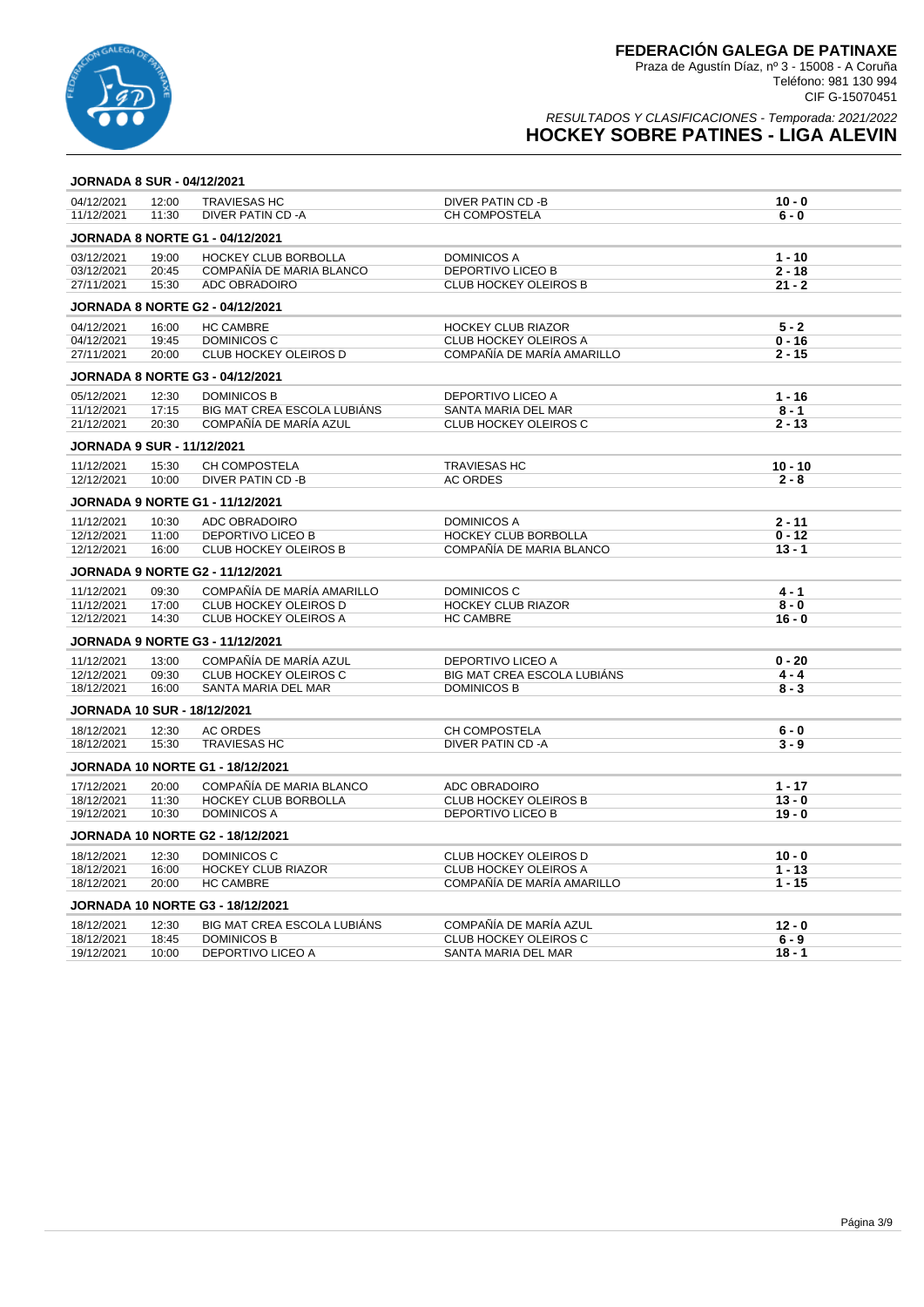

### RESULTADOS Y CLASIFICACIONES - Temporada: 2021/2022 **HOCKEY SOBRE PATINES - LIGA ALEVIN**

### **CLASIFICACIÓN GRUPO SUR**

|                           | <b>Puntos</b> | PJ | <b>PG</b> | <b>PE</b> | <b>PP</b> | GF | GC. | Gav | Pen |
|---------------------------|---------------|----|-----------|-----------|-----------|----|-----|-----|-----|
| DIVER PATIN CD -A         | 21            | 8  |           | $\Omega$  |           | 71 | 18  | 53  |     |
| AC ORDES<br>2             | 21            | 8  |           | $\Omega$  |           | 76 | 14  | 62  |     |
| <b>CH COMPOSTELA</b><br>3 | 10            | 8  | -3        |           | 4         | 41 | 46  | -5  |     |
| <b>TRAVIESAS HC</b><br>4  |               | 8  | 2         |           | 5         | 37 | 62  | -25 |     |
| DIVER PATIN CD -B<br>.5   | 0             | 8  | $\Omega$  | 0         | 8         |    | 92  | -85 | 2   |

#### **CLASIFICACIÓN GRUPO 1 NORTE**

|                               | <b>Puntos</b> | PJ | PG. | <b>PE</b> | РP       | GF  | GC. | Gav    | Pen |
|-------------------------------|---------------|----|-----|-----------|----------|-----|-----|--------|-----|
| <b>DOMINICOS A</b>            | 30            | 10 | 10  | 0         | $\Omega$ | 179 | 9   | 170    |     |
| <b>HOCKEY CLUB BORBOLLA</b>   | 24            | 10 | 8   | 0         | 2        | 95  | 27  | 68     |     |
| DEPORTIVO LICEO B<br>3        | 18            | 10 | 6   | 0         | 4        | 79  | 65  | 14     |     |
| ADC OBRADOIRO<br>4            | 12            | 10 | 4   | 0         | 6        | 87  | 60  | 27     |     |
| CLUB HOCKEY OLEIROS B<br>5    | 6             | 10 | 2   | 0         | 8        | 27  | 144 | $-117$ |     |
| COMPAÑÍA DE MARIA BLANCO<br>6 | 0             | 10 |     | 0         | 10       |     | 169 | $-162$ |     |

### **CLASIFICACIÓN GRUPO 2 NORTE**

|                                 | <b>Puntos</b> | PJ | PG. | <b>PE</b> | <b>PP</b> | GF  | GC. | Gav | Pen |
|---------------------------------|---------------|----|-----|-----------|-----------|-----|-----|-----|-----|
| CLUB HOCKEY OLEIROS A           | 30            | 10 | 10  | $\Omega$  | $\Omega$  | 109 | 16  | 93  |     |
| COMPAÑÍA DE MARÍA AMARILLO      | 24            | 10 | 8   |           | 2         | 105 | 21  | 84  |     |
| DOMINICOS C<br>3                | 18            | 10 | 6   | $\Omega$  | 4         | 61  | 45  | 16  |     |
| CLUB HOCKEY OLEIROS D<br>4      | 12            | 10 | 4   | $\Omega$  | 6         | 45  | 89  | -44 |     |
| <b>HOCKEY CLUB RIAZOR</b><br>b. | 3             | 10 |     | $\Omega$  | 9         | 22  | 98  | -76 |     |
| <b>HC CAMBRE</b><br>h           |               | 10 |     | $\Omega$  | 9         | 23  | 96  | -73 |     |

#### **CLASIFICACIÓN GRUPO 3 NORTE**

|                             | <b>Puntos</b> | PJ | PG. | <b>PE</b> | <b>PP</b> | GF  | GC. | Gav   | Pen |
|-----------------------------|---------------|----|-----|-----------|-----------|-----|-----|-------|-----|
| DEPORTIVO LICEO A           | 30            | 10 | 10  | $\Omega$  |           | 155 | 15  | 140   |     |
| BIG MAT CREA ESCOLA LUBIÁNS | 22            | 10 |     |           | 2         | 90  | 43  | 47    |     |
| CLUB HOCKEY OLEIROS C<br>3  | 16            | 10 | 5   |           | 4         | 66  | 61  | 5     |     |
| SANTA MARIA DEL MAR<br>4    | 15            | 10 | 5   | $\Omega$  | 5         | 51  | 78  | $-27$ |     |
| DOMINICOS B<br><sub>5</sub> | 4             | 10 |     |           | 8         | 43  | 109 | -66   |     |
| COMPAÑÍA DE MARÍA AZUL<br>6 |               | 10 | 0   |           | 9         | 29  | 128 | -99   |     |

# **F4 ALEVIN ORO**

|                                 | .     |                            |                       |                          |  |  |  |  |  |  |
|---------------------------------|-------|----------------------------|-----------------------|--------------------------|--|--|--|--|--|--|
| <b>SEMIFINALES - 02/04/2022</b> |       |                            |                       |                          |  |  |  |  |  |  |
| 02/04/2022                      | 16:00 | COMPAÑÍA DE MARÍA AMARILLO | DEPORTIVO LICEO A     | $\blacksquare$           |  |  |  |  |  |  |
| 02/04/2022                      | 18:00 | DOMINICOS A                | CLUB HOCKEY OLEIROS A | $\blacksquare$           |  |  |  |  |  |  |
| 3º Y 4º PUESTO - 03/04/2022     |       |                            |                       |                          |  |  |  |  |  |  |
| 03/04/2022                      |       |                            |                       | $\blacksquare$           |  |  |  |  |  |  |
| FINAL - 03/04/2022              |       |                            |                       |                          |  |  |  |  |  |  |
| 03/04/2022                      |       |                            |                       | $\overline{\phantom{0}}$ |  |  |  |  |  |  |

# **DESEMPATE ALEVÍN ORO**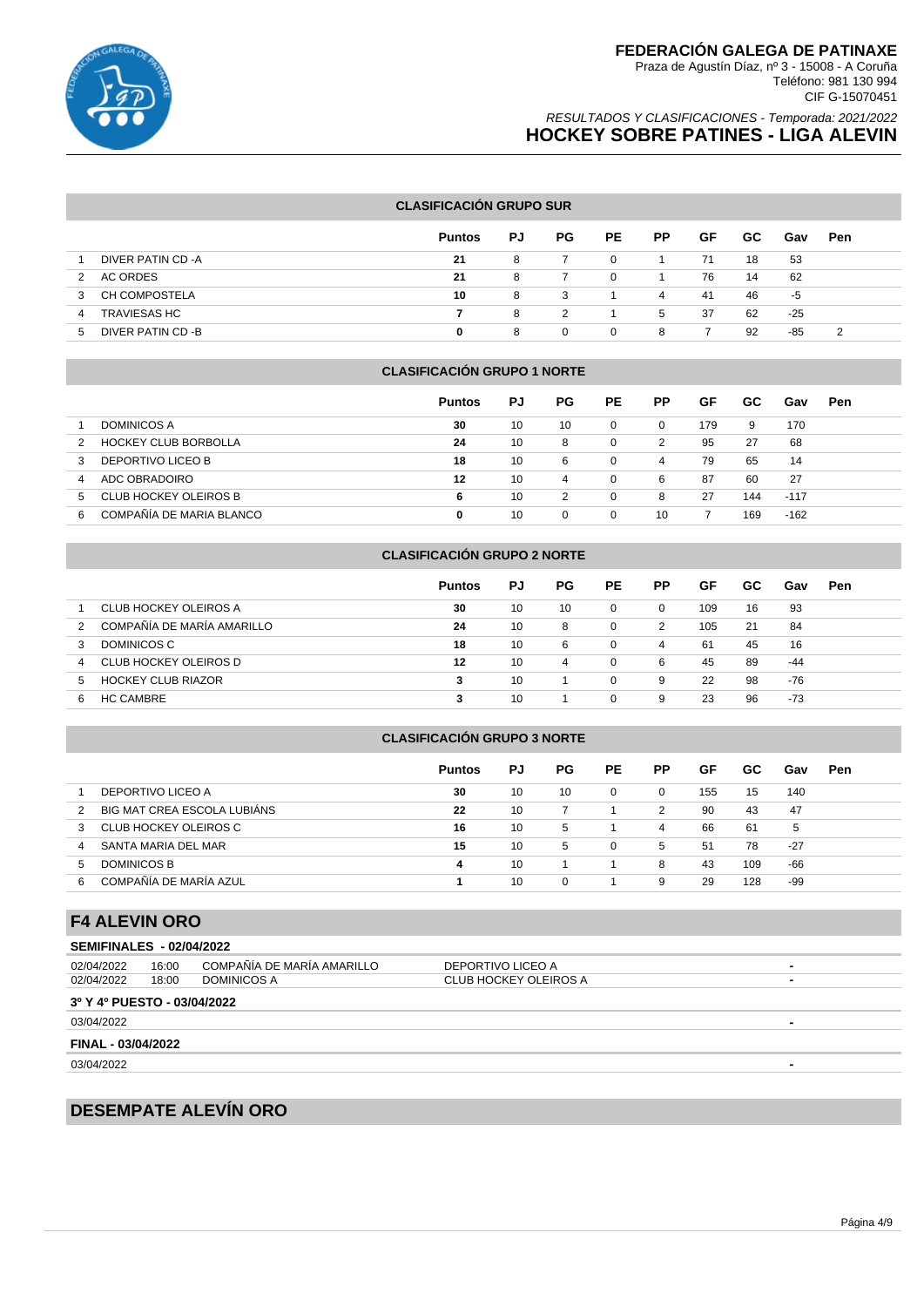

### RESULTADOS Y CLASIFICACIONES - Temporada: 2021/2022 **HOCKEY SOBRE PATINES - LIGA ALEVIN**

### **DESEMPATE 1º PUESTO ALEVÍN ORO -**

| 26/02/2022        | 12:00 | DOMINICOS A                          | COMPAÑÍA DE MARÍA AMARILLO         | $3 - 6$  |
|-------------------|-------|--------------------------------------|------------------------------------|----------|
|                   |       |                                      |                                    |          |
| <b>ALEVIN ORO</b> |       |                                      |                                    |          |
|                   |       | <b>JORNADA 1 ORO G1 - 15/01/2022</b> |                                    |          |
| 16/01/2022        | 11:30 | <b>DIVER PATIN CD-A</b>              | <b>DEPORTIVO LICEO A</b>           | $1 - 3$  |
| 16/01/2022        | 12:30 | HOCKEY CLUB BORBOLLA                 | CLUB HOCKEY OLEIROS A              | $3 - 9$  |
|                   |       | <b>JORNADA 1 ORO G2 - 15/01/2022</b> |                                    |          |
| 16/01/2022        | 10:30 | <b>DOMINICOS A</b>                   | COMPAÑÍA DE MARÍA AMARILLO         | $5 - 3$  |
| 16/01/2022        | 13:00 | <b>AC ORDES</b>                      | <b>BIG MAT CREA ESCOLA LUBIÁNS</b> | $11 - 2$ |
|                   |       | <b>JORNADA 2 ORO G1 - 22/01/2022</b> |                                    |          |
| 23/01/2022        | 12:00 | <b>CLUB HOCKEY OLEIROS A</b>         | DIVER PATIN CD -A                  | $10 - 1$ |
| 23/01/2022        | 17:00 | DEPORTIVO LICEO A                    | HOCKEY CLUB BORBOLLA               | $5 - 0$  |
|                   |       | <b>JORNADA 2 ORO G2 - 22/01/2022</b> |                                    |          |
| 22/01/2022        | 10:00 | COMPAÑÍA DE MARÍA AMARILLO           | <b>AC ORDES</b>                    | $3 - 2$  |
| 22/01/2022        | 19:15 | BIG MAT CREA ESCOLA LUBIÁNS          | <b>DOMINICOS A</b>                 | $0 - 11$ |
|                   |       | <b>JORNADA 3 ORO G1 - 29/01/2022</b> |                                    |          |
| 11/02/2022        | 20:30 | HOCKEY CLUB BORBOLLA                 | DIVER PATIN CD -A                  | $5 - 2$  |
| 30/01/2022        | 17:00 | DEPORTIVO LICEO A                    | <b>CLUB HOCKEY OLEIROS A</b>       | $1 - 5$  |
|                   |       | <b>JORNADA 3 ORO G2 - 29/01/2022</b> |                                    |          |
| 01/02/2022        | 19:15 | <b>AC ORDES</b>                      | <b>DOMINICOS A</b>                 | $0 - 6$  |
| 29/01/2022        | 12:00 | COMPAÑÍA DE MARÍA AMARILLO           | BIG MAT CREA ESCOLA LUBIÁNS        | $12 - 2$ |
|                   |       | <b>JORNADA 4 ORO G1 - 05/02/2022</b> |                                    |          |
| 05/02/2022        | 16:00 | <b>CLUB HOCKEY OLEIROS A</b>         | <b>HOCKEY CLUB BORBOLLA</b>        | $5 - 0$  |
| 19/02/2022        | 13:30 | <b>DEPORTIVO LICEO A</b>             | DIVER PATIN CD -A                  | $7 - 3$  |
|                   |       | <b>JORNADA 4 ORO G2 - 05/02/2022</b> |                                    |          |
| 05/02/2022        | 11:00 | COMPAÑÍA DE MARÍA AMARILLO           | <b>DOMINICOS A</b>                 | $3 - 1$  |
| 26/02/2022        | 10:15 | <b>BIG MAT CREA ESCOLA LUBIÁNS</b>   | <b>AC ORDES</b>                    | $0 - 3$  |
|                   |       | <b>JORNADA 5 ORO G1 - 12/02/2022</b> |                                    |          |
| 12/02/2022        | 17:00 | DIVER PATIN CD-A                     | <b>CLUB HOCKEY OLEIROS A</b>       | $1 - 10$ |
| 16/02/2022        | 20:15 | <b>HOCKEY CLUB BORBOLLA</b>          | DEPORTIVO LICEO A                  | $1 - 6$  |
|                   |       | <b>JORNADA 5 ORO G2 - 12/02/2022</b> |                                    |          |
| 12/02/2022        | 10:30 | <b>DOMINICOS A</b>                   | BIG MAT CREA ESCOLA LUBIÁNS        | $12 - 1$ |
| 13/02/2022        | 13:00 | <b>AC ORDES</b>                      | COMPAÑÍA DE MARÍA AMARILLO         | $1 - 4$  |
|                   |       | <b>JORNADA 6 ORO G1 - 19/02/2022</b> |                                    |          |
| 20/02/2022        | 10:00 | <b>CLUB HOCKEY OLEIROS A</b>         | DEPORTIVO LICEO A                  | $8 - 4$  |
| 26/02/2022        | 17:00 | DIVER PATIN CD-A                     | HOCKEY CLUB BORBOLLA               | $7 - 1$  |
|                   |       | <b>JORNADA 6 ORO G2 - 19/02/2022</b> |                                    |          |
| 19/02/2022        | 17:30 | <b>DOMINICOS A</b>                   | <b>AC ORDES</b>                    | $8 - 1$  |
| 20/02/2022        | 11:00 | BIG MAT CREA ESCOLA LUBIÁNS          | COMPAÑÍA DE MARÍA AMARILLO         | $1 - 8$  |

|   | <b>CLASIFICACION GRUPO G1</b> |               |    |     |              |           |    |     |       |     |  |
|---|-------------------------------|---------------|----|-----|--------------|-----------|----|-----|-------|-----|--|
|   |                               | <b>Puntos</b> | PJ | PG. | PE.          | <b>PP</b> | GF | GC. | Gav   | Pen |  |
|   | CLUB HOCKEY OLEIROS A         | 18            | 6  | -6  | 0            | 0         | 47 | 10  | -37   |     |  |
|   | DEPORTIVO LICEO A             | 12            | 6  | 4   | $\mathbf{0}$ | 2         | 26 | 18  | 8     |     |  |
|   | DIVER PATIN CD -A             | 3             | 6  |     | 0            | 5         | 15 | 36  | $-21$ |     |  |
| 4 | <b>HOCKEY CLUB BORBOLLA</b>   |               | 6  |     | $\Omega$     | 5         | 10 | 34  | -24   |     |  |

**CLASIFICACIÓN GRUPO G1**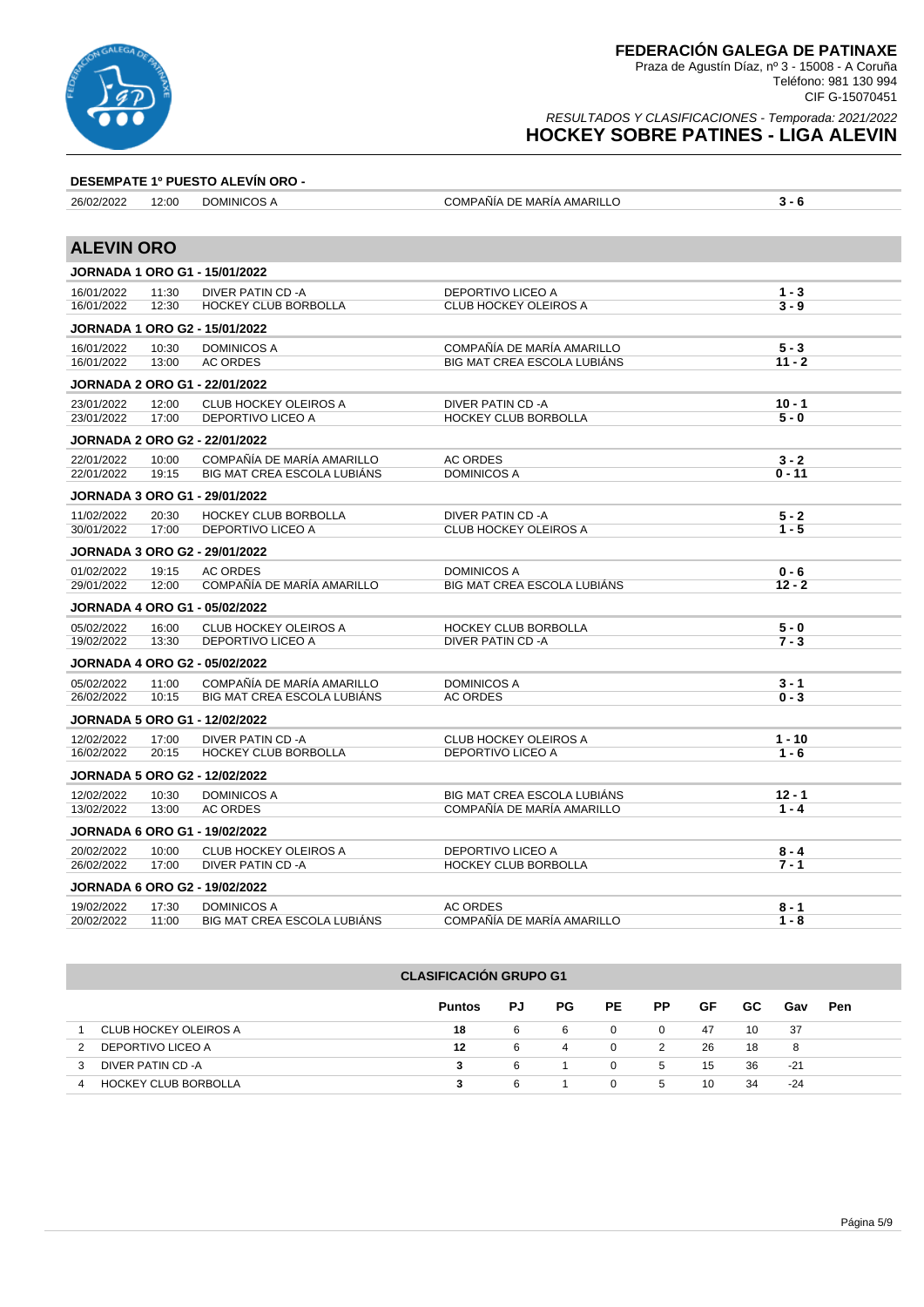

### RESULTADOS Y CLASIFICACIONES - Temporada: 2021/2022 **HOCKEY SOBRE PATINES - LIGA ALEVIN**

#### **CLASIFICACIÓN GRUPO G2**

|                                  | <b>Puntos</b> | PJ. | PG.          | PE             | <b>PP</b> | GF | GC. | Gav | <b>Pen</b> |
|----------------------------------|---------------|-----|--------------|----------------|-----------|----|-----|-----|------------|
| COMPAÑÍA DE MARÍA AMARILLO       | 15            | 6   | $\mathbf{b}$ | $\Omega$       |           | 33 | 12  | -21 |            |
| <b>DOMINICOS A</b>               | 15            | 6   | -5           | $\overline{0}$ |           | 43 | 8   | -35 |            |
| AC ORDES                         | 6             | 6   |              | $\mathbf{0}$   | 4         | 18 | 23  | -5  |            |
| BIG MAT CREA ESCOLA LUBIÁNS<br>4 | 0             | 6   |              | $\Omega$       | 6         | 6  | 57  | -51 |            |

# **ALEVIN PLATA**

|            |       | <b>JORNADA 1 PLATA G1 - 15/01/2022</b> |                              |          |
|------------|-------|----------------------------------------|------------------------------|----------|
| 15/01/2022 | 12:00 | ADC OBRADOIRO                          | <b>DOMINICOS C</b>           | $1 - 5$  |
| 15/01/2022 | 15:00 | <b>TRAVIESAS HC</b>                    | <b>CLUB HOCKEY OLEIROS C</b> | $4 - 15$ |
| 15/01/2022 | 18:30 | <b>HC CAMBRE</b>                       | COMPAÑÍA DE MARÍA AZUL       | $19 - 2$ |
|            |       | <b>JORNADA 1 PLATA G2 - 15/01/2022</b> |                              |          |
| 15/01/2022 | 10:00 | <b>DOMINICOS B</b>                     | DIVER PATIN CD -B            | $18 - 3$ |
| 15/01/2022 | 18:00 | COMPAÑÍA DE MARIA BLANCO               | CH COMPOSTELA                | $0 - 11$ |
| 16/01/2022 | 11:00 | CLUB HOCKEY OLEIROS D                  | CLUB HOCKEY OLEIROS B        | $17 - 5$ |
| 16/01/2022 | 12:00 | <b>HOCKEY CLUB RIAZOR</b>              | SANTA MARIA DEL MAR          | $4 - 8$  |
|            |       | <b>JORNADA 2 PLATA G1 - 22/01/2022</b> |                              |          |
| 16/01/2022 | 13:00 | DEPORTIVO LICEO B                      | <b>TRAVIESAS HC</b>          | $6 - 2$  |
| 22/01/2022 | 13:45 | COMPAÑÍA DE MARÍA AZUL                 | ADC OBRADOIRO                | $3 - 8$  |
| 22/01/2022 | 18:30 | <b>CLUB HOCKEY OLEIROS C</b>           | <b>HC CAMBRE</b>             | $6 - 2$  |
|            |       | <b>JORNADA 2 PLATA G2 - 22/01/2022</b> |                              |          |
| 22/01/2022 | 10:00 | CH COMPOSTELA                          | <b>HOCKEY CLUB RIAZOR</b>    | $6 - 3$  |
| 22/01/2022 | 10:00 | SANTA MARIA DEL MAR                    | <b>DOMINICOS B</b>           | $6 - 3$  |
| 22/01/2022 | 15:30 | <b>CLUB HOCKEY OLEIROS B</b>           | COMPAÑÍA DE MARIA BLANCO     | $7 - 1$  |
| 29/01/2022 | 15:30 | DIVER PATIN CD -B                      | <b>CLUB HOCKEY OLEIROS D</b> | $4 - 16$ |
|            |       | <b>JORNADA 3 PLATA G1 - 05/02/2022</b> |                              |          |
| 05/02/2022 | 11:30 | <b>HC CAMBRE</b>                       | <b>DEPORTIVO LICEO B</b>     | $5 - 1$  |
| 05/02/2022 | 14:45 | <b>TRAVIESAS HC</b>                    | DOMINICOS C                  | $2 - 15$ |
| 13/02/2022 | 10:00 | CLUB HOCKEY OLEIROS C                  | COMPAÑÍA DE MARÍA AZUL       | $20 - 6$ |
|            |       | <b>JORNADA 3 PLATA G2 - 05/02/2022</b> |                              |          |
| 05/02/2022 | 16:00 | COMPAÑÍA DE MARIA BLANCO               | <b>CLUB HOCKEY OLEIROS D</b> | $1 - 15$ |
| 05/02/2022 | 19:30 | <b>DOMINICOS B</b>                     | <b>CH COMPOSTELA</b>         | $17 - 5$ |
| 06/02/2022 | 10:00 | SANTA MARIA DEL MAR                    | <b>DIVER PATIN CD-B</b>      | $10 - 0$ |
| 06/02/2022 | 12:00 | <b>HOCKEY CLUB RIAZOR</b>              | <b>CLUB HOCKEY OLEIROS B</b> | $6 - 1$  |
|            |       | <b>JORNADA 4 PLATA G1 - 12/02/2022</b> |                              |          |
| 06/03/2022 | 10:00 | <b>DEPORTIVO LICEO B</b>               | CLUB HOCKEY OLEIROS C        | $5 - 2$  |
| 12/02/2022 | 11:15 | ADC OBRADOIRO                          | <b>TRAVIESAS HC</b>          | $9 - 6$  |
| 12/02/2022 | 19:00 | <b>DOMINICOS C</b>                     | <b>HC CAMBRE</b>             | $9 - 2$  |
|            |       | <b>JORNADA 4 PLATA G2 - 12/02/2022</b> |                              |          |
| 12/02/2022 | 14:00 | CH COMPOSTELA                          | SANTA MARIA DEL MAR          | $2 - 2$  |
| 12/02/2022 | 17:30 | <b>CLUB HOCKEY OLEIROS D</b>           | <b>HOCKEY CLUB RIAZOR</b>    | $6 - 5$  |
| 12/02/2022 | 19:00 | <b>CLUB HOCKEY OLEIROS B</b>           | <b>DOMINICOS B</b>           | $4 - 14$ |
| 12/02/2022 | 19:15 | DIVER PATIN CD -B                      | COMPAÑÍA DE MARIA BLANCO     | $6 - 11$ |
|            |       | <b>JORNADA 5 PLATA G1 - 19/02/2022</b> |                              |          |
| 19/02/2022 | 15:00 | <b>HC CAMBRE</b>                       | ADC OBRADOIRO                | $6 - 0$  |
| 19/02/2022 | 15:30 | CLUB HOCKEY OLEIROS C                  | DOMINICOS C                  | $4 - 5$  |
| 27/02/2022 | 12:00 | <b>DEPORTIVO LICEO B</b>               | COMPAÑÍA DE MARÍA AZUL       | $12 - 1$ |
|            |       | <b>JORNADA 5 PLATA G2 - 19/02/2022</b> |                              |          |
| 19/02/2022 | 12:00 | SANTA MARIA DEL MAR                    | <b>CLUB HOCKEY OLEIROS B</b> | $10 - 1$ |
| 19/02/2022 | 16:00 | <b>DOMINICOS B</b>                     | CLUB HOCKEY OLEIROS D        | $8 - 11$ |
| 20/02/2022 | 12:00 | <b>HOCKEY CLUB RIAZOR</b>              | COMPAÑÍA DE MARIA BLANCO     | $17 - 1$ |
| 20/02/2022 | 14:30 | CH COMPOSTELA                          | DIVER PATIN CD -B            | $13 - 0$ |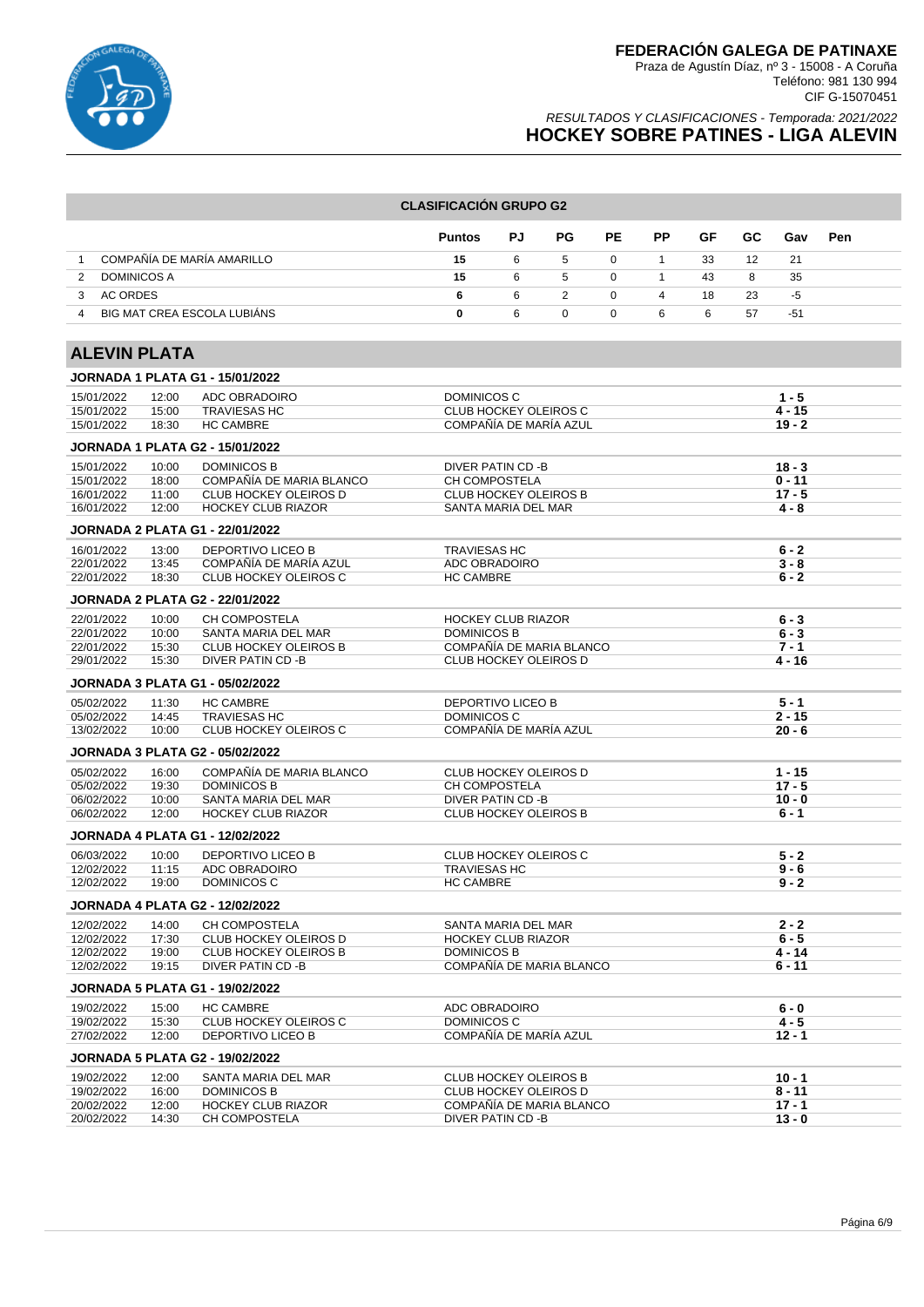

|                          |                | <b>JORNADA 6 PLATA G1 - 05/03/2022</b>                  |                                                    |                          |
|--------------------------|----------------|---------------------------------------------------------|----------------------------------------------------|--------------------------|
| 05/03/2022               | 10:00          | DOMINICOS C                                             | DEPORTIVO LICEO B                                  | $5 - 1$                  |
| 05/03/2022               | 16:00          | <b>TRAVIESAS HC</b>                                     | COMPAÑÍA DE MARÍA AZUL                             | $3 - 14$                 |
| 05/03/2022               | 16:45          | ADC OBRADOIRO                                           | <b>CLUB HOCKEY OLEIROS C</b>                       | $8 - 4$                  |
|                          |                | <b>JORNADA 6 PLATA G2 - 05/02/2022</b>                  |                                                    |                          |
| 05/03/2022               | 10:00          | COMPAÑÍA DE MARIA BLANCO                                | <b>DOMINICOS B</b>                                 | $4 - 14$                 |
| 05/03/2022               | 15:30          | <b>HOCKEY CLUB RIAZOR</b>                               | DIVER PATIN CD -B                                  | $7 - 0$                  |
| 05/03/2022               | 17:30          | <b>CLUB HOCKEY OLEIROS B</b>                            | CH COMPOSTELA                                      | $2 - 8$                  |
| 20/03/2022               | 10:00          | <b>CLUB HOCKEY OLEIROS D</b>                            | SANTA MARIA DEL MAR                                | $1 - 1$                  |
|                          |                | <b>JORNADA 7 PLATA G1 - 12/03/2022</b>                  |                                                    |                          |
| 12/03/2022               | 17:00          | <b>HC CAMBRE</b>                                        | <b>TRAVIESAS HC</b>                                | $2 - 3$                  |
| 13/03/2022               | 12:30          | <b>DEPORTIVO LICEO B</b>                                | ADC OBRADOIRO                                      | $7 - 2$                  |
| 19/03/2022               | 12:30          | COMPAÑÍA DE MARÍA AZUL                                  | DOMINICOS C                                        | $3 - 15$                 |
|                          |                | <b>JORNADA 7 PLATA G2 - 12/03/2022</b>                  |                                                    |                          |
| 12/03/2022               | 18:45          | <b>CH COMPOSTELA</b>                                    | CLUB HOCKEY OLEIROS D                              | $4 - 5$                  |
| 13/03/2022               | 10:00          | DIVER PATIN CD -B                                       | <b>CLUB HOCKEY OLEIROS B</b>                       | $3 - 10$                 |
| 13/03/2022               | 12:00          | <b>DOMINICOS B</b>                                      | <b>HOCKEY CLUB RIAZOR</b>                          | $5 - 6$                  |
| 18/03/2022               | 20:30          | SANTA MARIA DEL MAR                                     | COMPAÑÍA DE MARIA BLANCO                           | $4 - 4$                  |
|                          |                | <b>JORNADA 8 PLATA G1 - 26/03/2022</b>                  |                                                    |                          |
| 26/03/2022               | 11:30          | DOMINICOS C                                             | ADC OBRADOIRO                                      | $\blacksquare$           |
| 26/03/2022               | 16:45          | CLUB HOCKEY OLEIROS C                                   | <b>TRAVIESAS HC</b>                                | $\blacksquare$           |
| 26/03/2022               | 18:00          | COMPAÑÍA DE MARÍA AZUL                                  | <b>HC CAMBRE</b>                                   | $\blacksquare$           |
|                          |                | <b>JORNADA 8 PLATA G2 - 26/03/2022</b>                  |                                                    |                          |
| 26/03/2022               | 16:30          | CH COMPOSTELA                                           | COMPAÑÍA DE MARIA BLANCO                           | $\blacksquare$           |
| 26/03/2022               | 18:00          | SANTA MARIA DEL MAR                                     | <b>HOCKEY CLUB RIAZOR</b>                          | $\overline{\phantom{a}}$ |
| 27/03/2022<br>27/03/2022 | 11:00<br>12:30 | <b>DIVER PATIN CD-B</b><br><b>CLUB HOCKEY OLEIROS B</b> | <b>DOMINICOS B</b><br><b>CLUB HOCKEY OLEIROS D</b> | $\blacksquare$           |
|                          |                | <b>JORNADA 9 PLATA G1 - 07/05/2022</b>                  |                                                    | $\overline{\phantom{a}}$ |
| 07/05/2022               |                | <b>TRAVIESAS HC</b>                                     | DEPORTIVO LICEO B                                  | $\blacksquare$           |
| 07/05/2022               |                | <b>HC CAMBRE</b>                                        | <b>CLUB HOCKEY OLEIROS C</b>                       | $\blacksquare$           |
| 07/05/2022               |                | ADC OBRADOIRO                                           | COMPAÑÍA DE MARÍA AZUL                             | $\blacksquare$           |
|                          |                | <b>JORNADA 9 PLATA G2 - 07/05/2022</b>                  |                                                    |                          |
| 07/05/2022               |                | COMPAÑÍA DE MARIA BLANCO                                | <b>CLUB HOCKEY OLEIROS B</b>                       | $\blacksquare$           |
| 07/05/2022               |                | <b>HOCKEY CLUB RIAZOR</b>                               | <b>CH COMPOSTELA</b>                               | $\blacksquare$           |
| 07/05/2022               |                | <b>DOMINICOS B</b>                                      | SANTA MARIA DEL MAR                                | $\blacksquare$           |
| 07/05/2022               |                | CLUB HOCKEY OLEIROS D                                   | DIVER PATIN CD -B                                  | $\overline{\phantom{a}}$ |
|                          |                | <b>JORNADA 10 PLATA G1 - 14/05/2022</b>                 |                                                    |                          |
| 14/05/2022               |                | DEPORTIVO LICEO B                                       | <b>HC CAMBRE</b>                                   | $\blacksquare$           |
| 14/05/2022               |                | DOMINICOS C                                             | <b>TRAVIESAS HC</b>                                | $\blacksquare$           |
| 14/05/2022               |                | COMPAÑÍA DE MARÍA AZUL                                  | <b>CLUB HOCKEY OLEIROS C</b>                       | $\overline{\phantom{a}}$ |
|                          |                | <b>JORNADA 10 PLATA G2 - 14/05/2022</b>                 |                                                    |                          |
| 14/05/2022               |                | CH COMPOSTELA                                           | <b>DOMINICOS B</b>                                 | $\blacksquare$           |
| 14/05/2022               |                | <b>CLUB HOCKEY OLEIROS B</b>                            | <b>HOCKEY CLUB RIAZOR</b>                          | $\blacksquare$           |
| 14/05/2022               |                | CLUB HOCKEY OLEIROS D                                   | COMPAÑÍA DE MARIA BLANCO                           | $\blacksquare$           |
| 14/05/2022               |                | DIVER PATIN CD -B                                       | SANTA MARIA DEL MAR                                | $\overline{\phantom{a}}$ |
|                          |                | JORNADA 11 PLATA G1 - 17/05/2022                        |                                                    |                          |
| 17/05/2022               |                | <b>TRAVIESAS HC</b>                                     | ADC OBRADOIRO                                      |                          |
| 17/05/2022               |                | <b>HC CAMBRE</b>                                        | DOMINICOS C                                        | $\blacksquare$           |
| 17/05/2022               |                | <b>CLUB HOCKEY OLEIROS C</b>                            | DEPORTIVO LICEO B                                  | $\blacksquare$           |
|                          |                | <b>JORNADA 11 PLATA G2 - 17/05/2022</b>                 |                                                    |                          |
| 17/05/2022               |                | <b>HOCKEY CLUB RIAZOR</b>                               | CLUB HOCKEY OLEIROS D                              | $\blacksquare$           |
| 17/05/2022               |                | <b>DOMINICOS B</b>                                      | <b>CLUB HOCKEY OLEIROS B</b>                       | $\blacksquare$           |
| 17/05/2022               |                | SANTA MARIA DEL MAR                                     | CH COMPOSTELA                                      | $\blacksquare$           |
| 17/05/2022               |                | COMPAÑÍA DE MARIA BLANCO                                | DIVER PATIN CD -B                                  | $\blacksquare$           |
|                          |                | <b>JORNADA 12 PLATA G1 - 21/05/2022</b>                 |                                                    |                          |
| 21/05/2022               |                | ADC OBRADOIRO                                           | <b>HC CAMBRE</b>                                   | $\blacksquare$           |
| 21/05/2022               |                | COMPAÑÍA DE MARÍA AZUL                                  | DEPORTIVO LICEO B                                  | $\blacksquare$           |
| 21/05/2022               |                | DOMINICOS C                                             | CLUB HOCKEY OLEIROS C                              | $\blacksquare$           |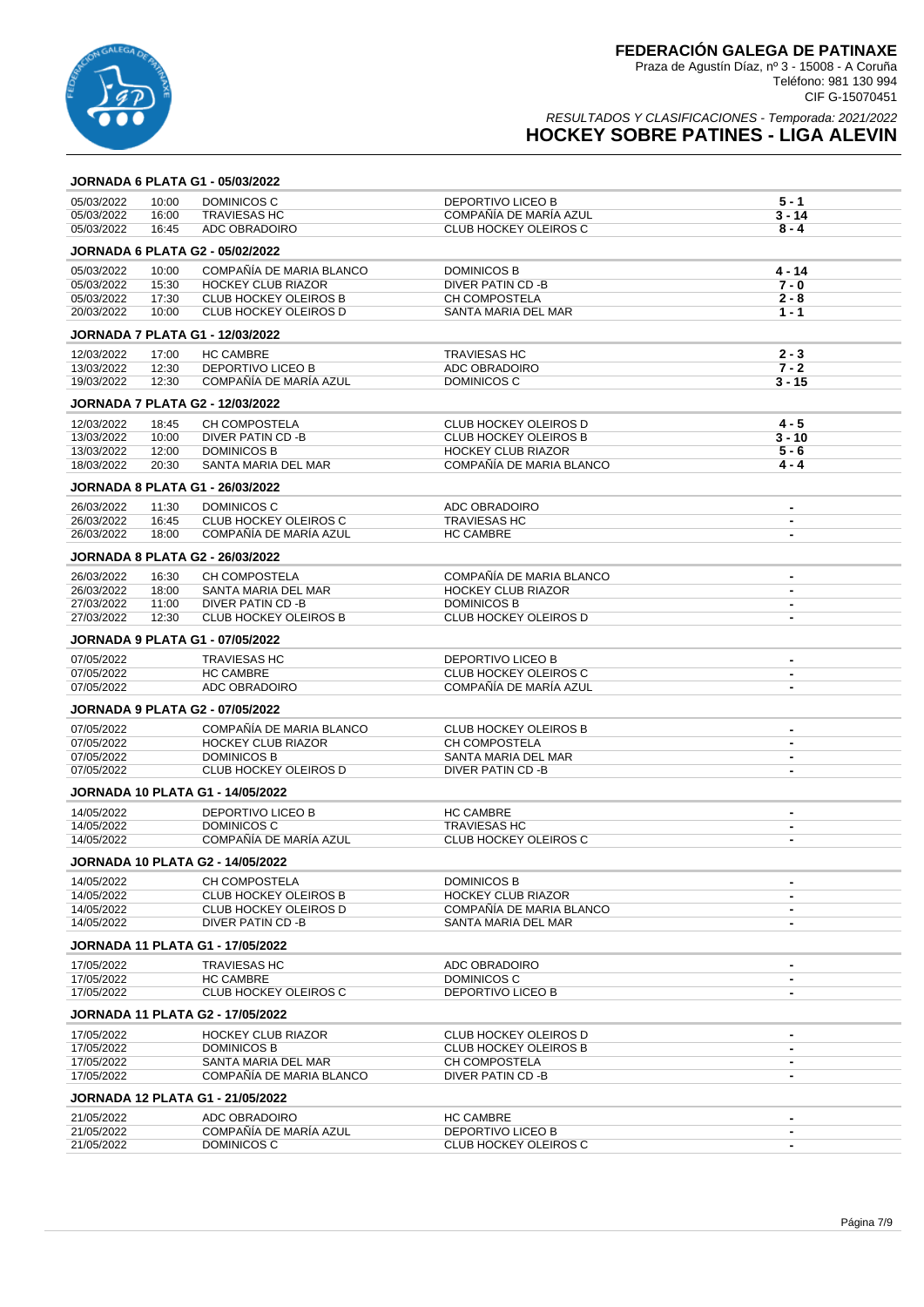

### RESULTADOS Y CLASIFICACIONES - Temporada: 2021/2022 **HOCKEY SOBRE PATINES - LIGA ALEVIN**

#### **JORNADA 12 PLATA G2 - 21/05/2022**

| 21/05/2022                              | CLUB HOCKEY OLEIROS D        | <b>DOMINICOS B</b>           |                |
|-----------------------------------------|------------------------------|------------------------------|----------------|
| 21/05/2022                              | COMPAÑÍA DE MARIA BLANCO     | <b>HOCKEY CLUB RIAZOR</b>    |                |
| 21/05/2022                              | DIVER PATIN CD -B            | CH COMPOSTELA                | $\blacksquare$ |
| 21/05/2022                              | <b>CLUB HOCKEY OLEIROS B</b> | SANTA MARIA DEL MAR          |                |
| <b>JORNADA 13 PLATA G1 - 28/05/2022</b> |                              |                              |                |
| 28/05/2022                              | CLUB HOCKEY OLEIROS C        | ADC OBRADOIRO                |                |
| 28/05/2022                              | <b>DEPORTIVO LICEO B</b>     | DOMINICOS C                  |                |
| 28/05/2022                              | COMPAÑÍA DE MARÍA AZUL       | <b>TRAVIESAS HC</b>          |                |
| <b>JORNADA 13 PLATA G2 - 28/05/2022</b> |                              |                              |                |
| 28/05/2022                              | SANTA MARIA DEL MAR          | <b>CLUB HOCKEY OLEIROS D</b> | $\blacksquare$ |
| 28/05/2022                              | <b>CH COMPOSTELA</b>         | <b>CLUB HOCKEY OLEIROS B</b> |                |
| 28/05/2022                              | DIVER PATIN CD -B            | <b>HOCKEY CLUB RIAZOR</b>    |                |
| 28/05/2022                              | <b>DOMINICOS B</b>           | COMPAÑÍA DE MARIA BLANCO     |                |
| <b>JORNADA 14 PLATA G1 - 04/06/2022</b> |                              |                              |                |
| 04/06/2022                              | <b>TRAVIESAS HC</b>          | <b>HC CAMBRE</b>             |                |
| 04/06/2022                              | ADC OBRADOIRO                | <b>DEPORTIVO LICEO B</b>     |                |
| 04/06/2022                              | <b>DOMINICOS C</b>           | COMPAÑÍA DE MARÍA AZUL       |                |
| <b>JORNADA 14 PLATA G2 - 04/06/2022</b> |                              |                              |                |
| 04/06/2022                              | <b>HOCKEY CLUB RIAZOR</b>    | <b>DOMINICOS B</b>           |                |
| 04/06/2022                              | <b>CLUB HOCKEY OLEIROS D</b> | <b>CH COMPOSTELA</b>         |                |
| 04/06/2022                              | COMPAÑÍA DE MARIA BLANCO     | SANTA MARIA DEL MAR          |                |
| 04/06/2022                              | <b>CLUB HOCKEY OLEIROS B</b> | <b>DIVER PATIN CD -B</b>     |                |

### **CLASIFICACIÓN GRUPO G1**

|                             | <b>Puntos</b> | PJ | <b>PG</b> | PE.      | <b>PP</b>      | GF | GC. | Gav   | Pen |
|-----------------------------|---------------|----|-----------|----------|----------------|----|-----|-------|-----|
| DOMINICOS C                 | 18            | 6  | 6         | 0        | $\overline{0}$ | 54 | 13  | 41    |     |
| DEPORTIVO LICEO B<br>2      | 12            | 6  | 4         | 0        | 2              | 32 | 17  | 15    |     |
| <b>HC CAMBRE</b><br>3       | 9             | 6  | 3         | $\Omega$ | 3              | 36 | 21  | 15    |     |
| CLUB HOCKEY OLEIROS C<br>4  | 9             | 6  | 3         | $\Omega$ | 3              | 51 | 30  | 21    |     |
| ADC OBRADOIRO<br>5          | 9             | 6  | 3         | $\Omega$ | 3              | 28 | 31  | -3    |     |
| COMPAÑÍA DE MARÍA AZUL<br>6 | 3             | 6  |           | $\Omega$ | 5              | 29 | 77  | -48   |     |
| TRAVIESAS HC                | 3             | 6  |           | $\Omega$ | 5              | 20 | 61  | $-41$ |     |

#### **CLASIFICACIÓN GRUPO G2**

|    |                           | <b>Puntos</b> | PJ | PG.            | PE.      | <b>PP</b> | GF | GC. | Gav   | <b>Pen</b> |  |
|----|---------------------------|---------------|----|----------------|----------|-----------|----|-----|-------|------------|--|
|    | CLUB HOCKEY OLEIROS D     | 19            |    | 6              |          | $\Omega$  | 71 | 28  | 43    |            |  |
|    | SANTA MARIA DEL MAR       | 15            | 7  | 4              | 3        | $\Omega$  | 41 | 15  | 26    |            |  |
| 3  | <b>CH COMPOSTELA</b>      | 13            | 7  | 4              |          | 2         | 49 | 29  | 20    |            |  |
| 4  | <b>HOCKEY CLUB RIAZOR</b> | 12            |    | 4              | $\Omega$ | 3         | 48 | 27  | 21    |            |  |
| 5. | <b>DOMINICOS B</b>        | 12            |    | $\overline{4}$ | $\Omega$ | 3         | 79 | 39  | 40    |            |  |
| 6  | CLUB HOCKEY OLEIROS B     | 6             | 7  | 2              | $\Omega$ | 5         | 30 | 59  | $-29$ |            |  |
|    | COMPAÑÍA DE MARIA BLANCO  | 4             |    |                |          | 5         | 22 | 74  | $-52$ |            |  |
| 8  | DIVER PATIN CD-B          | 0             |    | $\Omega$       | 0        |           | 16 | 85  | $-69$ |            |  |

# **CUARTOS FINAL ALEVIN ORO**

### **CUARTOS FINAL IDA - 12/03/2022**

| 12/03/2022 | 13:00 | AC ORDES                    | DEPORTIVO LICEO A          | 3 - 17 |
|------------|-------|-----------------------------|----------------------------|--------|
| 13/03/2022 | 11:15 | DIVER PATIN CD -A           | DOMINICOS A                | 4 - 8  |
| 13/03/2022 | 11:30 | BIG MAT CREA ESCOLA LUBIANS | CLUB HOCKEY OLEIROS A      | 4 - 13 |
| 13/03/2022 | 13:00 | <b>HOCKEY CLUB BORBOLLA</b> | COMPAÑÍA DE MARÍA AMARILLO | 2 - 8  |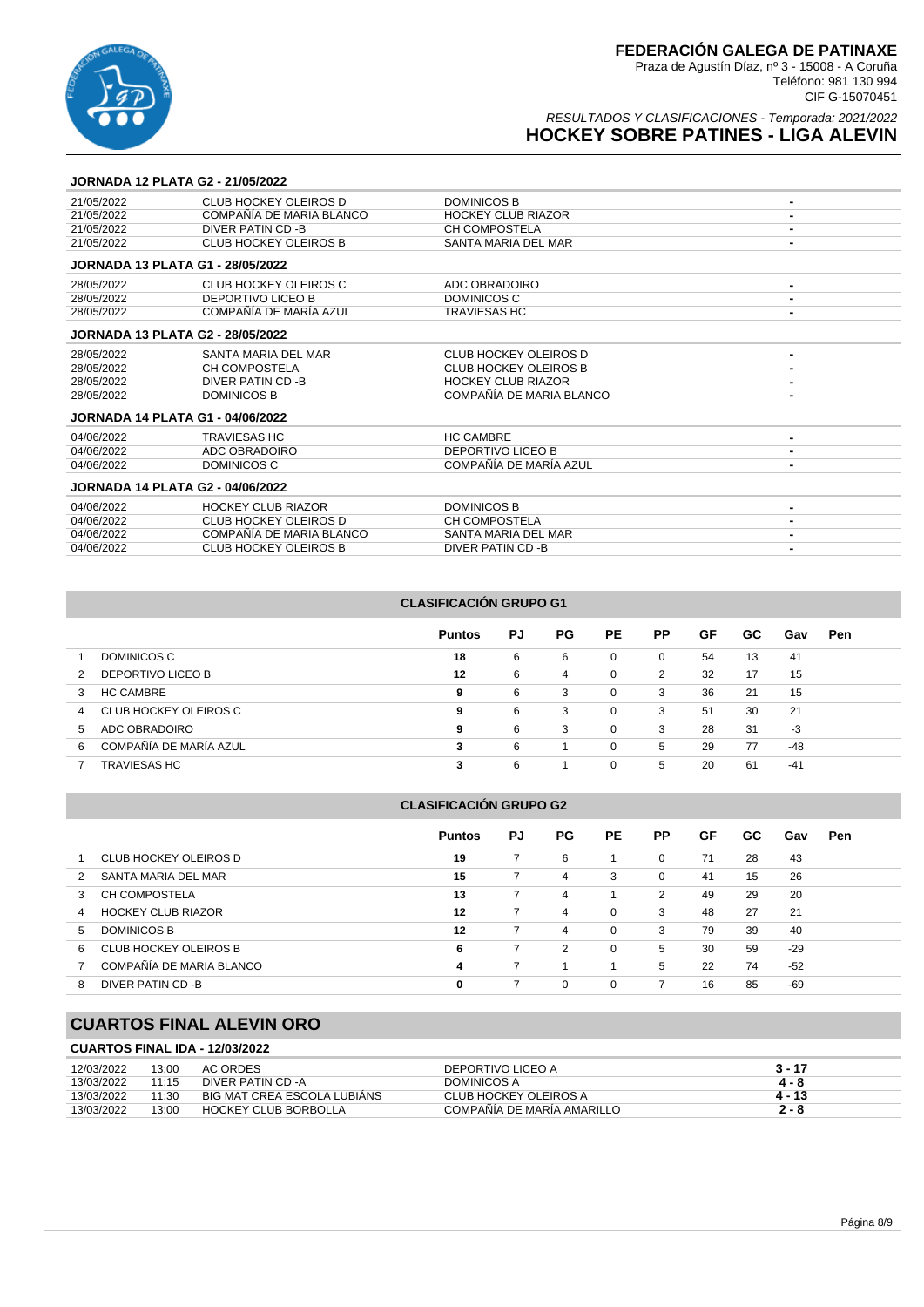

Teléfono: 981 130 994 CIF G-15070451

### RESULTADOS Y CLASIFICACIONES - Temporada: 2021/2022 **HOCKEY SOBRE PATINES - LIGA ALEVIN**

### **CUARTOS FINAL VUELTA - 19/03/2022**

| 18/03/2022 | 21:00 | DEPORTIVO LICEO A          | AC ORDES                    | $15 - 2$ |
|------------|-------|----------------------------|-----------------------------|----------|
| 19/03/2022 | 15:30 | CLUB HOCKEY OLEIROS A      | BIG MAT CREA ESCOLA LUBIANS | 5 - 0    |
| 19/03/2022 | 16:45 | COMPAÑÍA DE MARÍA AMARILLO | <b>HOCKEY CLUB BORBOLLA</b> | 6 - 0    |
| 20/03/2022 | 12:00 | DOMINICOS A                | DIVER PATIN CD -A           | $11 - 3$ |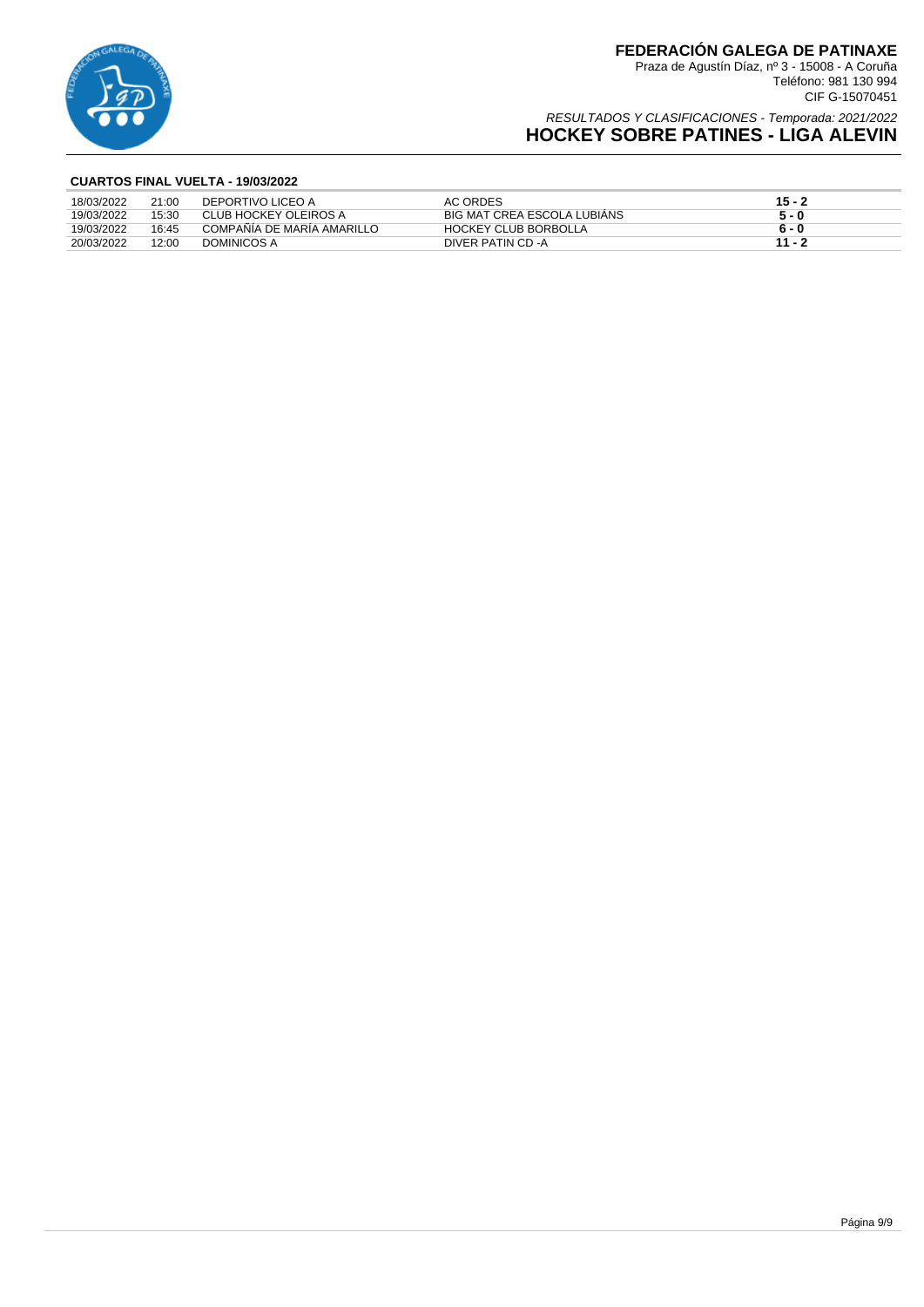

Teléfono: 981 130 994 CIF G-15070451

### RESULTADOS Y CLASIFICACIONES - Temporada: 2021/2022 **HOCKEY SOBRE PATINES - LIGA BENJAMIN**

## **FASE DE GRUPOS**

|                               | <b>CLASIFICACIÓN</b> |    |    |    |           |    |    |                                                      |     |  |  |  |
|-------------------------------|----------------------|----|----|----|-----------|----|----|------------------------------------------------------|-----|--|--|--|
|                               | <b>Puntos</b>        | PJ | PG | PE | <b>PP</b> | GF | GC | Gav                                                  | Pen |  |  |  |
|                               |                      |    |    |    |           |    |    |                                                      |     |  |  |  |
| <b>BENJAMIN BRONCE G3</b>     |                      |    |    |    |           |    |    |                                                      |     |  |  |  |
| <b>JORNADA 1 - 09/04/2022</b> |                      |    |    |    |           |    |    |                                                      |     |  |  |  |
| 09/04/2022                    |                      |    |    |    |           |    |    | $\blacksquare$                                       |     |  |  |  |
| 09/04/2022<br>09/04/2022      |                      |    |    |    |           |    |    | $\blacksquare$<br>$\blacksquare$                     |     |  |  |  |
|                               |                      |    |    |    |           |    |    |                                                      |     |  |  |  |
| <b>JORNADA 2 - 23/04/2022</b> |                      |    |    |    |           |    |    |                                                      |     |  |  |  |
| 23/04/2022<br>23/04/2022      |                      |    |    |    |           |    |    | $\blacksquare$<br>$\blacksquare$                     |     |  |  |  |
| 23/04/2022                    |                      |    |    |    |           |    |    | $\blacksquare$                                       |     |  |  |  |
| <b>JORNADA 3 - 30/04/2022</b> |                      |    |    |    |           |    |    |                                                      |     |  |  |  |
| 30/04/2022                    |                      |    |    |    |           |    |    | $\overline{\phantom{a}}$                             |     |  |  |  |
| 30/04/2022                    |                      |    |    |    |           |    |    | $\overline{\phantom{a}}$                             |     |  |  |  |
| 30/04/2022                    |                      |    |    |    |           |    |    | $\overline{\phantom{a}}$                             |     |  |  |  |
| <b>JORNADA 4 - 07/05/2022</b> |                      |    |    |    |           |    |    |                                                      |     |  |  |  |
| 07/05/2022                    |                      |    |    |    |           |    |    | $\blacksquare$                                       |     |  |  |  |
| 07/05/2022<br>07/05/2022      |                      |    |    |    |           |    |    | $\blacksquare$<br>$\blacksquare$                     |     |  |  |  |
|                               |                      |    |    |    |           |    |    |                                                      |     |  |  |  |
| JORNADA 5 - 14/05/2022        |                      |    |    |    |           |    |    |                                                      |     |  |  |  |
| 14/05/2022<br>14/05/2022      |                      |    |    |    |           |    |    | $\overline{\phantom{a}}$<br>$\blacksquare$           |     |  |  |  |
| 14/05/2022                    |                      |    |    |    |           |    |    | $\blacksquare$                                       |     |  |  |  |
| JORNADA 6 - 17/05/2022        |                      |    |    |    |           |    |    |                                                      |     |  |  |  |
| 17/05/2022                    |                      |    |    |    |           |    |    | $\blacksquare$                                       |     |  |  |  |
| 17/05/2022                    |                      |    |    |    |           |    |    | $\overline{\phantom{a}}$                             |     |  |  |  |
| 17/05/2022                    |                      |    |    |    |           |    |    | $\overline{\phantom{a}}$                             |     |  |  |  |
| <b>JORNADA 7 - 21/05/2022</b> |                      |    |    |    |           |    |    |                                                      |     |  |  |  |
| 21/05/2022                    |                      |    |    |    |           |    |    | $\blacksquare$                                       |     |  |  |  |
| 21/05/2022<br>21/05/2022      |                      |    |    |    |           |    |    | $\overline{\phantom{a}}$<br>$\blacksquare$           |     |  |  |  |
| <b>JORNADA 8 - 28/05/2022</b> |                      |    |    |    |           |    |    |                                                      |     |  |  |  |
| 28/05/2022                    |                      |    |    |    |           |    |    | $\blacksquare$                                       |     |  |  |  |
| 28/05/2022                    |                      |    |    |    |           |    |    | $\blacksquare$                                       |     |  |  |  |
| 28/05/2022                    |                      |    |    |    |           |    |    | $\overline{\phantom{a}}$                             |     |  |  |  |
| <b>JORNADA 9 - 04/06/2022</b> |                      |    |    |    |           |    |    |                                                      |     |  |  |  |
| 04/06/2022                    |                      |    |    |    |           |    |    | $\blacksquare$                                       |     |  |  |  |
| 04/06/2022<br>04/06/2022      |                      |    |    |    |           |    |    | $\overline{\phantom{a}}$<br>$\overline{\phantom{a}}$ |     |  |  |  |
| JORNADA 10 - 11/06/2022       |                      |    |    |    |           |    |    |                                                      |     |  |  |  |
|                               |                      |    |    |    |           |    |    | $\blacksquare$                                       |     |  |  |  |
| 11/06/2022<br>11/06/2022      |                      |    |    |    |           |    |    | $\overline{\phantom{a}}$                             |     |  |  |  |
| 11/06/2022                    |                      |    |    |    |           |    |    | $\blacksquare$                                       |     |  |  |  |
|                               |                      |    |    |    |           |    |    |                                                      |     |  |  |  |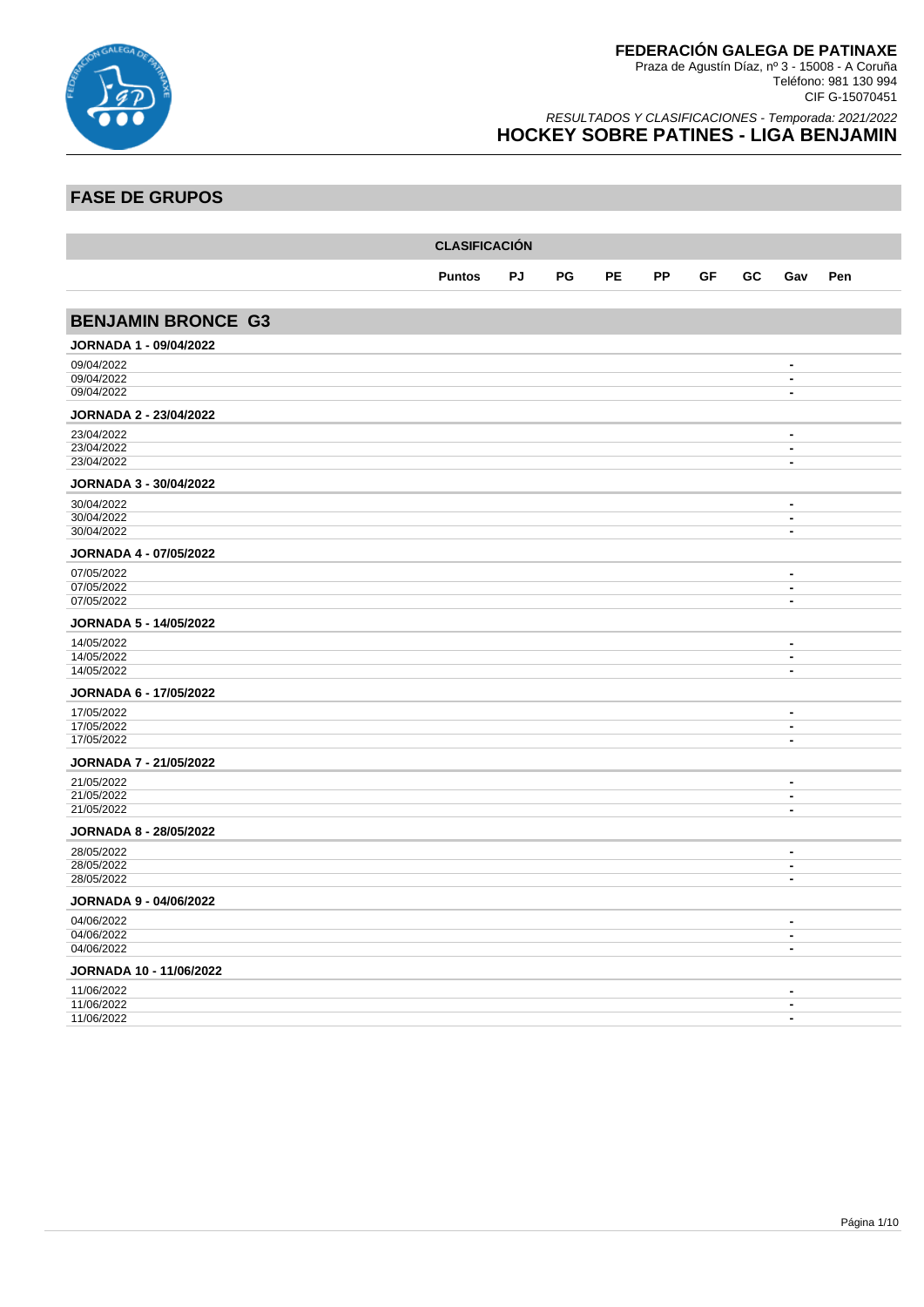

|                                | <b>CLASIFICACIÓN</b> |    |    |           |           |    |    |                                            |     |  |  |  |
|--------------------------------|----------------------|----|----|-----------|-----------|----|----|--------------------------------------------|-----|--|--|--|
|                                | <b>Puntos</b>        | PJ | PG | <b>PE</b> | <b>PP</b> | GF | GC | Gav                                        | Pen |  |  |  |
|                                |                      |    |    |           |           |    |    |                                            |     |  |  |  |
| <b>BENJAMIN BRONCE G2</b>      |                      |    |    |           |           |    |    |                                            |     |  |  |  |
| <b>JORNADA 1 - 09/04/2022</b>  |                      |    |    |           |           |    |    |                                            |     |  |  |  |
| 09/04/2022                     |                      |    |    |           |           |    |    | $\blacksquare$                             |     |  |  |  |
| 09/04/2022<br>09/04/2022       |                      |    |    |           |           |    |    | $\overline{\phantom{a}}$<br>$\blacksquare$ |     |  |  |  |
| <b>JORNADA 2 - 23/04/2022</b>  |                      |    |    |           |           |    |    |                                            |     |  |  |  |
| 23/04/2022                     |                      |    |    |           |           |    |    | $\blacksquare$                             |     |  |  |  |
| 23/04/2022<br>23/04/2022       |                      |    |    |           |           |    |    | $\blacksquare$<br>$\blacksquare$           |     |  |  |  |
| JORNADA 3 - 30/04/2022         |                      |    |    |           |           |    |    |                                            |     |  |  |  |
| 30/04/2022                     |                      |    |    |           |           |    |    | $\blacksquare$                             |     |  |  |  |
| 30/04/2022                     |                      |    |    |           |           |    |    | $\overline{\phantom{a}}$                   |     |  |  |  |
| 30/04/2022                     |                      |    |    |           |           |    |    | $\blacksquare$                             |     |  |  |  |
| <b>JORNADA 4 - 07/05/2022</b>  |                      |    |    |           |           |    |    |                                            |     |  |  |  |
| 07/05/2022                     |                      |    |    |           |           |    |    | $\blacksquare$                             |     |  |  |  |
| 07/05/2022<br>07/05/2022       |                      |    |    |           |           |    |    | $\blacksquare$<br>$\blacksquare$           |     |  |  |  |
| <b>JORNADA 5 - 14/05/2022</b>  |                      |    |    |           |           |    |    |                                            |     |  |  |  |
| 14/05/2022                     |                      |    |    |           |           |    |    | $\overline{\phantom{a}}$                   |     |  |  |  |
| 14/05/2022<br>14/05/2022       |                      |    |    |           |           |    |    | $\overline{\phantom{a}}$<br>$\blacksquare$ |     |  |  |  |
| JORNADA 6 - 17/05/2022         |                      |    |    |           |           |    |    |                                            |     |  |  |  |
| 17/05/2022                     |                      |    |    |           |           |    |    | $\blacksquare$                             |     |  |  |  |
| 17/05/2022                     |                      |    |    |           |           |    |    | $\blacksquare$                             |     |  |  |  |
| 17/05/2022                     |                      |    |    |           |           |    |    | $\blacksquare$                             |     |  |  |  |
| <b>JORNADA 7 - 21/05/2022</b>  |                      |    |    |           |           |    |    |                                            |     |  |  |  |
| 21/05/2022                     |                      |    |    |           |           |    |    | $\blacksquare$                             |     |  |  |  |
| 21/05/2022<br>21/05/2022       |                      |    |    |           |           |    |    | $\overline{\phantom{a}}$<br>$\blacksquare$ |     |  |  |  |
| <b>JORNADA 8 - 28/05/2022</b>  |                      |    |    |           |           |    |    |                                            |     |  |  |  |
| 28/05/2022                     |                      |    |    |           |           |    |    | $\blacksquare$                             |     |  |  |  |
| 28/05/2022                     |                      |    |    |           |           |    |    | $\blacksquare$                             |     |  |  |  |
| 28/05/2022                     |                      |    |    |           |           |    |    | $\blacksquare$                             |     |  |  |  |
| <b>JORNADA 9 - 04/06/2022</b>  |                      |    |    |           |           |    |    |                                            |     |  |  |  |
| 04/06/2022<br>04/06/2022       |                      |    |    |           |           |    |    | $\blacksquare$<br>$\overline{\phantom{a}}$ |     |  |  |  |
| 04/06/2022                     |                      |    |    |           |           |    |    | $\blacksquare$                             |     |  |  |  |
| <b>JORNADA 10 - 11/06/2022</b> |                      |    |    |           |           |    |    |                                            |     |  |  |  |
| 11/06/2022                     |                      |    |    |           |           |    |    | $\blacksquare$                             |     |  |  |  |
| 11/06/2022<br>11/06/2022       |                      |    |    |           |           |    |    | $\blacksquare$<br>$\blacksquare$           |     |  |  |  |
|                                |                      |    |    |           |           |    |    |                                            |     |  |  |  |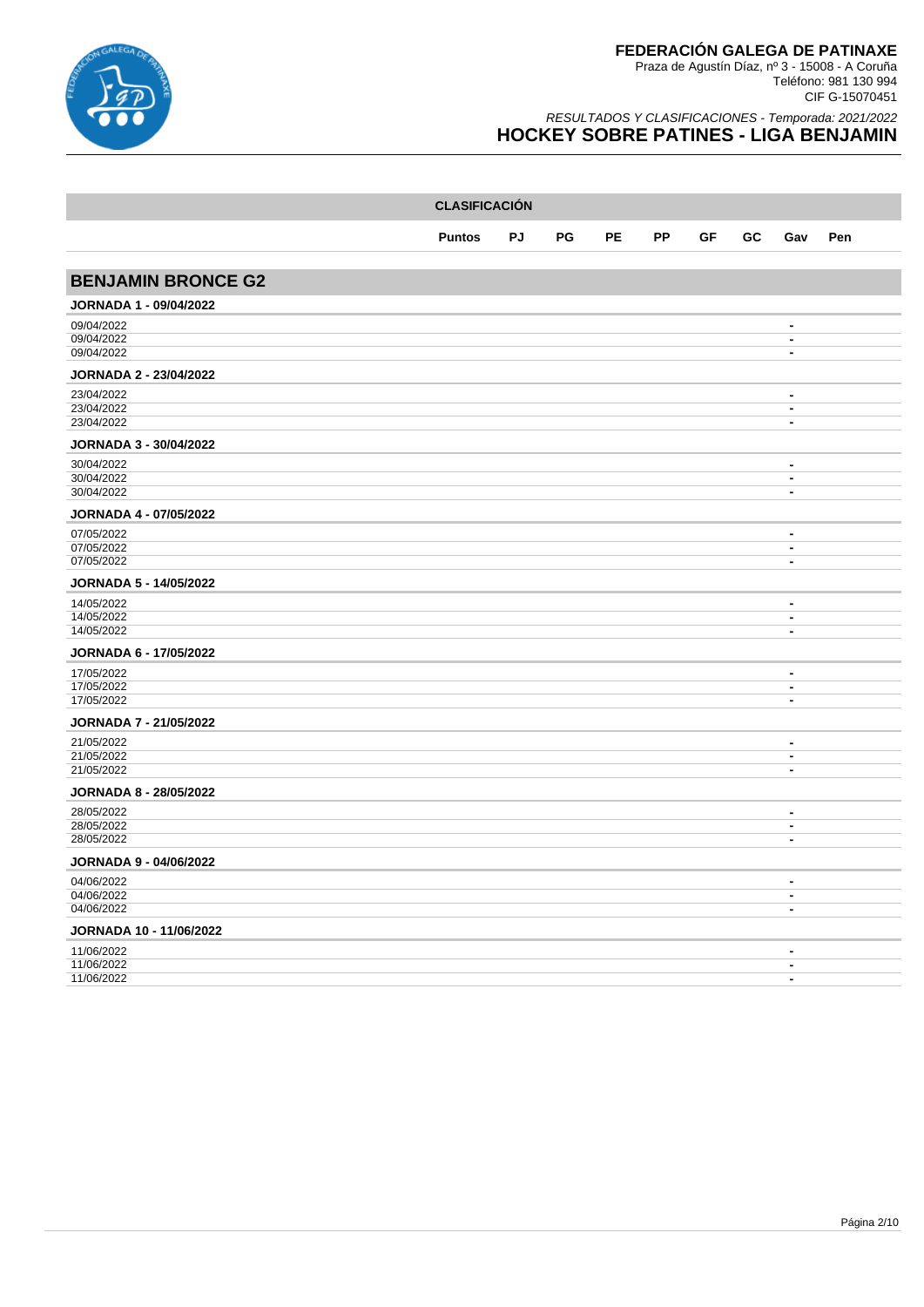

|                                | <b>CLASIFICACIÓN</b> |    |    |           |           |    |    |                                            |     |  |  |  |
|--------------------------------|----------------------|----|----|-----------|-----------|----|----|--------------------------------------------|-----|--|--|--|
|                                | <b>Puntos</b>        | PJ | PG | <b>PE</b> | <b>PP</b> | GF | GC | Gav                                        | Pen |  |  |  |
|                                |                      |    |    |           |           |    |    |                                            |     |  |  |  |
| <b>BENJAMIN BRONCE G1</b>      |                      |    |    |           |           |    |    |                                            |     |  |  |  |
| <b>JORNADA 1 - 23/04/2022</b>  |                      |    |    |           |           |    |    |                                            |     |  |  |  |
| 23/04/2022                     |                      |    |    |           |           |    |    | $\blacksquare$                             |     |  |  |  |
| 23/04/2022<br>23/04/2022       |                      |    |    |           |           |    |    | $\overline{\phantom{a}}$<br>$\blacksquare$ |     |  |  |  |
| <b>JORNADA 2 - 30/04/2022</b>  |                      |    |    |           |           |    |    |                                            |     |  |  |  |
| 30/04/2022                     |                      |    |    |           |           |    |    | $\blacksquare$                             |     |  |  |  |
| 30/04/2022<br>30/04/2022       |                      |    |    |           |           |    |    | $\blacksquare$<br>$\blacksquare$           |     |  |  |  |
| JORNADA 3 - 07/05/2022         |                      |    |    |           |           |    |    |                                            |     |  |  |  |
| 07/05/2022                     |                      |    |    |           |           |    |    | $\blacksquare$                             |     |  |  |  |
| 07/05/2022<br>07/05/2022       |                      |    |    |           |           |    |    | $\overline{\phantom{a}}$<br>$\blacksquare$ |     |  |  |  |
|                                |                      |    |    |           |           |    |    |                                            |     |  |  |  |
| <b>JORNADA 4 - 14/05/2022</b>  |                      |    |    |           |           |    |    | $\blacksquare$                             |     |  |  |  |
| 14/05/2022<br>14/05/2022       |                      |    |    |           |           |    |    | $\blacksquare$                             |     |  |  |  |
| 14/05/2022                     |                      |    |    |           |           |    |    | $\blacksquare$                             |     |  |  |  |
| <b>JORNADA 5 - 17/05/2022</b>  |                      |    |    |           |           |    |    |                                            |     |  |  |  |
| 17/05/2022                     |                      |    |    |           |           |    |    | $\blacksquare$                             |     |  |  |  |
| 17/05/2022<br>17/05/2022       |                      |    |    |           |           |    |    | $\overline{\phantom{a}}$<br>$\blacksquare$ |     |  |  |  |
| JORNADA 6 - 21/05/2022         |                      |    |    |           |           |    |    |                                            |     |  |  |  |
| 21/05/2022                     |                      |    |    |           |           |    |    | $\blacksquare$                             |     |  |  |  |
| 21/05/2022<br>21/05/2022       |                      |    |    |           |           |    |    | $\blacksquare$<br>$\blacksquare$           |     |  |  |  |
| <b>JORNADA 7 - 28/05/2022</b>  |                      |    |    |           |           |    |    |                                            |     |  |  |  |
| 28/05/2022                     |                      |    |    |           |           |    |    | $\blacksquare$                             |     |  |  |  |
| 28/05/2022                     |                      |    |    |           |           |    |    | $\overline{\phantom{a}}$                   |     |  |  |  |
| 28/05/2022                     |                      |    |    |           |           |    |    | $\blacksquare$                             |     |  |  |  |
| <b>JORNADA 8 - 04/06/2022</b>  |                      |    |    |           |           |    |    |                                            |     |  |  |  |
| 04/06/2022<br>04/06/2022       |                      |    |    |           |           |    |    | $\blacksquare$<br>$\blacksquare$           |     |  |  |  |
| 04/06/2022                     |                      |    |    |           |           |    |    | $\blacksquare$                             |     |  |  |  |
| <b>JORNADA 9 - 11/06/2022</b>  |                      |    |    |           |           |    |    |                                            |     |  |  |  |
| 11/06/2022                     |                      |    |    |           |           |    |    | $\blacksquare$                             |     |  |  |  |
| 11/06/2022                     |                      |    |    |           |           |    |    | $\overline{\phantom{a}}$<br>$\blacksquare$ |     |  |  |  |
| 11/06/2022                     |                      |    |    |           |           |    |    |                                            |     |  |  |  |
| <b>JORNADA 10 - 18/06/2022</b> |                      |    |    |           |           |    |    |                                            |     |  |  |  |
| 18/06/2022<br>18/06/2022       |                      |    |    |           |           |    |    | $\blacksquare$<br>$\blacksquare$           |     |  |  |  |
| 18/06/2022                     |                      |    |    |           |           |    |    | $\blacksquare$                             |     |  |  |  |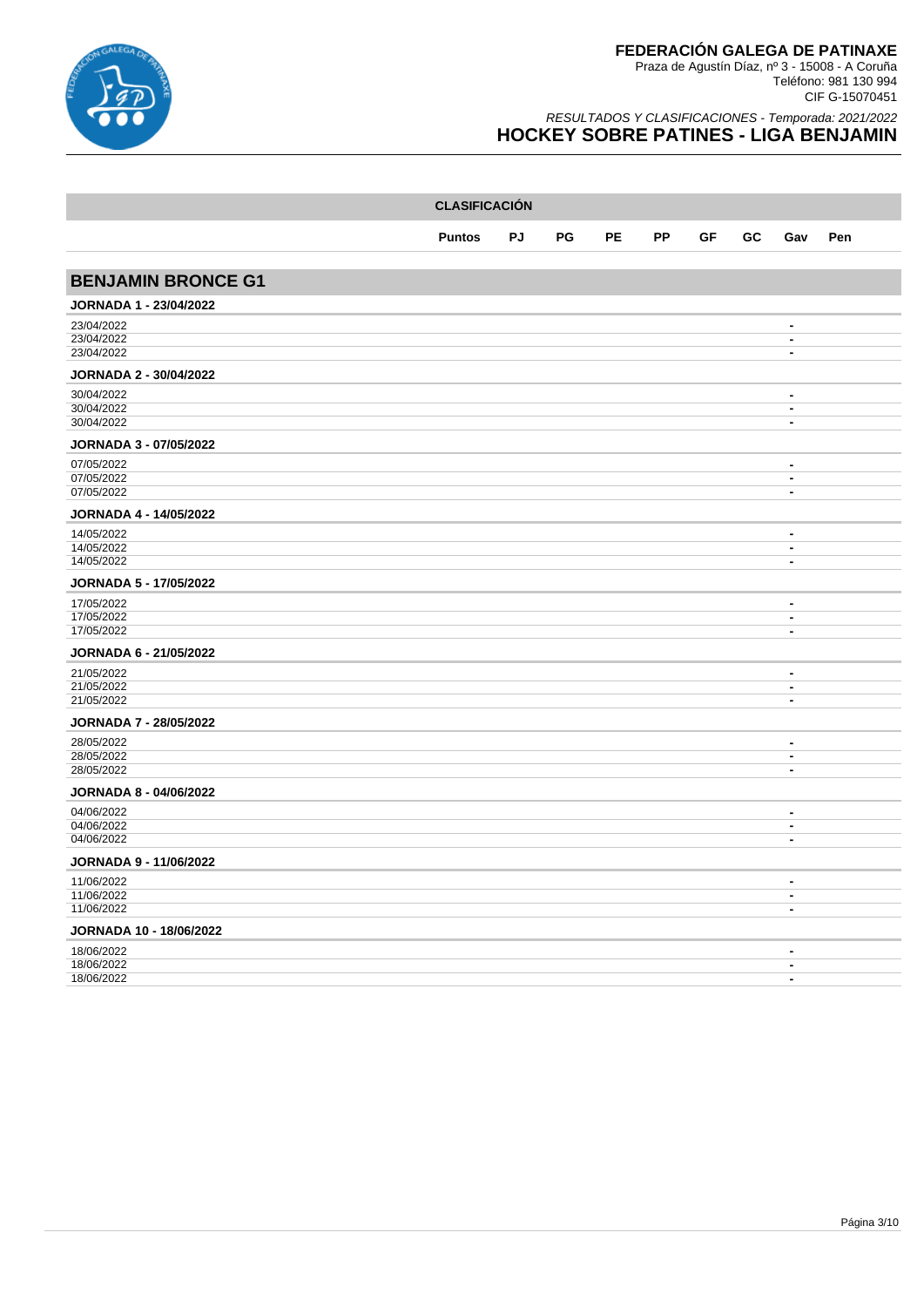

|                               | <b>CLASIFICACIÓN</b> |           |    |           |           |    |    |                                                      |     |  |  |  |
|-------------------------------|----------------------|-----------|----|-----------|-----------|----|----|------------------------------------------------------|-----|--|--|--|
|                               | <b>Puntos</b>        | <b>PJ</b> | PG | <b>PE</b> | <b>PP</b> | GF | GC | Gav                                                  | Pen |  |  |  |
|                               |                      |           |    |           |           |    |    |                                                      |     |  |  |  |
| <b>BENJAMIN PLATA</b>         |                      |           |    |           |           |    |    |                                                      |     |  |  |  |
| <b>JORNADA 1 - 09/04/2022</b> |                      |           |    |           |           |    |    |                                                      |     |  |  |  |
| 09/04/2022                    |                      |           |    |           |           |    |    | $\overline{\phantom{a}}$                             |     |  |  |  |
| 09/04/2022<br>09/04/2022      |                      |           |    |           |           |    |    | $\blacksquare$<br>$\overline{\phantom{a}}$           |     |  |  |  |
| <b>JORNADA 2 - 23/04/2022</b> |                      |           |    |           |           |    |    |                                                      |     |  |  |  |
| 23/04/2022                    |                      |           |    |           |           |    |    | $\blacksquare$                                       |     |  |  |  |
| 23/04/2022                    |                      |           |    |           |           |    |    | $\overline{\phantom{a}}$                             |     |  |  |  |
| 23/04/2022                    |                      |           |    |           |           |    |    | $\overline{\phantom{a}}$                             |     |  |  |  |
| <b>JORNADA 3 - 30/04/2022</b> |                      |           |    |           |           |    |    |                                                      |     |  |  |  |
| 30/04/2022                    |                      |           |    |           |           |    |    | $\blacksquare$                                       |     |  |  |  |
| 30/04/2022<br>30/04/2022      |                      |           |    |           |           |    |    | $\overline{\phantom{a}}$<br>$\blacksquare$           |     |  |  |  |
|                               |                      |           |    |           |           |    |    |                                                      |     |  |  |  |
| <b>JORNADA 4 - 07/05/2022</b> |                      |           |    |           |           |    |    |                                                      |     |  |  |  |
| 07/05/2022                    |                      |           |    |           |           |    |    | $\overline{\phantom{a}}$                             |     |  |  |  |
| 07/05/2022<br>07/05/2022      |                      |           |    |           |           |    |    | $\overline{\phantom{a}}$<br>$\overline{\phantom{a}}$ |     |  |  |  |
|                               |                      |           |    |           |           |    |    |                                                      |     |  |  |  |
| <b>JORNADA 5 - 14/05/2022</b> |                      |           |    |           |           |    |    |                                                      |     |  |  |  |
| 14/05/2022                    |                      |           |    |           |           |    |    | $\blacksquare$                                       |     |  |  |  |
| 14/05/2022<br>14/05/2022      |                      |           |    |           |           |    |    | $\overline{\phantom{a}}$<br>$\blacksquare$           |     |  |  |  |
|                               |                      |           |    |           |           |    |    |                                                      |     |  |  |  |
| JORNADA 6 - 17/05/2022        |                      |           |    |           |           |    |    |                                                      |     |  |  |  |
| 17/05/2022<br>17/05/2022      |                      |           |    |           |           |    |    | $\overline{\phantom{a}}$<br>$\overline{\phantom{a}}$ |     |  |  |  |
| 17/05/2022                    |                      |           |    |           |           |    |    | $\overline{\phantom{a}}$                             |     |  |  |  |
| <b>JORNADA 7 - 21/05/2022</b> |                      |           |    |           |           |    |    |                                                      |     |  |  |  |
| 21/05/2022                    |                      |           |    |           |           |    |    | $\blacksquare$                                       |     |  |  |  |
| 21/05/2022                    |                      |           |    |           |           |    |    | $\overline{\phantom{a}}$                             |     |  |  |  |
| 21/05/2022                    |                      |           |    |           |           |    |    | $\blacksquare$                                       |     |  |  |  |
| <b>JORNADA 8 - 28/05/2022</b> |                      |           |    |           |           |    |    |                                                      |     |  |  |  |
| 28/05/2022                    |                      |           |    |           |           |    |    | $\overline{\phantom{a}}$                             |     |  |  |  |
| 28/05/2022<br>28/05/2022      |                      |           |    |           |           |    |    | $\overline{\phantom{a}}$<br>$\overline{\phantom{a}}$ |     |  |  |  |
|                               |                      |           |    |           |           |    |    |                                                      |     |  |  |  |
| JORNADA 9 - 04/06/2022        |                      |           |    |           |           |    |    |                                                      |     |  |  |  |
| 04/06/2022                    |                      |           |    |           |           |    |    | $\blacksquare$                                       |     |  |  |  |
| 04/06/2022<br>04/06/2022      |                      |           |    |           |           |    |    | $\overline{\phantom{a}}$<br>$\blacksquare$           |     |  |  |  |
|                               |                      |           |    |           |           |    |    |                                                      |     |  |  |  |
| JORNADA 10 - 11/06/2022       |                      |           |    |           |           |    |    |                                                      |     |  |  |  |
| 11/06/2022<br>11/06/2022      |                      |           |    |           |           |    |    | $\blacksquare$<br>$\blacksquare$                     |     |  |  |  |
| 11/06/2022                    |                      |           |    |           |           |    |    | $\blacksquare$                                       |     |  |  |  |
|                               |                      |           |    |           |           |    |    |                                                      |     |  |  |  |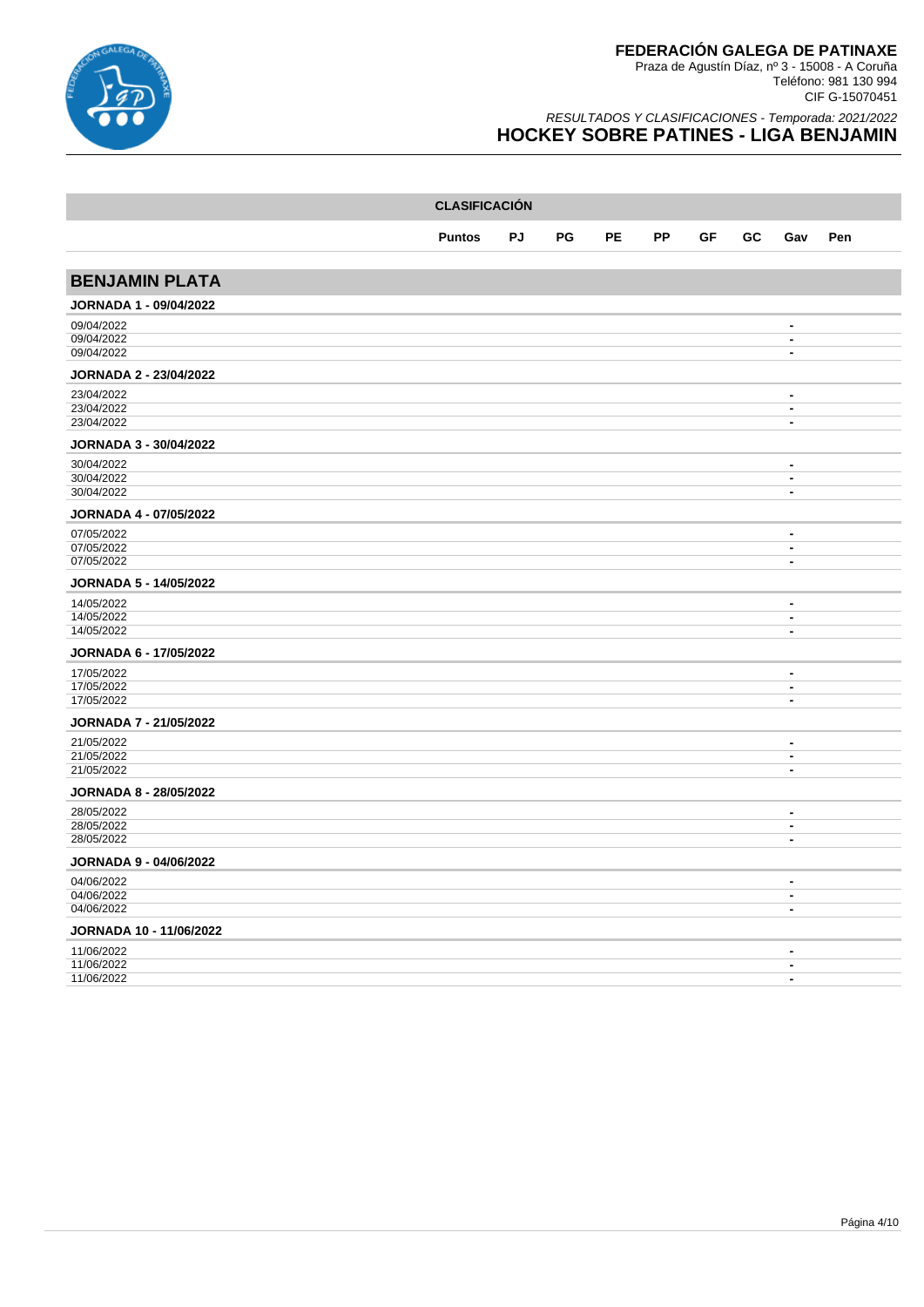

| <b>CLASIFICACIÓN</b>                 |               |    |    |           |           |    |    |                                  |     |  |
|--------------------------------------|---------------|----|----|-----------|-----------|----|----|----------------------------------|-----|--|
|                                      | <b>Puntos</b> | PJ | PG | <b>PE</b> | <b>PP</b> | GF | GC | Gav                              | Pen |  |
| <b>FINAL A 4 BENJAMIN ORO</b>        |               |    |    |           |           |    |    |                                  |     |  |
|                                      |               |    |    |           |           |    |    |                                  |     |  |
| <b>SEMIFINALES - 25/06/2022</b>      |               |    |    |           |           |    |    |                                  |     |  |
| 25/06/2022<br>25/06/2022             |               |    |    |           |           |    |    | $\blacksquare$<br>$\blacksquare$ |     |  |
| 3 Y 4 PUESTO - 25/06/2022            |               |    |    |           |           |    |    |                                  |     |  |
| 25/06/2022                           |               |    |    |           |           |    |    | $\blacksquare$                   |     |  |
| FINAL - 25/06/2022                   |               |    |    |           |           |    |    |                                  |     |  |
| 25/06/2022                           |               |    |    |           |           |    |    | $\blacksquare$                   |     |  |
|                                      |               |    |    |           |           |    |    |                                  |     |  |
| <b>BENJAMIN ORO</b>                  |               |    |    |           |           |    |    |                                  |     |  |
| <b>JORNADA 1 - 09/04/2022</b>        |               |    |    |           |           |    |    |                                  |     |  |
| 09/04/2022                           |               |    |    |           |           |    |    | $\blacksquare$                   |     |  |
| 09/04/2022<br>09/04/2022             |               |    |    |           |           |    |    | $\blacksquare$<br>$\blacksquare$ |     |  |
| <b>JORNADA 2 - 23/04/2022</b>        |               |    |    |           |           |    |    |                                  |     |  |
| 23/04/2022                           |               |    |    |           |           |    |    | $\qquad \qquad \blacksquare$     |     |  |
| 23/04/2022                           |               |    |    |           |           |    |    | $\blacksquare$                   |     |  |
| 23/04/2022                           |               |    |    |           |           |    |    | $\blacksquare$                   |     |  |
| JORNADA 3 - 30/04/2022<br>30/04/2022 |               |    |    |           |           |    |    |                                  |     |  |
| 30/04/2022                           |               |    |    |           |           |    |    | $\blacksquare$<br>$\blacksquare$ |     |  |
| 30/04/2022                           |               |    |    |           |           |    |    | $\blacksquare$                   |     |  |
| JORNADA 4 - 07/05/2022               |               |    |    |           |           |    |    |                                  |     |  |
| 07/05/2022<br>07/05/2022             |               |    |    |           |           |    |    | $\blacksquare$                   |     |  |
| 07/05/2022                           |               |    |    |           |           |    |    | $\blacksquare$<br>$\blacksquare$ |     |  |
| <b>JORNADA 5 - 14/05/2022</b>        |               |    |    |           |           |    |    |                                  |     |  |
| 14/05/2022                           |               |    |    |           |           |    |    | $\blacksquare$                   |     |  |
| 14/05/2022<br>14/05/2022             |               |    |    |           |           |    |    | $\blacksquare$<br>$\blacksquare$ |     |  |
| JORNADA 6 - 17/05/2022               |               |    |    |           |           |    |    |                                  |     |  |
| 17/05/2022                           |               |    |    |           |           |    |    | $\blacksquare$                   |     |  |
| 17/05/2022<br>17/05/2022             |               |    |    |           |           |    |    | $\blacksquare$                   |     |  |
| <b>JORNADA 7 - 21/05/2022</b>        |               |    |    |           |           |    |    |                                  |     |  |
| 21/05/2022                           |               |    |    |           |           |    |    | $\blacksquare$                   |     |  |
| 21/05/2022                           |               |    |    |           |           |    |    | $\blacksquare$                   |     |  |
| 21/05/2022                           |               |    |    |           |           |    |    | $\blacksquare$                   |     |  |
| JORNADA 8 - 28/05/2022               |               |    |    |           |           |    |    |                                  |     |  |
| 28/05/2022<br>28/05/2022             |               |    |    |           |           |    |    | $\blacksquare$<br>$\blacksquare$ |     |  |
| 28/05/2022                           |               |    |    |           |           |    |    | $\blacksquare$                   |     |  |
| JORNADA 9 - 04/06/2022               |               |    |    |           |           |    |    |                                  |     |  |
| 04/06/2022                           |               |    |    |           |           |    |    | $\blacksquare$                   |     |  |
| 04/06/2022<br>04/06/2022             |               |    |    |           |           |    |    | $\blacksquare$<br>$\blacksquare$ |     |  |
|                                      |               |    |    |           |           |    |    |                                  |     |  |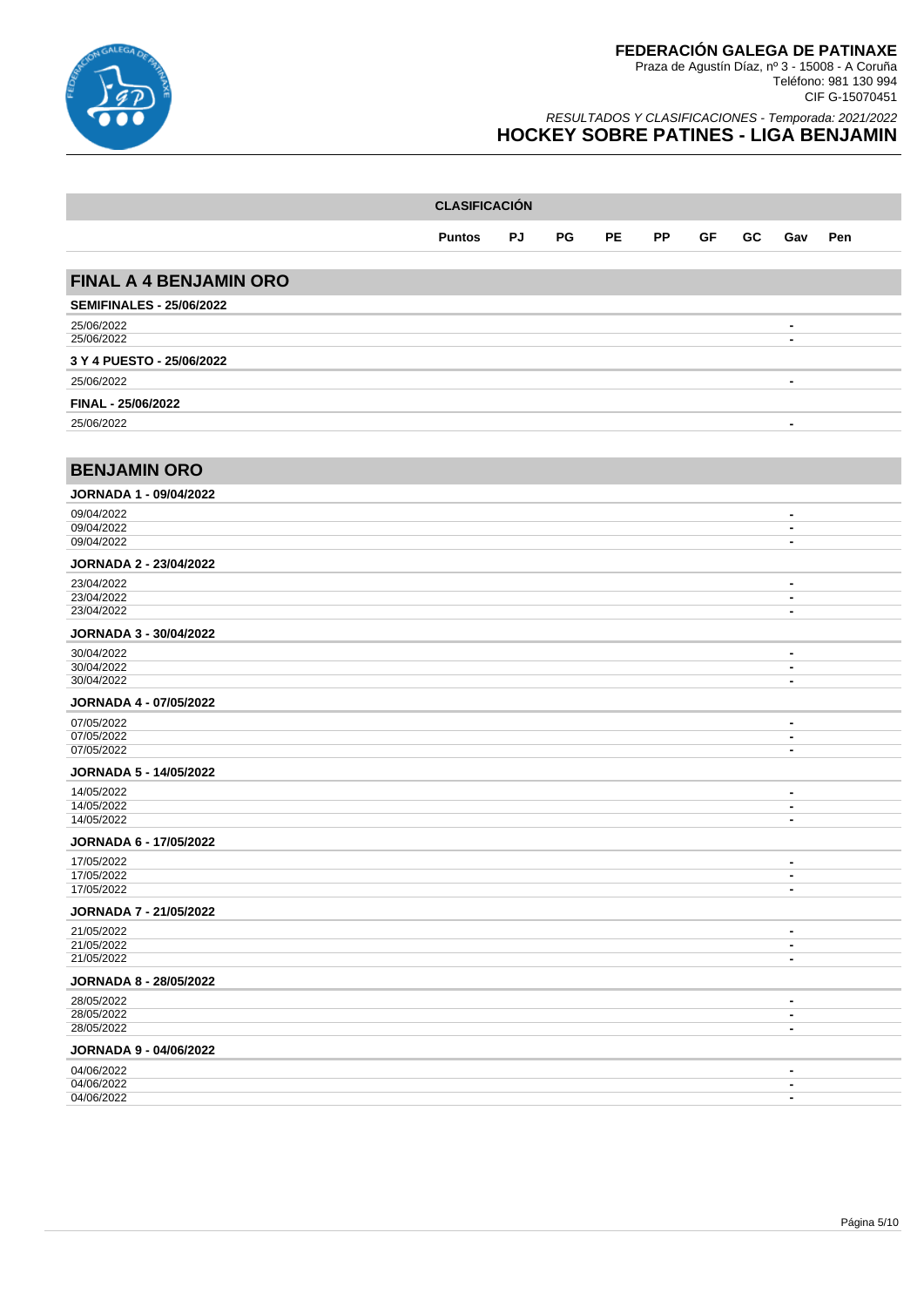

### RESULTADOS Y CLASIFICACIONES - Temporada: 2021/2022 **HOCKEY SOBRE PATINES - LIGA BENJAMIN**

### **JORNADA 10 - 11/06/2022**

| 11/06/2022 |                      | ۰ |
|------------|----------------------|---|
| 11/06/2022 |                      | - |
| 11/06/2022 |                      | ٠ |
|            |                      |   |
|            |                      |   |
|            |                      |   |
|            | <b>CLASIFICACIÓN</b> |   |

|                                |       |                                    | <b>Puntos</b>                      | PJ | PG | <b>PE</b> | <b>PP</b> | GF | <b>GC</b> | Gav      | Pen |
|--------------------------------|-------|------------------------------------|------------------------------------|----|----|-----------|-----------|----|-----------|----------|-----|
|                                |       |                                    |                                    |    |    |           |           |    |           |          |     |
| <b>BENJAMIN NORTE G4</b>       |       |                                    |                                    |    |    |           |           |    |           |          |     |
| <b>JORNADA 1 - 15/01/2022</b>  |       |                                    |                                    |    |    |           |           |    |           |          |     |
| 15/01/2022                     | 17:00 | <b>HOCKEY CLUB RIAZOR</b>          | <b>CM HOCKEY FERROL</b>            |    |    |           |           |    |           | $10 - 0$ |     |
| 16/01/2022                     | 09:30 | <b>CLUB HOCKEY OLEIROS CANABAL</b> | DEPORTIVO LICEO A                  |    |    |           |           |    |           | $0 - 10$ |     |
| <b>JORNADA 2 - 22/01/2022</b>  |       |                                    |                                    |    |    |           |           |    |           |          |     |
| 06/02/2022                     | 10:30 | <b>CM HOCKEY FERROL</b>            | <b>CLUB HOCKEY OLEIROS CANABAL</b> |    |    |           |           |    |           | $2 - 8$  |     |
| 22/01/2022                     | 13:30 | DEPORTIVO LICEO A                  | <b>DOMINICOS NEGRO</b>             |    |    |           |           |    |           | $11 - 4$ |     |
| <b>JORNADA 3 - 29/01/2022</b>  |       |                                    |                                    |    |    |           |           |    |           |          |     |
| 12/02/2022                     | 09:00 | <b>DOMINICOS NEGRO</b>             | <b>CLUB HOCKEY OLEIROS CANABAL</b> |    |    |           |           |    |           | $10 - 0$ |     |
| 13/02/2022                     | 14:00 | <b>HOCKEY CLUB RIAZOR</b>          | <b>DEPORTIVO LICEO A</b>           |    |    |           |           |    |           | $3 - 5$  |     |
| <b>JORNADA 4 - 05/02/2022</b>  |       |                                    |                                    |    |    |           |           |    |           |          |     |
| 05/02/2022                     | 17:30 | <b>CLUB HOCKEY OLEIROS CANABAL</b> | <b>HOCKEY CLUB RIAZOR</b>          |    |    |           |           |    |           | $2 - 1$  |     |
| 05/02/2022                     | 18:00 | <b>DOMINICOS NEGRO</b>             | CM HOCKEY FERROL                   |    |    |           |           |    |           | $10 - 3$ |     |
| <b>JORNADA 5 - 12/02/2022</b>  |       |                                    |                                    |    |    |           |           |    |           |          |     |
| 12/02/2022                     | 15:30 | <b>HOCKEY CLUB RIAZOR</b>          | <b>DOMINICOS NEGRO</b>             |    |    |           |           |    |           | $3 - 2$  |     |
| 26/02/2022                     | 18:30 | <b>CM HOCKEY FERROL</b>            | <b>DEPORTIVO LICEO A</b>           |    |    |           |           |    |           | $0 - 10$ |     |
| <b>JORNADA 6 - 19/02/2022</b>  |       |                                    |                                    |    |    |           |           |    |           |          |     |
| 19/02/2022                     | 16:00 | <b>CM HOCKEY FERROL</b>            | <b>HOCKEY CLUB RIAZOR</b>          |    |    |           |           |    |           | $0 - 10$ |     |
| 20/02/2022                     | 17:00 | <b>DEPORTIVO LICEO A</b>           | <b>CLUB HOCKEY OLEIROS CANABAL</b> |    |    |           |           |    |           | $7 - 1$  |     |
| <b>JORNADA 7 - 05/03/2022</b>  |       |                                    |                                    |    |    |           |           |    |           |          |     |
| 05/03/2022                     | 19:00 | CLUB HOCKEY OLEIROS CANABAL        | CM HOCKEY FERROL                   |    |    |           |           |    |           | $10 - 1$ |     |
| 06/03/2022                     | 10:00 | <b>DOMINICOS NEGRO</b>             | <b>DEPORTIVO LICEO A</b>           |    |    |           |           |    |           | 4 - 6    |     |
| <b>JORNADA 8 - 12/03/2022</b>  |       |                                    |                                    |    |    |           |           |    |           |          |     |
| 12/03/2022                     | 13:30 | <b>DEPORTIVO LICEO A</b>           | <b>HOCKEY CLUB RIAZOR</b>          |    |    |           |           |    |           | $8 - 3$  |     |
| 12/03/2022                     | 16:45 | <b>CLUB HOCKEY OLEIROS CANABAL</b> | <b>DOMINICOS NEGRO</b>             |    |    |           |           |    |           | $2 - 9$  |     |
| <b>JORNADA 9 - 19/03/2022</b>  |       |                                    |                                    |    |    |           |           |    |           |          |     |
| 20/03/2022                     | 10:00 | <b>CM HOCKEY FERROL</b>            | <b>DOMINICOS NEGRO</b>             |    |    |           |           |    |           | $0 - 10$ |     |
| 20/03/2022                     | 13:30 | <b>HOCKEY CLUB RIAZOR</b>          | CLUB HOCKEY OLEIROS CANABAL        |    |    |           |           |    |           | $11 - 2$ |     |
| <b>JORNADA 10 - 26/03/2022</b> |       |                                    |                                    |    |    |           |           |    |           |          |     |
| 19/03/2022                     | 11:00 | <b>DOMINICOS NEGRO</b>             | <b>HOCKEY CLUB RIAZOR</b>          |    |    |           |           |    |           | 6 - 5    |     |
| 26/03/2022                     | 16:30 | <b>DEPORTIVO LICEO A</b>           | <b>CM HOCKEY FERROL</b>            |    |    |           |           |    |           |          |     |

|                             | <b>Puntos</b> | PJ | PG.                  | PE.      | <b>PP</b> | GF | GC. | Gav   | <b>Pen</b> |  |
|-----------------------------|---------------|----|----------------------|----------|-----------|----|-----|-------|------------|--|
| DEPORTIVO LICEO A           | 21            |    |                      | $\Omega$ | 0         | 57 | 15  | 42    |            |  |
| DOMINICOS NEGRO             | 15            | 8  | 5                    | 0        | 3         | 55 | 30  | 25    |            |  |
| <b>HOCKEY CLUB RIAZOR</b>   | 12            | 8  | 4                    | 0        | 4         | 46 | 25  | 21    |            |  |
| CLUB HOCKEY OLEIROS CANABAL | 9             | 8  | 3                    | 0        | 5         | 25 | 51  | $-26$ |            |  |
| CM HOCKEY FERROL            | 0             |    | $\Omega$             | $\Omega$ |           | 6  | 68  | -62   |            |  |
|                             |               |    | <b>ULASIFIUAUIUN</b> |          |           |    |     |       |            |  |

**CLASIFICACIÓN**

### **BENJAMIN NORTE G3**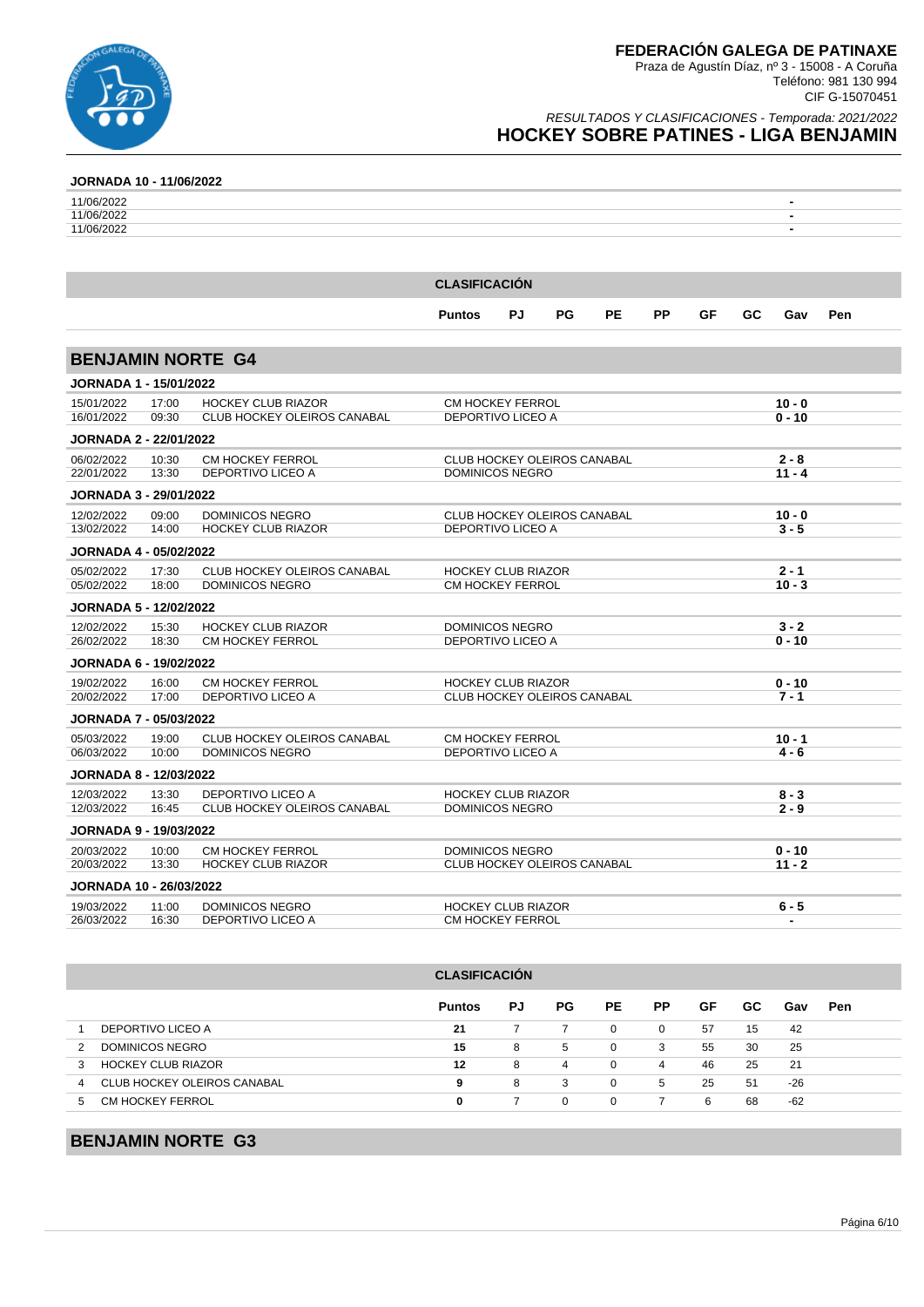

RESULTADOS Y CLASIFICACIONES - Temporada: 2021/2022 **HOCKEY SOBRE PATINES - LIGA BENJAMIN**

#### **JORNADA 1 - 15/01/2022**

| 15/01/2022                     | 13:30 | DEPORTIVO LICEO C             | CLUB HOCKEY OLEIROS ESPIÑEIRO | $4 - 13$       |
|--------------------------------|-------|-------------------------------|-------------------------------|----------------|
| 15/01/2022                     | 17:00 | <b>HC CAMBRE</b>              | <b>DOMINICOS GRIS</b>         | $4 - 3$        |
| <b>JORNADA 2 - 22/01/2022</b>  |       |                               |                               |                |
| 06/02/2022                     | 15:00 | CLUB HOCKEY OLEIROS ESPIÑEIRO | <b>HC CAMBRE</b>              | $10 - 0$       |
| 23/01/2022                     | 13:00 | <b>DOMINICOS GRIS</b>         | ADC OBRADOIRO A               | $0 - 5$        |
| <b>JORNADA 3 - 29/01/2022</b>  |       |                               |                               |                |
| 29/01/2022                     | 10:00 | ADC OBRADOIRO A               | CLUB HOCKEY OLEIROS ESPIÑEIRO | $1 - 7$        |
| 30/01/2022                     | 10:00 | <b>HC CAMBRE</b>              | DEPORTIVO LICEO C             | $1 - 11$       |
| <b>JORNADA 4 - 05/02/2022</b>  |       |                               |                               |                |
| 05/02/2022                     | 16:30 | ADC OBRADOIRO A               | DEPORTIVO LICEO C             | $3 - 3$        |
| 05/02/2022                     | 19:00 | CLUB HOCKEY OLEIROS ESPIÑEIRO | <b>DOMINICOS GRIS</b>         | $10 - 0$       |
| <b>JORNADA 5 - 12/02/2022</b>  |       |                               |                               |                |
| 12/02/2022                     | 10:00 | ADC OBRADOIRO A               | <b>HC CAMBRE</b>              | $9 - 3$        |
| 13/02/2022                     | 09:00 | <b>DOMINICOS GRIS</b>         | DEPORTIVO LICEO C             | $2 - 9$        |
| <b>JORNADA 6 - 19/02/2022</b>  |       |                               |                               |                |
| 19/02/2022                     | 19:00 | <b>DOMINICOS GRIS</b>         | <b>HC CAMBRE</b>              | $5 - 3$        |
| 20/02/2022                     | 13:00 | CLUB HOCKEY OLEIROS ESPIÑEIRO | DEPORTIVO LICEO C             | $9 - 2$        |
| <b>JORNADA 7 - 05/03/2022</b>  |       |                               |                               |                |
| 05/03/2022                     | 15:30 | ADC OBRADOIRO A               | <b>DOMINICOS GRIS</b>         | $10 - 0$       |
| 06/03/2022                     | 12:30 | <b>HC CAMBRE</b>              | CLUB HOCKEY OLEIROS ESPIÑEIRO | $1 - 11$       |
| <b>JORNADA 8 - 12/03/2022</b>  |       |                               |                               |                |
| 13/03/2022                     | 09:30 | DEPORTIVO LICEO C             | <b>HC CAMBRE</b>              | $10 - 2$       |
| 13/03/2022                     | 10:00 | CLUB HOCKEY OLEIROS ESPIÑEIRO | ADC OBRADOIRO A               | $13 - 4$       |
| <b>JORNADA 9 - 19/03/2022</b>  |       |                               |                               |                |
| 19/03/2022                     | 10:00 | <b>DOMINICOS GRIS</b>         | CLUB HOCKEY OLEIROS ESPIÑEIRO | $1 - 11$       |
| 26/03/2022                     | 13:30 | DEPORTIVO LICEO C             | ADC OBRADOIRO A               | $\blacksquare$ |
| <b>JORNADA 10 - 26/03/2022</b> |       |                               |                               |                |
| 26/03/2022                     | 16:00 | <b>HC CAMBRE</b>              | ADC OBRADOIRO A               | -              |
| 27/03/2022                     | 09:30 | DEPORTIVO LICEO C             | <b>DOMINICOS GRIS</b>         | $\blacksquare$ |
|                                |       |                               |                               |                |

|   | <b>CLASIFICACIÓN</b>          |               |     |     |          |          |    |     |       |            |  |  |
|---|-------------------------------|---------------|-----|-----|----------|----------|----|-----|-------|------------|--|--|
|   |                               | <b>Puntos</b> | PJ. | PG. | PE.      | PP.      | GF | GC. | Gav   | <b>Pen</b> |  |  |
|   | CLUB HOCKEY OLEIROS ESPIÑEIRO | 24            | 8   | 8   | $\Omega$ | $\Omega$ | 84 | 13  | 71    |            |  |  |
|   | DEPORTIVO LICEO C             | 10            | 6   | 3   |          | 2        | 39 | 30  | 9     |            |  |  |
| 3 | ADC OBRADOIRO A               | 10            | 6   | 3   |          | 2        | 32 | 26  | 6     |            |  |  |
| 4 | <b>DOMINICOS GRIS</b>         | 3             |     |     | 0        | 6        | 11 | 52  | $-41$ |            |  |  |
| 5 | <b>HC CAMBRE</b>              | 3             |     |     | $\Omega$ | 6        | 14 | 59  | -45   |            |  |  |

# **BENJAMIN NORTE G2**

| <b>JORNADA 1 - 15/01/2022</b> |       |                               |                        |          |  |  |  |  |
|-------------------------------|-------|-------------------------------|------------------------|----------|--|--|--|--|
| 15/01/2022                    | 15:45 | PLACASA ESCOLA LUBIÁNS        | COMPAÑÍA DE MARIA AZUL | $0 - 10$ |  |  |  |  |
| 15/01/2022                    | 18:00 | <b>HOCKEY CLUB BORBOLLA A</b> | DOMINICOS BLANCO       | $10 - 0$ |  |  |  |  |
| <b>JORNADA 2 - 22/01/2022</b> |       |                               |                        |          |  |  |  |  |
| 22/01/2022                    | 11:00 | DOMINICOS BLANCO              | PLACASA ESCOLA LUBIÁNS | $4 - 7$  |  |  |  |  |
| 22/01/2022                    | 16:00 | COMPAÑÍA DE MARIA AZUL        | DEPORTIVO LICEO B      | $9 - 0$  |  |  |  |  |
| <b>JORNADA 3 - 29/01/2022</b> |       |                               |                        |          |  |  |  |  |
| 12/02/2022                    | 15:00 | DEPORTIVO LICEO B             | PLACASA ESCOLA LUBIÁNS | $9 - 2$  |  |  |  |  |
| 30/01/2022                    | 10:30 | <b>HOCKEY CLUB BORBOLLA A</b> | COMPAÑÍA DE MARIA AZUL | $0 - 10$ |  |  |  |  |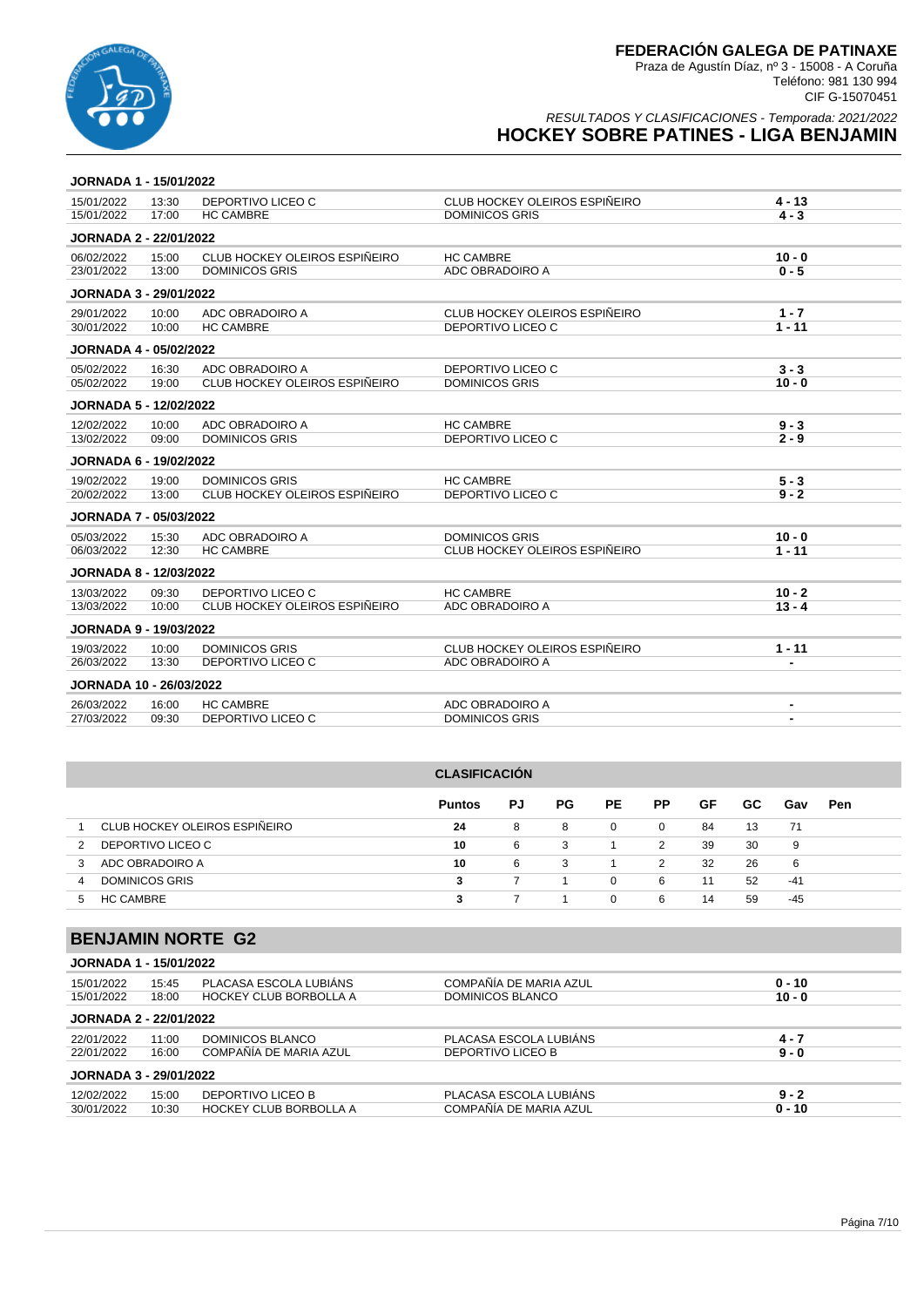

### RESULTADOS Y CLASIFICACIONES - Temporada: 2021/2022 **HOCKEY SOBRE PATINES - LIGA BENJAMIN**

#### **JORNADA 4 - 05/02/2022**

| 05/02/2022                     | 15:00 | DEPORTIVO LICEO B             | DOMINICOS BLANCO              | $7 - 2$  |
|--------------------------------|-------|-------------------------------|-------------------------------|----------|
| 05/02/2022                     | 19:15 | PLACASA ESCOLA LUBIÁNS        | <b>HOCKEY CLUB BORBOLLA A</b> | $0 - 5$  |
| <b>JORNADA 5 - 12/02/2022</b>  |       |                               |                               |          |
| 12/02/2022                     | 12:00 | <b>HOCKEY CLUB BORBOLLA A</b> | DEPORTIVO LICEO B             | $3 - 0$  |
| 12/02/2022                     | 16:00 | DOMINICOS BLANCO              | COMPAÑÍA DE MARIA AZUL        | $0 - 10$ |
| <b>JORNADA 6 - 19/02/2022</b>  |       |                               |                               |          |
| 19/02/2022                     | 09:30 | <b>DOMINICOS BLANCO</b>       | <b>HOCKEY CLUB BORBOLLA A</b> | $0 - 5$  |
| 19/02/2022                     | 13:45 | COMPAÑÍA DE MARIA AZUL        | PLACASA ESCOLA LUBIÁNS        | $10 - 0$ |
| <b>JORNADA 7 - 05/03/2022</b>  |       |                               |                               |          |
| 05/03/2022                     | 09:30 | PLACASA ESCOLA LUBIÁNS        | <b>DOMINICOS BLANCO</b>       | $4 - 3$  |
| 12/03/2022                     | 15:00 | DEPORTIVO LICEO B             | COMPAÑÍA DE MARIA AZUL        | $0 - 10$ |
| <b>JORNADA 8 - 12/03/2022</b>  |       |                               |                               |          |
| 13/03/2022                     | 10:00 | PLACASA ESCOLA LUBIÁNS        | DEPORTIVO LICEO B             | $1 - 4$  |
| 19/03/2022                     | 18:00 | COMPAÑÍA DE MARIA AZUL        | <b>HOCKEY CLUB BORBOLLA A</b> | $10 - 0$ |
| <b>JORNADA 9 - 19/03/2022</b>  |       |                               |                               |          |
| 19/03/2022                     | 10:00 | <b>HOCKEY CLUB BORBOLLA A</b> | PLACASA ESCOLA LUBIÁNS        | $1 - 2$  |
| 19/03/2022                     | 13:30 | DOMINICOS BLANCO              | DEPORTIVO LICEO B             | $8 - 2$  |
| <b>JORNADA 10 - 26/03/2022</b> |       |                               |                               |          |
| 26/03/2022                     |       | DEPORTIVO LICEO B             | <b>HOCKEY CLUB BORBOLLA A</b> | -        |
| 26/03/2022                     | 12:15 | COMPAÑÍA DE MARIA AZUL        | DOMINICOS BLANCO              |          |
|                                |       |                               |                               |          |

|               |                        | <b>CLASIFICACIÓN</b> |    |     |          |          |    |              |                |            |  |
|---------------|------------------------|----------------------|----|-----|----------|----------|----|--------------|----------------|------------|--|
|               |                        | <b>Puntos</b>        | PJ | PG. | PE.      | РP       | GF | GC.          | Gav            | <b>Pen</b> |  |
|               | COMPAÑÍA DE MARIA AZUL | 21                   |    |     | 0        | $\Omega$ | 69 | $\mathbf{0}$ | 69             |            |  |
| $\mathcal{P}$ | HOCKEY CLUB BORBOLLA A | 12                   |    | 4   | 0        | 3        | 24 | 22           | $\overline{2}$ |            |  |
| 3             | DEPORTIVO LICEO B      | 9                    |    | 3   | 0        | 4        | 22 | 35           | -13            |            |  |
| 4             | PLACASA ESCOLA LUBIÁNS | 9                    | 8  | 3   | $\Omega$ | 5        | 16 | 46           | -30            |            |  |
| $\mathbf{b}$  | DOMINICOS BLANCO       |                      |    |     | $\Omega$ | 6        | 17 | 45           | -28            |            |  |

### **BENJAMIN NORTE G1**

| <b>JORNADA 1 - 15/01/2022</b> |       |                                   |                                   |          |
|-------------------------------|-------|-----------------------------------|-----------------------------------|----------|
| 29/01/2022                    |       | <b>HOCKEY CLUB BORBOLLA B</b>     | <b>DOMINICOS ROJO</b>             | $0 - 10$ |
| 29/01/2022                    | 11:15 | ADC OBRADOIRO B                   | COMPAÑÍA DE MARIA AMARILLO        | $3 - 8$  |
| <b>JORNADA 2 - 22/01/2022</b> |       |                                   |                                   |          |
| 05/02/2022                    | 10:00 | <b>DOMINICOS ROJO</b>             | <b>CLUB HOCKEY OLEIROS CANIDE</b> | $10 - 0$ |
| 22/01/2022                    | 10:00 | ADC OBRADOIRO B                   | <b>HOCKEY CLUB BORBOLLA B</b>     | $12 - 2$ |
| <b>JORNADA 3 - 29/01/2022</b> |       |                                   |                                   |          |
| 29/01/2022                    | 18:00 | DOMINICOS ROJO                    | COMPAÑÍA DE MARIA AMARILLO        | $11 - 1$ |
| 30/01/2022                    | 10:30 | <b>CLUB HOCKEY OLEIROS CANIDE</b> | <b>HOCKEY CLUB BORBOLLA B</b>     | $2 - 12$ |
| <b>JORNADA 4 - 05/02/2022</b> |       |                                   |                                   |          |
| 06/02/2022                    | 13:15 | <b>HOCKEY CLUB BORBOLLA B</b>     | COMPAÑÍA DE MARIA AMARILLO        | $1 - 9$  |
| 06/02/2022                    | 13:30 | <b>CLUB HOCKEY OLEIROS CANIDE</b> | ADC OBRADOIRO B                   | $1 - 11$ |
| <b>JORNADA 5 - 12/02/2022</b> |       |                                   |                                   |          |
| 13/02/2022                    | 11:00 | COMPAÑÍA DE MARIA AMARILLO        | <b>CLUB HOCKEY OLEIROS CANIDE</b> | $11 - 1$ |
| 13/02/2022                    | 12:00 | DOMINICOS ROJO                    | ADC OBRADOIRO B                   | $10 - 0$ |
| <b>JORNADA 6 - 19/02/2022</b> |       |                                   |                                   |          |
| 19/02/2022                    | 09:30 | COMPAÑÍA DE MARIA AMARILLO        | ADC OBRADOIRO B                   | $8 - 6$  |
| 19/02/2022                    | 11:00 | <b>DOMINICOS ROJO</b>             | HOCKEY CLUB BORBOLLA B            | $10 - 0$ |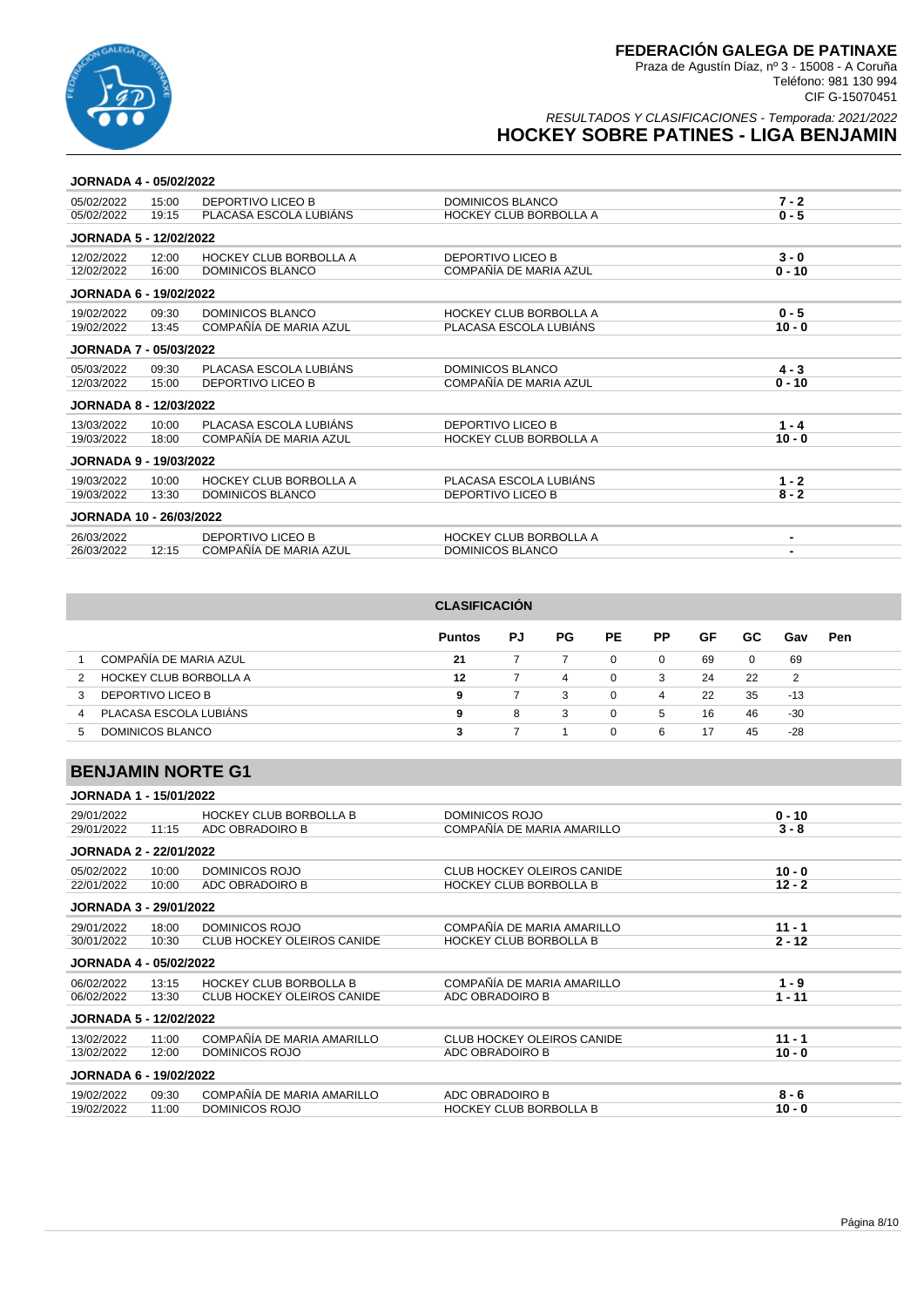

### RESULTADOS Y CLASIFICACIONES - Temporada: 2021/2022 **HOCKEY SOBRE PATINES - LIGA BENJAMIN**

#### **JORNADA 7 - 05/03/2022**

| 05/03/2022                     | 10:00 | <b>HOCKEY CLUB BORBOLLA B</b> | ADC OBRADOIRO B                   | $2 - 0$  |
|--------------------------------|-------|-------------------------------|-----------------------------------|----------|
| 06/03/2022                     | 10:00 | CLUB HOCKEY OLEIROS CANIDE    | DOMINICOS ROJO                    | $0 - 10$ |
| <b>JORNADA 8 - 12/03/2022</b>  |       |                               |                                   |          |
| 12/03/2022                     | 11:00 | <b>HOCKEY CLUB BORBOLLA B</b> | <b>CLUB HOCKEY OLEIROS CANIDE</b> | 8 - 1    |
| 12/03/2022                     | 17:30 | COMPAÑÍA DE MARIA AMARILLO    | DOMINICOS ROJO                    | $0 - 10$ |
| <b>JORNADA 9 - 19/03/2022</b>  |       |                               |                                   |          |
| 13/03/2022                     | 11:30 | ADC OBRADOIRO B               | CLUB HOCKEY OLEIROS CANIDE        | $10 - 0$ |
| 19/03/2022                     | 15:30 | COMPAÑÍA DE MARIA AMARILLO    | <b>HOCKEY CLUB BORBOLLA B</b>     | $10 - 0$ |
| <b>JORNADA 10 - 26/03/2022</b> |       |                               |                                   |          |
| 26/03/2022                     | 12:30 | ADC OBRADOIRO B               | DOMINICOS ROJO                    |          |
| 26/03/2022                     | 15:30 | CLUB HOCKEY OLEIROS CANIDE    | COMPAÑÍA DE MARIA AMARILLO        |          |
|                                |       |                               |                                   |          |

|               |                            | <b>CLASIFICACIÓN</b> |     |          |          |           |    |     |     |     |  |  |
|---------------|----------------------------|----------------------|-----|----------|----------|-----------|----|-----|-----|-----|--|--|
|               |                            | <b>Puntos</b>        | PJ. | PG.      | PE.      | <b>PP</b> | GF | GC. | Gav | Pen |  |  |
|               | DOMINICOS ROJO             | 21                   | 7   |          | $\Omega$ | $\Omega$  | 71 |     | 70  |     |  |  |
| $\mathcal{P}$ | COMPAÑÍA DE MARIA AMARILLO | 15                   |     | 5        | $\Omega$ | 2         | 47 | 32  | 15  |     |  |  |
| 3             | ADC OBRADOIRO B            | 9                    | 7   | 3        | $\Omega$ | 4         | 42 | 31  | 11  |     |  |  |
| 4             | HOCKEY CLUB BORBOLLA B     | 9                    | 8   | 3        | 0        | 5         | 25 | 54  | -29 |     |  |  |
|               | CLUB HOCKEY OLEIROS CANIDE | 0                    |     | $\Omega$ | 0        |           | 5  | 72  | -67 |     |  |  |

# **BENJAMIN SUR G2**

| <b>JORNADA 1 - 15/01/2022</b> |       |                            |                            |                |
|-------------------------------|-------|----------------------------|----------------------------|----------------|
| 15/01/2022                    | 15:00 | CH COMPOSTELA A            | TRAVIESAS HOCKEY CLUB ROJO | $10 - 0$       |
| 15/01/2022                    | 20:00 | DIVER PATIN CD - A         | DIVER PATIN CD -C          | $11 - 1$       |
| <b>JORNADA 2 - 29/01/2022</b> |       |                            |                            |                |
| 05/02/2022                    | 16:00 | TRAVIESAS HOCKEY CLUB ROJO | DIVER PATIN CD -A          | $1 - 11$       |
| 29/01/2022                    | 14:30 | DIVER PATIN CD -C          | CH COMPOSTELA A            | $0 - 10$       |
| <b>JORNADA 3 - 12/02/2022</b> |       |                            |                            |                |
| 13/02/2022                    | 13:00 | CH COMPOSTELA A            | DIVER PATIN CD -A          | $2 - 5$        |
| 13/02/2022                    | 18:15 | DIVER PATIN CD -C          | TRAVIESAS HOCKEY CLUB ROJO | $7 - 1$        |
| <b>JORNADA 4 - 19/02/2022</b> |       |                            |                            |                |
| 19/02/2022                    | 13:30 | TRAVIESAS HOCKEY CLUB ROJO | CH COMPOSTELA A            | $0 - 10$       |
| 20/02/2022                    | 15:45 | DIVER PATIN CD -C          | DIVER PATIN CD -A          | $0 - 10$       |
| <b>JORNADA 5 - 12/03/2022</b> |       |                            |                            |                |
| 12/03/2022                    | 17:30 | CH COMPOSTELA A            | DIVER PATIN CD -C          | $10 - 0$       |
| 20/03/2022                    | 18:15 | DIVER PATIN CD -A          | TRAVIESAS HOCKEY CLUB ROJO | $10 - 0$       |
| <b>JORNADA 6 - 26/03/2022</b> |       |                            |                            |                |
| 26/03/2022                    | 11:00 | DIVER PATIN CD -A          | CH COMPOSTELA A            | $\blacksquare$ |
| 26/03/2022                    | 17:30 | TRAVIESAS HOCKEY CLUB ROJO | DIVER PATIN CD -C          |                |

| <b>CLASIFICACIÓN</b>            |               |    |     |          |           |    |     |     |     |  |  |  |
|---------------------------------|---------------|----|-----|----------|-----------|----|-----|-----|-----|--|--|--|
|                                 | <b>Puntos</b> | PJ | PG. | PE.      | <b>PP</b> | GF | GC. | Gav | Pen |  |  |  |
| DIVER PATIN CD -A               | 15            | 5  | 5   | 0        | $\Omega$  | 47 | 4   | 43  |     |  |  |  |
| CH COMPOSTELA A<br>2            | 12            | 5  | 4   | $\Omega$ |           | 42 | 5   | -37 |     |  |  |  |
| DIVER PATIN CD -C<br>3          | 3             | 5  |     | 0        | 4         | 8  | 42  | -34 |     |  |  |  |
| TRAVIESAS HOCKEY CLUB ROJO<br>4 | 0             | 5  | 0   | 0        | 5         | 2  | 48  | -46 |     |  |  |  |

# **BENJAMIN SUR G1**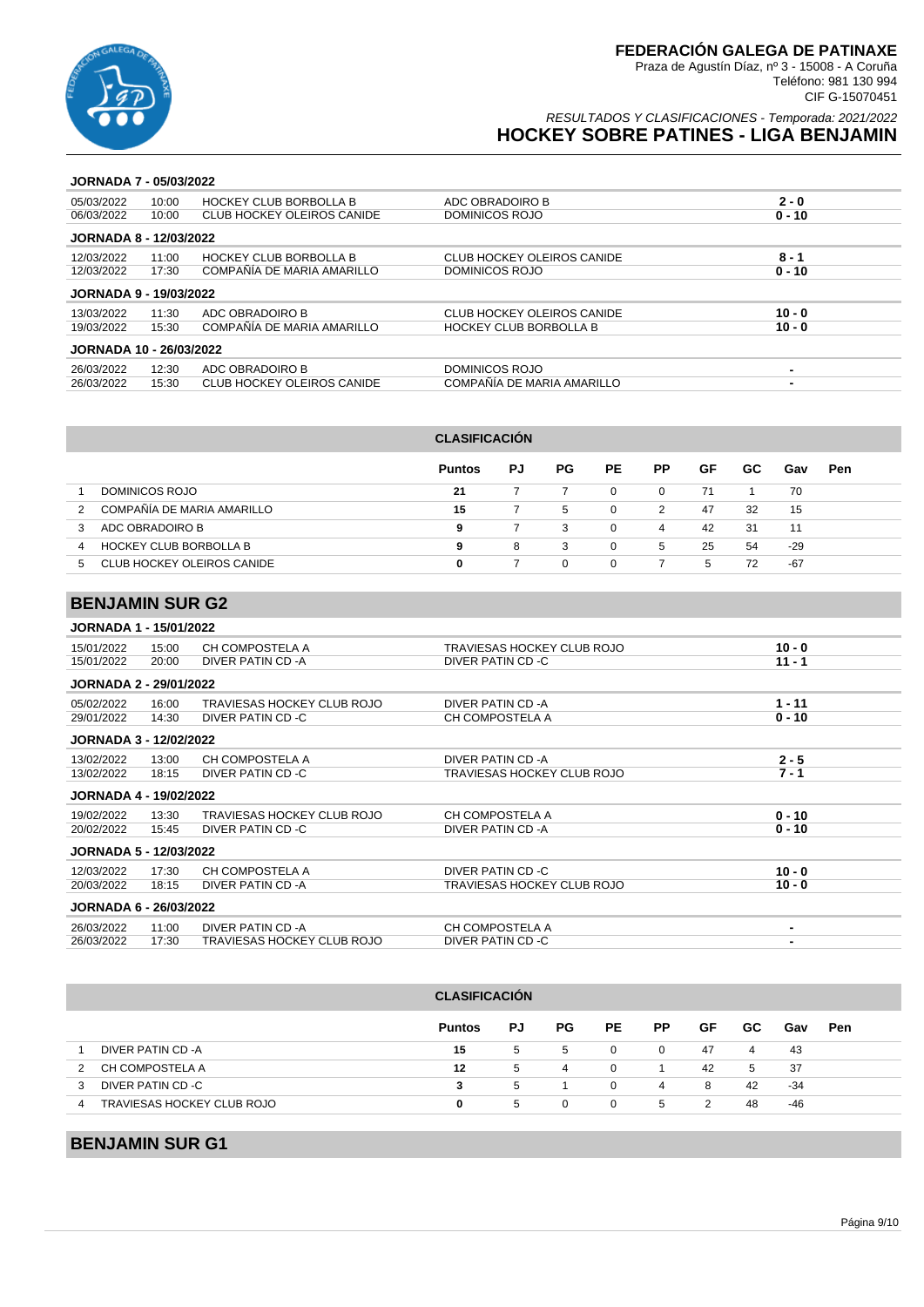

| <b>JORNADA 1 - 15/01/2022</b>  |       |                                   |                            |                |
|--------------------------------|-------|-----------------------------------|----------------------------|----------------|
| 15/01/2022                     | 16:15 | DIVER PATIN CD -B                 | TRAVIESAS HOCKEY CLUB AZUL | $1 - 9$        |
| 16/01/2022                     | 13:00 | CH COMPOSTELA B                   | A C ORDES                  | $0 - 10$       |
| <b>JORNADA 2 - 22/01/2022</b>  |       |                                   |                            |                |
| 22/01/2022                     | 16:45 | A C ORDES                         | <b>HC RAXOI</b>            | $4 - 4$        |
| 22/01/2022                     | 18:00 | TRAVIESAS HOCKEY CLUB AZUL        | CH COMPOSTELA B            | $11 - 1$       |
| <b>JORNADA 3 - 29/01/2022</b>  |       |                                   |                            |                |
| 05/02/2022                     | 11:00 | DIVER PATIN CD -B                 | A C ORDES                  | $1 - 10$       |
| 30/01/2022                     | 10:00 | <b>HC RAXOI</b>                   | CH COMPOSTELA B            | $10 - 0$       |
| <b>JORNADA 4 - 05/02/2022</b>  |       |                                   |                            |                |
| 06/02/2022                     | 12:15 | <b>HC RAXOI</b>                   | TRAVIESAS HOCKEY CLUB AZUL | $7 - 5$        |
| 29/01/2022                     | 11:45 | CH COMPOSTELA B                   | DIVER PATIN CD -B          | $0 - 4$        |
| <b>JORNADA 5 - 12/02/2022</b>  |       |                                   |                            |                |
| 12/02/2022                     | 18:15 | DIVER PATIN CD -B                 | <b>HC RAXOI</b>            | $0 - 8$        |
| 29/01/2022                     | 13:30 | A C ORDES                         | TRAVIESAS HOCKEY CLUB AZUL | $3 - 4$        |
| <b>JORNADA 6 - 19/02/2022</b>  |       |                                   |                            |                |
| 19/02/2022                     | 12:30 | <b>TRAVIESAS HOCKEY CLUB AZUL</b> | DIVER PATIN CD -B          | $10 - 0$       |
| 20/02/2022                     | 11:30 | A C ORDES                         | CH COMPOSTELA B            | $10 - 0$       |
| <b>JORNADA 7 - 05/03/2022</b>  |       |                                   |                            |                |
| 06/03/2022                     | 16:00 | <b>CH COMPOSTELA B</b>            | TRAVIESAS HOCKEY CLUB AZUL | $2 - 8$        |
| 26/02/2022                     | 12:45 | <b>HC RAXOI</b>                   | A C ORDES                  | $2 - 5$        |
| <b>JORNADA 8 - 12/03/2022</b>  |       |                                   |                            |                |
| 12/03/2022                     | 15:00 | A C ORDES                         | DIVER PATIN CD -B          | $10 - 0$       |
| 12/03/2022                     | 15:00 | CH COMPOSTELA B                   | <b>HC RAXOI</b>            | $0 - 8$        |
| <b>JORNADA 9 - 19/03/2022</b>  |       |                                   |                            |                |
| 19/03/2022                     | 17:00 | TRAVIESAS HOCKEY CLUB AZUL        | <b>HC RAXOI</b>            | $5 - 6$        |
| 19/03/2022                     | 17:15 | DIVER PATIN CD -B                 | <b>CH COMPOSTELA B</b>     | $5 - 0$        |
| <b>JORNADA 10 - 26/03/2022</b> |       |                                   |                            |                |
| 05/03/2022                     | 10:30 | TRAVIESAS HOCKEY CLUB AZUL        | A C ORDES                  | $2 - 7$        |
| 26/03/2022                     |       | <b>HC RAXOI</b>                   | <b>DIVER PATIN CD -B</b>   | $\blacksquare$ |

| <b>CLASIFICACIÓN</b>            |               |    |     |          |           |    |     |     |     |
|---------------------------------|---------------|----|-----|----------|-----------|----|-----|-----|-----|
|                                 | <b>Puntos</b> | PJ | PG. | PE.      | <b>PP</b> | GF | GC. | Gav | Pen |
| A C ORDES                       | 19            | 8  | 6   |          |           | 59 | 13  | 46  |     |
| HC RAXOI<br>2                   | 16            | 7  | 5   |          |           | 45 | 19  | 26  |     |
| TRAVIESAS HOCKEY CLUB AZUL<br>3 | 15            | 8  | 5   | $\Omega$ | 3         | 54 | 27  | 27  |     |
| DIVER PATIN CD -B<br>4          | 6             | 7  | 2   | 0        | 5         | 11 | 47  | -36 |     |
| CH COMPOSTELA B<br>5            | 0             | 8  | 0   | 0        | 8         | 3  | 66  | -63 |     |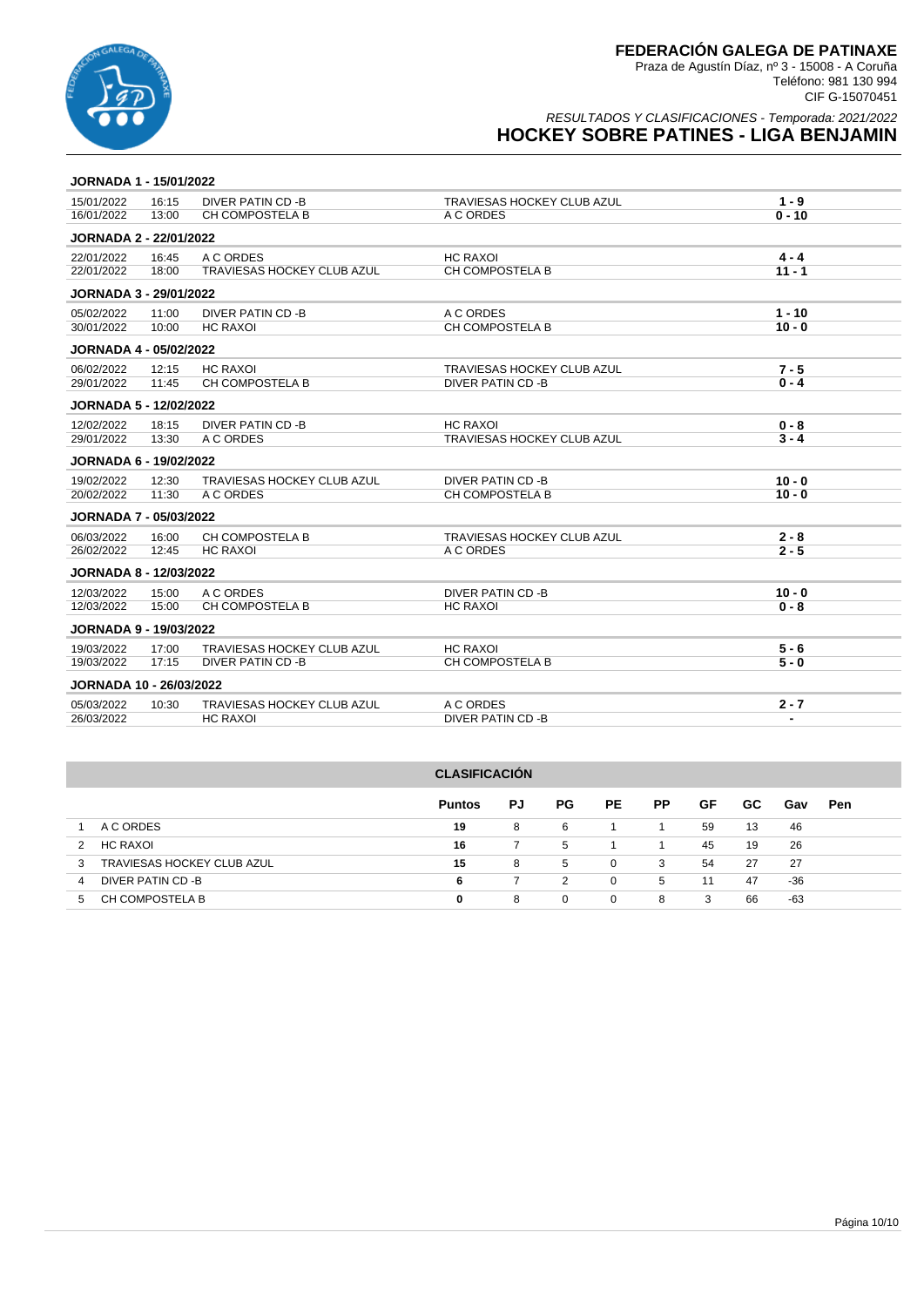

| <b>FASE DE GRUPOS</b>                |                |                                                                        |                                                          |                      |
|--------------------------------------|----------------|------------------------------------------------------------------------|----------------------------------------------------------|----------------------|
| <b>JORNADA 1 SUR G1 - 23/10/2021</b> |                |                                                                        |                                                          |                      |
| 23/10/2021                           | 15:00          | <b>AC ORDES</b>                                                        | <b>HC RAXOI</b>                                          | $13 - 0$             |
| 24/10/2021                           | 10:00          | <b>TRAVIESAS HOCKEY CLUB</b>                                           | <b>CH COMPOSTELA B</b>                                   | $9 - 2$              |
| <b>JORNADA 1 SUR G2 - 23/10/2021</b> |                |                                                                        |                                                          |                      |
| 23/10/2021                           | 13:00          | CH COMPOSTELA A                                                        | <b>HOCKEY OROSO</b>                                      | $15 - 0$             |
|                                      |                | <b>JORNADA 1 NORTE G1 - 23/10/2021</b>                                 |                                                          |                      |
| 23/10/2021<br>23/10/2021             | 12:30<br>20:15 | ADC OBRADOIRO A<br>COMPAÑÍA DE MARIA AMARILLO                          | <b>DEPORTIVO LICEO B</b><br><b>CLUB HOCKEY OLEIROS C</b> | $15 - 1$<br>$3 - 5$  |
|                                      |                |                                                                        |                                                          |                      |
|                                      |                | <b>JORNADA 1 NORTE G2 - 23/10/2021</b>                                 |                                                          |                      |
| 23/10/2021                           | 09:30          | ADC OBRADOIRO B                                                        | COMPAÑÍA DE MARÍA AZUL                                   | $1 - 11$             |
|                                      |                | <b>JORNADA 1 NORTE G3 - 23/10/2021</b>                                 |                                                          |                      |
| 23/10/2021<br>23/10/2021             | 11:00<br>11:00 | GARAYSA ESCOLA LUBIANS<br><b>HC CAMBRE</b>                             | <b>CM HOCKEY FERROL</b><br><b>DOMINICOS A</b>            | $10 - 1$<br>$0 - 12$ |
|                                      |                |                                                                        |                                                          |                      |
| 23/10/2021                           | 16:00          | <b>JORNADA 1 NORTE G4 - 23/10/2021</b><br><b>CLUB HOCKEY OLEIROS B</b> | <b>HOCKEY CLUB BORBOLLA</b>                              | 2 - 15               |
| 24/10/2021                           | 12:00          | <b>DOMINICOS B</b>                                                     | DEPORTIVO LICEO A                                        | $0 - 10$             |
| <b>JORNADA 2 SUR G1 - 30/10/2021</b> |                |                                                                        |                                                          |                      |
| 30/10/2021                           | 10:00          | CH COMPOSTELA B                                                        | <b>AC ORDES</b>                                          | $0 - 13$             |
| 30/10/2021                           | 15:00          | <b>HC RAXOI</b>                                                        | <b>TRAVIESAS HOCKEY CLUB</b>                             | 1 - 16               |
| <b>JORNADA 2 SUR G2 - 30/10/2021</b> |                |                                                                        |                                                          |                      |
| 31/10/2021                           | 14:30          | <b>DIVER PATIN CD</b>                                                  | CH COMPOSTELA A                                          | $0 - 5$              |
|                                      |                | <b>JORNADA 2 NORTE G1 - 30/10/2021</b>                                 |                                                          |                      |
| 06/11/2021                           | 13:30          | <b>DEPORTIVO LICEO B</b>                                               | COMPAÑÍA DE MARIA AMARILLO                               | $4 - 5$              |
| 30/10/2021                           | 09:30          | CLUB HOCKEY OLEIROS C                                                  | ADC OBRADOIRO A                                          | $0 - 20$             |
|                                      |                | <b>JORNADA 2 NORTE G2 - 30/10/2021</b>                                 |                                                          |                      |
| 04/11/2021                           | 20:30          | COMPAÑÍA DE MARÍA AZUL                                                 | <b>CLUB HOCKEY OLEIROS A</b>                             | $10 - 2$             |
|                                      |                | <b>JORNADA 2 NORTE G3 - 30/10/2021</b>                                 |                                                          |                      |
| 30/10/2021                           | 19:00          | <b>DOMINICOS A</b>                                                     | <b>GARAYSA ESCOLA LUBIÁNS</b>                            | $12 - 0$             |
| 31/10/2021                           | 13:15          | <b>CM HOCKEY FERROL</b>                                                | <b>HC CAMBRE</b>                                         | $1 - 10$             |
|                                      |                | <b>JORNADA 2 NORTE G4 - 30/10/2021</b>                                 |                                                          |                      |
| 30/10/2021<br>31/10/2021             | 11:00<br>15:00 | HOCKEY CLUB BORBOLLA<br><b>DEPORTIVO LICEO A</b>                       | <b>DOMINICOS B</b><br><b>CLUB HOCKEY OLEIROS B</b>       | $13 - 3$<br>$15 - 0$ |
|                                      |                |                                                                        |                                                          |                      |
| <b>JORNADA 3 SUR G1 - 01/11/2021</b> |                |                                                                        |                                                          |                      |
| 01/11/2021<br>16/10/2021             | 09:30<br>10:30 | <b>HC RAXOI</b><br><b>AC ORDES</b>                                     | <b>CH COMPOSTELA B</b><br><b>TRAVIESAS HOCKEY CLUB</b>   | $7 - 3$<br>$13 - 3$  |
| <b>JORNADA 3 SUR G2 - 01/11/2021</b> |                |                                                                        |                                                          |                      |
| 01/11/2021                           | 19:00          | <b>DIVER PATIN CD</b>                                                  | <b>HOCKEY OROSO</b>                                      | $11 - 1$             |
|                                      |                | JORNADA 3 NORTE G1 - 01/11/2021                                        |                                                          |                      |
| 02/11/2021                           | 19:00          | CLUB HOCKEY OLEIROS C                                                  | DEPORTIVO LICEO B                                        | 4 - 1                |
| 04/11/2021                           | 17:30          | COMPAÑÍA DE MARIA AMARILLO                                             | ADC OBRADOIRO A                                          | $0 - 14$             |
|                                      |                | <b>JORNADA 3 NORTE G2 - 01/11/2021</b>                                 |                                                          |                      |
| 30/10/2021                           | 13:30          | ADC OBRADOIRO B                                                        | <b>CLUB HOCKEY OLEIROS A</b>                             | $3 - 8$              |
|                                      |                | <b>JORNADA 3 NORTE G3 - 01/11/2021</b>                                 |                                                          |                      |
| 01/11/2021                           | 12:00          | GARAYSA ESCOLA LUBIÁNS                                                 | <b>HC CAMBRE</b>                                         | $9 - 6$              |
| 31/10/2021                           | 10:00          | CM HOCKEY FERROL                                                       | DOMINICOS A                                              | 0 - 14               |
|                                      |                | <b>JORNADA 3 NORTE G4 - 01/11/2021</b>                                 |                                                          |                      |
| 01/11/2021                           | 11:15          | <b>CLUB HOCKEY OLEIROS B</b>                                           | <b>DOMINICOS B</b>                                       | 5 - 10               |
| 01/11/2021                           | 12:00          | <b>HOCKEY CLUB BORBOLLA</b>                                            | DEPORTIVO LICEO A                                        | $4 - 2$              |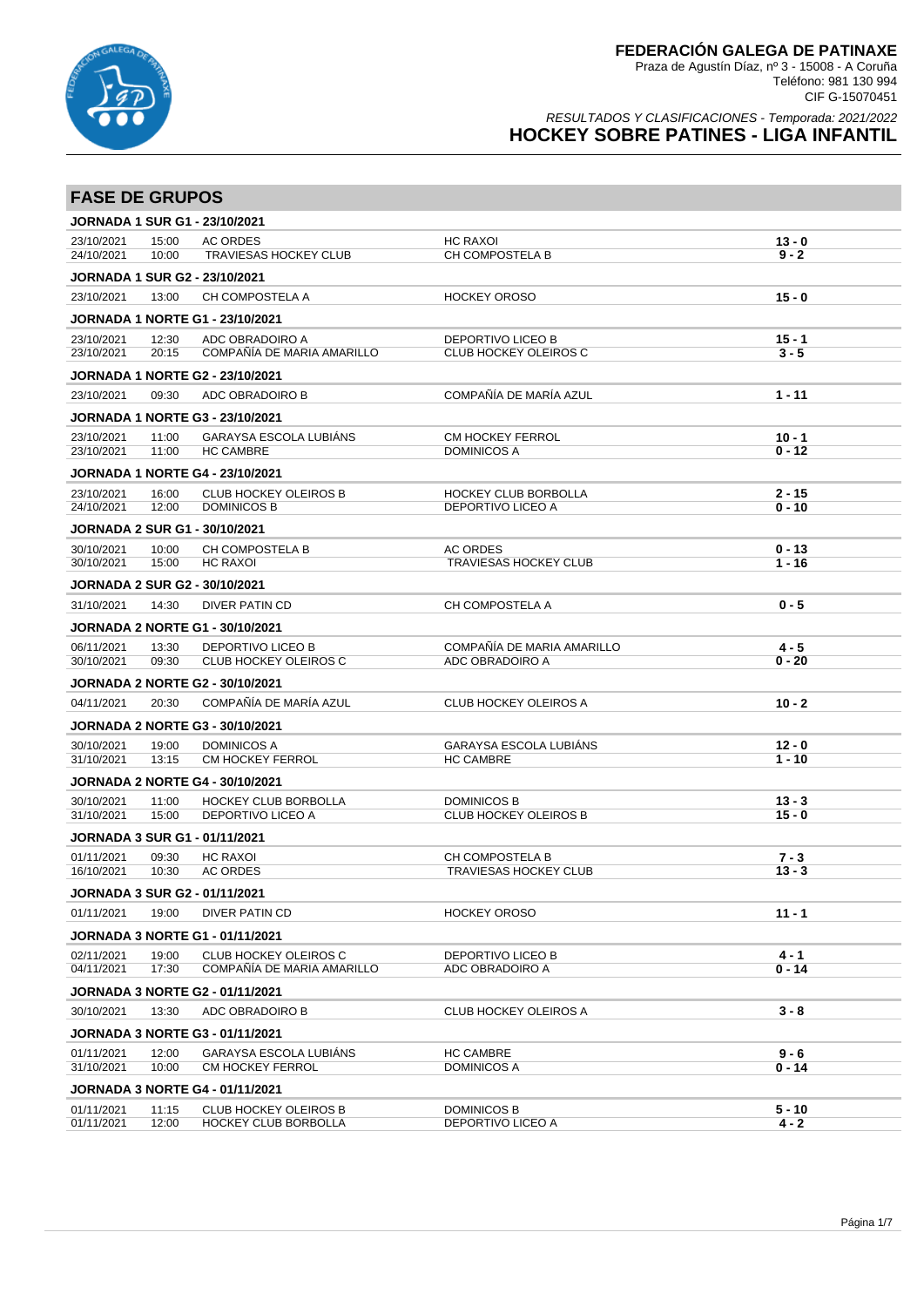

|                                      | <b>JORNADA 4 SUR G1 - 06/11/2021</b> |                                                              |                                                     |                      |
|--------------------------------------|--------------------------------------|--------------------------------------------------------------|-----------------------------------------------------|----------------------|
| 06/11/2021<br>06/11/2021             | 11:30<br>18:30                       | <b>HC RAXOI</b><br>CH COMPOSTELA B                           | <b>AC ORDES</b><br><b>TRAVIESAS HOCKEY CLUB</b>     | $0 - 13$<br>$0 - 9$  |
| <b>JORNADA 4 SUR G2 - 06/11/2021</b> |                                      |                                                              |                                                     |                      |
| 06/11/2021                           | 10:00                                | <b>HOCKEY OROSO</b>                                          | CH COMPOSTELA A                                     | $1 - 13$             |
|                                      |                                      | <b>JORNADA 4 NORTE G1 - 06/11/2021</b>                       |                                                     |                      |
| 07/11/2021                           | 09:30                                | <b>DEPORTIVO LICEO B</b>                                     | ADC OBRADOIRO A                                     | $0 - 7$              |
| 07/11/2021                           | 09:30                                | <b>CLUB HOCKEY OLEIROS C</b>                                 | COMPAÑÍA DE MARIA AMARILLO                          | $3 - 3$              |
|                                      |                                      | <b>JORNADA 4 NORTE G2 - 06/11/2021</b>                       |                                                     |                      |
| 06/11/2021                           | 12:00                                | COMPAÑÍA DE MARÍA AZUL                                       | ADC OBRADOIRO B                                     | $7 - 0$              |
|                                      |                                      | <b>JORNADA 4 NORTE G3 - 06/11/2021</b>                       |                                                     |                      |
| 07/11/2021<br>07/11/2021             | 10:30<br>12:00                       | <b>DOMINICOS A</b><br><b>CM HOCKEY FERROL</b>                | <b>HC CAMBRE</b><br><b>GARAYSA ESCOLA LUBIÀNS</b>   | $8 - 2$<br>$4 - 11$  |
|                                      |                                      | <b>JORNADA 4 NORTE G4 - 06/11/2021</b>                       |                                                     |                      |
| 06/11/2021                           | 13:30                                | <b>HOCKEY CLUB BORBOLLA</b>                                  | <b>CLUB HOCKEY OLEIROS B</b>                        | $10 - 2$             |
| 07/11/2021                           | 16:00                                | DEPORTIVO LICEO A                                            | <b>DOMINICOS B</b>                                  | $11 - 0$             |
| <b>JORNADA 5 SUR G1 - 13/11/2021</b> |                                      |                                                              |                                                     |                      |
| 13/11/2021<br>14/11/2021             | 15:30<br>10:00                       | <b>AC ORDES</b><br><b>TRAVIESAS HOCKEY CLUB</b>              | <b>CH COMPOSTELA B</b><br><b>HC RAXOI</b>           | $13 - 1$<br>$11 - 1$ |
| <b>JORNADA 5 SUR G2 - 13/11/2021</b> |                                      |                                                              |                                                     |                      |
| 13/11/2021                           | 11:00                                | CH COMPOSTELA A                                              | DIVER PATIN CD                                      | 6 - 0                |
|                                      |                                      | <b>JORNADA 5 NORTE G1 - 13/11/2021</b>                       |                                                     |                      |
| 14/11/2021                           | 09:30                                | COMPAÑÍA DE MARIA AMARILLO                                   | <b>DEPORTIVO LICEO B</b>                            | $6 - 3$              |
| 14/11/2021                           | 11:30                                | ADC OBRADOIRO A                                              | <b>CLUB HOCKEY OLEIROS C</b>                        | $10 - 1$             |
|                                      |                                      | <b>JORNADA 5 NORTE G2 - 13/11/2021</b>                       |                                                     |                      |
|                                      |                                      |                                                              |                                                     |                      |
| 19/11/2021                           | 17:30                                | <b>CLUB HOCKEY OLEIROS A</b>                                 | COMPAÑÍA DE MARÍA AZUL                              | $2 - 3$              |
|                                      |                                      | <b>JORNADA 5 NORTE G3 - 13/11/2021</b>                       |                                                     |                      |
| 13/11/2021                           | 17:30                                | GARAYSA ESCOLA LUBIÁNS                                       | <b>DOMINICOS A</b>                                  | $2 - 2$              |
| 14/11/2021                           | 10:00                                | <b>HC CAMBRE</b>                                             | CM HOCKEY FERROL                                    | $6 - 0$              |
|                                      |                                      | <b>JORNADA 5 NORTE G4 - 13/11/2021</b>                       |                                                     |                      |
| 14/11/2021<br>14/11/2021             | 10:30<br>13:00                       | DOMINICOS B<br><b>CLUB HOCKEY OLEIROS B</b>                  | <b>HOCKEY CLUB BORBOLLA</b><br>DEPORTIVO LICEO A    | $3 - 6$<br>$0 - 16$  |
| <b>JORNADA 6 SUR G1 - 20/11/2021</b> |                                      |                                                              |                                                     |                      |
| 20/11/2021                           | 13:15                                | <b>TRAVIESAS HOCKEY CLUB</b>                                 | <b>AC ORDES</b>                                     | 4 - 8                |
| 21/11/2021                           | 10:15                                | CH COMPOSTELA B                                              | <b>HC RAXOI</b>                                     | $4 - 6$              |
| <b>JORNADA 6 SUR G2 - 20/11/2021</b> |                                      |                                                              |                                                     |                      |
| 20/11/2021                           | 10:00                                | <b>HOCKEY OROSO</b>                                          | DIVER PATIN CD                                      | 2 - 8                |
|                                      |                                      | <b>JORNADA 6 NORTE G1 - 20/11/2021</b>                       |                                                     |                      |
| 20/11/2021<br>20/11/2021             | 11:00<br>13:30                       | ADC OBRADOIRO A<br><b>DEPORTIVO LICEO B</b>                  | COMPAÑÍA DE MARIA AMARILLO<br>CLUB HOCKEY OLEIROS C | $13 - 1$<br>$9 - 3$  |
|                                      |                                      | <b>JORNADA 6 NORTE G2 - 20/11/2021</b>                       |                                                     |                      |
| 20/11/2021                           | 16:00                                | <b>CLUB HOCKEY OLEIROS A</b>                                 | ADC OBRADOIRO B                                     | $6 - 1$              |
|                                      |                                      | <b>JORNADA 6 NORTE G3 - 20/11/2021</b>                       |                                                     |                      |
| 19/11/2021                           | 18:15                                | <b>HC CAMBRE</b>                                             | <b>GARAYSA ESCOLA LUBIANS</b>                       | $3 - 4$              |
| 20/11/2021                           | 17:00                                | <b>DOMINICOS A</b>                                           | CM HOCKEY FERROL                                    | $12 - 0$             |
| 20/11/2021                           | 12:00                                | <b>JORNADA 6 NORTE G4 - 20/11/2021</b><br><b>DOMINICOS B</b> | <b>CLUB HOCKEY OLEIROS B</b>                        | $5 - 6$              |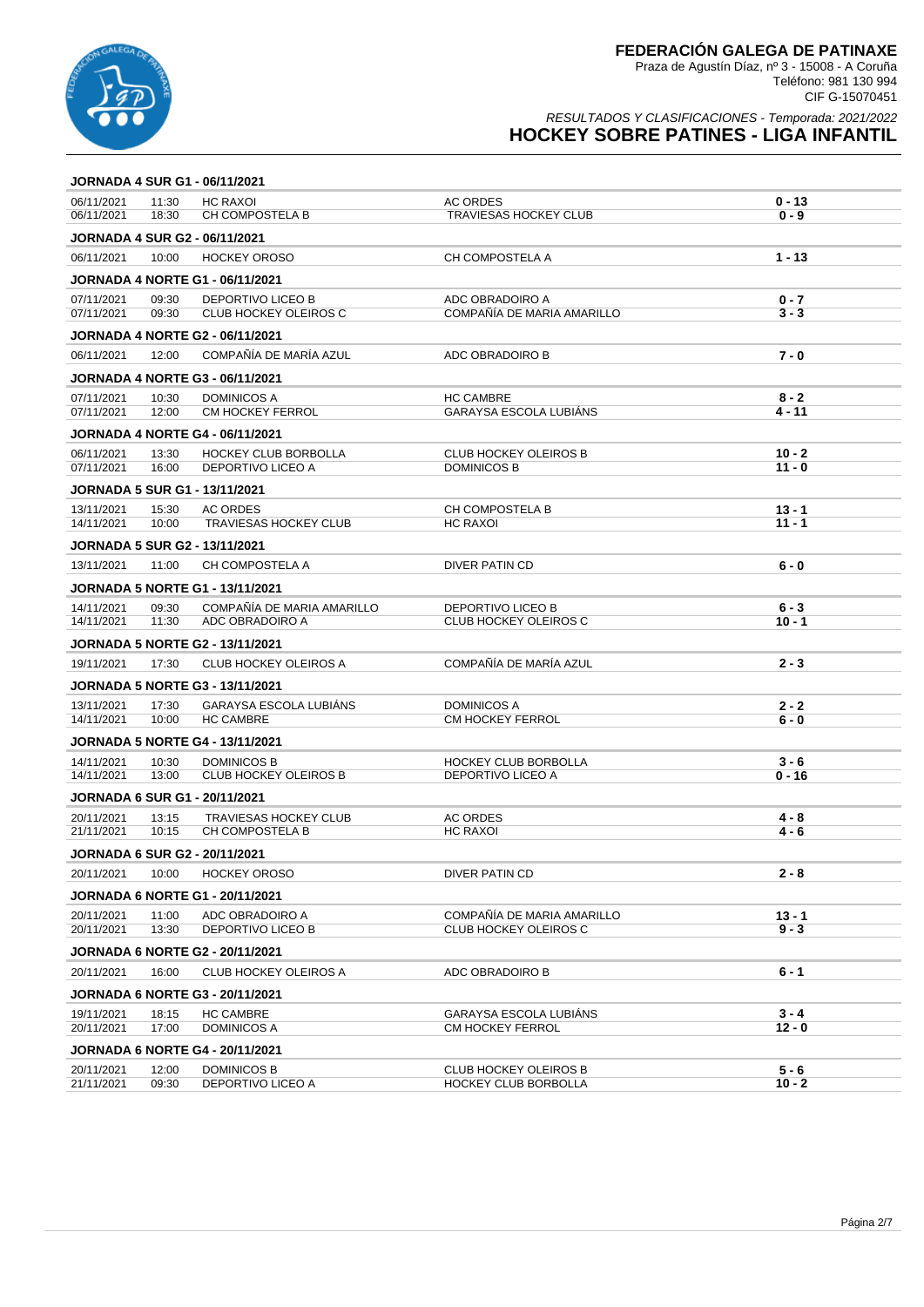

### RESULTADOS Y CLASIFICACIONES - Temporada: 2021/2022 **HOCKEY SOBRE PATINES - LIGA INFANTIL**

#### **CLASIFICACIÓN GRUPO 1 SUR**

|                            | <b>Puntos</b> | PJ | PG. | PE.      | <b>PP</b> | GF | GC. | Gav | <b>Pen</b> |
|----------------------------|---------------|----|-----|----------|-----------|----|-----|-----|------------|
| AC ORDES                   | 18            | 6  | 6   | 0        | 0         | 73 | 8   | 65  |            |
| TRAVIESAS HOCKEY CLUB<br>2 | 12            | 6  | 4   | 0        | 2         | 52 | 25  | 27  |            |
| HC RAXOI<br>3              | 6             | 6  |     | $\Omega$ | 4         | 15 | 60  | -45 |            |
| CH COMPOSTELA B            | 0             | 6  |     | 0        | -6        | 10 | 57  | -47 |            |

#### **CLASIFICACIÓN GRUPO 2 SUR**

|                 | <b>Puntos</b> | PJ.            | PG | PE           | PP.      | GF   | <b>GC</b> | Gav | <b>Pen</b> |
|-----------------|---------------|----------------|----|--------------|----------|------|-----------|-----|------------|
| CH COMPOSTELA A | 12            | 4              | -4 | 0            | <b>O</b> | - 39 |           | 38  |            |
| DIVER PATIN CD  |               | 4              |    | $\mathbf{0}$ | 2        | 19   | 14        | -5  |            |
| HOCKEY OROSO    |               | $\overline{a}$ |    | $\Omega$     | 4        | 4    | -47       | -43 |            |

#### **CLASIFICACIÓN GRUPO 1 NORTE**

|                            | <b>Puntos</b> | PJ | PG. | <b>PE</b> | PP           | GF. | GC. | Gav   | Pen |
|----------------------------|---------------|----|-----|-----------|--------------|-----|-----|-------|-----|
| ADC OBRADOIRO A            | 18            | -6 | -6  | $\Omega$  | $\Omega$     | 79  | - 3 | 76    |     |
| CLUB HOCKEY OLEIROS C      |               | -6 |     |           | - 3          | 16  | 46  | -30   |     |
| COMPAÑÍA DE MARIA AMARILLO |               | 6  |     |           | 3            | 18  | 42  | -24   |     |
| DEPORTIVO LICEO B          |               |    |     | 0         | $\mathbf{b}$ | 18  | 40  | $-22$ |     |

### **CLASIFICACIÓN GRUPO 2 NORTE**

|                         | <b>Puntos</b> | PJ | PG. | PE       | <b>PP</b> | GF    | GC.  | Gav | Pen |
|-------------------------|---------------|----|-----|----------|-----------|-------|------|-----|-----|
| COMPAÑÍA DE MARÍA AZUL  | 12            | 4  | 4   | $\Omega$ | -0        | -31   | 5    | -26 |     |
| 2 CLUB HOCKEY OLEIROS A | 6.            |    |     | $\Omega$ | 2         | 18    | - 17 |     |     |
| ADC OBRADOIRO B         |               | 4  |     | $\Omega$ | 4         | $5 -$ | 32   | -27 |     |

# **CLASIFICACIÓN GRUPO 3 NORTE Puntos PJ PG PE PP GF GC Gav Pen** 1 DOMINICOS A **16** 6 5 1 0 60 4 56 2 GARAYSA ESCOLA LUBIÁNS **13** 6 4 1 1 36 28 8 3 HC CAMBRE **6** 6 2 0 4 27 34 -7 4 CM HOCKEY FERROL **0** 6 0 0 6 6 63 -57

#### **CLASIFICACIÓN GRUPO 4 NORTE**

|                             | <b>Puntos</b> | PJ  | PG | PE       | <b>PP</b> | GF. | GC. | Gav | Pen |
|-----------------------------|---------------|-----|----|----------|-----------|-----|-----|-----|-----|
| DEPORTIVO LICEO A           | 15            | -6  | 5  | $\Omega$ |           | 64  | 6   | 58  |     |
| <b>HOCKEY CLUB BORBOLLA</b> | 15            | -6  | 5  | $\Omega$ |           | 50  | 22  | -28 |     |
| DOMINICOS B                 |               | - 6 |    | $\Omega$ | 5         | 21  | 51  | -30 |     |
| CLUB HOCKEY OLEIROS B<br>4  |               | -6  |    | $\Omega$ | 5         | 15  | 71  | -56 |     |

## **INFANTIL PLATA**

### **JORNADA 1 PLATA G1 - 18/12/2021**

| 2/202<br>18/1               | 15.30<br>יט.טי<br>. | -<br>$111 -$ | 10 <sup>r</sup><br>ЭF<br>$\cdots$ |  |
|-----------------------------|---------------------|--------------|-----------------------------------|--|
| 12/202 <sup>.</sup><br>18/1 | 20:30<br>.          | MMINIF       |                                   |  |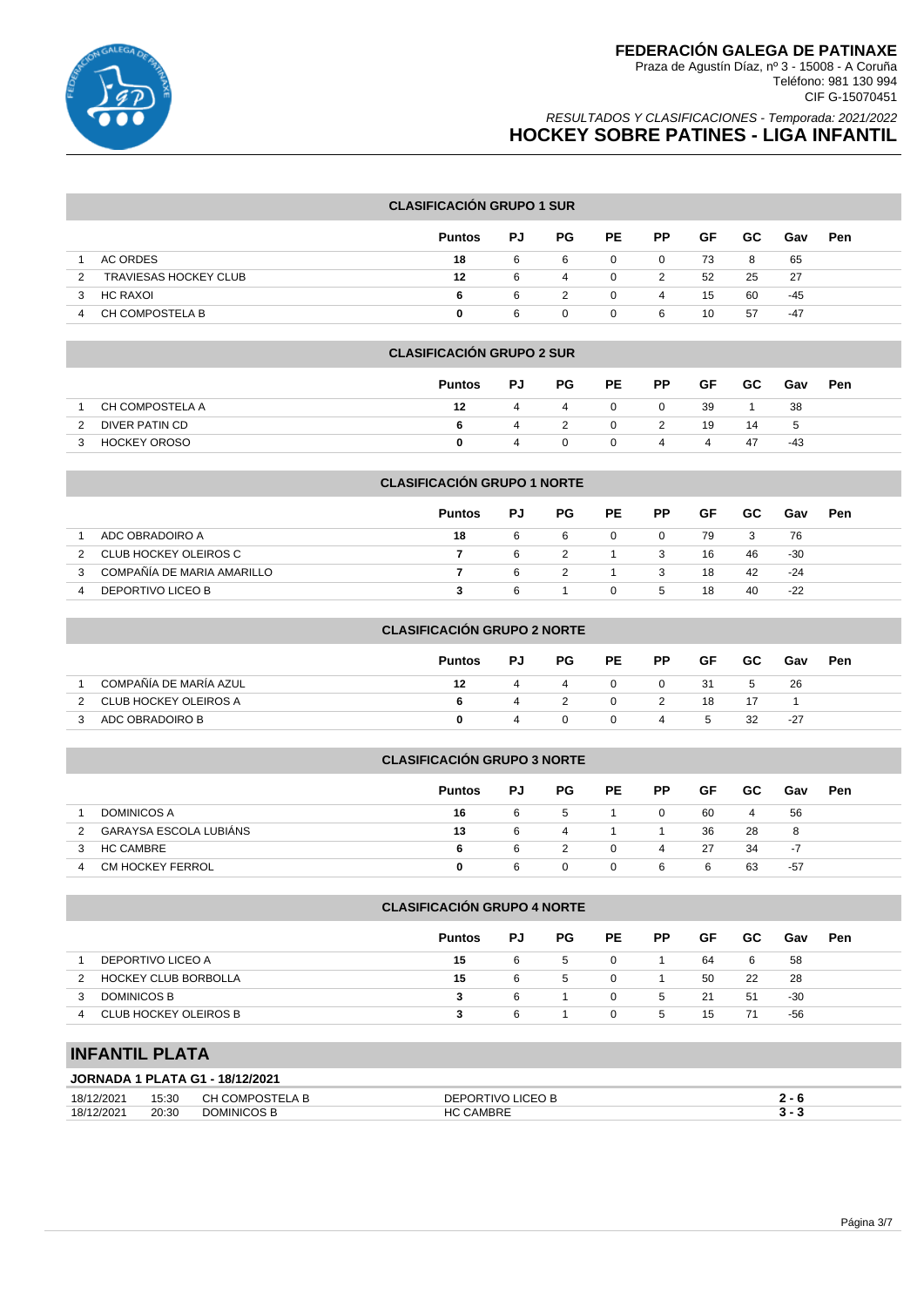

|                          |                | JORNADA 1 PLATA G2 - 18/12/2021                       |                                                 |                                            |
|--------------------------|----------------|-------------------------------------------------------|-------------------------------------------------|--------------------------------------------|
| 18/12/2021<br>18/12/2021 | 10:30<br>17:00 | ADC OBRADOIRO B<br>COMPAÑÍA DE MARIA AMARILLO         | <b>CM HOCKEY FERROL</b><br><b>HC RAXOI</b>      | $11 - 3$<br>$6 - 3$                        |
|                          |                | <b>JORNADA 2 PLATA G1 - 22/01/2022</b>                |                                                 |                                            |
| 22/01/2022<br>23/01/2022 | 17:00<br>16:00 | <b>DEPORTIVO LICEO B</b><br><b>HC CAMBRE</b>          | <b>HOCKEY OROSO</b><br><b>CH COMPOSTELA B</b>   | $10 - 4$<br>$8 - 1$                        |
|                          |                | <b>JORNADA 2 PLATA G2 - 22/01/2022</b>                |                                                 |                                            |
| 23/01/2022               | 11:40          | <b>CM HOCKEY FERROL</b>                               | COMPAÑÍA DE MARIA AMARILLO                      | $5 - 10$                                   |
| 23/01/2022               | 13:30          | <b>HC RAXOI</b>                                       | <b>CLUB HOCKEY OLEIROS B</b>                    | $9 - 8$                                    |
|                          |                | <b>JORNADA 3 PLATA G1 - 05/02/2022</b>                |                                                 |                                            |
| 05/02/2022               | 11:30          | <b>HOCKEY OROSO</b>                                   | <b>CH COMPOSTELA B</b>                          | $12 - 4$                                   |
| 20/02/2022               | 13:30          | <b>DOMINICOS B</b>                                    | DEPORTIVO LICEO B                               | $10 - 2$                                   |
|                          |                | <b>JORNADA 3 PLATA G2 - 05/02/2022</b>                |                                                 |                                            |
| 05/02/2022               | 10:30          | ADC OBRADOIRO B                                       | HC RAXOI                                        | $9 - 2$                                    |
| 06/02/2022               | 16:30          | <b>CLUB HOCKEY OLEIROS B</b>                          | COMPAÑÍA DE MARIA AMARILLO                      | $3 - 5$                                    |
|                          |                | <b>JORNADA 4 PLATA G1 - 12/02/2022</b>                |                                                 |                                            |
| 12/02/2022<br>12/02/2022 | 10:00<br>15:30 | <b>HOCKEY OROSO</b><br>CH COMPOSTELA B                | <b>HC CAMBRE</b><br><b>DOMINICOS B</b>          | $10 - 3$<br>$4 - 4$                        |
|                          |                |                                                       |                                                 |                                            |
|                          |                | <b>JORNADA 4 PLATA G2 - 12/02/2022</b>                |                                                 |                                            |
| 11/02/2022<br>13/02/2022 | 18:00<br>11:30 | ADC OBRADOIRO B<br><b>CLUB HOCKEY OLEIROS B</b>       | COMPAÑÍA DE MARIA AMARILLO<br>CM HOCKEY FERROL  | $8 - 1$<br>$3 - 6$                         |
|                          |                |                                                       |                                                 |                                            |
|                          |                | <b>JORNADA 5 PLATA G1 - 19/02/2022</b>                |                                                 |                                            |
| 19/02/2022<br>20/02/2022 | 19:30<br>12:00 | <b>HC CAMBRE</b><br><b>DOMINICOS B</b>                | <b>DEPORTIVO LICEO B</b><br><b>HOCKEY OROSO</b> | 4 - 6<br>$11 - 4$                          |
|                          |                | <b>JORNADA 5 PLATA G2 - 19/02/2022</b>                |                                                 |                                            |
|                          |                |                                                       |                                                 |                                            |
| 19/02/2022<br>19/02/2022 | 11:15<br>17:15 | ADC OBRADOIRO B<br><b>CM HOCKEY FERROL</b>            | <b>CLUB HOCKEY OLEIROS B</b><br><b>HC RAXOI</b> | $13 - 1$<br>$5 - 6$                        |
|                          |                | <b>JORNADA 6 PLATA G1 - 12/03/2022</b>                |                                                 |                                            |
| 12/03/2022               | 10:00          | <b>HC CAMBRE</b>                                      | DOMINICOS B                                     | $6 - 6$                                    |
| 13/03/2022               | 11:00          | DEPORTIVO LICEO B                                     | CH COMPOSTELA B                                 | 7 - 4                                      |
|                          |                | <b>JORNADA 6 PLATA G2 - 12/03/2022</b>                |                                                 |                                            |
| 12/03/2022               | 10:45          | <b>HC RAXOI</b>                                       | COMPAÑÍA DE MARIA AMARILLO                      | $4 - 4$                                    |
| 13/03/2022               | 09:30          | <b>CM HOCKEY FERROL</b>                               | ADC OBRADOIRO B                                 | $3 - 8$                                    |
|                          |                | <b>JORNADA 7 PLATA G1 - 26/03/2022</b>                |                                                 |                                            |
| 26/03/2022               | 10:00          | <b>HOCKEY OROSO</b>                                   | DEPORTIVO LICEO B                               | $\blacksquare$                             |
| 26/03/2022               | 17:45          | CH COMPOSTELA B                                       | <b>HC CAMBRE</b>                                | $\blacksquare$                             |
|                          |                | <b>JORNADA 7 PLATA G2 - 26/03/2022</b>                |                                                 |                                            |
| 02/04/2022               |                | <b>CLUB HOCKEY OLEIROS B</b>                          | HC RAXOI                                        |                                            |
| 26/03/2022               | 13:30          | COMPAÑÍA DE MARIA AMARILLO                            | CM HOCKEY FERROL                                |                                            |
|                          |                | <b>JORNADA 8 PLATA G1 - 07/05/2022</b>                |                                                 |                                            |
| 07/05/2022               |                | <b>DEPORTIVO LICEO B</b>                              | DOMINICOS B                                     | $\blacksquare$                             |
| 07/05/2022               |                | CH COMPOSTELA B                                       | <b>HOCKEY OROSO</b>                             | $\blacksquare$                             |
|                          |                | <b>JORNADAA 8 PLATA G2 - 07/05/2022</b>               |                                                 |                                            |
| 07/05/2022<br>07/05/2022 |                | HC RAXOI<br>COMPAÑÍA DE MARIA AMARILLO                | ADC OBRADOIRO B<br><b>CLUB HOCKEY OLEIROS B</b> | $\blacksquare$<br>$\overline{\phantom{a}}$ |
|                          |                |                                                       |                                                 |                                            |
|                          |                | JORNADA 9 PLATA G1 - 28/05/2022                       |                                                 |                                            |
| 28/05/2022<br>28/05/2022 |                | <b>HC CAMBRE</b><br>DOMINICOS B                       | <b>HOCKEY OROSO</b><br>CH COMPOSTELA B          | $\blacksquare$<br>$\overline{\phantom{a}}$ |
|                          |                |                                                       |                                                 |                                            |
|                          |                | JORNADA 9 PLATA G2 - 28/05/2022                       |                                                 |                                            |
| 28/05/2022<br>28/05/2022 |                | <b>CM HOCKEY FERROL</b><br>COMPAÑÍA DE MARIA AMARILLO | CLUB HOCKEY OLEIROS B<br>ADC OBRADOIRO B        | $\blacksquare$                             |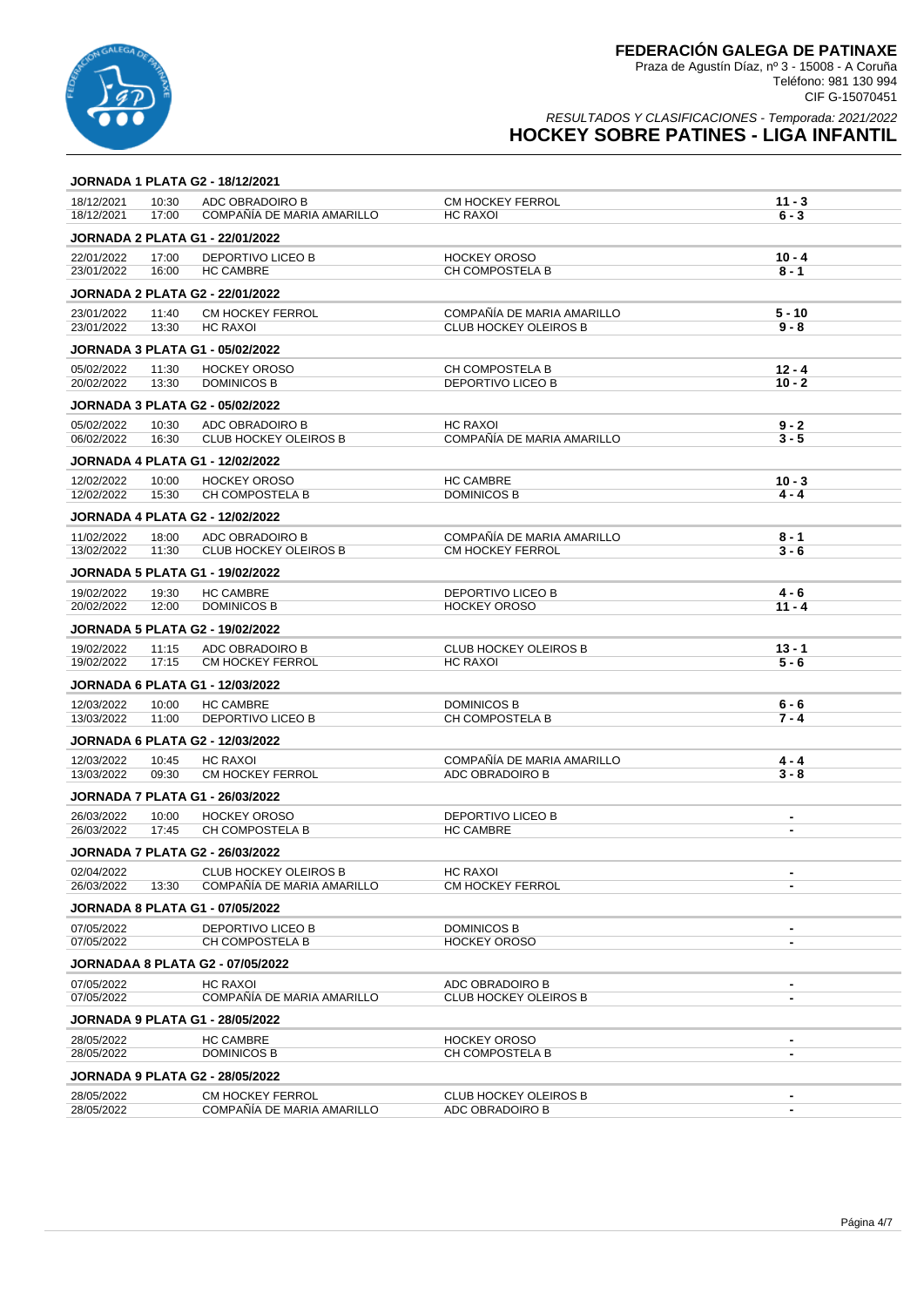

### RESULTADOS Y CLASIFICACIONES - Temporada: 2021/2022 **HOCKEY SOBRE PATINES - LIGA INFANTIL**

#### **JORNADA 10 PLATA G1 - 04/06/2022**

| 04/06/2022                              | HOCKEY OROSO          | DOMINICOS B       |  |  |  |  |  |  |
|-----------------------------------------|-----------------------|-------------------|--|--|--|--|--|--|
| 04/06/2022                              | <b>HC CAMBRE</b>      | DEPORTIVO LICEO B |  |  |  |  |  |  |
| <b>JORNADA 10 PLATA G2 - 04/06/2022</b> |                       |                   |  |  |  |  |  |  |
| 04/06/2022                              | CLUB HOCKEY OLEIROS B | ADC OBRADOIRO B   |  |  |  |  |  |  |
| 04/06/2022                              | HC RAXOI              | CM HOCKEY FERROL  |  |  |  |  |  |  |

#### **CLASIFICACIÓN GRUPO G1**

|                          | <b>Puntos</b> | PJ | PG. | PE. | <b>PP</b> | GF  | GC. | Gav   | Pen |
|--------------------------|---------------|----|-----|-----|-----------|-----|-----|-------|-----|
| DEPORTIVO LICEO B        | 12            | 5  | 4   | 0   |           | -31 | 24  |       |     |
| <b>DOMINICOS B</b><br>2  | 9             | 5  |     | 3   | 0         | 34  | 19  | 15    |     |
| <b>HOCKEY OROSO</b><br>3 | 6             | 4  | 2   | 0   | 2         | 30  | 28  | 2     |     |
| <b>HC CAMBRE</b><br>4    | 5             | -5 |     | 2   | 2         | 24  | 26  | $-2$  |     |
| CH COMPOSTELA B<br>5     |               | 5  | 0   |     | 4         | 15  | 37  | $-22$ |     |

#### **CLASIFICACIÓN GRUPO G2**

|                                 | <b>Puntos</b> | PJ | PG.      | <b>PE</b> | <b>PP</b> | GF | GC. | Gav   | <b>Pen</b> |
|---------------------------------|---------------|----|----------|-----------|-----------|----|-----|-------|------------|
| ADC OBRADOIRO B                 | 15            | 5  | 5        | 0         | $\Omega$  | 49 | 10  | 39    |            |
| COMPAÑÍA DE MARIA AMARILLO<br>2 | 10            | 5  | 3        |           |           | 26 | -23 | 3     |            |
| HC RAXOI<br>3                   |               | 5  |          |           | 2         | 24 | -32 | -8    |            |
| CM HOCKEY FERROL<br>4           | 3             | 5  |          | 0         | 4         | 22 | 38  | -16   |            |
| CLUB HOCKEY OLEIROS B<br>h      | 0             | 4  | $\Omega$ | 0         | 4         | 15 | 33  | $-18$ |            |

# **F4 INFANTIL ORO**

| <b>SEMIFINALES - 09/04/2022</b> |                          |
|---------------------------------|--------------------------|
| 09/04/2022                      | $\blacksquare$           |
| 09/04/2022                      | -                        |
| 3º Y 4º PUESTO - 10/04/2022     |                          |
| 10/04/2022                      | $\overline{\phantom{0}}$ |
| FINAL - 10/04/2022              |                          |
| 10/04/2022                      | -                        |

# **INFANTIL ORO**

|            |       | <b>JORNADA 1 ORO G1 - 18/12/2021</b> |                               |          |
|------------|-------|--------------------------------------|-------------------------------|----------|
| 18/12/2021 | 10:00 | <b>AC ORDES</b>                      | CH COMPOSTELA A               | 3 - 1    |
| 18/12/2021 | 17:00 | <b>DOMINICOS A</b>                   | <b>HOCKEY CLUB BORBOLLA</b>   | $9 - 1$  |
| 19/12/2021 | 11:30 | <b>CLUB HOCKEY OLEIROS A</b>         | ADC OBRADOIRO A               | $4 - 6$  |
|            |       | <b>JORNADA 1 ORO G2 - 18/12/2021</b> |                               |          |
| 18/12/2021 | 11:00 | GARAYSA ESCOLA LUBIÁNS               | DIVER PATIN CD                | $7 - 3$  |
| 19/12/2021 | 10:00 | CLUB HOCKEY OLEIROS C                | COMPAÑÍA DE MARÍA AZUL        | $0 - 16$ |
| 19/12/2021 | 15:00 | DEPORTIVO LICEO A                    | TRAVIESAS HOCKEY CLUB         | $13 - 1$ |
|            |       |                                      |                               |          |
|            |       | <b>JORNADA 2 ORO G1 - 15/01/2022</b> |                               |          |
| 15/01/2022 | 10:00 | ADC OBRADOIRO A                      | AC ORDES                      | $3 - 5$  |
| 15/01/2022 | 10:30 | <b>HOCKEY CLUB BORBOLLA</b>          | <b>CLUB HOCKEY OLEIROS A</b>  | $4 - 5$  |
| 16/01/2022 | 16:00 | CH COMPOSTELA A                      | <b>DOMINICOS A</b>            | $2 - 3$  |
|            |       | <b>JORNADA 2 ORO G2 - 15/01/2022</b> |                               |          |
| 15/01/2022 | 12:45 | COMPAÑÍA DE MARÍA AZUL               | <b>GARAYSA ESCOLA LUBIÁNS</b> | $15 - 0$ |
| 15/01/2022 | 16:30 | <b>TRAVIESAS HOCKEY CLUB</b>         | CLUB HOCKEY OLEIROS C         | $13 - 2$ |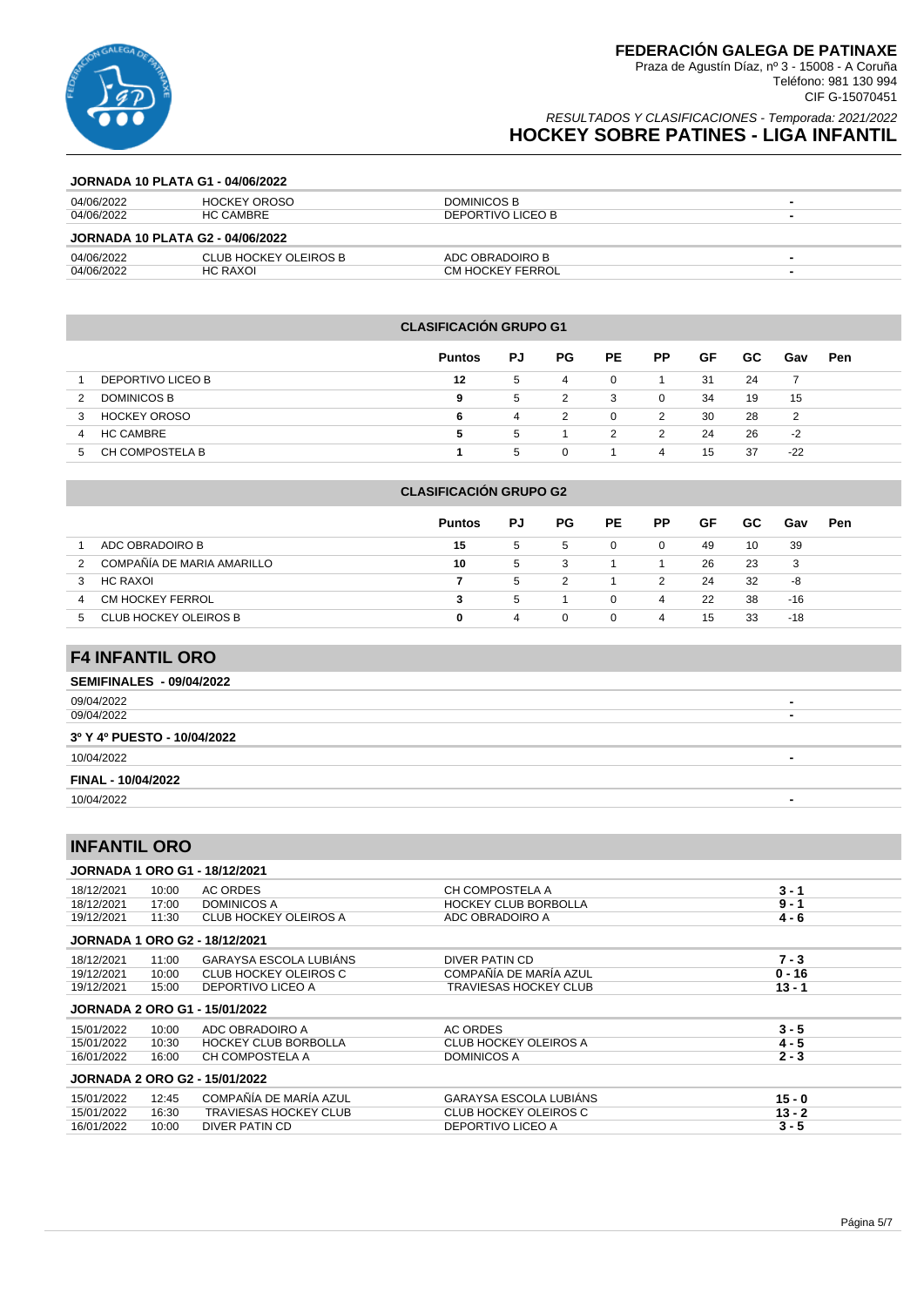

#### RESULTADOS Y CLASIFICACIONES - Temporada: 2021/2022 **HOCKEY SOBRE PATINES - LIGA INFANTIL**

### **JORNADA 3 ORO G1 - 22/01/2022** 22/01/2022 12:00 ADC OBRADOIRO A CH COMPOSTELA A **0 - 3** 22/01/2022 12:15 AC ORDES HOCKEY CLUB BORBOLLA **8 - 1 CLUB HOCKEY OLEIROS A JORNADA 3 ORO G2 - 22/01/2022** 23/01/2022 09:45 TRAVIESAS HOCKEY CLUB COMPAÑÍA DE MARÍA AZUL **0 - 15** 23/01/2022 13:30 CLUB HOCKEY OLEIROS C DIVER PATIN CD **3 - 10** 23/01/2022 15:00 DEPORTIVO LICEO A GARAYSA ESCOLA LUBIÁNS **7 - 2 JORNADA 4 ORO G1 - 29/01/2022** 18/02/2022 20:30 HOCKEY CLUB BORBOLLA ADC OBRADOIRO A **2 - 6** 29/01/2022 12:30 DOMINICOS A AC ORDES **6 - 2** 29/01/2022 18:00 CLUB HOCKEY OLEIROS A CH COMPOSTELA A **1 - 2 JORNADA 4 ORO G2 - 29/01/2022** 05/02/2022 18:00 TRAVIESAS HOCKEY CLUB DIVER PATIN CD **3 - 2** 29/01/2022 10:15 GARAYSA ESCOLA LUBIÁNS CLUB HOCKEY OLEIROS C **3 - 6** 30/01/2022 10:00 DEPORTIVO LICEO A COMPAÑÍA DE MARÍA AZUL **1 - 9 JORNADA 5 ORO G1 - 05/02/2022** 05/02/2022 12:00 ADC OBRADOIRO A DOMINICOS A **1 - 6** 06/02/2022 13:30 AC ORDES CLUB HOCKEY OLEIROS A **2 - 1** 12/02/2022 12:30 CH COMPOSTELA A HOCKEY CLUB BORBOLLA **8 - 0 JORNADA 5 ORO G2 - 05/02/2022** 05/02/2022 13:00 COMPAÑÍA DE MARÍA AZUL DIVER PATIN CD **9 - 0** 06/02/2022 09:30 CLUB HOCKEY OLEIROS C DEPORTIVO LICEO A **0 - 17 GARAYSA ESCOLA LUBIÁNS JORNADA 6 ORO G1 - 12/02/2022** 12/02/2022 12:30 ADC OBRADOIRO A CLUB HOCKEY OLEIROS A **4 - 8** CH COMPOSTELA A AC ORDES 1 **- 1**<br>HOCKEY CLUB BORBOLLA DOMINICOS A **0 - 9** 13/02/2022 10:30 HOCKEY CLUB BORBOLLA DOMINICOS A **0 - 9 JORNADA 6 ORO G2 - 12/02/2022** 11/02/2022 20:30 COMPAÑÍA DE MARÍA AZUL CLUB HOCKEY OLEIROS C **15 - 1** 12/02/2022 20:30 DIVER PATIN CD GARAYSA ESCOLA LUBIÁNS **4 - 3 2002 TRAVIESAS HOCKEY CLUB DEPORTIVO LICEO A 2 - 15 JORNADA 7 ORO G1 - 19/02/2022** 19/02/2022 12:30 DOMINICOS A CH COMPOSTELA A **3 - 1** 19/02/2022 20:00 CLUB HOCKEY OLEIROS A HOCKEY CLUB BORBOLLA **3 - 1** ADC OBRADOIRO A 5 - 4 **JORNADA 7 ORO G2 - 19/02/2022** 19/02/2022 15:00 DEPORTIVO LICEO A DIVER PATIN CD **6 - 2** 19/02/2022 18:30 CLUB HOCKEY OLEIROS C TRAVIESAS HOCKEY CLUB **5 - 3 GARAYSA ESCOLA LUBIÁNS JORNADA 8 ORO G1 - 05/03/2022** 05/03/2022 12:45 HOCKEY CLUB BORBOLLA AC ORDES 1999 AC ORDES 1999 1 AC ORDES 1 AC ORDES 1<br>05/03/2022 20:15 DOMINICOS A 6 AC OLUB HOCKEY OLEIROS A 5 A 5 A S 05/03/2022 20:15 DOMINICOS A CLUB HOCKEY OLEIROS A **5 - 2** CH COMPOSTELA A **JORNADA 8 ORO G2 - 05/03/2022** 05/03/2022 10:45 GARAYSA ESCOLA LUBIÁNS DEPORTIVO LICEO A **4 - 9** 06/03/2022 14:30 DIVER PATIN CD CLUB HOCKEY OLEIROS C **7 - 0** 12/03/2022 11:30 COMPAÑÍA DE MARÍA AZUL TRAVIESAS HOCKEY CLUB **12 - 0 JORNADA 9 ORO G1 - 12/03/2022** 12/03/2022 11:30 ADC OBRADOIRO A HOCKEY CLUB BORBOLLA **5 - 1** 12/03/2022 19:30 AC ORDES DOMINICOS A **3 - 5** 12/03/2022 20:00 CH COMPOSTELA A CLUB HOCKEY OLEIROS A **2 - 1 JORNADA 9 ORO G2 - 12/03/2022** 05/03/2022 11:00 DIVER PATIN CD TRAVIESAS HOCKEY CLUB **2 - 2** 13/03/2022 10:00 COMPAÑÍA DE MARÍA AZUL DEPORTIVO LICEO A **11 - 2**

**CLUB HOCKEY OLEIROS C**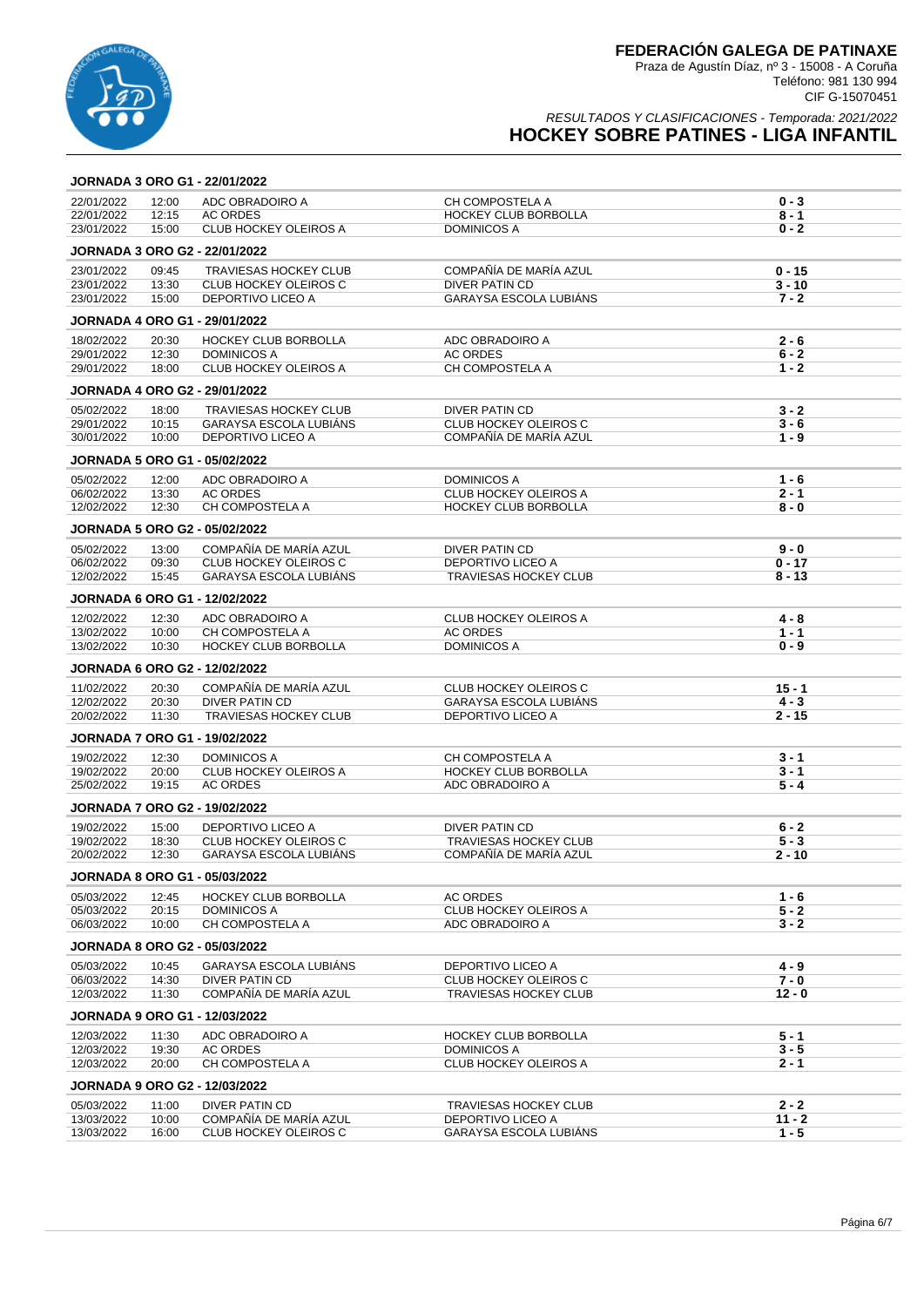

### RESULTADOS Y CLASIFICACIONES - Temporada: 2021/2022 **HOCKEY SOBRE PATINES - LIGA INFANTIL**

#### **JORNADA 10 ORO G1 - 19/03/2021**

| 19/03/2022 | 11:30 | <b>HOCKEY CLUB BORBOLLA</b>           | CH COMPOSTELA A        | $1 - 2$  |
|------------|-------|---------------------------------------|------------------------|----------|
| 19/03/2022 | 12:00 | DOMINICOS A                           | ADC OBRADOIRO A        | $5 - 3$  |
| 19/03/2022 | 18:30 | CLUB HOCKEY OLEIROS A                 | AC ORDES               | $2 - 5$  |
|            |       | <b>JORNADA 10 ORO G2 - 19/03/2021</b> |                        |          |
| 19/03/2022 | 13:30 | DIVER PATIN CD                        | COMPAÑÍA DE MARÍA AZUL | $3 - 11$ |
| 19/03/2022 | 15:30 | <b>TRAVIESAS HOCKEY CLUB</b>          | GARAYSA ESCOLA LUBIANS | $6 - 10$ |
| 20/03/2022 | 12:30 | DEPORTIVO LICEO A                     | CLUB HOCKEY OLEIROS C  | $11 - 3$ |

#### **CLASIFICACIÓN GRUPO ORO G1**

|                                  | <b>Puntos</b> | PJ | <b>PG</b> | <b>PE</b> | <b>PP</b> | GF | GC. | Gav | Pen |
|----------------------------------|---------------|----|-----------|-----------|-----------|----|-----|-----|-----|
| <b>DOMINICOS A</b>               | 30            | 10 | 10        | 0         | 0         | 53 | 15  | 38  |     |
| AC ORDES<br>2                    | 22            | 10 |           |           | 2         | 40 | 25  | 15  |     |
| CH COMPOSTELA A<br>3             | 19            | 10 | 6         |           | 3         | 25 | 15  | 10  |     |
| CLUB HOCKEY OLEIROS A<br>4       | 9             | 10 | 3         | 0         |           | 27 | 33  | -6  |     |
| ADC OBRADOIRO A<br>5             | 9             | 10 | 3         | 0         |           | 34 | 42  | -8  |     |
| <b>HOCKEY CLUB BORBOLLA</b><br>6 | 0             | 10 | 0         | 0         | 10        | 12 | -61 | -49 |     |

|    |                              | <b>Puntos</b> | PJ | PG. | <b>PE</b> | РP       | GF  | GC. | Gav   | Pen |
|----|------------------------------|---------------|----|-----|-----------|----------|-----|-----|-------|-----|
|    | COMPAÑÍA DE MARÍA AZUL       | 30            | 10 | 10  | $\Omega$  | $\Omega$ | 123 | 9   | 114   |     |
| 2  | DEPORTIVO LICEO A            | 24            | 10 | 8   | $\Omega$  | 2        | 86  | 37  | 49    |     |
| 3  | <b>TRAVIESAS HOCKEY CLUB</b> | 10            | 10 | 3   |           | 6        | 43  | 84  | $-41$ |     |
| 4  | DIVER PATIN CD               | 10            | 10 | 3   |           | 6        | 36  | 49  | $-13$ |     |
| 5. | GARAYSA ESCOLA LUBIÁNS       | 9             | 10 | 3   | $\Omega$  |          | 44  | 74  | -30   |     |
| 6  | CLUB HOCKEY OLEIROS C        | 6             | 10 | 2   | $\Omega$  | 8        | 21  | 100 | -79   |     |
|    |                              |               |    |     |           |          |     |     |       |     |

**CLASIFICACIÓN GRUPO ORO G2**

### **CUARTOS FINAL INFANTIL ORO**

#### **IDA CUARTOS - 26/03/2021**

| 26/03/2022                         | 12:15 | DIVER PATIN CD        | DOMINICOS A            |   |  |  |  |  |
|------------------------------------|-------|-----------------------|------------------------|---|--|--|--|--|
| 26/03/2022                         | 16:00 | TRAVIESAS HOCKEY CLUB | AC ORDES               | - |  |  |  |  |
| 26/03/2022                         | 19:15 | CH COMPOSTELA A       | DEPORTIVO LICEO A      |   |  |  |  |  |
| 26/03/2022                         | 20:00 | CLUB HOCKEY OLEIROS A | COMPAÑÍA DE MARÍA AZUL | - |  |  |  |  |
| <b>VUELTA CUARTOS - 27/03/2021</b> |       |                       |                        |   |  |  |  |  |
| 27/03/2022                         | 11.00 | DOMINICOS A           | DIVER PATIN CD         |   |  |  |  |  |

| 27/03/2022 | 11:00 | DOMINICOS A            | DIVER PATIN CD        |  |
|------------|-------|------------------------|-----------------------|--|
| 27/03/2022 | 12:00 | COMPAÑÍA DE MARÍA AZUL | CLUB HOCKEY OLEIROS A |  |
| 27/03/2022 | 12:00 | AC ORDES               | TRAVIESAS HOCKEY CLUB |  |
| 27/03/2022 | 14:00 | DEPORTIVO LICEO A      | CH COMPOSTELA A       |  |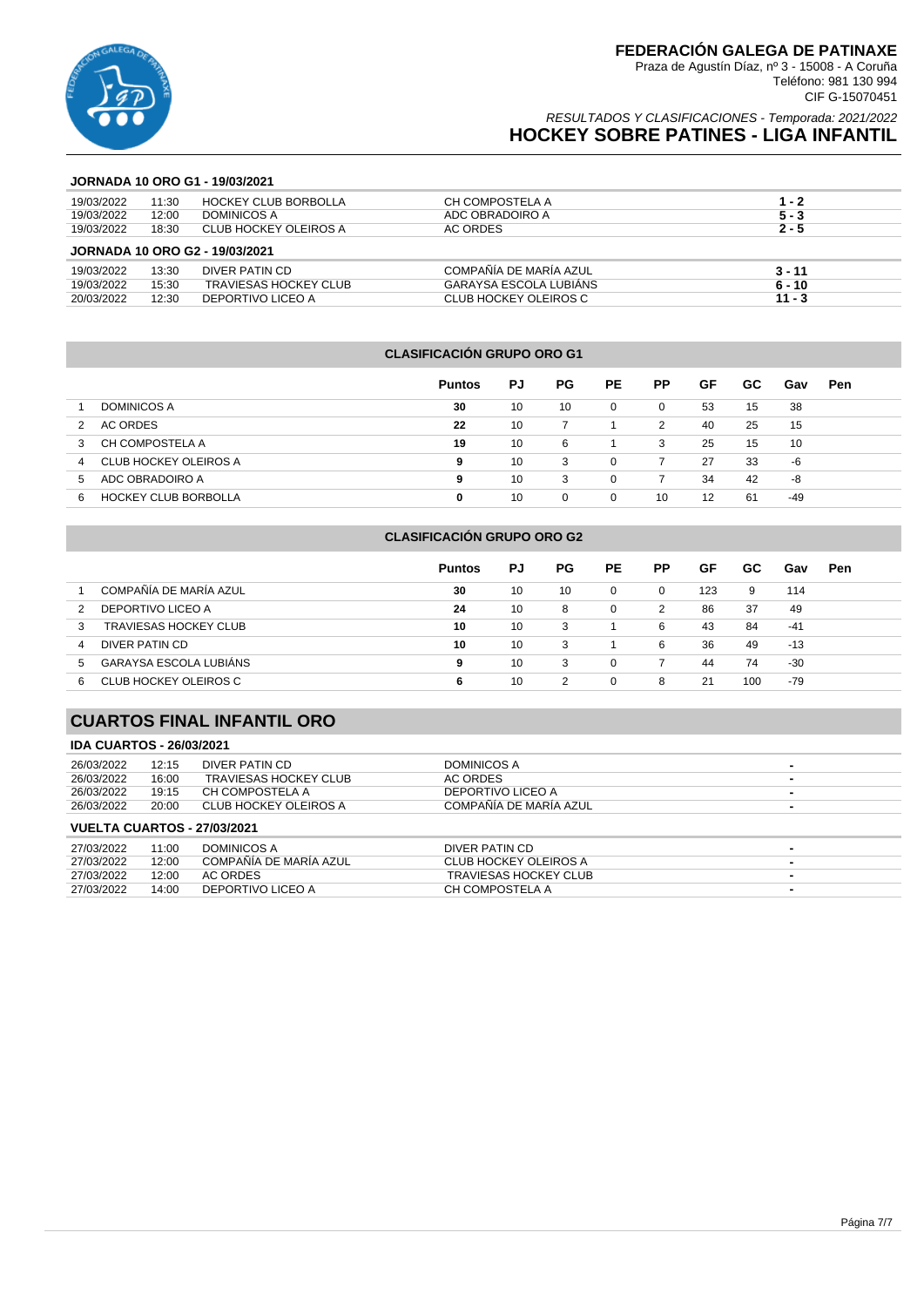

### RESULTADOS Y CLASIFICACIONES - Temporada: 2021/2022 **HOCKEY SOBRE PATINES - LIGA JUNIOR**

# **FASE REGULAR**

| JORNADA 1 - 16/10/2021         |                |                                                 |                                     |          |
|--------------------------------|----------------|-------------------------------------------------|-------------------------------------|----------|
| 16/10/2021                     | 17:00          | <b>AC ORDES</b>                                 | COMPAÑÍA DE MARÍA                   | $5 - 5$  |
| 17/10/2021                     | 13:00          | <b>DOMINICOS</b>                                | <b>CLUB HOCKEY OLEIROS</b>          | $17 - 1$ |
| 17/10/2021                     | 15:00          | <b>HC RAXOI A</b>                               | RAXOI B                             | $10 - 0$ |
| 17/10/2021                     | 17:00          | DEPORTIVO LICEO                                 | <b>HC CAMBRE</b>                    | $9 - 2$  |
| JORNADA 2 - 23/10/2021         |                |                                                 |                                     |          |
| 19/11/2021                     | 21:30          | COMPAÑÍA DE MARÍA                               | <b>DOMINICOS</b>                    | $2 - 4$  |
| 22/10/2021                     | 20:30          | <b>HC CAMBRE</b>                                | HC RAXOI A                          | $0 - 8$  |
| 23/10/2021                     | 20:00          | <b>CLUB HOCKEY OLEIROS</b>                      | CH COMPOSTELA                       | $0 - 8$  |
| 23/10/2021                     | 20:30          | RAXOI B                                         | <b>AC ORDES</b>                     | $3 - 10$ |
| JORNADA 3 - 30/10/2021         |                |                                                 |                                     |          |
| 01/11/2021                     | 11:00          | <b>RAXOI B</b>                                  | COMPAÑÍA DE MARÍA                   | $0 - 6$  |
| 30/10/2021                     | 11:30          | <b>CH COMPOSTELA</b>                            | <b>DOMINICOS</b>                    | $4 - 3$  |
| 31/10/2021                     | 10:00          | DEPORTIVO LICEO                                 | <b>CLUB HOCKEY OLEIROS</b>          | $9 - 0$  |
| 31/10/2021                     | 12:30          | <b>AC ORDES</b>                                 | <b>HC CAMBRE</b>                    | $4 - 3$  |
| JORNADA 4 - 06/11/2021         |                |                                                 |                                     |          |
| 05/11/2021                     | 20:45          | <b>HC CAMBRE</b>                                | RAXOI B                             | $6 - 2$  |
| 07/11/2021                     | 11:00          | <b>CLUB HOCKEY OLEIROS</b>                      | HC RAXOI A                          | $1 - 9$  |
| 07/11/2021                     | 12:30          | <b>DOMINICOS</b>                                | DEPORTIVO LICEO                     | $2 - 6$  |
| 14/11/2021                     | 13:30          | COMPAÑÍA DE MARÍA                               | CH COMPOSTELA                       | $3 - 3$  |
| <b>JORNADA 5 - 13/11/2021</b>  |                |                                                 |                                     |          |
| 12/11/2021                     | 21:00          | COMPAÑÍA DE MARÍA                               | <b>HC CAMBRE</b>                    | $6 - 2$  |
| 13/11/2021                     | 17:30          | <b>AC ORDES</b>                                 | <b>CLUB HOCKEY OLEIROS</b>          | $8 - 0$  |
| 13/11/2021                     | 19:30          | DEPORTIVO LICEO                                 | CH COMPOSTELA                       | $5 - 1$  |
| 13/11/2021                     | 20:00          | <b>HC RAXOI A</b>                               | <b>DOMINICOS</b>                    | $5 - 4$  |
| JORNADA 6 - 20/11/2021         |                |                                                 |                                     |          |
| 19/11/2021                     | 21:45          | CH COMPOSTELA                                   | HC RAXOI A                          | $3 - 3$  |
| 20/11/2021                     | 13:00          | COMPAÑÍA DE MARÍA                               | DEPORTIVO LICEO                     | $5 - 2$  |
| 20/11/2021                     | 19:00          | <b>CLUB HOCKEY OLEIROS</b>                      | <b>RAXOI B</b>                      | $4 - 2$  |
| 26/11/2021                     | 19:30          | <b>DOMINICOS</b>                                | <b>AC ORDES</b>                     | $2 - 0$  |
| <b>JORNADA 7 - 27/11/2021</b>  |                |                                                 |                                     |          |
| 27/11/2021                     | 12:00          | <b>RAXOI B</b>                                  | <b>DOMINICOS</b>                    | $0 - 12$ |
| 27/11/2021                     | 20:00          | <b>HC CAMBRE</b>                                | <b>CLUB HOCKEY OLEIROS</b>          | $4 - 1$  |
| 28/11/2021                     | 12:30          | <b>AC ORDES</b>                                 | CH COMPOSTELA                       | $2 - 3$  |
| 28/11/2021                     | 18:00          | <b>HC RAXOI A</b>                               | DEPORTIVO LICEO                     | $3 - 0$  |
| <b>JORNADA 8 - 04/12/2021</b>  |                |                                                 |                                     |          |
| 04/12/2021                     | 12:30          | <b>DOMINICOS</b>                                | <b>HC CAMBRE</b>                    | $8 - 3$  |
| 04/12/2021                     | 13:15          | CH COMPOSTELA                                   | <b>RAXOI B</b>                      | $8 - 0$  |
| 08/12/2021                     | 17:00          | DEPORTIVO LICEO                                 | <b>AC ORDES</b>                     | $3 - 4$  |
| 11/12/2021                     | 13:00          | <b>HC RAXOI A</b>                               | COMPAÑÍA DE MARÍA                   | $3 - 0$  |
| <b>JORNADA 9 - 11/12/2021</b>  |                |                                                 |                                     |          |
| 04/12/2021                     | 11:00          | <b>AC ORDES</b>                                 | HC RAXOI A                          | 4 - 4    |
| 10/12/2021                     | 21:15          | COMPAÑÍA DE MARÍA                               | <b>CLUB HOCKEY OLEIROS</b>          | $16 - 1$ |
| 11/12/2021                     | 10:00          | RAXOI B                                         | <b>DEPORTIVO LICEO</b>              | $0 - 6$  |
| 13/12/2021                     | 20:45          | <b>HC CAMBRE</b>                                | CH COMPOSTELA                       | $1 - 9$  |
| <b>JORNADA 10 - 18/12/2021</b> |                |                                                 |                                     |          |
| 12/12/2021                     | 13:00          | RAXOI B                                         | HC RAXOI A                          | $1 - 7$  |
| 18/12/2021                     | 16:00          | <b>HC CAMBRE</b>                                | DEPORTIVO LICEO                     | $0 - 8$  |
| 19/12/2021                     | 13:00<br>12:00 | <b>CLUB HOCKEY OLEIROS</b><br>COMPAÑÍA DE MARÍA | <b>DOMINICOS</b><br><b>AC ORDES</b> | $0 - 10$ |
| 26/02/2022                     |                |                                                 |                                     | 2 - 2    |
| JORNADA 11 - 15/01/2022        |                |                                                 |                                     |          |
| 15/01/2022                     | 11:45          | HC RAXOI A                                      | <b>HC CAMBRE</b>                    | $12 - 0$ |
| 16/01/2022                     | 12:00          | <b>DOMINICOS</b>                                | COMPAÑÍA DE MARÍA                   | $2 - 5$  |
| 16/01/2022                     | 16:00          | <b>AC ORDES</b>                                 | RAXOI B                             | $9 - 0$  |
| 16/01/2022                     | 17:30          | CH COMPOSTELA                                   | <b>CLUB HOCKEY OLEIROS</b>          | $11 - 1$ |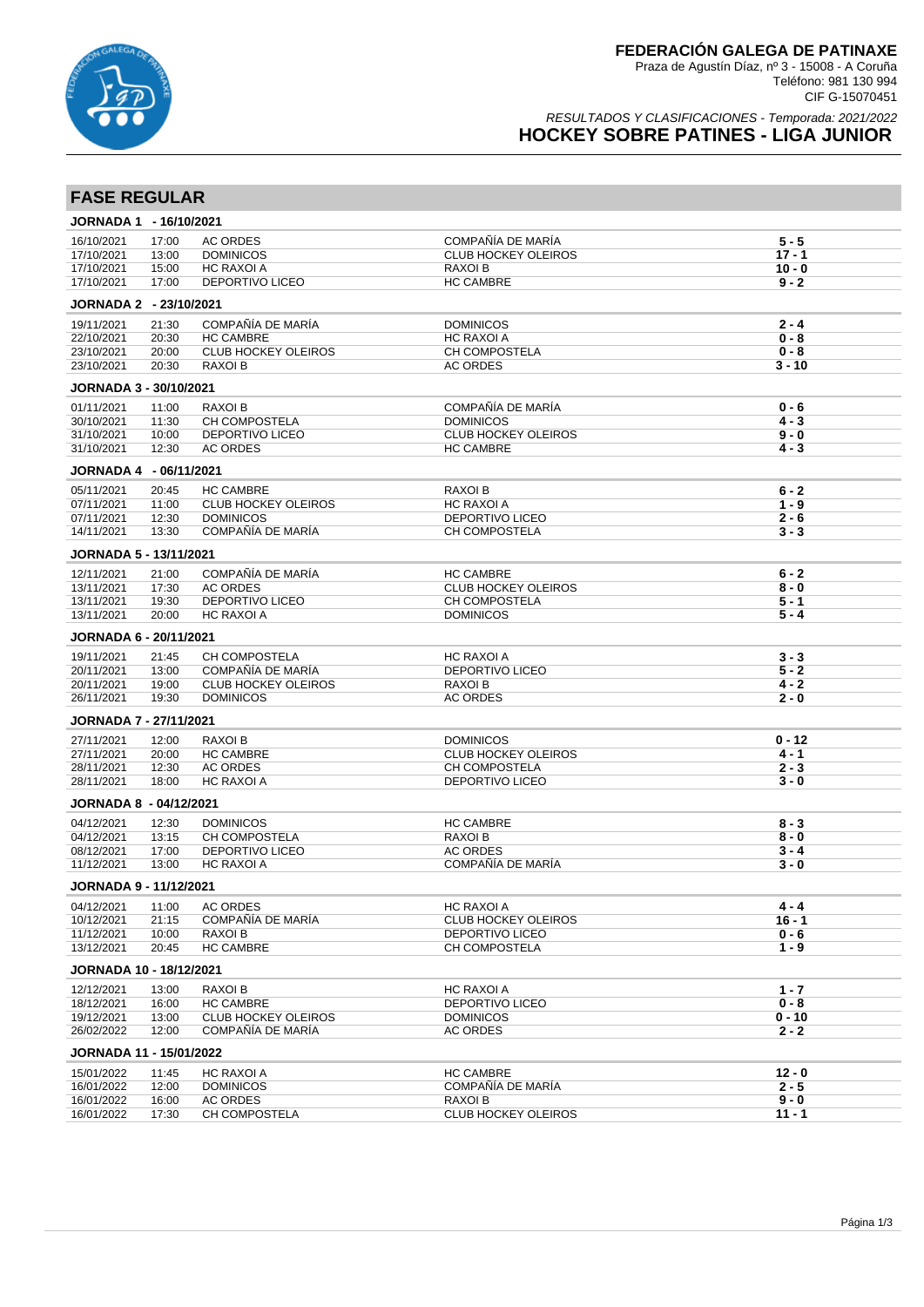

### RESULTADOS Y CLASIFICACIONES - Temporada: 2021/2022 **HOCKEY SOBRE PATINES - LIGA JUNIOR**

#### **JORNADA 12 - 22/01/2022**

| 22/01/2022                     | 11:45 | COMPAÑÍA DE MARÍA          | <b>RAXOI B</b>             | $10 - 0$ |
|--------------------------------|-------|----------------------------|----------------------------|----------|
| 22/01/2022                     | 18:30 | <b>DOMINICOS</b>           | <b>CH COMPOSTELA</b>       | $1 - 9$  |
| 23/01/2022                     | 19:00 | <b>HC CAMBRE</b>           | <b>AC ORDES</b>            | $1 - 6$  |
| 25/02/2022                     | 17:00 | <b>CLUB HOCKEY OLEIROS</b> | <b>DEPORTIVO LICEO</b>     | $2 - 14$ |
| JORNADA 13 - 05/02/2022        |       |                            |                            |          |
| 05/02/2022                     | 16:00 | <b>CH COMPOSTELA</b>       | COMPAÑÍA DE MARÍA          | $9 - 1$  |
| 06/02/2022                     | 13:15 | RAXOI B                    | <b>HC CAMBRE</b>           | $7 - 8$  |
| 06/02/2022                     | 13:30 | <b>DEPORTIVO LICEO</b>     | <b>DOMINICOS</b>           | $4 - 1$  |
| 12/02/2022                     | 09:30 | <b>HC RAXOI A</b>          | <b>CLUB HOCKEY OLEIROS</b> | $12 - 1$ |
| <b>JORNADA 14 - 12/02/2022</b> |       |                            |                            |          |
| 12/02/2022                     | 16:00 | <b>CLUB HOCKEY OLEIROS</b> | <b>AC ORDES</b>            | $0 - 8$  |
| 13/02/2022                     | 11:30 | CH COMPOSTELA              | <b>DEPORTIVO LICEO</b>     | $0 - 2$  |
| 13/02/2022                     | 13:30 | <b>DOMINICOS</b>           | <b>HC RAXOLA</b>           | $2 - 6$  |
| 14/02/2022                     | 20:45 | <b>HC CAMBRE</b>           | COMPAÑÍA DE MARÍA          | $3 - 6$  |
| <b>JORNADA 15 - 19/02/2022</b> |       |                            |                            |          |
| 18/02/2022                     | 19:00 | <b>AC ORDES</b>            | <b>DOMINICOS</b>           | $3 - 7$  |
| 19/02/2022                     | 18:00 | DEPORTIVO LICEO            | COMPAÑÍA DE MARÍA          | $7 - 4$  |
| 20/02/2022                     | 11:30 | <b>HC RAXOI A</b>          | CH COMPOSTELA              | $5 - 1$  |
| 26/02/2022                     | 13:45 | <b>RAXOI B</b>             | <b>CLUB HOCKEY OLEIROS</b> | $1 - 2$  |
| <b>JORNADA 16 - 05/03/2022</b> |       |                            |                            |          |
| 05/03/2022                     | 13:00 | <b>DOMINICOS</b>           | <b>RAXOI B</b>             | $12 - 0$ |
| 05/03/2022                     | 15:00 | <b>CH COMPOSTELA</b>       | <b>AC ORDES</b>            | $3 - 4$  |
| 05/03/2022                     | 20:30 | <b>CLUB HOCKEY OLEIROS</b> | <b>HC CAMBRE</b>           | $5 - 5$  |
| 17/03/2022                     | 19:15 | <b>DEPORTIVO LICEO</b>     | <b>HC RAXOI A</b>          | $3 - 1$  |
| <b>JORNADA 17 - 12/03/2022</b> |       |                            |                            |          |
| 12/03/2022                     | 11:00 | <b>AC ORDES</b>            | <b>DEPORTIVO LICEO</b>     | $3 - 3$  |
| 12/03/2022                     | 11:30 | <b>HC CAMBRE</b>           | <b>DOMINICOS</b>           | $2 - 2$  |
| 12/03/2022                     | 13:30 | <b>RAXOLB</b>              | CH COMPOSTELA              | $1 - 8$  |
| 13/03/2022                     | 19:00 | COMPAÑÍA DE MARÍA          | <b>HC RAXOI A</b>          | $0 - 5$  |
| <b>JORNADA 18 - 19/03/2022</b> |       |                            |                            |          |
| 19/03/2022                     | 11:30 | <b>HC RAXOI A</b>          | <b>AC ORDES</b>            | $7 - 2$  |
| 19/03/2022                     | 17:00 | <b>CLUB HOCKEY OLEIROS</b> | COMPAÑÍA DE MARÍA          | $3 - 6$  |
| 20/03/2022                     | 13:30 | <b>CH COMPOSTELA</b>       | <b>HC CAMBRE</b>           | $6 - 0$  |
| 20/03/2022                     | 18:30 | <b>DEPORTIVO LICEO</b>     | <b>RAXOI B</b>             | $16 - 0$ |
|                                |       |                            |                            |          |

### **CLASIFICACIÓN**

|                                 | <b>Puntos</b> | PJ | PG.               | <b>PE</b> | <b>PP</b> | GF  | GC. | Gav    | Pen |
|---------------------------------|---------------|----|-------------------|-----------|-----------|-----|-----|--------|-----|
| HC RAXOI A                      | 41            | 16 | 13                | 2         |           | 100 | 22  | 78     |     |
| <b>DEPORTIVO LICEO</b><br>2     | 37            | 16 | $12 \overline{ }$ |           | 3         | 97  | 28  | 69     |     |
| CH COMPOSTELA<br>3              | 32            | 16 | 10                | 2         | 4         | 86  | 32  | 54     |     |
| <b>AC ORDES</b><br>4            | 28            | 16 | 8                 | 4         | 4         | 74  | 46  | 28     |     |
| COMPAÑÍA DE MARÍA<br>5          | 27            | 16 | 8                 | 3         | 5         | 77  | 51  | 26     |     |
| <b>DOMINICOS</b><br>6           | 25            | 16 | 8                 |           | 7         | 89  | 50  | 39     |     |
| <b>HC CAMBRE</b>                | 11            | 16 | 3                 | 2         | 11        | 40  | 99  | -59    |     |
| <b>CLUB HOCKEY OLEIROS</b><br>8 |               | 16 | 2                 |           | 13        | 22  | 140 | $-118$ |     |
| RAXOI B<br>9                    | 0             | 16 | 0                 | 0         | 16        | 17  | 134 | $-117$ |     |

# **F4 JUNIOR**

| <b>SEMIFINALES - 09/04/2022</b> |  |
|---------------------------------|--|
|                                 |  |

| 09/04/2022                  | 10:00 | HC RAXOI A             | AC ORDES      |  |
|-----------------------------|-------|------------------------|---------------|--|
| 09/04/2022                  | 12:00 | <b>DEPORTIVO LICEO</b> | CH COMPOSTELA |  |
| 3º Y 4º PUESTO - 10/04/2022 |       |                        |               |  |

10/04/2022 **-**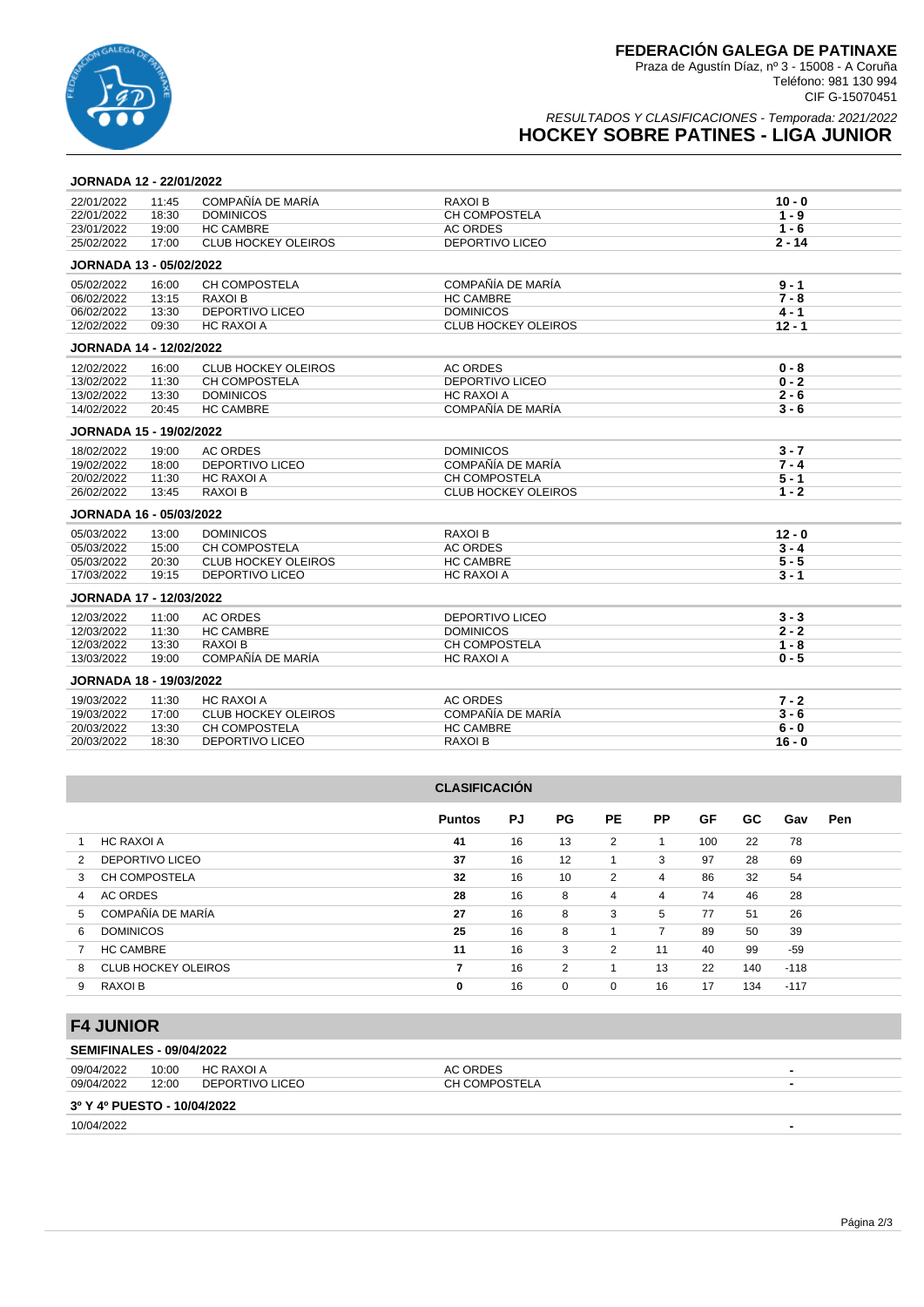

**FEDERACIÓN GALEGA DE PATINAXE** Praza de Agustín Díaz, nº 3 - 15008 - A Coruña Teléfono: 981 130 994 CIF G-15070451

RESULTADOS Y CLASIFICACIONES - Temporada: 2021/2022 **HOCKEY SOBRE PATINES - LIGA JUNIOR** 

**FINAL - 10/04/2022**

10/04/2022 **-**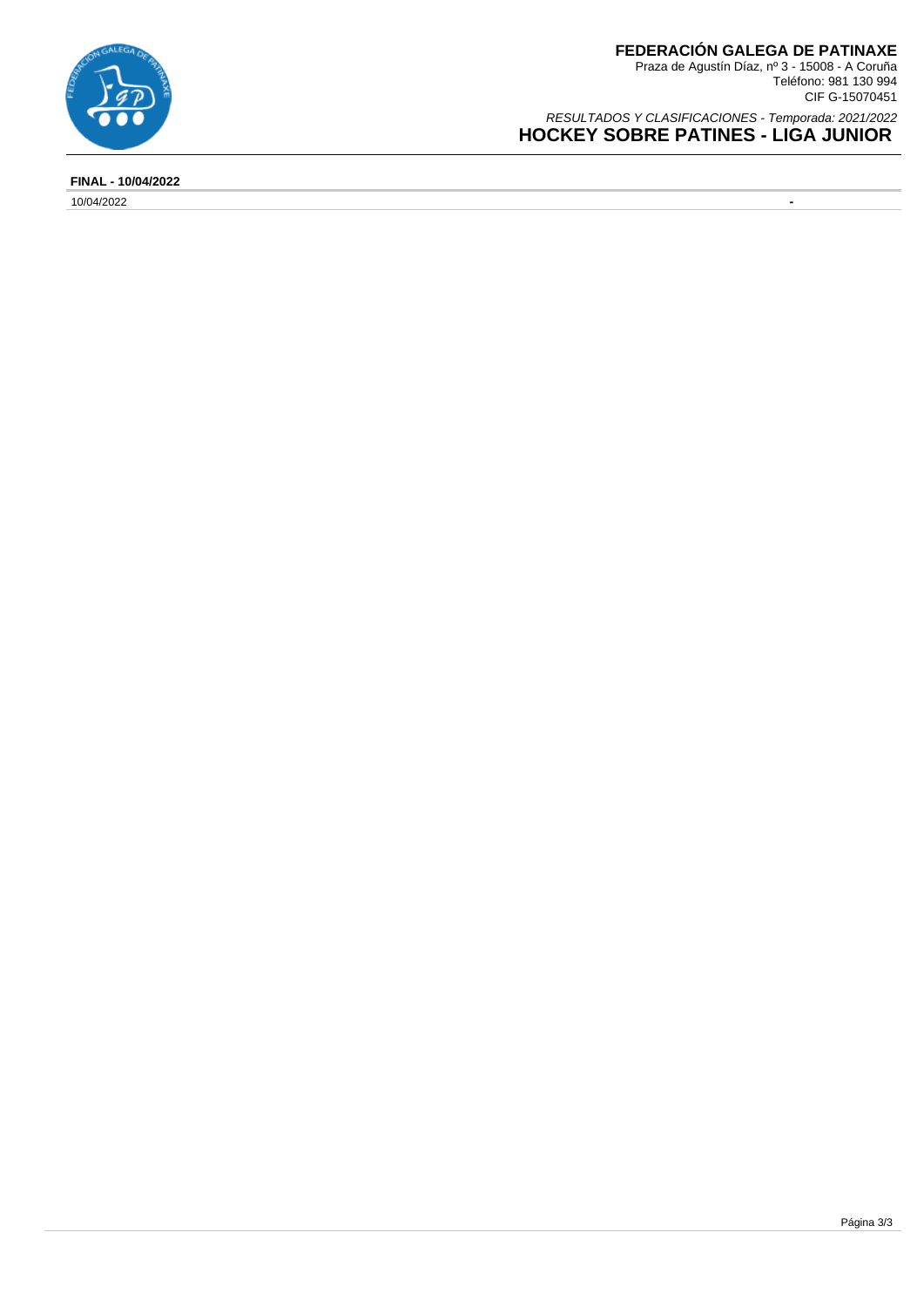

| <b>FASE DE GRUPOS</b>                           |                |                                                |                                                |                     |
|-------------------------------------------------|----------------|------------------------------------------------|------------------------------------------------|---------------------|
| <b>JORNADA 1 SUR - 16/10/2021</b>               |                |                                                |                                                |                     |
| 16/10/2021                                      | 14:30          | <b>AC ORDES</b>                                | DIVER PATIN CD                                 | $12 - 1$            |
| 17/10/2021                                      | 10:15          | <b>TRAVIESAS HC</b>                            | <b>HC RAXOI</b>                                | $6 - 7$             |
| <b>JORNADA 2 SUR - 23/10/2021</b>               |                |                                                |                                                |                     |
| 23/10/2021<br>24/10/2021                        | 15:45<br>10:00 | <b>DIVER PATIN CD</b><br><b>HC RAXOI</b>       | <b>TRAVIESAS HC</b><br>CH COMPOSTELA           | $3 - 6$<br>$2 - 6$  |
|                                                 |                |                                                |                                                |                     |
| <b>JORNADA 3 SUR - 30/10/2021</b>               |                |                                                |                                                |                     |
| 29/10/2021<br>30/10/2021                        | 20:00<br>16:00 | CH COMPOSTELA<br><b>TRAVIESAS HC</b>           | <b>DIVER PATIN CD</b><br><b>AC ORDES</b>       | $3 - 1$<br>$3 - 13$ |
| <b>JORNADA 4 SUR - 01/11/2021</b>               |                |                                                |                                                |                     |
| 01/11/2021                                      | 12:00          | <b>AC ORDES</b>                                | CH COMPOSTELA                                  | $1 - 2$             |
| 01/11/2021                                      | 13:00          | <b>DIVER PATIN CD</b>                          | <b>HC RAXOI</b>                                | $1 - 4$             |
| <b>JORNADA 5 SUR - 06/11/2021</b>               |                |                                                |                                                |                     |
| 06/11/2021<br>06/11/2021                        | 13:00<br>16:30 | <b>HC RAXOI</b><br><b>CH COMPOSTELA</b>        | <b>AC ORDES</b><br><b>TRAVIESAS HC</b>         | $4 - 5$<br>$3 - 0$  |
|                                                 |                |                                                |                                                |                     |
| <b>JORNADA 6 SUR - 13/11/2021</b><br>13/11/2021 | 09:30          | <b>DIVER PATIN CD</b>                          | <b>AC ORDES</b>                                | $0 - 5$             |
| 13/11/2021                                      | 14:30          | <b>HC RAXOI</b>                                | <b>TRAVIESAS HC</b>                            | $3 - 3$             |
| <b>JORNADA 7 SUR - 20/11/2021</b>               |                |                                                |                                                |                     |
| 21/11/2021                                      | 10:15          | <b>TRAVIESAS HC</b>                            | <b>DIVER PATIN CD</b>                          | $3 - 4$             |
| 21/11/2021                                      | 11:45          | <b>CH COMPOSTELA</b>                           | <b>HC RAXOI</b>                                | $2 - 1$             |
| <b>JORNADA 8 SUR - 27/11/2021</b>               |                |                                                |                                                |                     |
| 04/12/2021                                      | 10:00          | <b>DIVER PATIN CD</b>                          | CH COMPOSTELA                                  | $0 - 4$             |
| 27/11/2021                                      | 16:30          | <b>AC ORDES</b>                                | <b>TRAVIESAS HC</b>                            | $9 - 0$             |
| <b>JORNADA 9 SUR - 11/12/2021</b>               |                |                                                |                                                |                     |
| 11/12/2021<br>12/12/2021                        | 17:00<br>11:30 | <b>CH COMPOSTELA</b><br><b>HC RAXOI</b>        | <b>AC ORDES</b><br><b>DIVER PATIN CD</b>       | $3 - 2$<br>$5 - 2$  |
|                                                 |                |                                                |                                                |                     |
| <b>JORNADA 10 SUR - 18/12/2021</b>              |                |                                                |                                                |                     |
| 18/12/2021<br>18/12/2021                        | 13:30<br>16:45 | <b>AC ORDES</b><br><b>TRAVIESAS HC</b>         | <b>HC RAXOI</b><br>CH COMPOSTELA               | $3 - 2$<br>$1 - 6$  |
|                                                 |                | <b>JORNADA 1 NORTE G1 - 16/10/2021</b>         |                                                |                     |
| 16/10/2021                                      | 19:30          | <b>CLUB HOCKEY OLEIROS</b>                     | <b>HC CAMBRE</b>                               | $6 - 4$             |
| 17/10/2021                                      | 13:30          | <b>DEPORTIVO LICEO B</b>                       | COMPAÑÍA DE MARIA AZUL                         | $1 - 13$            |
|                                                 |                | <b>JORNADA 2 NORTE G1 - 23/10/2021</b>         |                                                |                     |
| 19/11/2021                                      | 20:00          | COMPAÑÍA DE MARIA AZUL                         | <b>DOMINICOS A</b>                             | $1 - 4$             |
| 23/10/2021                                      | 19:00          | <b>HC CAMBRE</b>                               | <b>DEPORTIVO LICEO B</b>                       | $5 - 2$             |
|                                                 |                | JORNADA 3 NORTE G1 - 30/10/2021                |                                                |                     |
| 05/11/2021                                      | 17:30          | <b>CLUB HOCKEY OLEIROS</b>                     | COMPAÑÍA DE MARIA AZUL                         | $0 - 6$             |
| 31/10/2021                                      | 11:00          | <b>DOMINICOS A</b>                             | DEPORTIVO LICEO B                              | $17 - 0$            |
|                                                 |                | <b>JORNADA 4 NORTE G1 - 01/11/2021</b>         |                                                |                     |
| 01/11/2021<br>01/11/2021                        | 12:00<br>13:30 | <b>DOMINICOS A</b><br>DEPORTIVO LICEO B        | <b>HC CAMBRE</b><br><b>CLUB HOCKEY OLEIROS</b> | $8 - 4$<br>$3 - 9$  |
|                                                 |                |                                                |                                                |                     |
|                                                 |                | <b>JORNADA 5 NORTE G1 - 06/11/2021</b>         |                                                |                     |
| 06/11/2021<br>06/11/2021                        | 15:30<br>19:00 | <b>CLUB HOCKEY OLEIROS</b><br><b>HC CAMBRE</b> | <b>DOMINICOS A</b><br>COMPAÑÍA DE MARIA AZUL   | $2 - 8$<br>$6 - 5$  |
|                                                 |                | <b>JORNADA 6 NORTE G1 - 13/11/2021</b>         |                                                |                     |
| 16/11/2021                                      | 19:45          | <b>HC CAMBRE</b>                               | <b>CLUB HOCKEY OLEIROS</b>                     | 6 - 1               |
| 17/11/2021                                      | 20:30          | COMPAÑÍA DE MARIA AZUL                         | DEPORTIVO LICEO B                              | $8 - 1$             |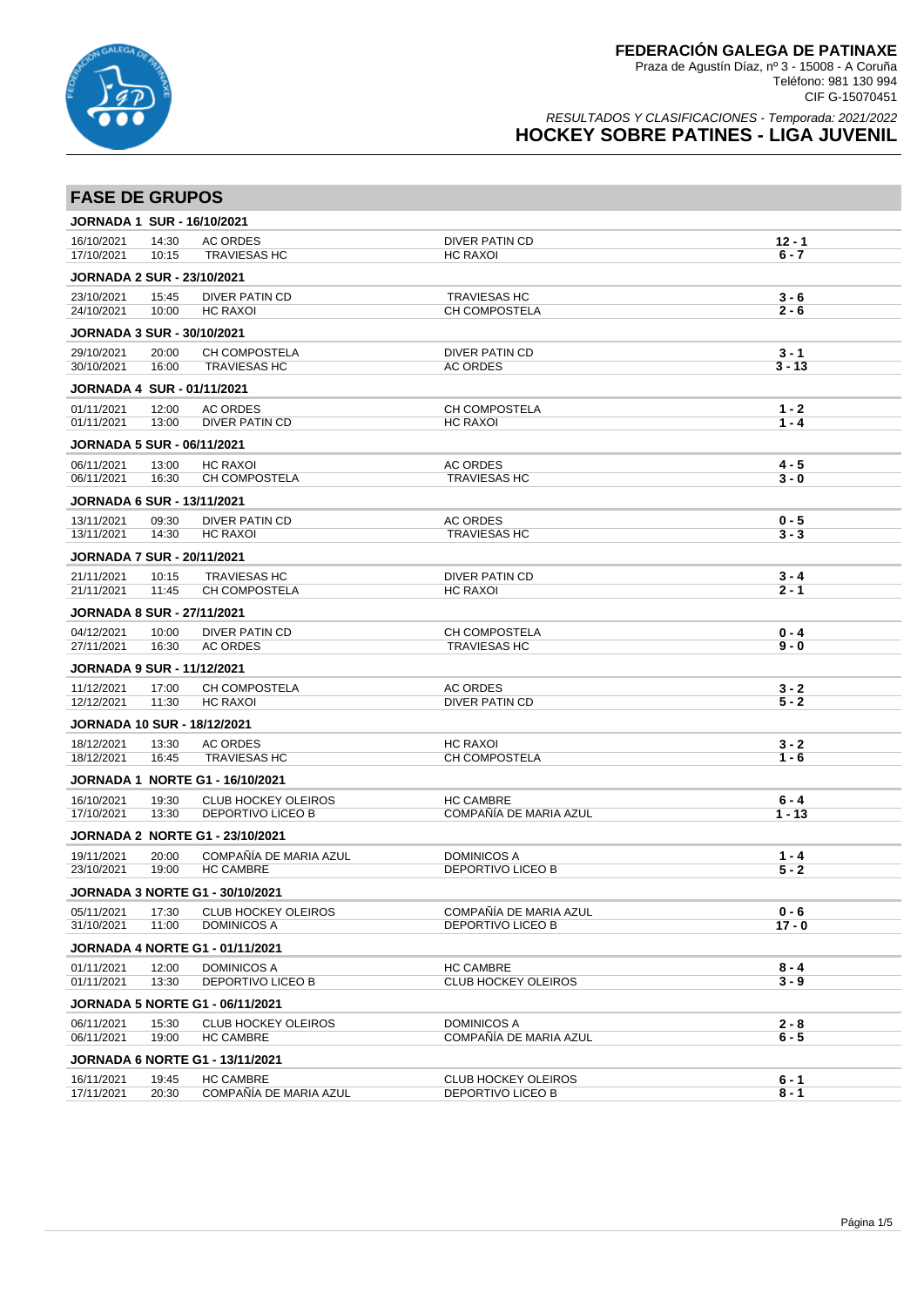

### RESULTADOS Y CLASIFICACIONES - Temporada: 2021/2022 **HOCKEY SOBRE PATINES - LIGA JUVENIL**

|            |       | <b>JORNADA 7 NORTE G1 - 20/11/2021</b>  |                            |          |
|------------|-------|-----------------------------------------|----------------------------|----------|
| 21/11/2021 | 11:00 | <b>DOMINICOS A</b>                      | COMPAÑÍA DE MARIA AZUL     | $7 - 4$  |
| 21/11/2021 | 17:00 | <b>DEPORTIVO LICEO B</b>                | <b>HC CAMBRE</b>           | $1 - 9$  |
|            |       | <b>JORNADA 8 NORTE G1 - 27/11/2021</b>  |                            |          |
| 04/12/2021 | 15:30 | <b>DEPORTIVO LICEO B</b>                | <b>DOMINICOS A</b>         | $1 - 11$ |
| 26/11/2021 | 21:00 | COMPAÑÍA DE MARIA AZUL                  | <b>CLUB HOCKEY OLEIROS</b> | $7 - 2$  |
|            |       | <b>JORNADA 9 NORTE G1 - 11/12/2021</b>  |                            |          |
| 11/12/2021 | 13:00 | <b>HC CAMBRE</b>                        | <b>DOMINICOS A</b>         | $4 - 1$  |
| 11/12/2021 | 15:30 | <b>CLUB HOCKEY OLEIROS</b>              | DEPORTIVO LICEO B          | $9 - 0$  |
|            |       | <b>JORNADA 10 NORTE G1 - 18/12/2021</b> |                            |          |
| 17/12/2021 | 21:15 | COMPAÑÍA DE MARIA AZUL                  | <b>HC CAMBRE</b>           | $4 - 2$  |
| 18/12/2021 | 10:30 | <b>DOMINICOS A</b>                      | <b>CLUB HOCKEY OLEIROS</b> | $9 - 1$  |
|            |       | <b>JORNADA 1 NORTE G2 - 30/10/2021</b>  |                            |          |
| 20/11/2021 | 14:45 | COMPAÑÍA DE MARÍA AMARILLO              | DEPORTIVO LICEO A          | $0 - 8$  |
| 30/10/2021 | 17:00 | <b>DOMINICOS B</b>                      | MAKER STORE ESCOLA LUBIÁNS | $2 - 2$  |
|            |       | <b>JORNADA 2 NORTE G2 - 06/11/2021</b>  |                            |          |
| 06/11/2021 | 09:30 | MAKER STORE ESCOLA LUBIÁNS              | COMPAÑÍA DE MARÍA AMARILLO | $2 - 2$  |
| 06/11/2021 | 18:00 | <b>DEPORTIVO LICEO A</b>                | <b>DOMINICOS B</b>         | $5 - 0$  |
|            |       | <b>JORNADA 3 NORTE G2 - 13/11/2021</b>  |                            |          |
| 13/11/2021 | 13:45 | COMPAÑÍA DE MARÍA AMARILLO              | <b>DOMINICOS B</b>         | $1 - 8$  |
| 14/11/2021 | 09:30 | <b>DEPORTIVO LICEO A</b>                | MAKER STORE ESCOLA LUBIÁNS | $13 - 0$ |
|            |       | <b>JORNADA 4 NORTE G2 - 20/11/2021</b>  |                            |          |
| 20/11/2021 | 12:00 | MAKER STORE ESCOLA LUBIÁNS              | <b>DOMINICOS B</b>         | $3 - 5$  |
| 26/11/2021 | 21:30 | <b>DEPORTIVO LICEO A</b>                | COMPAÑÍA DE MARÍA AMARILLO | $16 - 1$ |
|            |       | <b>JORNADA 5 NORTE G2 - 11/12/2021</b>  |                            |          |
| 11/12/2021 | 11:00 | COMPAÑÍA DE MARÍA AMARILLO              | MAKER STORE ESCOLA LUBIÁNS | $6 - 5$  |
| 12/12/2021 | 12:00 | <b>DOMINICOS B</b>                      | DEPORTIVO LICEO A          | $0 - 8$  |
|            |       | <b>JORNADA 6 NORTE G2 - 18/12/2021</b>  |                            |          |
| 18/12/2021 | 09:30 | MAKER STORE ESCOLA LUBIÁNS              | <b>DEPORTIVO LICEO A</b>   | $1 - 5$  |
| 19/12/2021 | 12:30 | <b>DOMINICOS B</b>                      | COMPAÑÍA DE MARÍA AMARILLO | $6 - 0$  |
|            |       |                                         |                            |          |

### **CLASIFICACIÓN GRUPO SUR**

|                          | <b>Puntos</b> | PJ | <b>PG</b> | <b>PE</b>    | РP | GF | GC. | Gav | <b>Pen</b> |
|--------------------------|---------------|----|-----------|--------------|----|----|-----|-----|------------|
| CH COMPOSTELA            | 24            | 8  | 8         | 0            | 0  | 29 | 8   | 21  |            |
| AC ORDES                 | 18            | 8  | 6         | 0            | 2  | 50 | 15  | 35  |            |
| HC RAXOI<br>3            | 10            | 8  | 3         |              | 4  | 28 | 28  | 0   |            |
| <b>TRAVIESAS HC</b><br>4 | 4             | 8  |           |              | 6  | 22 | 48  | -26 |            |
| DIVER PATIN CD<br>b      |               | я  |           | <sup>n</sup> |    | 12 | 42  | -30 |            |

### **CLASIFICACIÓN GRUPO 1 NORTE**

|                                 | <b>Puntos</b> | PJ | PG.         | <b>PE</b>    | <b>PP</b> | GF | GC. | Gav | Pen |
|---------------------------------|---------------|----|-------------|--------------|-----------|----|-----|-----|-----|
| <b>DOMINICOS A</b>              | 21            | 8  |             | 0            |           | 65 | 17  | 48  |     |
| COMPAÑÍA DE MARIA AZUL<br>2     | 15            | 8  | $\mathbf b$ | 0            | 3         | 48 | 23  | 25  |     |
| <b>HC CAMBRE</b>                | 15            | 8  | $5^{\circ}$ | 0            | 3         | 40 | 28  | 12  |     |
| <b>CLUB HOCKEY OLEIROS</b><br>4 | 9             | 8  | 3           | 0            | 5         | 30 | 43  | -13 |     |
| DEPORTIVO LICEO B<br>5          | 0             | 8  | 0           | $\mathbf{0}$ | 8         | 9  | -81 | -72 |     |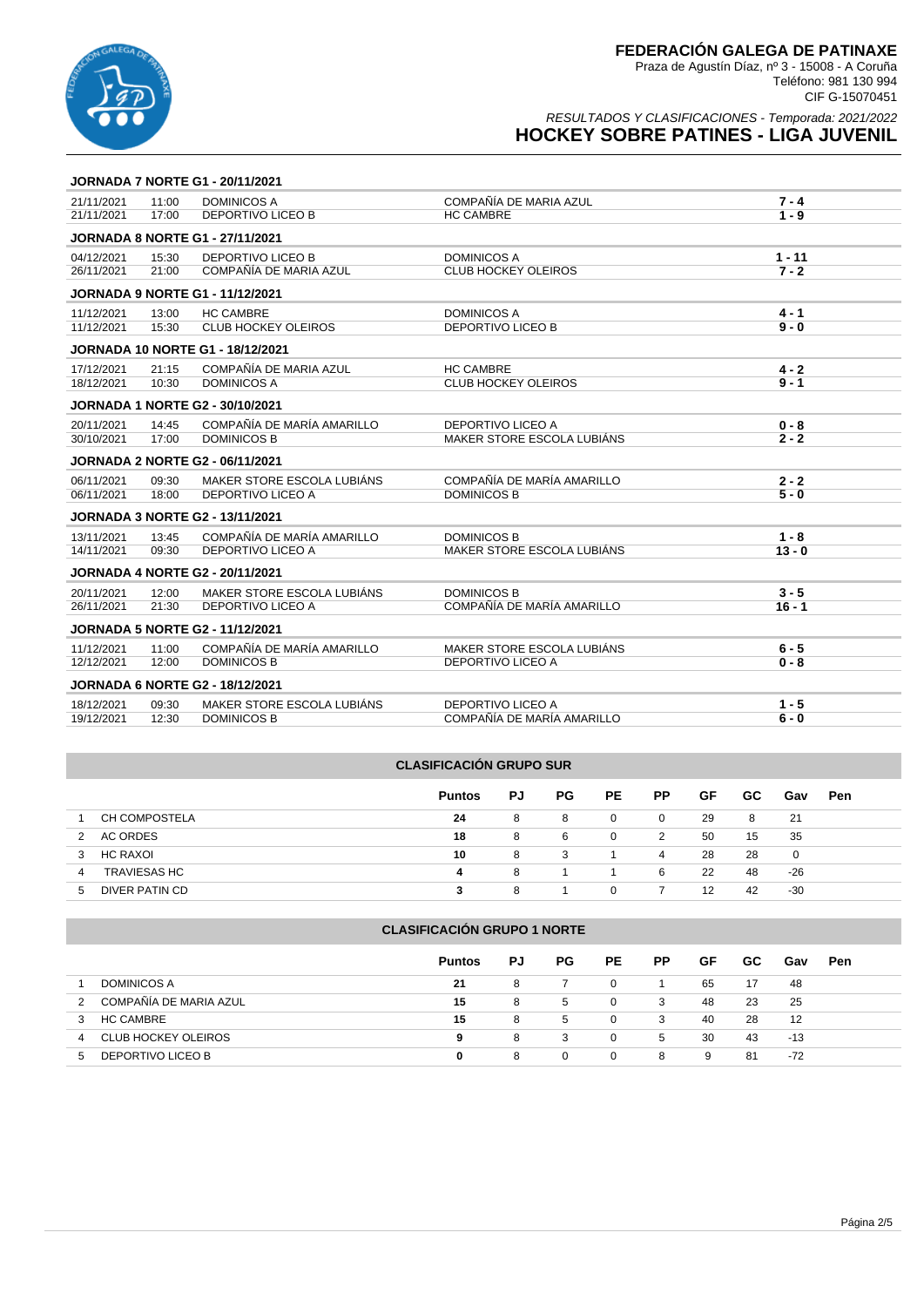

### RESULTADOS Y CLASIFICACIONES - Temporada: 2021/2022 **HOCKEY SOBRE PATINES - LIGA JUVENIL**

#### **CLASIFICACIÓN GRUPO 2 NORTE**

|                                             | <b>Puntos</b> | PJ. | PG. | PE | <b>PP</b> | GF | GC. | Gav   | Pen |
|---------------------------------------------|---------------|-----|-----|----|-----------|----|-----|-------|-----|
| DEPORTIVO LICEO A                           | 18            | 6   |     | 0  | 0         | 55 |     | -53   |     |
| DOMINICOS B                                 | 10            | 6   |     |    |           | 21 | 19  |       |     |
| COMPAÑÍA DE MARÍA AMARILLO<br>$\mathcal{B}$ | 4             | -6  |     |    | 4         | 10 | 45  | -35   |     |
| MAKER STORE ESCOLA LUBIÁNS<br>Δ             |               | 6   |     |    | 4         | 13 | 33  | $-20$ |     |

# **JUVENIL PLATA**

| JORNADA 1 - 15/01/2022        |       |                            |                            |                |
|-------------------------------|-------|----------------------------|----------------------------|----------------|
| 15/01/2022                    | 10:00 | <b>HC RAXOI</b>            | <b>HC CAMBRE</b>           | $0 - 4$        |
| 16/01/2022                    | 10:00 | <b>TRAVIESAS HC</b>        | DIVER PATIN CD             | $4 - 2$        |
| 16/01/2022                    | 16:30 | <b>DEPORTIVO LICEO B</b>   | COMPAÑÍA DE MARÍA AMARILLO | $6 - 0$        |
| 22/01/2022                    | 16:30 | MAKER STORE ESCOLA LUBIÁNS | <b>CLUB HOCKEY OLEIROS</b> | $0 - 5$        |
| JORNADA 2 - 22/01/2022        |       |                            |                            |                |
| 15/01/2022                    | 18:00 | <b>TRAVIESAS HC</b>        | <b>CLUB HOCKEY OLEIROS</b> | $5 - 8$        |
| 22/01/2022                    | 15:00 | <b>DEPORTIVO LICEO B</b>   | <b>HC RAXOI</b>            | $2 - 6$        |
| 22/01/2022                    | 16:30 | DIVER PATIN CD             | COMPAÑÍA DE MARÍA AMARILLO | $3 - 1$        |
| 23/01/2022                    | 17:30 | <b>HC CAMBRE</b>           | MAKER STORE ESCOLA LUBIÁNS | $6 - 1$        |
| JORNADA 3 - 29/01/2022        |       |                            |                            |                |
| 27/02/2022                    | 13:00 | <b>HC CAMBRE</b>           | <b>TRAVIESAS HC</b>        | $11 - 1$       |
| 29/01/2022                    | 10:00 | COMPAÑÍA DE MARÍA AMARILLO | <b>CLUB HOCKEY OLEIROS</b> | $3 - 6$        |
| 29/01/2022                    | 10:00 | <b>DIVER PATIN CD</b>      | <b>DEPORTIVO LICEO B</b>   | $3 - 0$        |
| 29/01/2022                    | 17:00 | MAKER STORE ESCOLA LUBIANS | <b>HC RAXOI</b>            | $2 - 4$        |
| <b>JORNADA 4 - 05/02/2022</b> |       |                            |                            |                |
| 06/02/2022                    | 11:00 | <b>HC RAXOI</b>            | <b>TRAVIESAS HC</b>        | $7 - 0$        |
| 06/02/2022                    | 18:00 | <b>CLUB HOCKEY OLEIROS</b> | <b>DIVER PATIN CD</b>      | $3 - 2$        |
| 19/02/2022                    | 21:00 | <b>HC CAMBRE</b>           | COMPAÑÍA DE MARÍA AMARILLO | $11 - 1$       |
| 26/02/2022                    | 12:00 | DEPORTIVO LICEO B          | MAKER STORE ESCOLA LUBIÁNS | $4 - 3$        |
| <b>JORNADA 5 - 12/02/2022</b> |       |                            |                            |                |
| 12/02/2022                    | 17:15 | MAKER STORE ESCOLA LUBIANS | <b>TRAVIESAS HC</b>        | $3 - 5$        |
| 13/02/2022                    | 10:30 | <b>HC CAMBRE</b>           | <b>DIVER PATIN CD</b>      | $5 - 2$        |
| 13/02/2022                    | 13:00 | COMPAÑÍA DE MARÍA AMARILLO | <b>HC RAXOI</b>            | $1 - 8$        |
| 13/02/2022                    | 13:00 | <b>CLUB HOCKEY OLEIROS</b> | DEPORTIVO LICEO B          | $9 - 3$        |
| <b>JORNADA 6 - 19/02/2022</b> |       |                            |                            |                |
| 19/02/2022                    | 12:45 | <b>HC RAXOI</b>            | <b>DIVER PATIN CD</b>      | $8 - 5$        |
| 19/02/2022                    | 17:15 | MAKER STORE ESCOLA LUBIANS | COMPAÑÍA DE MARÍA AMARILLO | $1 - 2$        |
| 20/02/2022                    | 10:00 | <b>TRAVIESAS HC</b>        | <b>DEPORTIVO LICEO B</b>   | $1 - 7$        |
| 21/02/2022                    | 20:45 | <b>HC CAMBRE</b>           | <b>CLUB HOCKEY OLEIROS</b> | $7 - 3$        |
| <b>JORNADA 7 - 26/02/2022</b> |       |                            |                            |                |
| 12/03/2022                    | 13:00 | COMPAÑÍA DE MARÍA AMARILLO | <b>TRAVIESAS HC</b>        | $3 - 4$        |
| 26/02/2022                    | 09:30 | <b>DIVER PATIN CD</b>      | MAKER STORE ESCOLA LUBIÁNS | $2 - 4$        |
| 27/02/2022                    | 10:00 | DEPORTIVO LICEO B          | <b>HC CAMBRE</b>           | $4 - 7$        |
| 27/02/2022                    | 10:30 | <b>CLUB HOCKEY OLEIROS</b> | <b>HC RAXOI</b>            | $6 - 5$        |
| <b>JORNADA 8 - 05/03/2022</b> |       |                            |                            |                |
| 05/03/2022                    | 09:30 | DIVER PATIN CD             | <b>TRAVIESAS HC</b>        | $7 - 1$        |
| 06/03/2022                    | 11:00 | <b>HC CAMBRE</b>           | <b>HC RAXOI</b>            | $10 - 1$       |
| 06/03/2022                    | 13:00 | <b>CLUB HOCKEY OLEIROS</b> | MAKER STORE ESCOLA LUBIÁNS | $9 - 2$        |
| 13/03/2022                    | 13:30 | COMPAÑÍA DE MARÍA AMARILLO | DEPORTIVO LICEO B          | $1 - 8$        |
| <b>JORNADA 9 - 12/03/2022</b> |       |                            |                            |                |
| 01/04/2022                    | 21:00 | MAKER STORE ESCOLA LUBIÁNS | <b>HC CAMBRE</b>           | $\blacksquare$ |
| 02/04/2022                    |       | <b>HC RAXOL</b>            | <b>DEPORTIVO LICEO B</b>   | $\blacksquare$ |
| 12/03/2022                    | 16:00 | COMPAÑÍA DE MARÍA AMARILLO | DIVER PATIN CD             | $4 - 7$        |
| 26/03/2022                    | 18:15 | <b>CLUB HOCKEY OLEIROS</b> | <b>TRAVIESAS HC</b>        | $\overline{a}$ |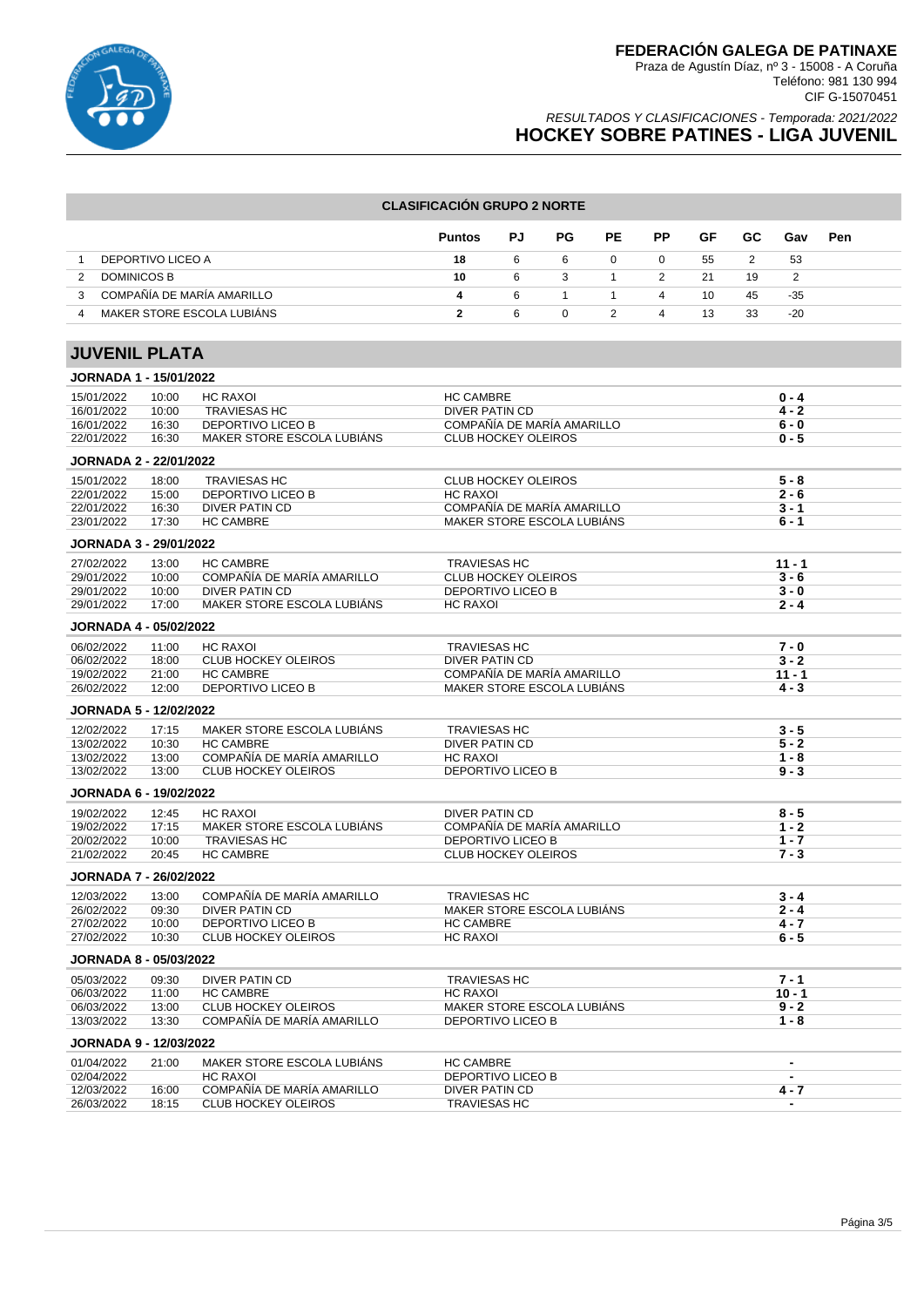

### RESULTADOS Y CLASIFICACIONES - Temporada: 2021/2022 **HOCKEY SOBRE PATINES - LIGA JUVENIL**

### **JORNADA 10 - 19/03/2022**

| 19/03/2022                     | 20:30 | <b>TRAVIESAS HC</b>        | <b>HC CAMBRE</b>           | $2 - 13$       |
|--------------------------------|-------|----------------------------|----------------------------|----------------|
| 20/03/2022                     | 11:30 | <b>CLUB HOCKEY OLEIROS</b> | COMPAÑÍA DE MARÍA AMARILLO | $7 - 2$        |
| 20/03/2022                     | 14:00 | <b>DEPORTIVO LICEO B</b>   | DIVER PATIN CD             | $4 - 2$        |
| 26/03/2022                     | 09:30 | <b>HC RAXOI</b>            | MAKER STORE ESCOLA LUBIÁNS | -              |
| <b>JORNADA 11 - 26/03/2022</b> |       |                            |                            |                |
| 02/04/2022                     |       | <b>TRAVIESAS HC</b>        | <b>HC RAXOI</b>            | $\blacksquare$ |
| 23/04/2022                     | 17:00 | MAKER STORE ESCOLA LUBIÁNS | <b>DEPORTIVO LICEO B</b>   |                |
| 26/03/2022                     | 13:45 | <b>DIVER PATIN CD</b>      | <b>CLUB HOCKEY OLEIROS</b> |                |
| 28/03/2022                     | 20:45 | COMPAÑÍA DE MARÍA AMARILLO | <b>HC CAMBRE</b>           | $\blacksquare$ |
| <b>JORNADA 12 - 07/05/2022</b> |       |                            |                            |                |
| 07/05/2022                     |       | <b>HC RAXOI</b>            | COMPAÑÍA DE MARÍA AMARILLO | $\blacksquare$ |
| 07/05/2022                     |       | <b>DEPORTIVO LICEO B</b>   | <b>CLUB HOCKEY OLEIROS</b> |                |
| 07/05/2022                     |       | <b>DIVER PATIN CD</b>      | <b>HC CAMBRE</b>           |                |
| 19/03/2022                     | 14:15 | <b>TRAVIESAS HC</b>        | MAKER STORE ESCOLA LUBIÁNS | $5 - 7$        |
| <b>JORNADA 13 - 28/05/2022</b> |       |                            |                            |                |
| 28/05/2022                     |       | DIVER PATIN CD             | <b>HC RAXOI</b>            |                |
| 28/05/2022                     |       | <b>CLUB HOCKEY OLEIROS</b> | <b>HC CAMBRE</b>           |                |
| 28/05/2022                     |       | <b>DEPORTIVO LICEO B</b>   | <b>TRAVIESAS HC</b>        |                |
| 28/05/2022                     |       | COMPAÑÍA DE MARÍA AMARILLO | MAKER STORE ESCOLA LUBIÁNS | -              |
| <b>JORNADA 14 - 04/06/2022</b> |       |                            |                            |                |
| 04/06/2022                     |       | <b>TRAVIESAS HC</b>        | COMPAÑÍA DE MARÍA AMARILLO |                |
| 04/06/2022                     |       | <b>HC RAXOI</b>            | <b>CLUB HOCKEY OLEIROS</b> |                |
| 04/06/2022                     |       | MAKER STORE ESCOLA LUBIÁNS | <b>DIVER PATIN CD</b>      |                |
| 04/06/2022                     |       | <b>HC CAMBRE</b>           | <b>DEPORTIVO LICEO B</b>   |                |

### **CLASIFICACIÓN**

|                                 | <b>Puntos</b> | PJ | PG. | <b>PE</b> | <b>PP</b> | GF | GC. | Gav   | <b>Pen</b> |
|---------------------------------|---------------|----|-----|-----------|-----------|----|-----|-------|------------|
| <b>HC CAMBRE</b>                | 27            | 9  | 9   | $\Omega$  | 0         | 74 | 15  | 59    |            |
| CLUB HOCKEY OLEIROS<br>2        | 24            | 9  | 8   | 0         |           | 56 | 29  | 27    |            |
| HC RAXOI<br>3                   | 15            | 8  | 5   | 0         | 3         | 39 | 30  | 9     |            |
| DEPORTIVO LICEO B<br>4          | 15            | 9  | 5   | 0         | 4         | 38 | 32  | 6     |            |
| DIVER PATIN CD<br>5             | 12            | 10 | 4   | 0         | 6         | 35 | 34  |       |            |
| <b>TRAVIESAS HC</b><br>6        | 9             | 10 | 3   | 0         | 7         | 28 | 68  | $-40$ |            |
| MAKER STORE ESCOLA LUBIÁNS      | 6             | 9  | 2   | 0         | 7         | 23 | 42  | $-19$ |            |
| COMPAÑÍA DE MARÍA AMARILLO<br>8 | 3             | 10 |     | 0         | 9         | 18 | 61  | -43   |            |

### **F4 JUVENIL ORO**

### **SEMIFINALES - 02/04/2022**

| 02/04/2022                  | 10:00 | DOMINICOS A       | COMPAÑÍA DE MARIA AZUL | ۰ |
|-----------------------------|-------|-------------------|------------------------|---|
| 02/04/2022                  | 12:00 | DEPORTIVO LICEO A | AC ORDES               | - |
| 3º Y 4º PUESTO - 03/04/2022 |       |                   |                        |   |
| 03/04/2022                  |       |                   |                        |   |
| FINAL - 03/04/2022          |       |                   |                        |   |
| 03/04/2022                  |       |                   |                        | - |

## **JUVENIL ORO**

|  | <b>JORNADA 1 - 15/01/2022</b> |  |  |  |
|--|-------------------------------|--|--|--|
|--|-------------------------------|--|--|--|

| 15/01/2022 | 10:45 | COMPAÑÍA DE MARIA AZUL | <b>CH COMPOSTELA</b> |        |
|------------|-------|------------------------|----------------------|--------|
| 15/01/2022 | 12:30 | AC ORDES               | DEPORTIVO LICEO A    |        |
| 15/01/2022 | 20:00 | DOMINICOS A            | DOMINICOS B          | $10 -$ |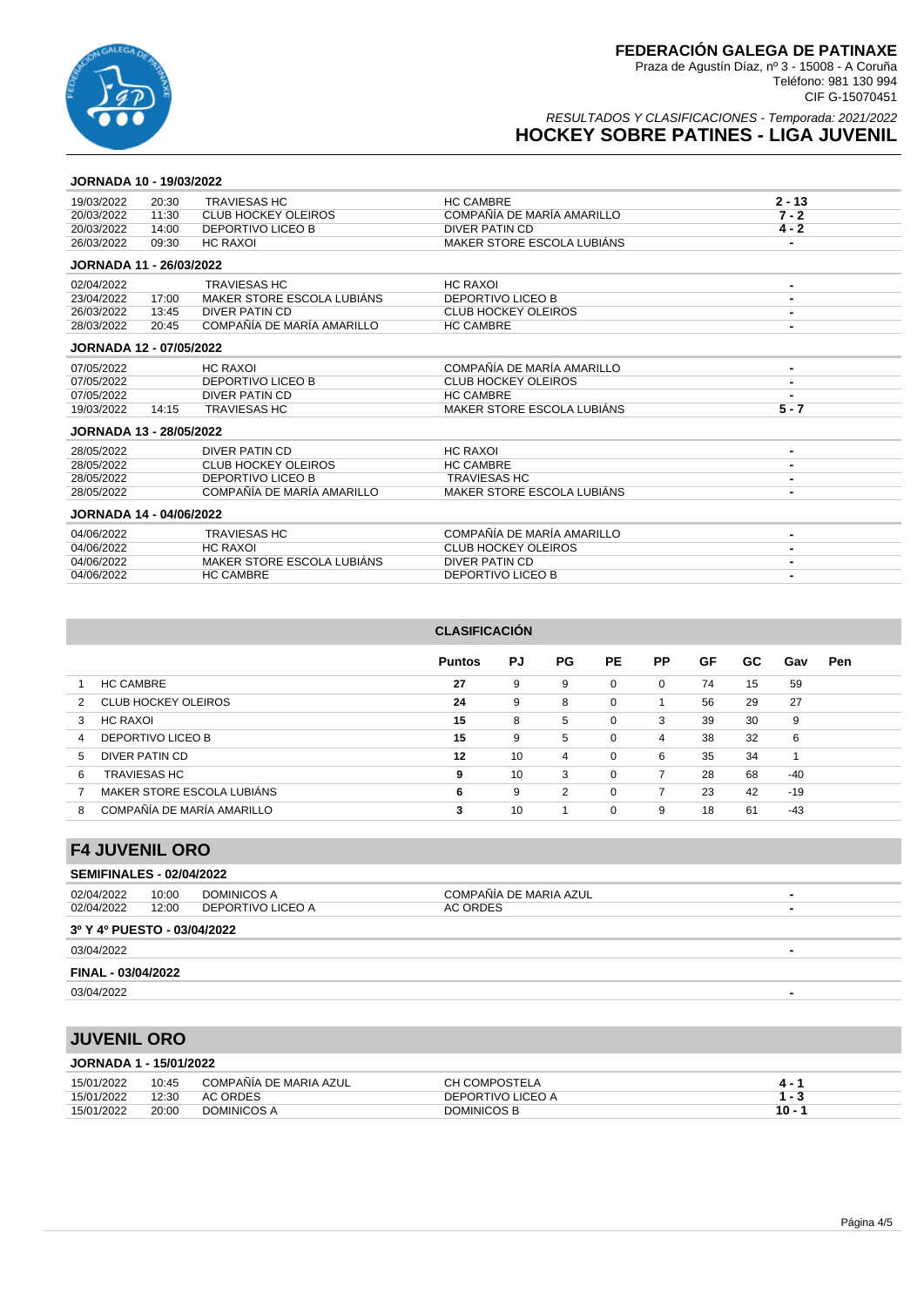

### RESULTADOS Y CLASIFICACIONES - Temporada: 2021/2022 **HOCKEY SOBRE PATINES - LIGA JUVENIL**

### **JORNADA 2 - 22/01/2022**

| 22/01/2022                    | 17:00 | <b>DOMINICOS B</b>       | <b>AC ORDES</b>        | $2 - 6$  |
|-------------------------------|-------|--------------------------|------------------------|----------|
| 23/01/2022                    | 10:00 | <b>CH COMPOSTELA</b>     | DOMINICOS A            | $1 - 4$  |
| 23/01/2022                    | 19:00 | DEPORTIVO LICEO A        | COMPAÑÍA DE MARIA AZUL | $4 - 1$  |
| JORNADA 3 - 29/01/2022        |       |                          |                        |          |
| 12/02/2022                    | 20:30 | <b>DOMINICOS A</b>       | DEPORTIVO LICEO A      | $3 - 2$  |
| 13/02/2022                    | 17:00 | COMPAÑÍA DE MARIA AZUL   | <b>AC ORDES</b>        | $0 - 2$  |
| 30/01/2022                    | 12:30 | CH COMPOSTELA            | <b>DOMINICOS B</b>     | $4 - 2$  |
| <b>JORNADA 4 - 05/02/2022</b> |       |                          |                        |          |
| 05/02/2022                    | 17:30 | <b>AC ORDES</b>          | <b>DOMINICOS A</b>     | $6 - 3$  |
| 06/02/2022                    | 10:00 | <b>DOMINICOS B</b>       | COMPAÑÍA DE MARIA AZUL | $0 - 8$  |
| 06/02/2022                    | 11:00 | <b>DEPORTIVO LICEO A</b> | CH COMPOSTELA          | $3 - 3$  |
| <b>JORNADA 5 - 12/02/2022</b> |       |                          |                        |          |
| 11/02/2022                    | 20:00 | CH COMPOSTELA            | <b>AC ORDES</b>        | $1 - 1$  |
| 12/02/2022                    | 12:00 | <b>DOMINICOS A</b>       | COMPAÑÍA DE MARIA AZUL | $2 - 1$  |
| 12/02/2022                    | 13:30 | <b>DOMINICOS B</b>       | DEPORTIVO LICEO A      | $2 - 4$  |
| <b>JORNADA 6 - 19/02/2022</b> |       |                          |                        |          |
| 19/02/2022                    | 20:30 | <b>DOMINICOS B</b>       | DOMINICOS A            | $1 - 10$ |
| 20/02/2022                    | 10:00 | CH COMPOSTELA            | COMPAÑÍA DE MARIA AZUL | $2 - 3$  |
| 22/02/2022                    | 19:15 | DEPORTIVO LICEO A        | <b>AC ORDES</b>        | $2 - 2$  |
| <b>JORNADA 7 - 26/02/2022</b> |       |                          |                        |          |
| 26/02/2022                    | 12:00 | <b>DOMINICOS A</b>       | CH COMPOSTELA          | $6 - 0$  |
| 26/02/2022                    | 19:00 | <b>AC ORDES</b>          | <b>DOMINICOS B</b>     | $8 - 2$  |
| 27/02/2022                    | 19:00 | COMPAÑÍA DE MARIA AZUL   | DEPORTIVO LICEO A      | $1 - 4$  |
| <b>JORNADA 8 - 05/03/2022</b> |       |                          |                        |          |
| 05/03/2022                    | 10:00 | <b>AC ORDES</b>          | COMPAÑÍA DE MARIA AZUL | 7 - 1    |
| 05/03/2022                    | 11:30 | <b>DOMINICOS B</b>       | <b>CH COMPOSTELA</b>   | $3 - 0$  |
| 15/03/2022                    | 19:15 | <b>DEPORTIVO LICEO A</b> | <b>DOMINICOS A</b>     | $2 - 1$  |
| <b>JORNADA 9 - 12/03/2022</b> |       |                          |                        |          |
| 12/03/2022                    | 10:00 | COMPAÑÍA DE MARIA AZUL   | <b>DOMINICOS B</b>     | $6 - 2$  |
| 13/03/2022                    | 12:45 | <b>CH COMPOSTELA</b>     | DEPORTIVO LICEO A      | $1 - 4$  |
| 13/03/2022                    | 19:30 | <b>DOMINICOS A</b>       | <b>AC ORDES</b>        | $6 - 1$  |
| JORNADA 10 - 19/03/2022       |       |                          |                        |          |
| 18/03/2022                    | 19:30 | <b>AC ORDES</b>          | <b>CH COMPOSTELA</b>   | $4 - 0$  |
| 19/03/2022                    | 11:00 | COMPAÑÍA DE MARIA AZUL   | <b>DOMINICOS A</b>     | $1 - 3$  |
| 22/03/2022                    | 19:15 | DEPORTIVO LICEO A        | <b>DOMINICOS B</b>     | $2 - 1$  |
|                               |       |                          |                        |          |

| <b>CLASIFICACIÓN</b>                     |               |    |                |          |                |    |     |       |            |  |  |
|------------------------------------------|---------------|----|----------------|----------|----------------|----|-----|-------|------------|--|--|
|                                          | <b>Puntos</b> | PJ | PG.            | PE.      | <b>PP</b>      | GF | GC. | Gav   | <b>Pen</b> |  |  |
| <b>DOMINICOS A</b>                       | 24            | 10 | 8              | 0        | 2              | 48 | 16  | 32    |            |  |  |
| DEPORTIVO LICEO A<br>2                   | 23            | 10 | $\overline{7}$ | 2        |                | 30 | 16  | 14    |            |  |  |
| <b>AC ORDES</b><br>3                     | 20            | 10 | 6              | 2        | 2              | 38 | 20  | 18    |            |  |  |
| COMPAÑÍA DE MARIA AZUL<br>$\overline{4}$ | 12            | 10 | $\overline{4}$ | 0        | 6              | 26 | 27  | $-1$  |            |  |  |
| CH COMPOSTELA<br>5                       | 5             | 10 |                | 2        | $\overline{7}$ | 13 | 34  | $-21$ |            |  |  |
| DOMINICOS B<br>6                         | 3             | 10 |                | $\Omega$ | 9              | 16 | 58  | $-42$ |            |  |  |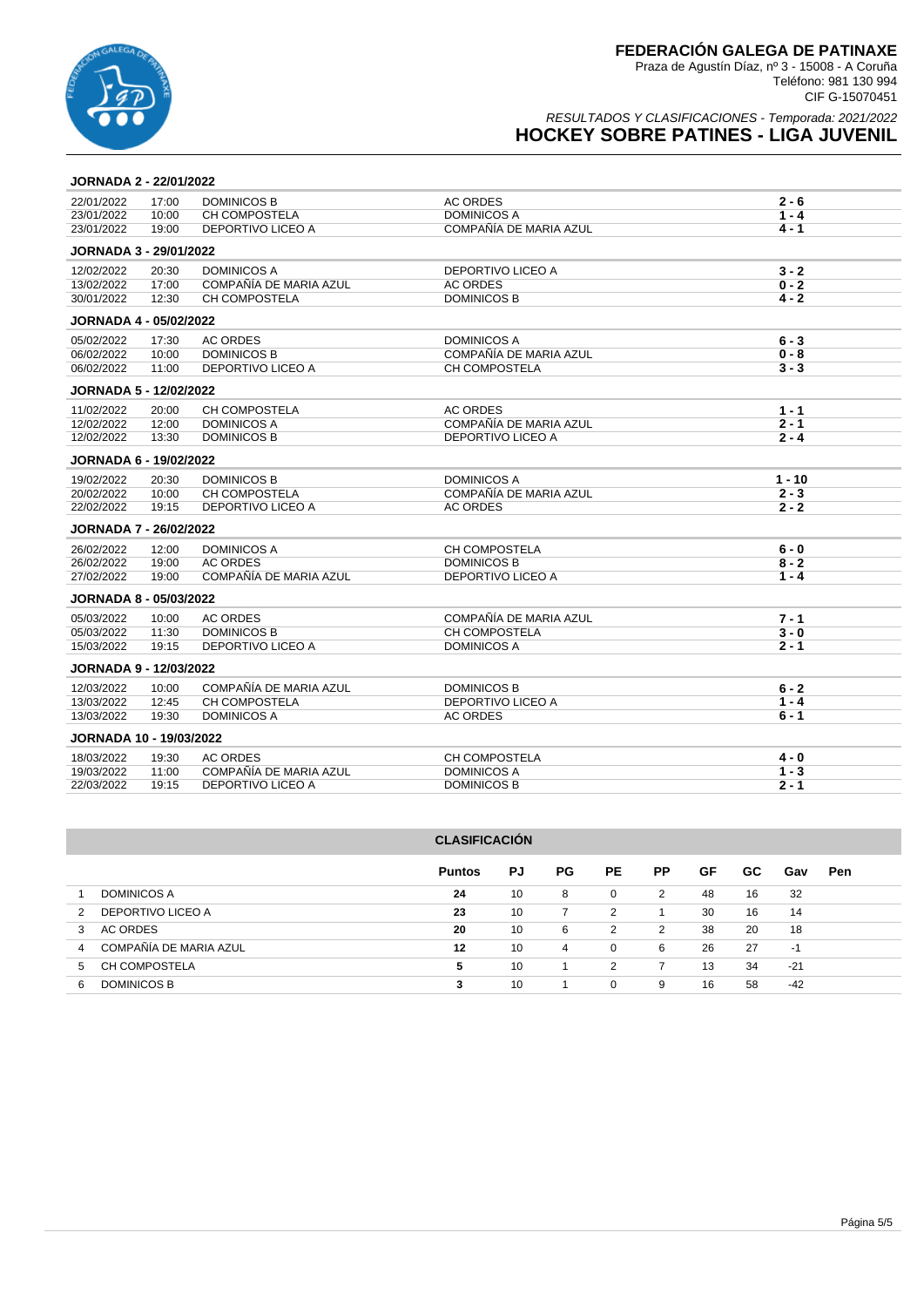

 **-** 

### RESULTADOS Y CLASIFICACIONES - Temporada: 2021/2022 **HOCKEY SOBRE PATINES - LIGA MICRO**

# **FASE GRUPOS**

**Jornada 1**

| <b>CLASIFICACIÓN</b>           |                |                                                        |                                                        |    |    |           |    |    |    |                                  |     |
|--------------------------------|----------------|--------------------------------------------------------|--------------------------------------------------------|----|----|-----------|----|----|----|----------------------------------|-----|
|                                |                |                                                        | <b>Puntos</b>                                          | PJ | PG | <b>PE</b> | PP | GF | GC | Gav                              | Pen |
| <b>MICRO NORTE G2</b>          |                |                                                        |                                                        |    |    |           |    |    |    |                                  |     |
| <b>JORNADA 1 - 22/01/2022</b>  |                |                                                        |                                                        |    |    |           |    |    |    |                                  |     |
| 23/01/2022<br>23/01/2022       | 10:00<br>11:00 | <b>DOMINICOS NEGRO</b><br>HOCKEY CLUB BORBOLLA         | MESÓN DOLCE ESCOLA LUBIÁNS<br>CH OLEIROS STA CRISTINA  |    |    |           |    |    |    | $2 - 2$<br>$0 - 3$               |     |
| <b>JORNADA 2 - 05/02/2022</b>  |                |                                                        |                                                        |    |    |           |    |    |    |                                  |     |
| 05/02/2022<br>06/02/2022       | 18:00<br>11:00 | MESÓN DOLCE ESCOLA LUBIÁNS<br>CH OLEIROS STA CRISTINA  | <b>HOCKEY CLUB BORBOLLA</b><br>COMPAÑÍA DE MARIA       |    |    |           |    |    |    | $2 - 1$<br>$3 - 4$               |     |
| <b>JORNADA 3 - 19/02/2022</b>  |                |                                                        |                                                        |    |    |           |    |    |    |                                  |     |
| 20/02/2022<br>20/02/2022       | 09:30<br>11:00 | <b>DOMINICOS NEGRO</b><br>COMPAÑÍA DE MARIA            | CH OLEIROS STA CRISTINA<br><b>HOCKEY CLUB BORBOLLA</b> |    |    |           |    |    |    | $0 - 4$<br>$3 - 1$               |     |
| JORNADA 4 - 12/03/2022         |                |                                                        |                                                        |    |    |           |    |    |    |                                  |     |
| 11/03/2022<br>12/03/2022       | 19:30<br>12:15 | COMPAÑÍA DE MARIA<br><b>HOCKEY CLUB BORBOLLA</b>       | MESÓN DOLCE ESCOLA LUBIÁNS<br><b>DOMINICOS NEGRO</b>   |    |    |           |    |    |    | 4 - 1<br>$4 - 0$                 |     |
| <b>JORNADA 5 - 26/03/2022</b>  |                |                                                        |                                                        |    |    |           |    |    |    |                                  |     |
| 27/03/2022<br>27/03/2022       | 10:30<br>13:30 | MESÓN DOLCE ESCOLA LUBIÁNS<br><b>DOMINICOS NEGRO</b>   | CH OLEIROS STA CRISTINA<br>COMPAÑÍA DE MARIA           |    |    |           |    |    |    | $\blacksquare$<br>$\blacksquare$ |     |
| <b>JORNADA 6 - 09/04/2022</b>  |                |                                                        |                                                        |    |    |           |    |    |    |                                  |     |
| 09/04/2022<br>09/04/2022       |                | MESÓN DOLCE ESCOLA LUBIÁNS<br>CH OLEIROS STA CRISTINA  | <b>DOMINICOS NEGRO</b><br><b>HOCKEY CLUB BORBOLLA</b>  |    |    |           |    |    |    | $\blacksquare$                   |     |
| <b>JORNADA 7 - 23/04/2022</b>  |                |                                                        |                                                        |    |    |           |    |    |    |                                  |     |
| 23/04/2022<br>23/04/2022       |                | COMPAÑÍA DE MARIA<br>HOCKEY CLUB BORBOLLA              | CH OLEIROS STA CRISTINA<br>MESÓN DOLCE ESCOLA LUBIÁNS  |    |    |           |    |    |    | $\blacksquare$                   |     |
| <b>JORNADA 8 - 07/05/2022</b>  |                |                                                        |                                                        |    |    |           |    |    |    |                                  |     |
| 07/05/2022<br>07/05/2022       |                | CH OLEIROS STA CRISTINA<br><b>HOCKEY CLUB BORBOLLA</b> | <b>DOMINICOS NEGRO</b><br>COMPAÑÍA DE MARIA            |    |    |           |    |    |    | $\blacksquare$<br>$\blacksquare$ |     |
| <b>JORNADA 9 - 21/05/2022</b>  |                |                                                        |                                                        |    |    |           |    |    |    |                                  |     |
| 21/05/2022<br>21/05/2022       |                | MESÓN DOLCE ESCOLA LUBIÁNS<br><b>DOMINICOS NEGRO</b>   | COMPAÑÍA DE MARIA<br><b>HOCKEY CLUB BORBOLLA</b>       |    |    |           |    |    |    | $\blacksquare$<br>$\blacksquare$ |     |
| <b>JORNADA 10 - 04/06/2022</b> |                |                                                        |                                                        |    |    |           |    |    |    |                                  |     |
| 04/06/2022<br>04/06/2022       |                | COMPAÑÍA DE MARIA<br>CH OLEIROS STA CRISTINA           | <b>DOMINICOS NEGRO</b><br>MESÓN DOLCE ESCOLA LUBIÁNS   |    |    |           |    |    |    | $\blacksquare$<br>$\blacksquare$ |     |

# **CLASIFICACIÓN**

|                             | <b>Puntos</b> | PJ | PG. | PE       | PP.      | GF | GC. | Gav | Pen |
|-----------------------------|---------------|----|-----|----------|----------|----|-----|-----|-----|
| COMPAÑÍA DE MARIA           | 9             | 3  | 3   | $\Omega$ | $\Omega$ | 11 | -5  | 6   |     |
| CH OLEIROS STA CRISTINA     | 6.            | 3  | 2   | $\Omega$ |          | 10 | 4   | -6  |     |
| MESÓN DOLCE ESCOLA LUBIÁNS  |               | 3  |     |          |          | 5  |     | -2  |     |
| <b>HOCKEY CLUB BORBOLLA</b> |               | 4  |     | $\Omega$ | 3        | -6 | 8   | -2  |     |
| DOMINICOS NEGRO<br>h        |               | 3  | 0   |          |          |    | 10  | -8  |     |

# **MICRO NORTE G1**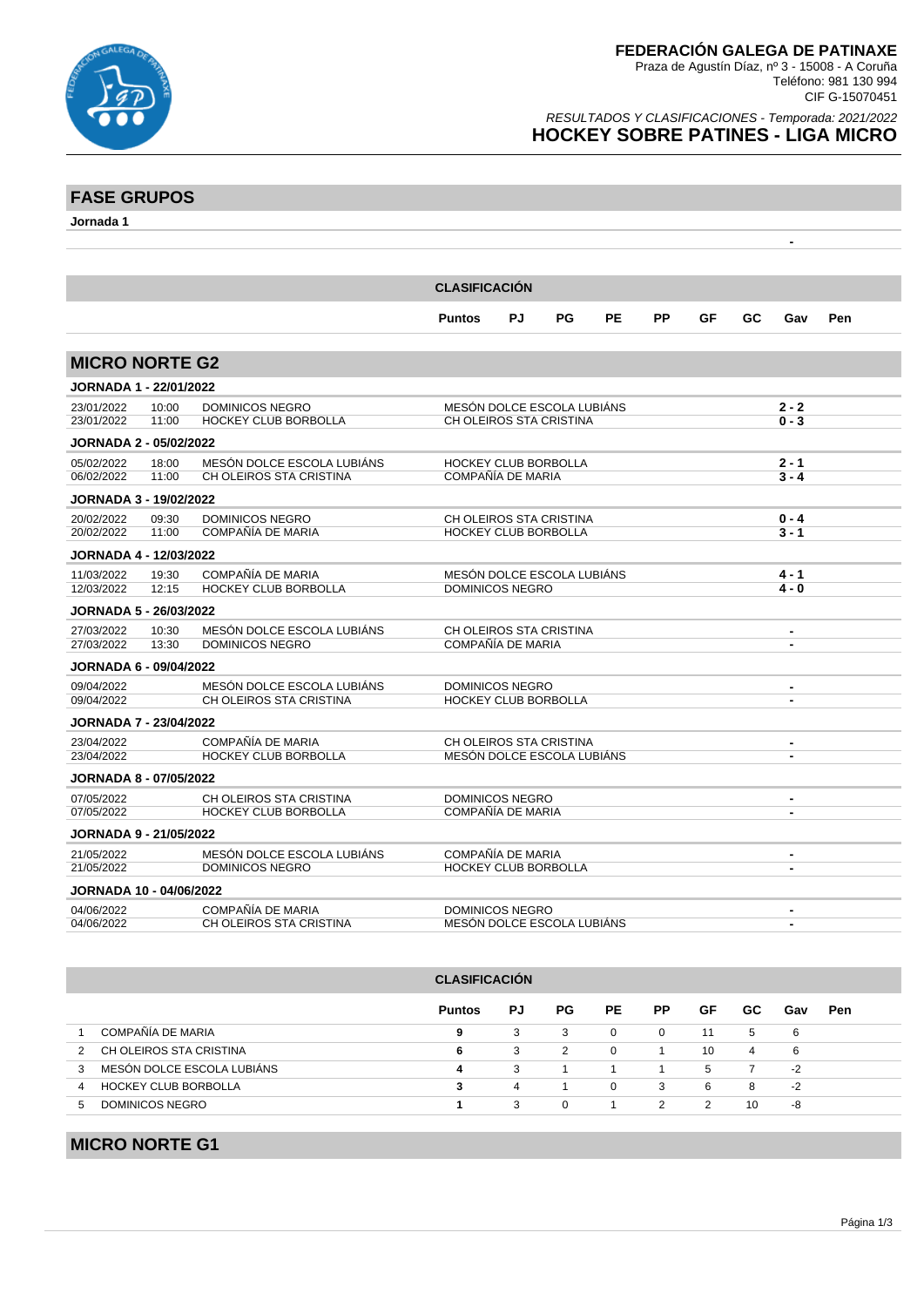

### RESULTADOS Y CLASIFICACIONES - Temporada: 2021/2022 **HOCKEY SOBRE PATINES - LIGA MICRO**

| <b>JORNADA 1 - 22/01/2022</b>  |       |                        |                         |                |
|--------------------------------|-------|------------------------|-------------------------|----------------|
| 22/01/2022                     | 12:30 | DOMINICOS BLANCO       | DOMINICOS ROJO          | $4 - 0$        |
| <b>JORNADA 2 - 05/02/2022</b>  |       |                        |                         |                |
| 06/02/2022                     | 12:15 | <b>CH OLEIROS MERA</b> | ADC OBRADOIRO           | $0 - 4$        |
| <b>JORNADA 3 - 19/02/2022</b>  |       |                        |                         |                |
| 20/02/2022                     | 10:45 | DOMINICOS BLANCO       | <b>CH OLEIROS MERA</b>  | $4 - 0$        |
| <b>JORNADA 4 - 12/03/2022</b>  |       |                        |                         |                |
| 12/03/2022                     | 09:30 | ADC OBRADOIRO          | <b>DOMINICOS ROJO</b>   | $4 - 0$        |
| <b>JORNADA 5 - 26/03/2022</b>  |       |                        |                         |                |
| 26/03/2022                     | 10:30 | DOMINICOS BLANCO       | ADC OBRADOIRO           |                |
| 27/03/2022                     | 12:30 | DOMINICOS ROJO         | <b>CH OLEIROS MERA</b>  |                |
| <b>JORNADA 6 - 09/04/2022</b>  |       |                        |                         |                |
| 09/04/2022                     |       | DOMINICOS ROJO         | <b>DOMINICOS BLANCO</b> | $\blacksquare$ |
| <b>JORNADA 7 - 23/04/2022</b>  |       |                        |                         |                |
| 23/04/2022                     |       | ADC OBRADOIRO          | CH OLEIROS MERA         |                |
| <b>JORNADA 8 - 07/05/2022</b>  |       |                        |                         |                |
| 07/05/2022                     |       | CH OLEIROS MERA        | DOMINICOS BLANCO        | $\blacksquare$ |
| <b>JORNADA 9 - 21/05/2022</b>  |       |                        |                         |                |
| 21/05/2022                     |       | <b>DOMINICOS ROJO</b>  | ADC OBRADOIRO           | $\blacksquare$ |
| <b>JORNADA 10 - 04/06/2022</b> |       |                        |                         |                |
| 04/06/2022                     |       | ADC OBRADOIRO          | <b>DOMINICOS BLANCO</b> |                |
| 04/06/2022                     |       | <b>CH OLEIROS MERA</b> | DOMINICOS ROJO          |                |

|   |                        | <b>CLASIFICACIÓN</b> |    |          |              |                |          |     |     |            |
|---|------------------------|----------------------|----|----------|--------------|----------------|----------|-----|-----|------------|
|   |                        | <b>Puntos</b>        | PJ | PG.      | PE           | <b>PP</b>      | GF       | GC. | Gav | <b>Pen</b> |
|   | ADC OBRADOIRO          | 6                    | 2  | 2        | $\mathbf{0}$ | $\overline{0}$ | 8        | 0   | 8   |            |
| 2 | DOMINICOS BLANCO       | 6                    | 2  | 2        | $\Omega$     | $\mathbf{0}$   | 8        | 0   | 8   |            |
| 3 | <b>CH OLEIROS MERA</b> | 0                    | 2  | $\Omega$ | $\Omega$     | 2              | $\Omega$ | 8   | -8  |            |
| 4 | DOMINICOS ROJO         | 0                    | 2  | 0        | $\Omega$     | 2              | $\Omega$ | -8  | -8  |            |

# **MICRO SUR**

### **Jornada 1 - 22/01/2022**

| 22/01/2022             | 16:00 | <b>TRAVIESAS HC</b> | DIVER PATIN CD      | $2 - 2$ |
|------------------------|-------|---------------------|---------------------|---------|
| 22/01/2022             | 18:00 | A C ORDES - CEIDÓN  | A C ORDES - ORDINES | $2 - 1$ |
| Jornada 2 - 05/02/2022 |       |                     |                     |         |
| 05/02/2022             | 13:15 | DIVER PATIN CD      | A C ORDES - CEIDÓN  | $0 - 4$ |
| 29/01/2022             | 10:30 | A C ORDES - ORDINES | TRAVIESAS HC        | $1 - 3$ |
| Jornada 3 - 19/02/2022 |       |                     |                     |         |
| 20/02/2022             | 12:45 | A C ORDES - ORDINES | DIVER PATIN CD      | $1 - 3$ |
| 29/01/2022             | 12:30 | A C ORDES - CEIDÓN  | <b>TRAVIESAS HC</b> | $1 - 4$ |
| Jornada 4 - 12/03/2022 |       |                     |                     |         |
| 12/03/2022             | 18:00 | A C ORDES - ORDINES | A C ORDES - CEIDÓN  | $2 - 3$ |
| 20/03/2022             | 17:00 | DIVER PATIN CD      | <b>TRAVIESAS HC</b> | $2 - 4$ |
| Jornada 5 - 26/03/2022 |       |                     |                     |         |
| 05/03/2022             | 11:30 | TRAVIESAS HC        | A C ORDES - ORDINES | $4 - 0$ |
| 26/03/2022             | 11:30 | A C ORDES - CEIDÓN  | DIVER PATIN CD      |         |
|                        |       |                     |                     |         |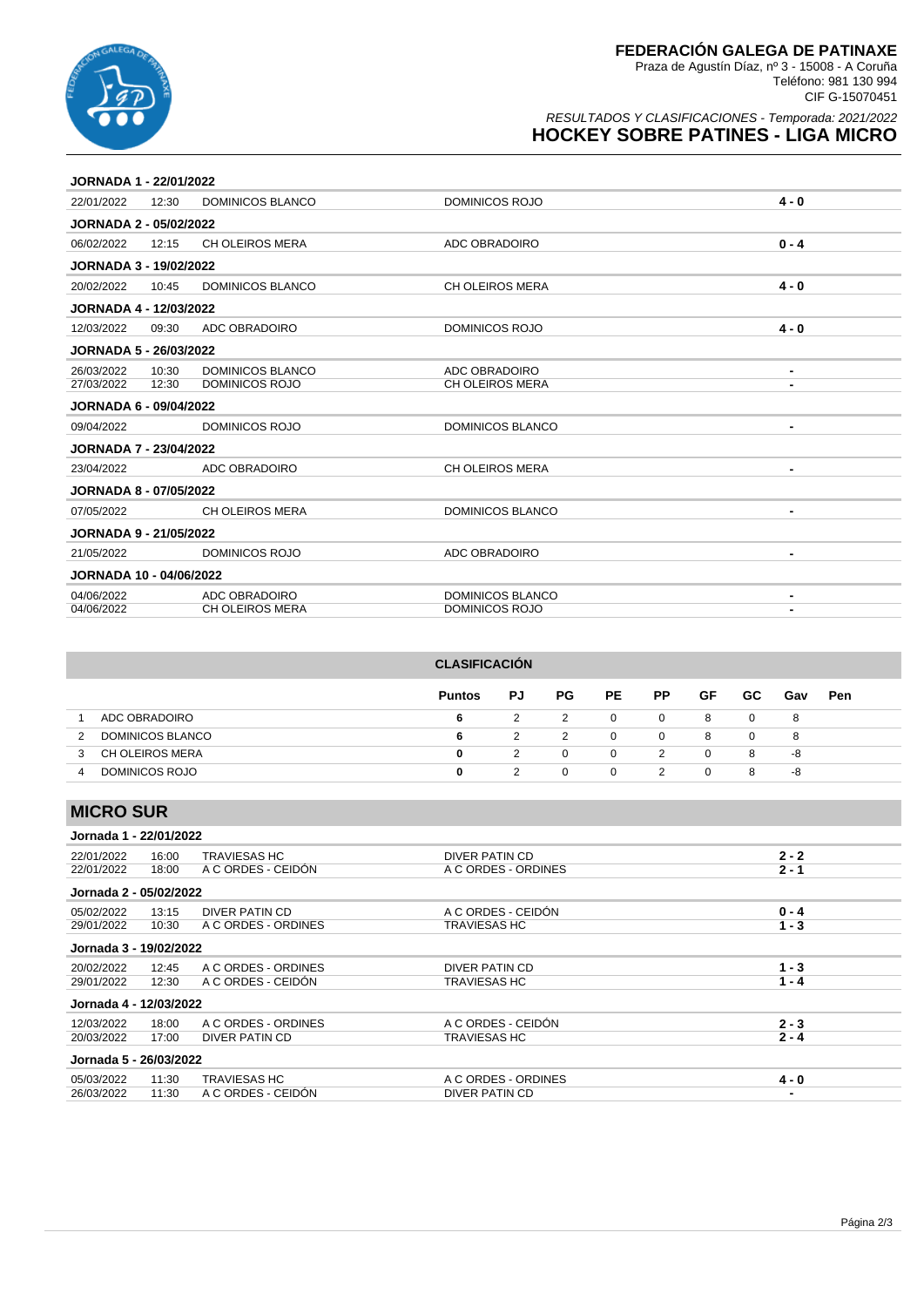

### RESULTADOS Y CLASIFICACIONES - Temporada: 2021/2022 **HOCKEY SOBRE PATINES - LIGA MICRO**

#### **Jornada 6 - 23/04/2022**

| 05/03/2022             | <b>TRAVIESAS HC</b><br>13:30 | A C ORDES - CEIDÓN  | $4 - 0$ |
|------------------------|------------------------------|---------------------|---------|
| 23/04/2022             | DIVER PATIN CD               | A C ORDES - ORDINES |         |
| Jornada 7 - 07/05/2022 |                              |                     |         |
| 07/05/2022             | A C ORDES - CEIDÓN           | A C ORDES - ORDINES |         |
| 07/05/2022             | TRAVIESAS HC                 | DIVER PATIN CD      | -       |
| Jornada 8 - 21/05/2022 |                              |                     |         |
| 21/05/2022             | A C ORDES - ORDINES          | <b>TRAVIESAS HC</b> |         |
| 21/05/2022             | DIVER PATIN CD               | A C ORDES - CEIDÓN  | -       |
| Jornada 9 - 04/06/2022 |                              |                     |         |
| 04/06/2022             | TRAVIESAS HC                 | A C ORDES - CEIDÓN  |         |
| 04/06/2022             | A C ORDES - ORDINES          | DIVER PATIN CD      |         |
|                        |                              |                     |         |

| <b>CLASIFICACIÓN</b> |                     |               |    |     |              |                |    |     |       |            |  |
|----------------------|---------------------|---------------|----|-----|--------------|----------------|----|-----|-------|------------|--|
|                      |                     | <b>Puntos</b> | PJ | PG. | PE           | <b>PP</b>      | GF | GC. | Gav   | <b>Pen</b> |  |
| <b>TRAVIESAS HC</b>  |                     | 16            | 6  | 5   |              | $\overline{0}$ | 21 | 6   | 15    |            |  |
| $\mathcal{P}$        | A C ORDES - CEIDÓN  | 9             | 5  | 3   | $\Omega$     | 2              | 10 | 11  | -1    |            |  |
| 3                    | DIVER PATIN CD      | 4             | 4  |     |              | $\mathcal{L}$  |    | 11  | $-4$  |            |  |
| 4                    | A C ORDES - ORDINES | 0             | 5  | 0   | $\mathbf{0}$ | 5              | 5  | 15  | $-10$ |            |  |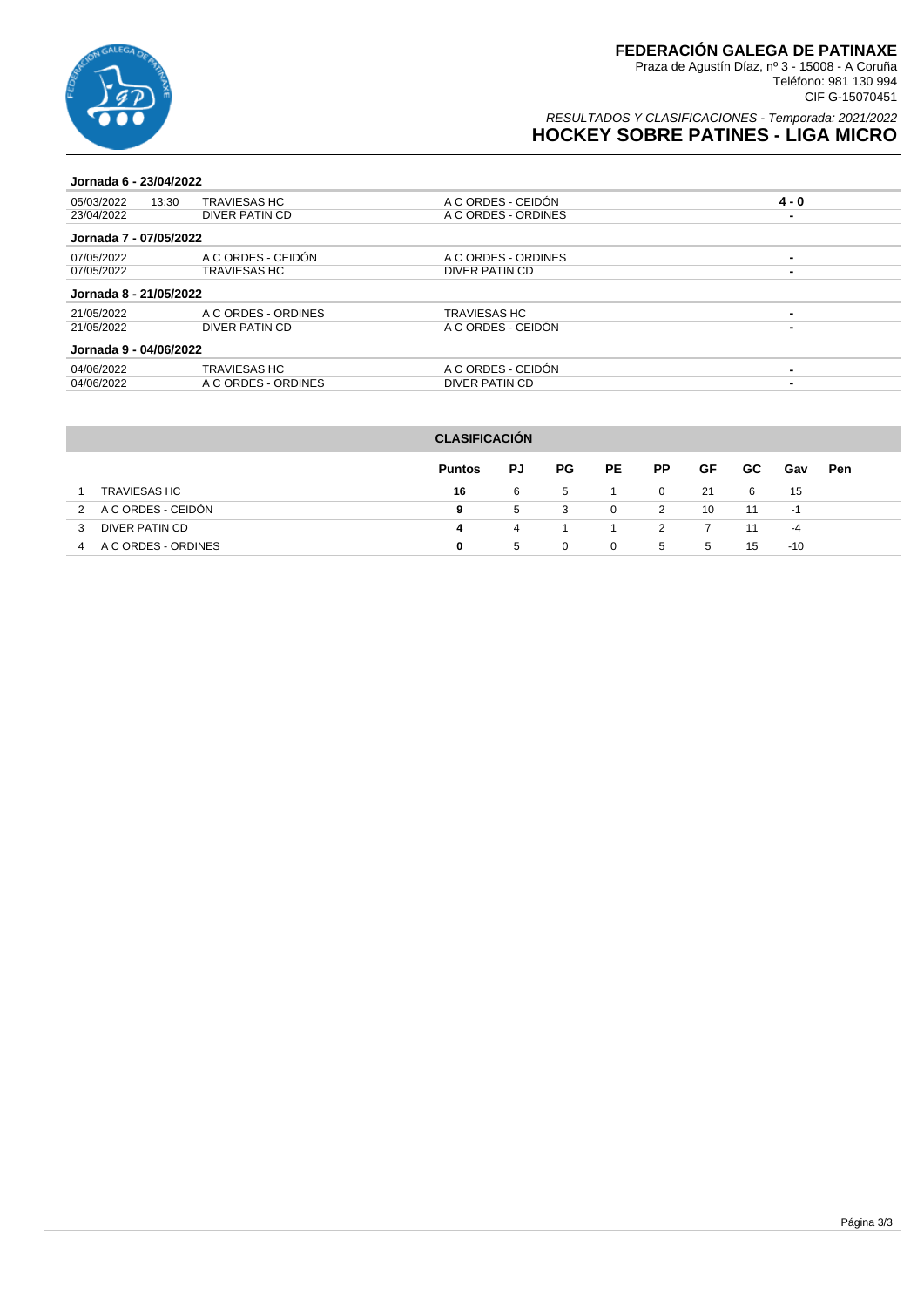

**FASE GRUPOS**

Praza de Agustín Díaz, nº 3 - 15008 - A Coruña Teléfono: 981 130 994 CIF G-15070451

| <b>FASE GRUPOS</b>            |                      |    |    |           |           |    |    |                                  |     |
|-------------------------------|----------------------|----|----|-----------|-----------|----|----|----------------------------------|-----|
| Jornada 1                     |                      |    |    |           |           |    |    |                                  |     |
|                               |                      |    |    |           |           |    |    | $\blacksquare$                   |     |
|                               |                      |    |    |           |           |    |    |                                  |     |
|                               |                      |    |    |           |           |    |    |                                  |     |
|                               | <b>CLASIFICACIÓN</b> |    |    |           |           |    |    |                                  |     |
|                               |                      |    | PG | <b>PE</b> | <b>PP</b> |    | GC |                                  |     |
|                               | <b>Puntos</b>        | PJ |    |           |           | GF |    | Gav                              | Pen |
|                               |                      |    |    |           |           |    |    |                                  |     |
| <b>PREBENJAMIN BRONCE G3</b>  |                      |    |    |           |           |    |    |                                  |     |
| JORNADA 1 - 23/04/2022        |                      |    |    |           |           |    |    |                                  |     |
| 23/04/2022                    |                      |    |    |           |           |    |    | $\blacksquare$                   |     |
| 23/04/2022                    |                      |    |    |           |           |    |    | $\blacksquare$                   |     |
| 23/04/2022                    |                      |    |    |           |           |    |    | $\blacksquare$                   |     |
| <b>JORNADA 2 - 30/04/2022</b> |                      |    |    |           |           |    |    |                                  |     |
| 30/04/2022                    |                      |    |    |           |           |    |    | $\blacksquare$                   |     |
| 30/04/2022                    |                      |    |    |           |           |    |    | $\blacksquare$                   |     |
| 30/04/2022                    |                      |    |    |           |           |    |    | $\blacksquare$                   |     |
| JORNADA 3 - 07/05/2022        |                      |    |    |           |           |    |    |                                  |     |
| 07/05/2022                    |                      |    |    |           |           |    |    | $\qquad \qquad \blacksquare$     |     |
| 07/05/2022                    |                      |    |    |           |           |    |    | $\blacksquare$                   |     |
| 07/05/2022                    |                      |    |    |           |           |    |    | $\blacksquare$                   |     |
| <b>JORNADA 4 - 14/05/2022</b> |                      |    |    |           |           |    |    |                                  |     |
| 14/05/2022                    |                      |    |    |           |           |    |    | $\blacksquare$                   |     |
| 14/05/2022<br>14/05/2022      |                      |    |    |           |           |    |    | $\blacksquare$<br>$\blacksquare$ |     |
|                               |                      |    |    |           |           |    |    |                                  |     |
| JORNADA 5 - 17/05/2022        |                      |    |    |           |           |    |    |                                  |     |
| 17/05/2022<br>17/05/2022      |                      |    |    |           |           |    |    | $\blacksquare$<br>$\blacksquare$ |     |
| 17/05/2022                    |                      |    |    |           |           |    |    | $\blacksquare$                   |     |
| <b>JORNADA 6 - 21/05/2022</b> |                      |    |    |           |           |    |    |                                  |     |
|                               |                      |    |    |           |           |    |    |                                  |     |
| 21/05/2022<br>21/05/2022      |                      |    |    |           |           |    |    | $\blacksquare$<br>$\blacksquare$ |     |
| 21/05/2022                    |                      |    |    |           |           |    |    | $\blacksquare$                   |     |
| <b>JORNADA 7 - 28/05/2022</b> |                      |    |    |           |           |    |    |                                  |     |
| 28/05/2022                    |                      |    |    |           |           |    |    | $\blacksquare$                   |     |
| 28/05/2022                    |                      |    |    |           |           |    |    | $\blacksquare$                   |     |
| 28/05/2022                    |                      |    |    |           |           |    |    | $\blacksquare$                   |     |
| <b>JORNADA 8 - 04/06/2022</b> |                      |    |    |           |           |    |    |                                  |     |
| 04/06/2022                    |                      |    |    |           |           |    |    | $\blacksquare$                   |     |
| 04/06/2022                    |                      |    |    |           |           |    |    | $\blacksquare$                   |     |
| 04/06/2022                    |                      |    |    |           |           |    |    | $\blacksquare$                   |     |
| <b>JORNADA 9 - 11/06/2022</b> |                      |    |    |           |           |    |    |                                  |     |
| 11/06/2022                    |                      |    |    |           |           |    |    | $\blacksquare$                   |     |
| 11/06/2022                    |                      |    |    |           |           |    |    | $\blacksquare$                   |     |
| 11/06/2022                    |                      |    |    |           |           |    |    | $\blacksquare$                   |     |
| JORNADA 10 - 18/06/2022       |                      |    |    |           |           |    |    |                                  |     |
| 18/06/2022                    |                      |    |    |           |           |    |    | $\qquad \qquad \blacksquare$     |     |
| 18/06/2022<br>18/06/2022      |                      |    |    |           |           |    |    | $\blacksquare$<br>$\blacksquare$ |     |
|                               |                      |    |    |           |           |    |    |                                  |     |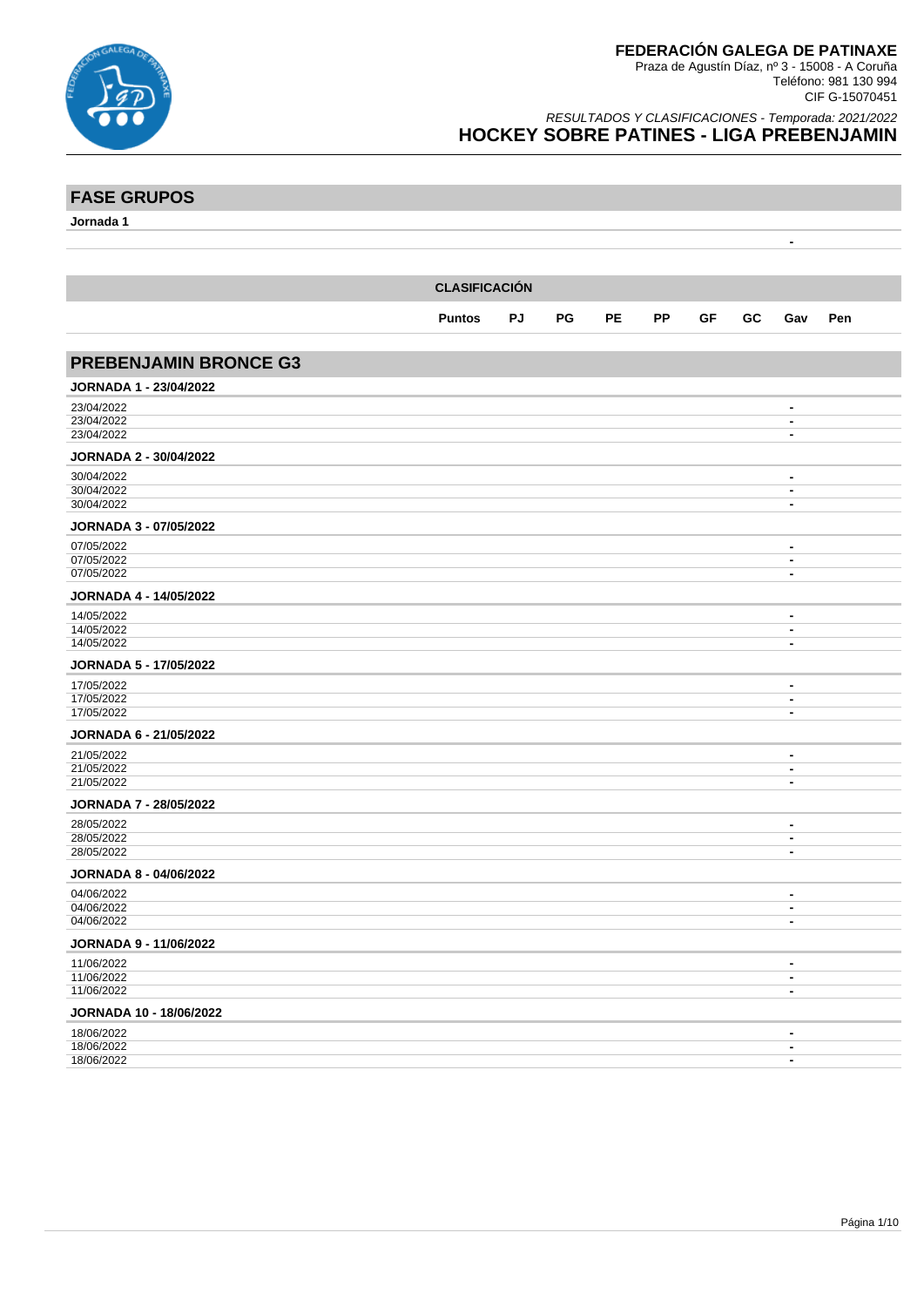

|                                | <b>CLASIFICACIÓN</b> |           |    |           |           |    |    |                                            |     |  |  |
|--------------------------------|----------------------|-----------|----|-----------|-----------|----|----|--------------------------------------------|-----|--|--|
|                                | <b>Puntos</b>        | <b>PJ</b> | PG | <b>PE</b> | <b>PP</b> | GF | GC | Gav                                        | Pen |  |  |
|                                |                      |           |    |           |           |    |    |                                            |     |  |  |
| <b>PREBENJAMIN BRONCE G2</b>   |                      |           |    |           |           |    |    |                                            |     |  |  |
| <b>JORNADA 1 - 23/04/2022</b>  |                      |           |    |           |           |    |    |                                            |     |  |  |
| 23/04/2022                     |                      |           |    |           |           |    |    | $\blacksquare$                             |     |  |  |
| 23/04/2022<br>23/04/2022       |                      |           |    |           |           |    |    | $\overline{\phantom{a}}$<br>$\blacksquare$ |     |  |  |
| <b>JORNADA 2 - 30/04/2022</b>  |                      |           |    |           |           |    |    |                                            |     |  |  |
| 30/04/2022                     |                      |           |    |           |           |    |    | $\blacksquare$                             |     |  |  |
| 30/04/2022                     |                      |           |    |           |           |    |    | $\blacksquare$                             |     |  |  |
| 30/04/2022                     |                      |           |    |           |           |    |    | $\blacksquare$                             |     |  |  |
| JORNADA 3 - 07/05/2022         |                      |           |    |           |           |    |    |                                            |     |  |  |
| 07/05/2022                     |                      |           |    |           |           |    |    | $\blacksquare$                             |     |  |  |
| 07/05/2022<br>07/05/2022       |                      |           |    |           |           |    |    | $\blacksquare$<br>$\blacksquare$           |     |  |  |
| <b>JORNADA 4 - 14/05/2022</b>  |                      |           |    |           |           |    |    |                                            |     |  |  |
|                                |                      |           |    |           |           |    |    |                                            |     |  |  |
| 14/05/2022<br>14/05/2022       |                      |           |    |           |           |    |    | $\blacksquare$<br>$\blacksquare$           |     |  |  |
| 14/05/2022                     |                      |           |    |           |           |    |    | $\blacksquare$                             |     |  |  |
| <b>JORNADA 5 - 17/05/2022</b>  |                      |           |    |           |           |    |    |                                            |     |  |  |
| 17/05/2022                     |                      |           |    |           |           |    |    | $\blacksquare$                             |     |  |  |
| 17/05/2022<br>17/05/2022       |                      |           |    |           |           |    |    | $\overline{\phantom{a}}$<br>$\blacksquare$ |     |  |  |
|                                |                      |           |    |           |           |    |    |                                            |     |  |  |
| <b>JORNADA 6 - 21/05/2022</b>  |                      |           |    |           |           |    |    |                                            |     |  |  |
| 21/05/2022<br>21/05/2022       |                      |           |    |           |           |    |    | $\blacksquare$<br>$\blacksquare$           |     |  |  |
| 21/05/2022                     |                      |           |    |           |           |    |    | $\blacksquare$                             |     |  |  |
| <b>JORNADA 7 - 28/05/2022</b>  |                      |           |    |           |           |    |    |                                            |     |  |  |
| 28/05/2022                     |                      |           |    |           |           |    |    | $\blacksquare$                             |     |  |  |
| 28/05/2022                     |                      |           |    |           |           |    |    | $\blacksquare$                             |     |  |  |
| 28/05/2022                     |                      |           |    |           |           |    |    | $\blacksquare$                             |     |  |  |
| <b>JORNADA 8 - 04/06/2022</b>  |                      |           |    |           |           |    |    |                                            |     |  |  |
| 04/06/2022                     |                      |           |    |           |           |    |    | $\blacksquare$                             |     |  |  |
| 04/06/2022<br>04/06/2022       |                      |           |    |           |           |    |    | $\blacksquare$<br>$\blacksquare$           |     |  |  |
| <b>JORNADA 9 - 11/06/2022</b>  |                      |           |    |           |           |    |    |                                            |     |  |  |
| 11/06/2022                     |                      |           |    |           |           |    |    | $\blacksquare$                             |     |  |  |
| 11/06/2022                     |                      |           |    |           |           |    |    | $\overline{\phantom{a}}$                   |     |  |  |
| 11/06/2022                     |                      |           |    |           |           |    |    | $\overline{\phantom{a}}$                   |     |  |  |
| <b>JORNADA 10 - 18/06/2022</b> |                      |           |    |           |           |    |    |                                            |     |  |  |
| 18/06/2022                     |                      |           |    |           |           |    |    | $\blacksquare$                             |     |  |  |
| 18/06/2022                     |                      |           |    |           |           |    |    | $\overline{\phantom{a}}$                   |     |  |  |
| 18/06/2022                     |                      |           |    |           |           |    |    | $\overline{\phantom{a}}$                   |     |  |  |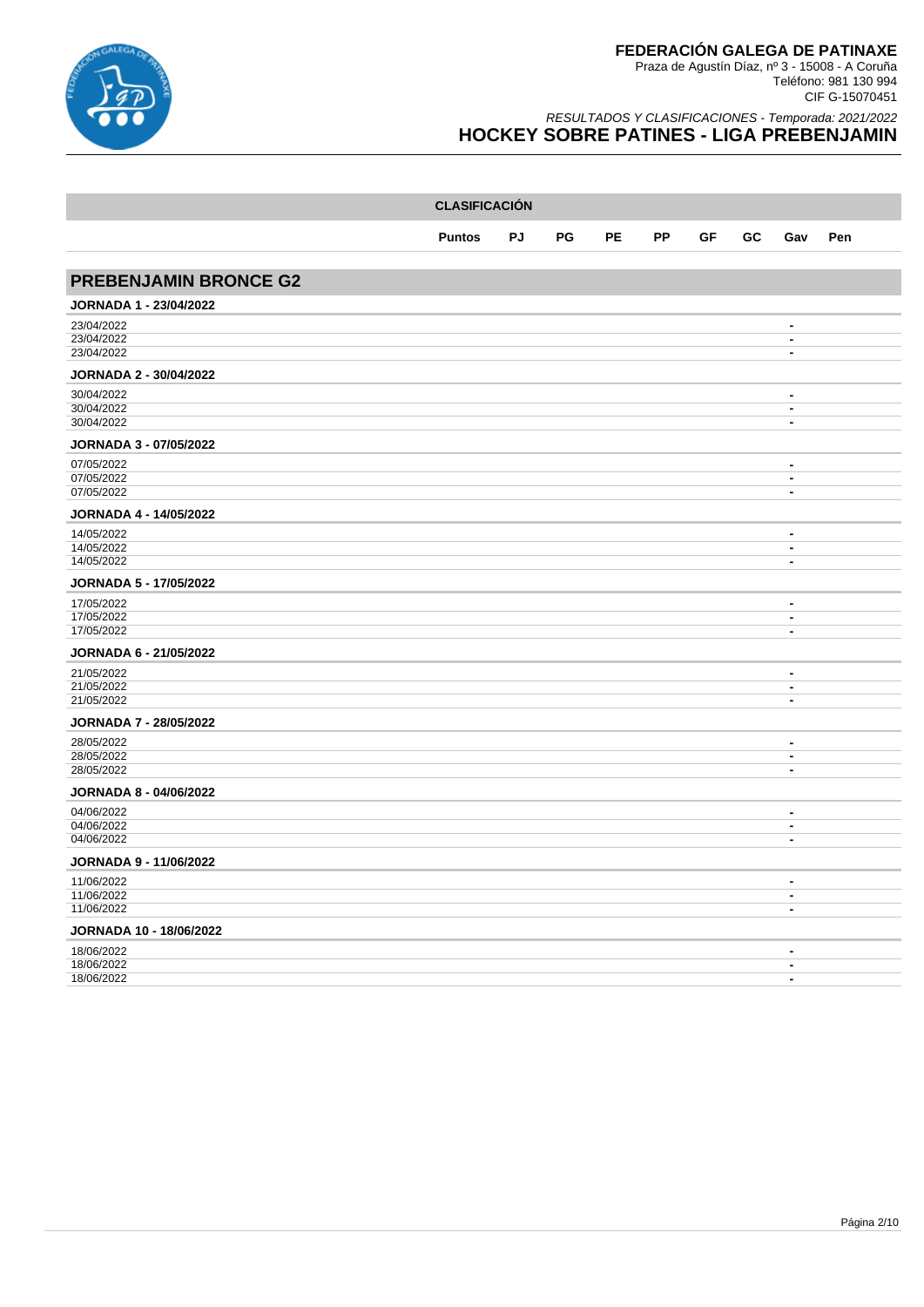

|                                | <b>CLASIFICACIÓN</b> |    |    |           |           |    |    |                                                      |     |
|--------------------------------|----------------------|----|----|-----------|-----------|----|----|------------------------------------------------------|-----|
|                                | <b>Puntos</b>        | PJ | PG | <b>PE</b> | <b>PP</b> | GF | GC | Gav                                                  | Pen |
|                                |                      |    |    |           |           |    |    |                                                      |     |
| <b>PREBENJAMIN BRONCE G1</b>   |                      |    |    |           |           |    |    |                                                      |     |
| <b>JORNADA 1 - 23/04/2022</b>  |                      |    |    |           |           |    |    |                                                      |     |
| 23/04/2022                     |                      |    |    |           |           |    |    | $\overline{\phantom{a}}$                             |     |
| 23/04/2022<br>23/04/2022       |                      |    |    |           |           |    |    | $\overline{\phantom{a}}$<br>$\overline{\phantom{a}}$ |     |
| <b>JORNADA 2 - 30/04/2022</b>  |                      |    |    |           |           |    |    |                                                      |     |
| 30/04/2022                     |                      |    |    |           |           |    |    | $\blacksquare$                                       |     |
| 30/04/2022<br>30/04/2022       |                      |    |    |           |           |    |    | $\overline{\phantom{a}}$<br>$\blacksquare$           |     |
| <b>JORNADA 3 - 07/05/2022</b>  |                      |    |    |           |           |    |    |                                                      |     |
| 07/05/2022                     |                      |    |    |           |           |    |    | $\blacksquare$                                       |     |
| 07/05/2022<br>07/05/2022       |                      |    |    |           |           |    |    | $\blacksquare$<br>$\blacksquare$                     |     |
| <b>JORNADA 4 - 14/05/2022</b>  |                      |    |    |           |           |    |    |                                                      |     |
| 14/05/2022                     |                      |    |    |           |           |    |    | $\blacksquare$                                       |     |
| 14/05/2022                     |                      |    |    |           |           |    |    | $\overline{\phantom{a}}$                             |     |
| 14/05/2022                     |                      |    |    |           |           |    |    | $\blacksquare$                                       |     |
| <b>JORNADA 5 - 17/05/2022</b>  |                      |    |    |           |           |    |    |                                                      |     |
| 17/05/2022                     |                      |    |    |           |           |    |    | $\overline{\phantom{a}}$                             |     |
| 17/05/2022<br>17/05/2022       |                      |    |    |           |           |    |    | $\blacksquare$<br>$\blacksquare$                     |     |
| <b>JORNADA 6 - 21/05/2022</b>  |                      |    |    |           |           |    |    |                                                      |     |
| 21/05/2022                     |                      |    |    |           |           |    |    | $\overline{\phantom{a}}$                             |     |
| 21/05/2022<br>21/05/2022       |                      |    |    |           |           |    |    | $\overline{\phantom{a}}$<br>$\blacksquare$           |     |
| <b>JORNADA 7 - 28/05/2022</b>  |                      |    |    |           |           |    |    |                                                      |     |
| 28/05/2022                     |                      |    |    |           |           |    |    | $\blacksquare$                                       |     |
| 28/05/2022                     |                      |    |    |           |           |    |    | $\blacksquare$                                       |     |
| 28/05/2022                     |                      |    |    |           |           |    |    | $\blacksquare$                                       |     |
| <b>JORNADA 8 - 04/06/2022</b>  |                      |    |    |           |           |    |    |                                                      |     |
| 04/06/2022                     |                      |    |    |           |           |    |    | $\blacksquare$                                       |     |
| 04/06/2022<br>04/06/2022       |                      |    |    |           |           |    |    | $\blacksquare$<br>$\blacksquare$                     |     |
| <b>JORNADA 9 - 11/06/2022</b>  |                      |    |    |           |           |    |    |                                                      |     |
| 11/06/2022                     |                      |    |    |           |           |    |    | $\blacksquare$                                       |     |
| 11/06/2022                     |                      |    |    |           |           |    |    | $\blacksquare$                                       |     |
| 11/06/2022                     |                      |    |    |           |           |    |    | $\blacksquare$                                       |     |
| <b>JORNADA 10 - 18/06/2022</b> |                      |    |    |           |           |    |    |                                                      |     |
| 18/06/2022<br>18/06/2022       |                      |    |    |           |           |    |    | $\blacksquare$<br>$\blacksquare$                     |     |
| 18/06/2022                     |                      |    |    |           |           |    |    | $\blacksquare$                                       |     |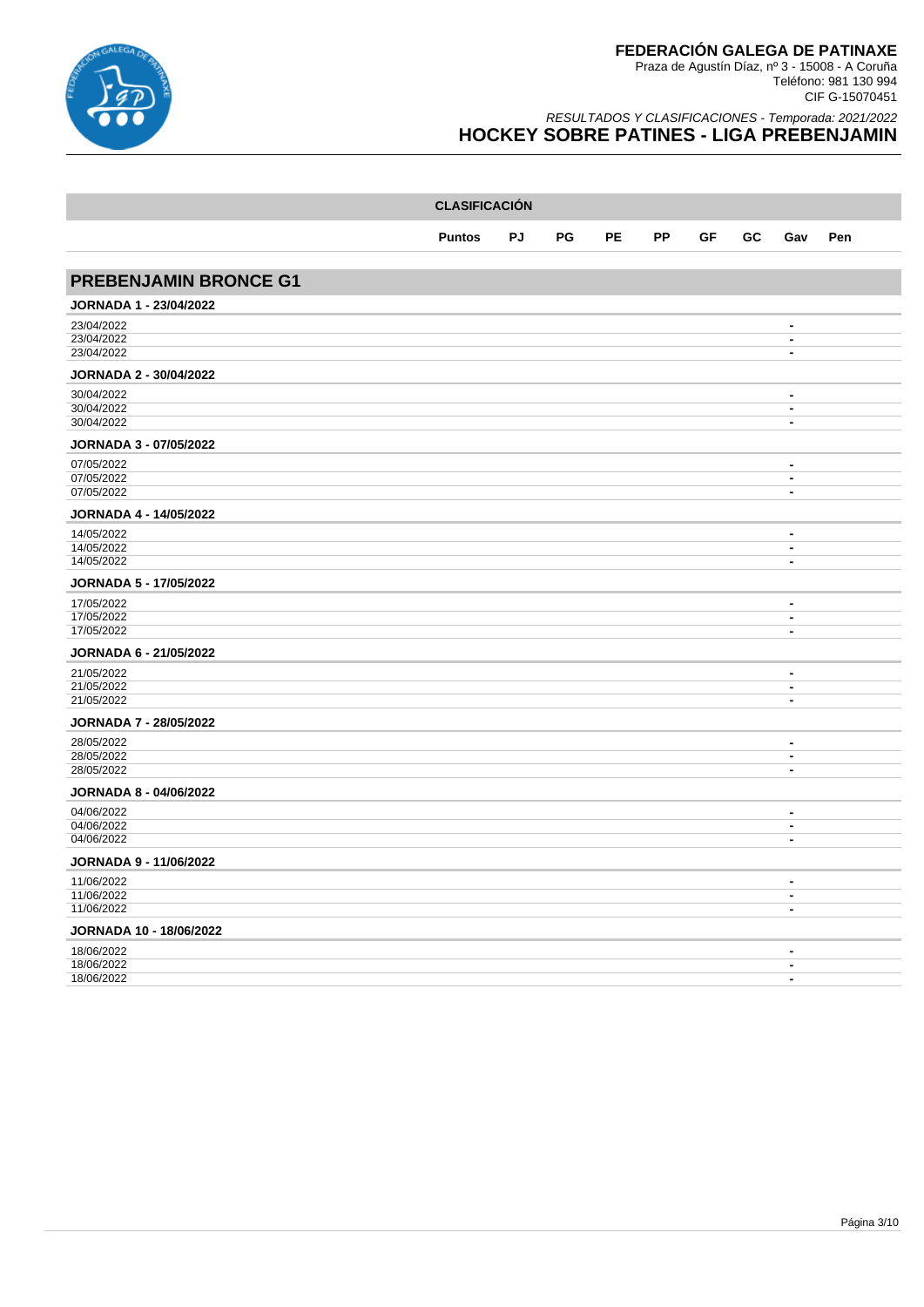

|                                | <b>CLASIFICACIÓN</b> |    |    |           |           |    |    |                                  |     |
|--------------------------------|----------------------|----|----|-----------|-----------|----|----|----------------------------------|-----|
|                                | <b>Puntos</b>        | PJ | PG | <b>PE</b> | <b>PP</b> | GF | GC | Gav                              | Pen |
|                                |                      |    |    |           |           |    |    |                                  |     |
| <b>PREBENJAMIN PLATA</b>       |                      |    |    |           |           |    |    |                                  |     |
| <b>JORNADA 1 - 23/04/2022</b>  |                      |    |    |           |           |    |    |                                  |     |
| 23/04/2022                     |                      |    |    |           |           |    |    | $\blacksquare$                   |     |
| 23/04/2022<br>23/04/2022       |                      |    |    |           |           |    |    | $\blacksquare$<br>$\blacksquare$ |     |
| <b>JORNADA 2 - 30/04/2022</b>  |                      |    |    |           |           |    |    |                                  |     |
| 30/04/2022                     |                      |    |    |           |           |    |    | $\overline{\phantom{a}}$         |     |
| 30/04/2022<br>30/04/2022       |                      |    |    |           |           |    |    | $\blacksquare$<br>$\blacksquare$ |     |
| <b>JORNADA 3 - 07/05/2022</b>  |                      |    |    |           |           |    |    |                                  |     |
| 07/05/2022                     |                      |    |    |           |           |    |    | $\blacksquare$                   |     |
| 07/05/2022                     |                      |    |    |           |           |    |    | $\blacksquare$                   |     |
| 07/05/2022                     |                      |    |    |           |           |    |    | $\blacksquare$                   |     |
| <b>JORNADA 4 - 14/05/2022</b>  |                      |    |    |           |           |    |    |                                  |     |
| 14/05/2022                     |                      |    |    |           |           |    |    | $\overline{\phantom{a}}$         |     |
| 14/05/2022<br>14/05/2022       |                      |    |    |           |           |    |    | $\blacksquare$<br>$\blacksquare$ |     |
| <b>JORNADA 5 - 17/05/2022</b>  |                      |    |    |           |           |    |    |                                  |     |
| 17/05/2022                     |                      |    |    |           |           |    |    | $\blacksquare$                   |     |
| 17/05/2022                     |                      |    |    |           |           |    |    | $\blacksquare$                   |     |
| 17/05/2022                     |                      |    |    |           |           |    |    | $\blacksquare$                   |     |
| JORNADA 6 - 21/05/2022         |                      |    |    |           |           |    |    |                                  |     |
| 21/05/2022<br>21/05/2022       |                      |    |    |           |           |    |    | $\overline{\phantom{a}}$         |     |
| 21/05/2022                     |                      |    |    |           |           |    |    | $\blacksquare$<br>$\blacksquare$ |     |
| <b>JORNADA 7 - 28/05/2022</b>  |                      |    |    |           |           |    |    |                                  |     |
| 28/05/2022                     |                      |    |    |           |           |    |    | $\overline{\phantom{a}}$         |     |
| 28/05/2022                     |                      |    |    |           |           |    |    | $\blacksquare$                   |     |
| 28/05/2022                     |                      |    |    |           |           |    |    | $\blacksquare$                   |     |
| <b>JORNADA 8 - 04/06/2022</b>  |                      |    |    |           |           |    |    |                                  |     |
| 04/06/2022<br>04/06/2022       |                      |    |    |           |           |    |    | $\blacksquare$<br>$\blacksquare$ |     |
| 04/06/2022                     |                      |    |    |           |           |    |    | $\blacksquare$                   |     |
| <b>JORNADA 9 - 11/06/2022</b>  |                      |    |    |           |           |    |    |                                  |     |
| 11/06/2022                     |                      |    |    |           |           |    |    | $\overline{\phantom{a}}$         |     |
| 11/06/2022<br>11/06/2022       |                      |    |    |           |           |    |    | $\blacksquare$<br>$\blacksquare$ |     |
|                                |                      |    |    |           |           |    |    |                                  |     |
| <b>JORNADA 10 - 18/06/2022</b> |                      |    |    |           |           |    |    |                                  |     |
| 18/06/2022<br>18/06/2022       |                      |    |    |           |           |    |    | $\blacksquare$<br>$\blacksquare$ |     |
| 18/06/2022                     |                      |    |    |           |           |    |    | $\blacksquare$                   |     |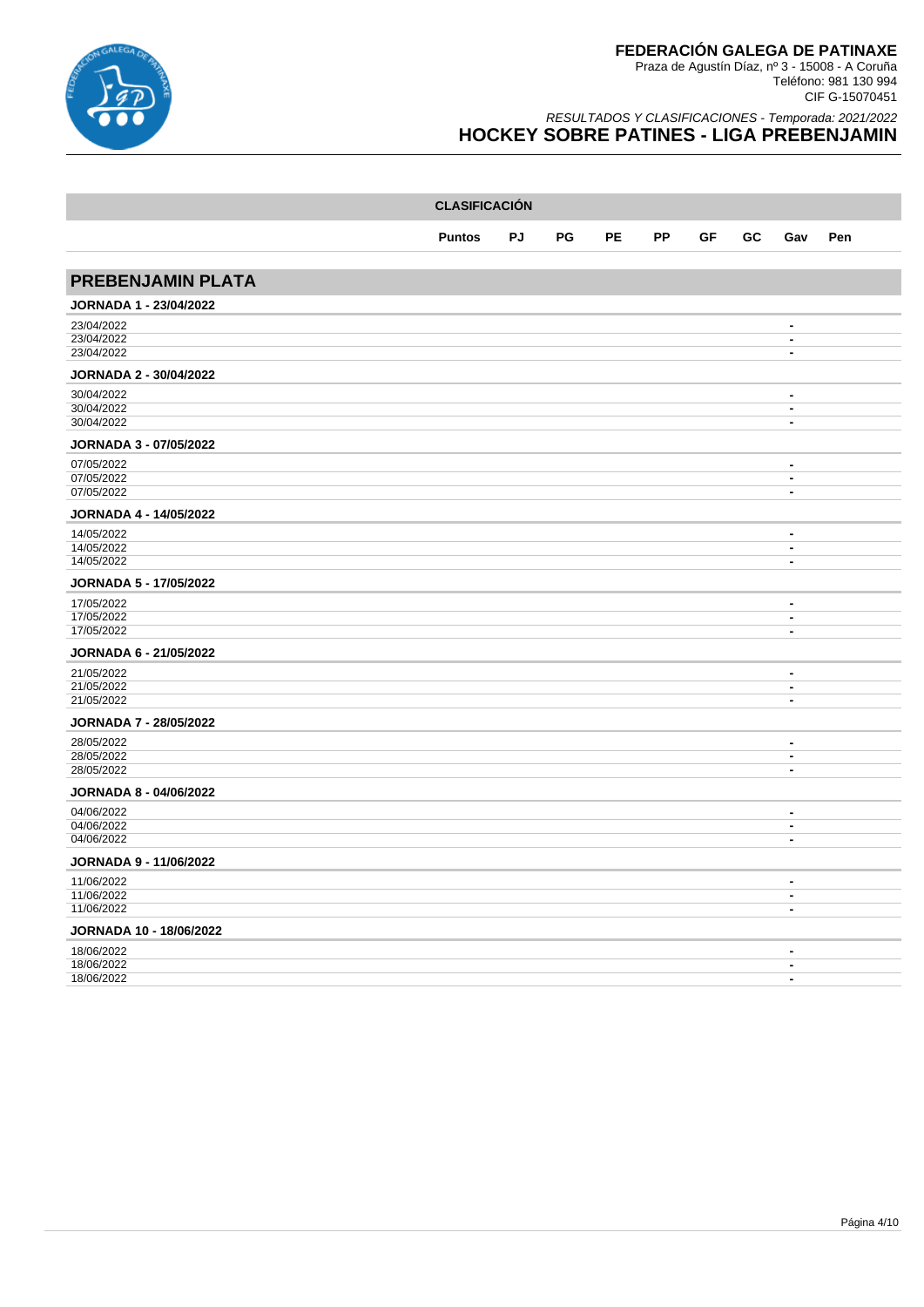

|                                  | <b>CLASIFICACIÓN</b> |    |           |     |           |           |     |                |     |
|----------------------------------|----------------------|----|-----------|-----|-----------|-----------|-----|----------------|-----|
|                                  | Puntos               | PJ | <b>PG</b> | PE. | <b>PP</b> | <b>GF</b> | GC. | Gav            | Pen |
| <b>FINAL A 4 PREBENJAMIN ORO</b> |                      |    |           |     |           |           |     |                |     |
| <b>SEMIFINALES - 25/06/2022</b>  |                      |    |           |     |           |           |     |                |     |
| 25/06/2022                       |                      |    |           |     |           |           |     | $\blacksquare$ |     |
| 25/06/2022                       |                      |    |           |     |           |           |     |                |     |
| 3º Y 4º PUESTO - 25/06/2022      |                      |    |           |     |           |           |     |                |     |
| 25/06/2022                       |                      |    |           |     |           |           |     | $\blacksquare$ |     |
| FINAL - 25/06/2022               |                      |    |           |     |           |           |     |                |     |
| 25/06/2022                       |                      |    |           |     |           |           |     | -              |     |

|                                      | <b>CLASIFICACIÓN</b> |           |    |           |           |           |           |                                  |     |
|--------------------------------------|----------------------|-----------|----|-----------|-----------|-----------|-----------|----------------------------------|-----|
|                                      |                      |           |    |           |           |           |           |                                  |     |
|                                      | <b>Puntos</b>        | <b>PJ</b> | PG | <b>PE</b> | <b>PP</b> | <b>GF</b> | <b>GC</b> | Gav                              | Pen |
|                                      |                      |           |    |           |           |           |           |                                  |     |
| <b>PREBENJAMIN ORO</b>               |                      |           |    |           |           |           |           |                                  |     |
| <b>JORNADA 1 - 23/04/2022</b>        |                      |           |    |           |           |           |           |                                  |     |
| 23/04/2022                           |                      |           |    |           |           |           |           | $\blacksquare$                   |     |
| 23/04/2022<br>23/04/2022             |                      |           |    |           |           |           |           | $\blacksquare$<br>$\blacksquare$ |     |
| JORNADA 2 - 30/04/2022               |                      |           |    |           |           |           |           |                                  |     |
| 30/04/2022                           |                      |           |    |           |           |           |           | $\blacksquare$                   |     |
| 30/04/2022<br>30/04/2022             |                      |           |    |           |           |           |           | $\blacksquare$                   |     |
|                                      |                      |           |    |           |           |           |           | $\blacksquare$                   |     |
| JORNADA 3 - 07/05/2022<br>07/05/2022 |                      |           |    |           |           |           |           |                                  |     |
| 07/05/2022                           |                      |           |    |           |           |           |           | $\blacksquare$<br>$\blacksquare$ |     |
| 07/05/2022                           |                      |           |    |           |           |           |           | $\blacksquare$                   |     |
| <b>JORNADA 4 - 14/05/2022</b>        |                      |           |    |           |           |           |           |                                  |     |
| 14/05/2022                           |                      |           |    |           |           |           |           | $\blacksquare$                   |     |
| 14/05/2022<br>14/05/2022             |                      |           |    |           |           |           |           | $\blacksquare$<br>$\blacksquare$ |     |
| JORNADA 5 - 17/05/2022               |                      |           |    |           |           |           |           |                                  |     |
| 17/05/2022                           |                      |           |    |           |           |           |           | $\blacksquare$                   |     |
| 17/05/2022<br>17/05/2022             |                      |           |    |           |           |           |           | $\blacksquare$<br>$\blacksquare$ |     |
| JORNADA 6 - 21/05/2022               |                      |           |    |           |           |           |           |                                  |     |
| 21/05/2022                           |                      |           |    |           |           |           |           | $\blacksquare$                   |     |
| 21/05/2022                           |                      |           |    |           |           |           |           | $\blacksquare$                   |     |
| 21/05/2022                           |                      |           |    |           |           |           |           | $\blacksquare$                   |     |
| <b>JORNADA 7 - 28/05/2022</b>        |                      |           |    |           |           |           |           |                                  |     |
| 28/05/2022<br>28/05/2022             |                      |           |    |           |           |           |           | $\blacksquare$<br>$\blacksquare$ |     |
| 28/05/2022                           |                      |           |    |           |           |           |           | $\blacksquare$                   |     |
| <b>JORNADA 8 - 04/06/2022</b>        |                      |           |    |           |           |           |           |                                  |     |
| 04/06/2022                           |                      |           |    |           |           |           |           | $\blacksquare$                   |     |
| 04/06/2022<br>04/06/2022             |                      |           |    |           |           |           |           | $\blacksquare$<br>$\blacksquare$ |     |
|                                      |                      |           |    |           |           |           |           |                                  |     |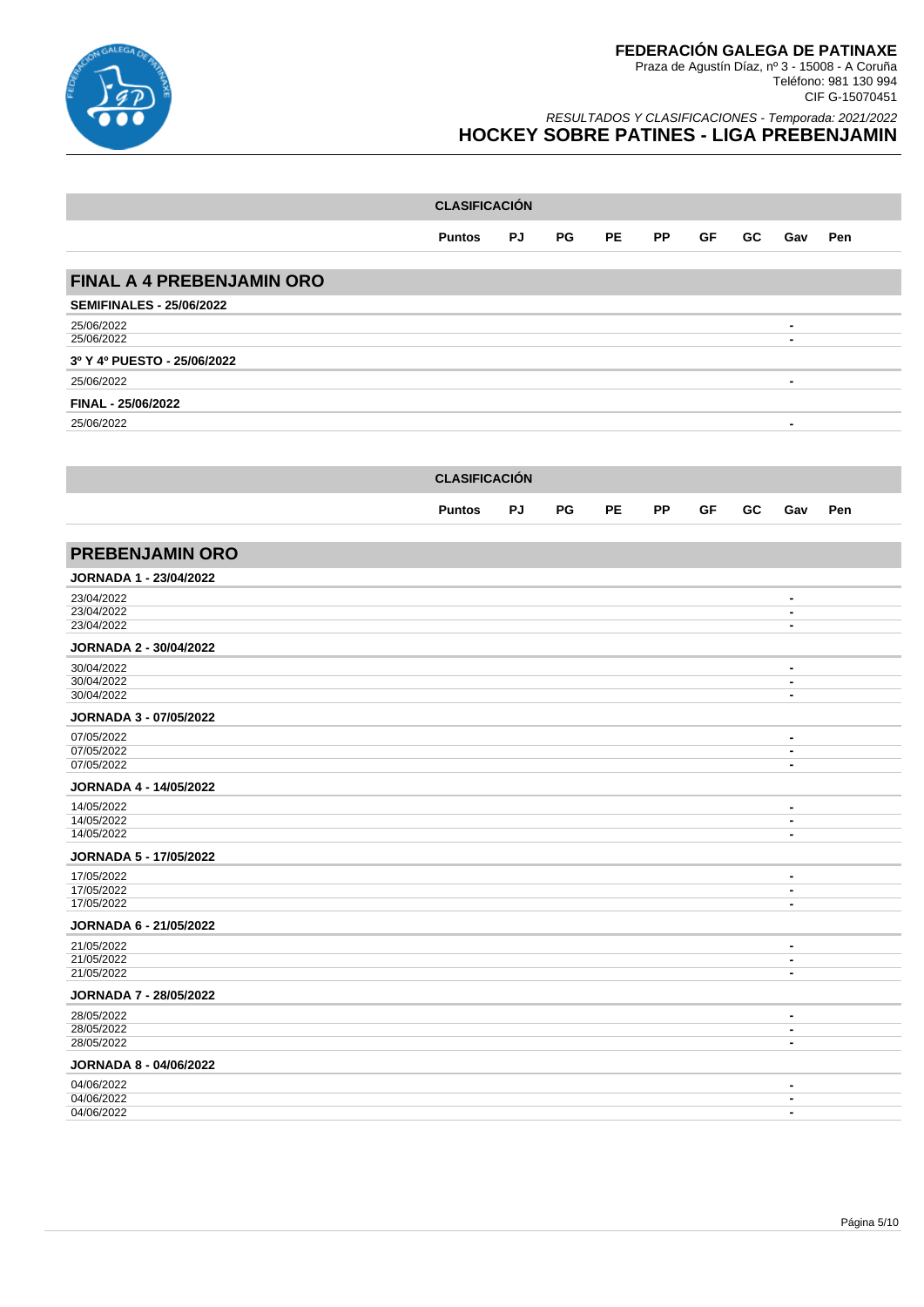

RESULTADOS Y CLASIFICACIONES - Temporada: 2021/2022 **HOCKEY SOBRE PATINES - LIGA PREBENJAMIN**

### **JORNADA 9 - 11/06/2022**

| 11/06/2022                     | $\overline{\phantom{0}}$ |
|--------------------------------|--------------------------|
| 11/06/2022                     | $\overline{\phantom{0}}$ |
| 11/06/2022                     | -                        |
| <b>JORNADA 10 - 18/06/2022</b> |                          |
| 18/06/2022                     | -                        |
|                                |                          |
| 18/06/2022                     | -                        |

|                               |                |                                                  | <b>CLASIFICACION</b>                            |                        |           |     |           |           |         |                    |     |  |  |  |
|-------------------------------|----------------|--------------------------------------------------|-------------------------------------------------|------------------------|-----------|-----|-----------|-----------|---------|--------------------|-----|--|--|--|
|                               |                |                                                  | <b>Puntos</b>                                   | PJ                     | <b>PG</b> | PE. | <b>PP</b> | <b>GF</b> | GC.     | Gav                | Pen |  |  |  |
|                               |                | <b>PREBENJAMIN NORTE G3</b>                      |                                                 |                        |           |     |           |           |         |                    |     |  |  |  |
| <b>JORNADA 1 - 15/01/2022</b> |                |                                                  |                                                 |                        |           |     |           |           |         |                    |     |  |  |  |
| 15/01/2022                    | 13:30          | ADC OBRADOIRO                                    | CH OLEIROS NAVAL<br><b>HOCKEY CLUB BORBOLLA</b> |                        |           |     |           |           | $1 - 4$ |                    |     |  |  |  |
| 15/01/2022                    | 16:30          | DEPORTIVO LICEO C                                |                                                 |                        | $0 - 4$   |     |           |           |         |                    |     |  |  |  |
| <b>JORNADA 2 - 22/01/2022</b> |                |                                                  |                                                 |                        |           |     |           |           |         |                    |     |  |  |  |
| 22/01/2022<br>23/01/2022      | 13:00<br>09:30 | <b>HOCKEY CLUB BORBOLLA</b><br>CH OLEIROS NAVAL  | ADC OBRADOIRO                                   |                        |           |     |           |           |         | $1 - 3$<br>$1 - 3$ |     |  |  |  |
|                               |                |                                                  |                                                 | <b>DOMINICOS NEGRO</b> |           |     |           |           |         |                    |     |  |  |  |
| <b>JORNADA 3 - 29/01/2022</b> |                |                                                  |                                                 |                        |           |     |           |           |         |                    |     |  |  |  |
| 13/02/2022<br>30/01/2022      | 10:30<br>13:30 | <b>DOMINICOS NEGRO</b><br>DEPORTIVO LICEO C      | ADC OBRADOIRO<br>CH OLEIROS NAVAL               |                        |           |     |           |           |         | $3 - 1$<br>$1 - 4$ |     |  |  |  |
| <b>JORNADA 4 - 05/02/2022</b> |                |                                                  |                                                 |                        |           |     |           |           |         |                    |     |  |  |  |
| 05/02/2022                    | 15:30          | ADC OBRADOIRO                                    | DEPORTIVO LICEO C                               |                        |           |     |           |           | 4 - 0   |                    |     |  |  |  |
| 06/02/2022                    | 11:30          | <b>DOMINICOS NEGRO</b>                           | <b>HOCKEY CLUB BORBOLLA</b>                     |                        |           |     |           |           |         | $3 - 1$            |     |  |  |  |
| JORNADA 5 - 12/02/2022        |                |                                                  |                                                 |                        |           |     |           |           |         |                    |     |  |  |  |
| 12/02/2022                    | 10:30          | <b>HOCKEY CLUB BORBOLLA</b>                      | CH OLEIROS NAVAL                                |                        |           |     |           |           |         | $2 - 2$            |     |  |  |  |
| 12/02/2022                    | 18:00          | DEPORTIVO LICEO C                                | <b>DOMINICOS NEGRO</b>                          |                        |           |     |           |           |         | $0 - 4$            |     |  |  |  |
| <b>JORNADA 6 - 19/02/2022</b> |                |                                                  |                                                 |                        |           |     |           |           |         |                    |     |  |  |  |
| 19/02/2022                    | 10:00          | CH OLEIROS NAVAL                                 | ADC OBRADOIRO                                   |                        |           |     |           |           |         | $1 - 1$            |     |  |  |  |
| 19/02/2022                    | 13:30          | <b>HOCKEY CLUB BORBOLLA</b>                      | DEPORTIVO LICEO C                               |                        |           |     |           |           |         | $3 - 0$            |     |  |  |  |
| JORNADA 7 - 05/03/2022        |                |                                                  |                                                 |                        |           |     |           |           |         |                    |     |  |  |  |
| 05/03/2022<br>05/03/2022      | 11:15<br>19:00 | <b>ADC OBRADOIRO</b><br><b>DOMINICOS NEGRO</b>   | <b>HOCKEY CLUB BORBOLLA</b><br>CH OLEIROS NAVAL |                        |           |     |           |           |         | 4 - 2<br>4 - 0     |     |  |  |  |
|                               |                |                                                  |                                                 |                        |           |     |           |           |         |                    |     |  |  |  |
| <b>JORNADA 8 - 12/03/2022</b> |                |                                                  |                                                 |                        |           |     |           |           |         |                    |     |  |  |  |
| 12/03/2022<br>12/03/2022      | 10:30<br>15:30 | ADC OBRADOIRO<br>CH OLEIROS NAVAL                | <b>DOMINICOS NEGRO</b><br>DEPORTIVO LICEO C     |                        |           |     |           |           |         | $1 - 3$<br>4 - 0   |     |  |  |  |
| <b>JORNADA 9 - 26/03/2022</b> |                |                                                  |                                                 |                        |           |     |           |           |         |                    |     |  |  |  |
| 26/03/2022                    |                |                                                  |                                                 | <b>DOMINICOS NEGRO</b> |           |     |           |           |         | $\blacksquare$     |     |  |  |  |
| 26/03/2022                    | 12:00<br>15:00 | <b>HOCKEY CLUB BORBOLLA</b><br>DEPORTIVO LICEO C |                                                 | ADC OBRADOIRO          |           |     |           |           |         | $\blacksquare$     |     |  |  |  |
| JORNADA 10 - 02/04/2022       |                |                                                  |                                                 |                        |           |     |           |           |         |                    |     |  |  |  |
| 02/04/2022                    |                | <b>DOMINICOS NEGRO</b>                           | DEPORTIVO LICEO C                               |                        |           |     |           |           |         | $\blacksquare$     |     |  |  |  |
| 02/04/2022                    |                | CH OLEIROS NAVAL                                 | <b>HOCKEY CLUB BORBOLLA</b>                     |                        |           |     |           |           |         | $\blacksquare$     |     |  |  |  |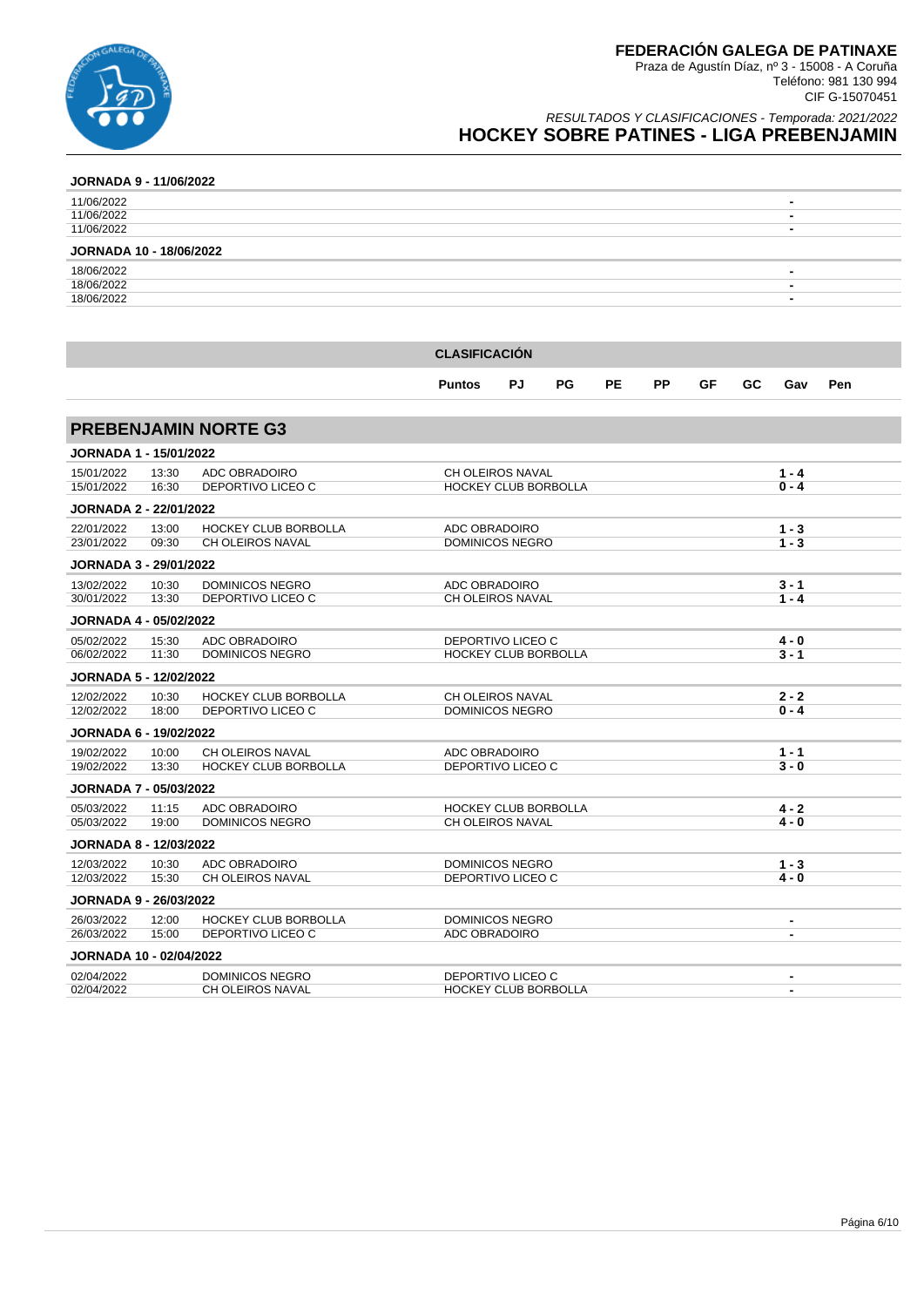

### RESULTADOS Y CLASIFICACIONES - Temporada: 2021/2022 **HOCKEY SOBRE PATINES - LIGA PREBENJAMIN**

|                                |                        |                                                | <b>CLASIFICACIÓN</b>                       |                |                |                |                |              |                |                          |     |  |
|--------------------------------|------------------------|------------------------------------------------|--------------------------------------------|----------------|----------------|----------------|----------------|--------------|----------------|--------------------------|-----|--|
|                                |                        |                                                | <b>Puntos</b>                              | PJ             | PG             | PE             | PP             | GF           | GC             | Gav                      | Pen |  |
| $\mathbf{1}$                   | <b>DOMINICOS NEGRO</b> |                                                | 18                                         | 6              | 6              | $\Omega$       | $\Omega$       | 20           | $\overline{4}$ | 16                       |     |  |
| $\overline{2}$                 | CH OLEIROS NAVAL       |                                                | 11                                         | $\overline{7}$ | 3              | $\overline{2}$ | $\overline{2}$ | 16           | 12             | $\overline{4}$           |     |  |
| 3                              | ADC OBRADOIRO          |                                                | 10                                         | $\overline{7}$ | 3              | $\mathbf{1}$   | 3              | 15           | 14             | $\mathbf{1}$             |     |  |
| $\overline{4}$                 | HOCKEY CLUB BORBOLLA   |                                                | $\overline{7}$                             | 6              | $\overline{2}$ | $\mathbf{1}$   | 3              | 13           | 12             | $\mathbf{1}$             |     |  |
| 5                              | DEPORTIVO LICEO C      |                                                | 0                                          | 6              | $\Omega$       | $\Omega$       | 6              | $\mathbf{1}$ | 23             | $-22$                    |     |  |
|                                |                        | <b>PREBENJAMIN NORTE G2</b>                    |                                            |                |                |                |                |              |                |                          |     |  |
| <b>JORNADA 1 - 15/01/2022</b>  |                        |                                                |                                            |                |                |                |                |              |                |                          |     |  |
| 15/01/2022<br>16/01/2022       | 15:30<br>09:30         | <b>HOCKEY CLUB RIAZOR</b><br>DEPORTIVO LICEO A | CH OLEIROS STA CRUZ<br>SANTA MARIA DEL MAR |                |                |                |                |              |                | $0 - 4$<br>$4 - 0$       |     |  |
| <b>JORNADA 2 - 22/01/2022</b>  |                        |                                                |                                            |                |                |                |                |              |                |                          |     |  |
| 22/01/2022                     | 11:15                  | SANTA MARIA DEL MAR                            | <b>HOCKEY CLUB RIAZOR</b>                  |                |                |                |                |              |                | $0 - 4$                  |     |  |
| 22/01/2022                     | 17:00                  | CH OLEIROS STA CRUZ                            | DOMINICOS BLANCO                           |                |                |                |                |              |                | $4 - 0$                  |     |  |
| <b>JORNADA 3 - 29/01/2022</b>  |                        |                                                |                                            |                |                |                |                |              |                |                          |     |  |
| 13/02/2022                     | 09:30                  | <b>DEPORTIVO LICEO A</b>                       | CH OLEIROS STA CRUZ                        |                |                |                |                |              |                | $0 - 4$                  |     |  |
| 29/01/2022                     | 11:00                  | <b>DOMINICOS BLANCO</b>                        | <b>HOCKEY CLUB RIAZOR</b>                  |                |                |                |                |              |                | $0 - 4$                  |     |  |
| <b>JORNADA 4 - 05/02/2022</b>  |                        |                                                |                                            |                |                |                |                |              |                |                          |     |  |
| 05/02/2022                     | 15:30                  | <b>HOCKEY CLUB RIAZOR</b>                      | <b>DEPORTIVO LICEO A</b>                   |                |                |                |                |              |                | $3 - 2$                  |     |  |
| 05/02/2022                     | 16:30                  | DOMINICOS BLANCO                               | SANTA MARIA DEL MAR                        |                |                | $4 - 1$        |                |              |                |                          |     |  |
| <b>JORNADA 5 - 12/02/2022</b>  |                        |                                                |                                            |                |                |                |                |              |                |                          |     |  |
| 12/02/2022                     | 13:30                  | <b>DEPORTIVO LICEO A</b>                       | <b>DOMINICOS BLANCO</b>                    |                |                |                |                |              |                | $4 - 0$                  |     |  |
| 13/02/2022                     | 13:30                  | SANTA MARIA DEL MAR                            | CH OLEIROS STA CRUZ                        |                |                |                |                | $0 - 4$      |                |                          |     |  |
| <b>JORNADA 6 - 19/02/2022</b>  |                        |                                                |                                            |                |                |                |                |              |                |                          |     |  |
| 19/02/2022                     | 10:45                  | SANTA MARIA DEL MAR                            | <b>DEPORTIVO LICEO A</b>                   |                |                |                |                |              |                | $0 - 4$                  |     |  |
| 20/02/2022                     | 11:30                  | CH OLEIROS STA CRUZ                            | <b>HOCKEY CLUB RIAZOR</b>                  |                |                | $3 - 1$        |                |              |                |                          |     |  |
| <b>JORNADA 7 - 05/03/2022</b>  |                        |                                                |                                            |                |                |                |                |              |                |                          |     |  |
| 05/03/2022                     | 16:30                  | DOMINICOS BLANCO                               | CH OLEIROS STA CRUZ                        |                |                |                |                |              |                | $0 - 4$                  |     |  |
| 06/03/2022                     | 12:00                  | <b>HOCKEY CLUB RIAZOR</b>                      | SANTA MARIA DEL MAR                        |                |                |                |                |              |                | $4 - 0$                  |     |  |
| <b>JORNADA 8 - 12/03/2022</b>  |                        |                                                |                                            |                |                |                |                |              |                |                          |     |  |
| 12/03/2022                     | 16:00                  | <b>HOCKEY CLUB RIAZOR</b>                      | <b>DOMINICOS BLANCO</b>                    |                |                |                |                |              |                | $4 - 0$                  |     |  |
| 13/03/2022                     | 13:00                  | CH OLEIROS STA CRUZ                            | <b>DEPORTIVO LICEO A</b>                   |                |                |                | $4 - 0$        |              |                |                          |     |  |
| <b>JORNADA 9 - 26/03/2022</b>  |                        |                                                |                                            |                |                |                |                |              |                |                          |     |  |
| 26/03/2022                     | 17:00                  | SANTA MARIA DEL MAR                            | DOMINICOS BLANCO                           |                |                |                |                |              |                | $\blacksquare$           |     |  |
| 27/03/2022                     | 11:00                  | <b>DEPORTIVO LICEO A</b>                       | <b>HOCKEY CLUB RIAZOR</b>                  |                |                |                |                |              |                | $\blacksquare$           |     |  |
| <b>JORNADA 10 - 02/04/2022</b> |                        |                                                |                                            |                |                |                |                |              |                |                          |     |  |
| 02/04/2022                     |                        | DOMINICOS BLANCO                               | DEPORTIVO LICEO A                          |                |                |                |                |              |                | $\blacksquare$           |     |  |
| 02/04/2022                     |                        | CH OLEIROS STA CRUZ                            | SANTA MARIA DEL MAR                        |                |                |                |                |              |                | $\overline{\phantom{a}}$ |     |  |

### **CLASIFICACIÓN**

|                                | <b>Puntos</b> | PJ | PG. | PE.      | <b>PP</b>      | GF | GC. | Gav   | <b>Pen</b> |
|--------------------------------|---------------|----|-----|----------|----------------|----|-----|-------|------------|
| CH OLEIROS STA CRUZ            | 21            |    |     | $\Omega$ | $\overline{0}$ | 27 |     | 26    |            |
| <b>HOCKEY CLUB RIAZOR</b><br>2 | 15            |    | b.  | $\Omega$ | 2              | 20 | 9   | 11    |            |
| DEPORTIVO LICEO A<br>3         | 9             | 6  | 3   | $\Omega$ | 3              | 14 | 11  | 3     |            |
| DOMINICOS BLANCO               | 3             | 6  |     | $\Omega$ | $5^{\circ}$    | 4  | 21  | $-17$ |            |
| SANTA MARIA DEL MAR<br>.h      | 0             | 6  | 0   | 0        | 6              |    | 24  | $-23$ |            |

# **PREBENJAMIN NORTE G1**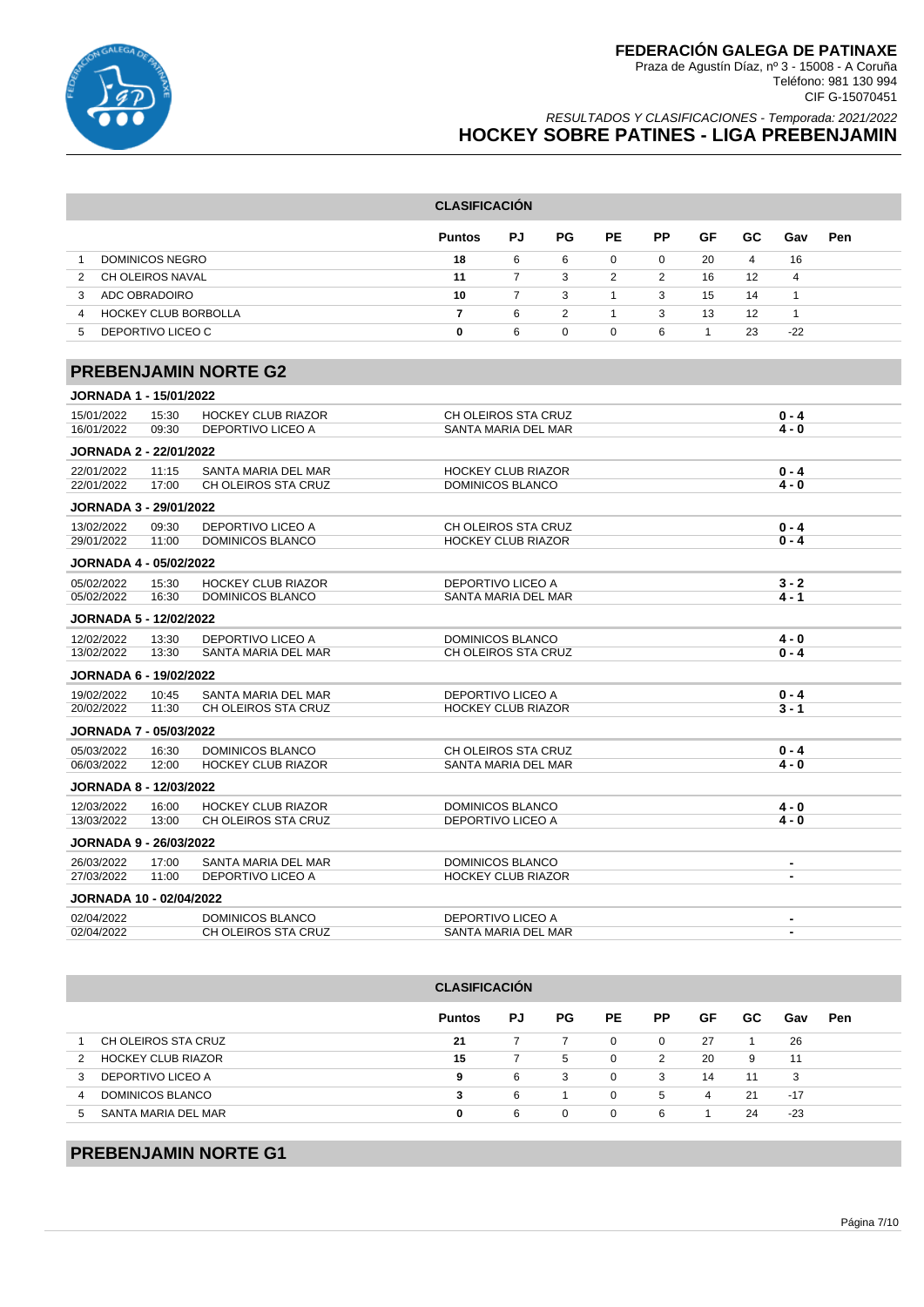

RESULTADOS Y CLASIFICACIONES - Temporada: 2021/2022 **HOCKEY SOBRE PATINES - LIGA PREBENJAMIN**

| <b>JORNADA 1 - 15/01/2022</b>  |       |                               |                               |                |
|--------------------------------|-------|-------------------------------|-------------------------------|----------------|
| 15/01/2022                     | 15:00 | <b>DEPORTIVO LICEO B</b>      | <b>GARAYSA ESCOLA LUBIÁNS</b> | $0 - 4$        |
| 16/01/2022                     | 12:45 | CH OLEIROS BASTIAGUEIRO       | COMPAÑÍA DE MARIA             | $0 - 4$        |
| <b>JORNADA 2 - 22/01/2022</b>  |       |                               |                               |                |
| 12/02/2022                     | 10:15 | <b>GARAYSA ESCOLA LUBIÁNS</b> | COMPAÑÍA DE MARIA             | $4 - 0$        |
| 23/01/2022                     | 10:45 | CH OLEIROS BASTIAGUEIRO       | DOMINICOS 2013                | $0 - 3$        |
| JORNADA 3 - 29/01/2022         |       |                               |                               |                |
| 12/02/2022                     | 17:30 | DOMINICOS 2013                | COMPAÑÍA DE MARIA             | $1 - 1$        |
| 20/02/2022                     | 12:00 | <b>DEPORTIVO LICEO B</b>      | CH OLEIROS BASTIAGUEIRO       | $0 - 4$        |
| <b>JORNADA 4 - 05/02/2022</b>  |       |                               |                               |                |
| 05/02/2022                     | 09:30 | COMPAÑÍA DE MARIA             | <b>DEPORTIVO LICEO B</b>      | $4 - 0$        |
| 05/02/2022                     | 11:30 | DOMINICOS 2013                | <b>GARAYSA ESCOLA LUBIÁNS</b> | $1 - 3$        |
| <b>JORNADA 5 - 12/02/2022</b>  |       |                               |                               |                |
| 12/02/2022                     | 18:45 | <b>GARAYSA ESCOLA LUBIÁNS</b> | CH OLEIROS BASTIAGUEIRO       | $4 - 0$        |
| 13/02/2022                     | 12:30 | <b>DEPORTIVO LICEO B</b>      | DOMINICOS 2013                | $0 - 4$        |
| <b>JORNADA 6 - 19/02/2022</b>  |       |                               |                               |                |
| 19/02/2022                     | 16:00 | <b>GARAYSA ESCOLA LUBIÁNS</b> | <b>DEPORTIVO LICEO B</b>      | $4 - 0$        |
| 19/02/2022                     | 19:00 | COMPAÑÍA DE MARIA             | CH OLEIROS BASTIAGUEIRO       | $1 - 3$        |
| JORNADA 7 - 05/03/2022         |       |                               |                               |                |
| 05/03/2022                     | 17:45 | DOMINICOS 2013                | CH OLEIROS BASTIAGUEIRO       | $3 - 2$        |
| 06/03/2022                     | 11:00 | COMPAÑÍA DE MARIA             | <b>GARAYSA ESCOLA LUBIÁNS</b> | $2 - 3$        |
| <b>JORNADA 8 - 12/03/2022</b>  |       |                               |                               |                |
| 12/03/2022                     | 19:00 | COMPAÑÍA DE MARIA             | DOMINICOS 2013                | $1 - 3$        |
| 13/03/2022                     | 14:30 | CH OLEIROS BASTIAGUEIRO       | <b>DEPORTIVO LICEO B</b>      | $4 - 0$        |
| <b>JORNADA 9 - 26/03/2022</b>  |       |                               |                               |                |
| 26/03/2022                     | 19:00 | <b>GARAYSA ESCOLA LUBIÁNS</b> | DOMINICOS 2013                |                |
| 27/03/2022                     | 12:30 | <b>DEPORTIVO LICEO B</b>      | COMPAÑÍA DE MARIA             | $\blacksquare$ |
| <b>JORNADA 10 - 02/04/2022</b> |       |                               |                               |                |
| 02/04/2022                     |       | DOMINICOS 2013                | DEPORTIVO LICEO B             | $\blacksquare$ |
| 02/04/2022                     |       | CH OLEIROS BASTIAGUEIRO       | <b>GARAYSA ESCOLA LUBIÁNS</b> | $\blacksquare$ |
|                                |       |                               |                               |                |

|   |                         | <b>CLASIFICACIÓN</b> |    |               |          |             |          |     |      |            |
|---|-------------------------|----------------------|----|---------------|----------|-------------|----------|-----|------|------------|
|   |                         | <b>Puntos</b>        | PJ | PG.           | PE.      | <b>PP</b>   | GF       | GC. | Gav  | <b>Pen</b> |
|   | GARAYSA ESCOLA LUBIÁNS  | 18                   | 6  | 6             | 0        | $\mathbf 0$ | 22       | 3   | 19   |            |
|   | DOMINICOS 2013          | 13                   | 6  | 4             |          | 1           | 15       |     | 8    |            |
| 3 | CH OLEIROS BASTIAGUEIRO | 9                    | 7  | 3             | 0        | 4           | 13       | 15  | $-2$ |            |
| 4 | COMPAÑÍA DE MARIA       |                      |    | $\mathcal{P}$ |          | 4           | 13       | 14  | -1   |            |
| 5 | DEPORTIVO LICEO B       | $\bf{0}$             | 6  | 0             | $\Omega$ | 6           | $\Omega$ | 24  | -24  |            |

# **PREBENJAMIN SUR G2**

|                               |       | <b>PREDENJAMIN SUR UZ</b> |                     |         |
|-------------------------------|-------|---------------------------|---------------------|---------|
| <b>JORNADA 1 - 15/01/2022</b> |       |                           |                     |         |
| 15/01/2022                    | 13:30 | HC RAXOI                  | A C ORDES - MORGADE | $0 - 4$ |
| 15/01/2022                    | 17:30 | DIVER PATIN CD -B         | DIVER PATIN CD -D   | $1 - 3$ |
| <b>JORNADA 2 - 22/01/2022</b> |       |                           |                     |         |
| 22/01/2022                    | 15:30 | A C ORDES - MORGADE       | <b>HOCKEY OROSO</b> | $4 - 0$ |
| 22/01/2022                    | 18:15 | DIVER PATIN CD -D         | <b>HC RAXOI</b>     | $0 - 4$ |
| JORNADA 3 - 29/01/2022        |       |                           |                     |         |
| 05/02/2022                    | 10:00 | DIVER PATIN CD -B         | A C ORDES - MORGADE | $0 - 4$ |
| 29/01/2022                    | 10:00 | <b>HOCKEY OROSO</b>       | <b>HC RAXOI</b>     | $3 - 2$ |
|                               |       |                           |                     |         |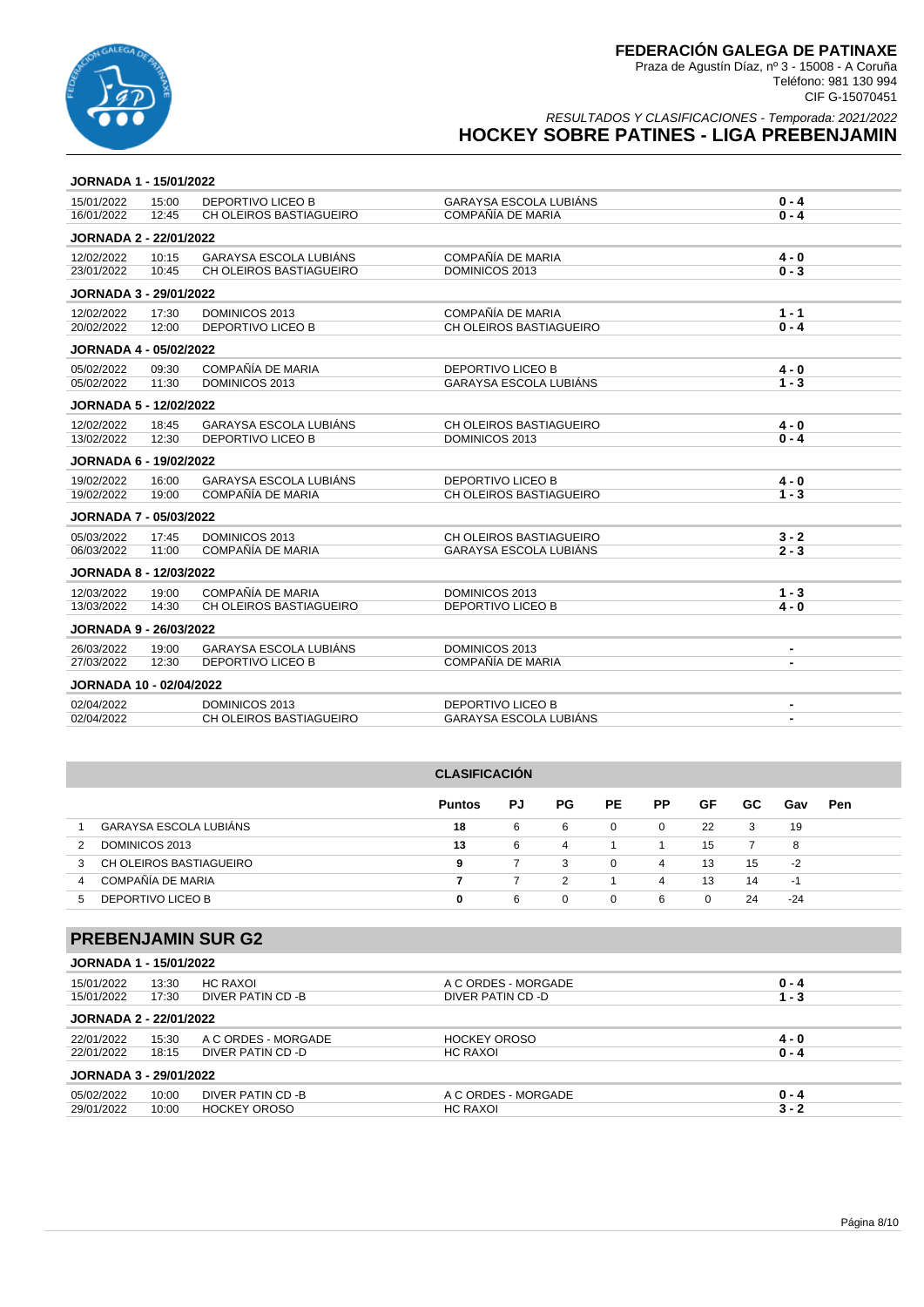

**JORNADA 4 - 05/02/2022**

Praza de Agustín Díaz, nº 3 - 15008 - A Coruña Teléfono: 981 130 994 CIF G-15070451

### RESULTADOS Y CLASIFICACIONES - Temporada: 2021/2022 **HOCKEY SOBRE PATINES - LIGA PREBENJAMIN**

| 05/02/2022                    | 10:00 | <b>HOCKEY OROSO</b> | DIVER PATIN CD -D   | 4 - 0   |
|-------------------------------|-------|---------------------|---------------------|---------|
| 06/02/2022                    | 10:00 | HC RAXOI            | DIVER PATIN CD -B   | 1 - 2   |
| <b>JORNADA 5 - 12/02/2022</b> |       |                     |                     |         |
| 13/02/2022                    | 11:30 | A C ORDES - MORGADE | DIVER PATIN CD -D   | $4 - 0$ |
| 13/02/2022                    | 16:00 | DIVER PATIN CD -B   | <b>HOCKEY OROSO</b> | $0 - 4$ |
| <b>JORNADA 6 - 19/02/2022</b> |       |                     |                     |         |
| 19/02/2022                    | 11:30 | A C ORDES - MORGADE | HC RAXOI            | 4 - 0   |

| 19/02/2022                     | 11:30 | A C ORDES - MORGADE | <b>HC RAXOI</b>     | $4 - 0$                  |
|--------------------------------|-------|---------------------|---------------------|--------------------------|
| 19/02/2022                     | 15:45 | DIVER PATIN CD -D   | DIVER PATIN CD -B   | $2 - 1$                  |
| <b>JORNADA 7 - 05/03/2022</b>  |       |                     |                     |                          |
| 05/03/2022                     | 13:30 | <b>HC RAXOI</b>     | DIVER PATIN CD -D   | $4 - 1$                  |
| 06/03/2022                     | 10:00 | <b>HOCKEY OROSO</b> | A C ORDES - MORGADE | $1 - 3$                  |
| <b>JORNADA 8 - 12/03/2022</b>  |       |                     |                     |                          |
| 12/03/2022                     | 09:45 | <b>HC RAXOI</b>     | <b>HOCKEY OROSO</b> | $0 - 3$                  |
| 12/03/2022                     | 16:00 | A C ORDES - MORGADE | DIVER PATIN CD -B   | $4 - 0$                  |
| <b>JORNADA 9 - 26/03/2022</b>  |       |                     |                     |                          |
| 26/03/2022                     | 13:30 | DIVER PATIN CD -B   | <b>HC RAXOI</b>     | $\overline{\phantom{0}}$ |
| 27/03/2022                     | 10:00 | DIVER PATIN CD -D   | <b>HOCKEY OROSO</b> | $\overline{\phantom{a}}$ |
| <b>JORNADA 10 - 02/04/2022</b> |       |                     |                     |                          |
| 02/04/2022                     |       | <b>HOCKEY OROSO</b> | DIVER PATIN CD -B   |                          |
| 02/04/2022                     |       | DIVER PATIN CD -D   | A C ORDES - MORGADE | -                        |

|    |                     | <b>CLASIFICACIÓN</b> |                |     |             |                |    |     |       |            |
|----|---------------------|----------------------|----------------|-----|-------------|----------------|----|-----|-------|------------|
|    |                     | <b>Puntos</b>        | PJ             | PG. | PE.         | PP.            | GF | GC. | Gav   | <b>Pen</b> |
|    | A C ORDES - MORGADE | 21                   | 7              |     | $\mathbf 0$ | $\overline{0}$ | 27 | -1  | 26    |            |
| 2  | <b>HOCKEY OROSO</b> | 12                   | 6              | 4   | $\mathbf 0$ | 2              | 15 | 9   | 6     |            |
| 3  | HC RAXOI            | 6                    | $\overline{7}$ | 2   | $\mathbf 0$ | 5              | 11 | 17  | -6    |            |
| 4  | DIVER PATIN CD -D   | 6                    | 6              | 2   | $\Omega$    | $\overline{4}$ | 6  | 18  | $-12$ |            |
| 5. | DIVER PATIN CD -B   | 3                    | 6              |     | $\Omega$    | 5              | 4  | 18  | $-14$ |            |

# **PREBENJAMIN SUR G1**

| <b>JORNADA 1 - 15/01/2022</b> |  |
|-------------------------------|--|
|-------------------------------|--|

| 15/01/2022                    | 18:45 | DIVER PATIN CD -A      | DIVER PATIN CD -C      | $4 - 0$ |
|-------------------------------|-------|------------------------|------------------------|---------|
| 16/01/2022                    | 14:15 | <b>CH COMPOSTELA</b>   | A C ORDES - TRASTÁMARA | $1 - 2$ |
| <b>JORNADA 2 - 22/01/2022</b> |       |                        |                        |         |
| 22/01/2022                    | 11:30 | DIVER PATIN CD -C      | <b>CH COMPOSTELA</b>   | $1 - 2$ |
| 29/01/2022                    | 11:30 | A C ORDES - TRASTÁMARA | <b>TRAVIESAS HC</b>    | $1 - 3$ |
| <b>JORNADA 3 - 29/01/2022</b> |       |                        |                        |         |
| 05/02/2022                    | 12:15 | DIVER PATIN CD -A      | A C ORDES - TRASTÁMARA | $4 - 0$ |
| 22/01/2022                    | 17:00 | <b>TRAVIESAS HC</b>    | <b>CH COMPOSTELA</b>   | $3 - 1$ |
| <b>JORNADA 4 - 05/02/2022</b> |       |                        |                        |         |
| 05/02/2022                    | 17:00 | <b>TRAVIESAS HC</b>    | DIVER PATIN CD -C      | 4 - 0   |
| 29/01/2022                    | 13:00 | <b>CH COMPOSTELA</b>   | DIVER PATIN CD -A      | $0 - 3$ |
| <b>JORNADA 5 - 12/02/2022</b> |       |                        |                        |         |
| 13/02/2022                    | 10:30 | A C ORDES - TRASTÁMARA | DIVER PATIN CD -C      | $4 - 0$ |
| 13/02/2022                    | 17:15 | DIVER PATIN CD -A      | <b>TRAVIESAS HC</b>    | $4 - 0$ |
| <b>JORNADA 6 - 19/02/2022</b> |       |                        |                        |         |
| 19/02/2022                    | 14:45 | DIVER PATIN CD -C      | DIVER PATIN CD -A      | $0 - 4$ |
| 20/02/2022                    | 10:30 | A C ORDES - TRASTÁMARA | <b>CH COMPOSTELA</b>   | $4 - 0$ |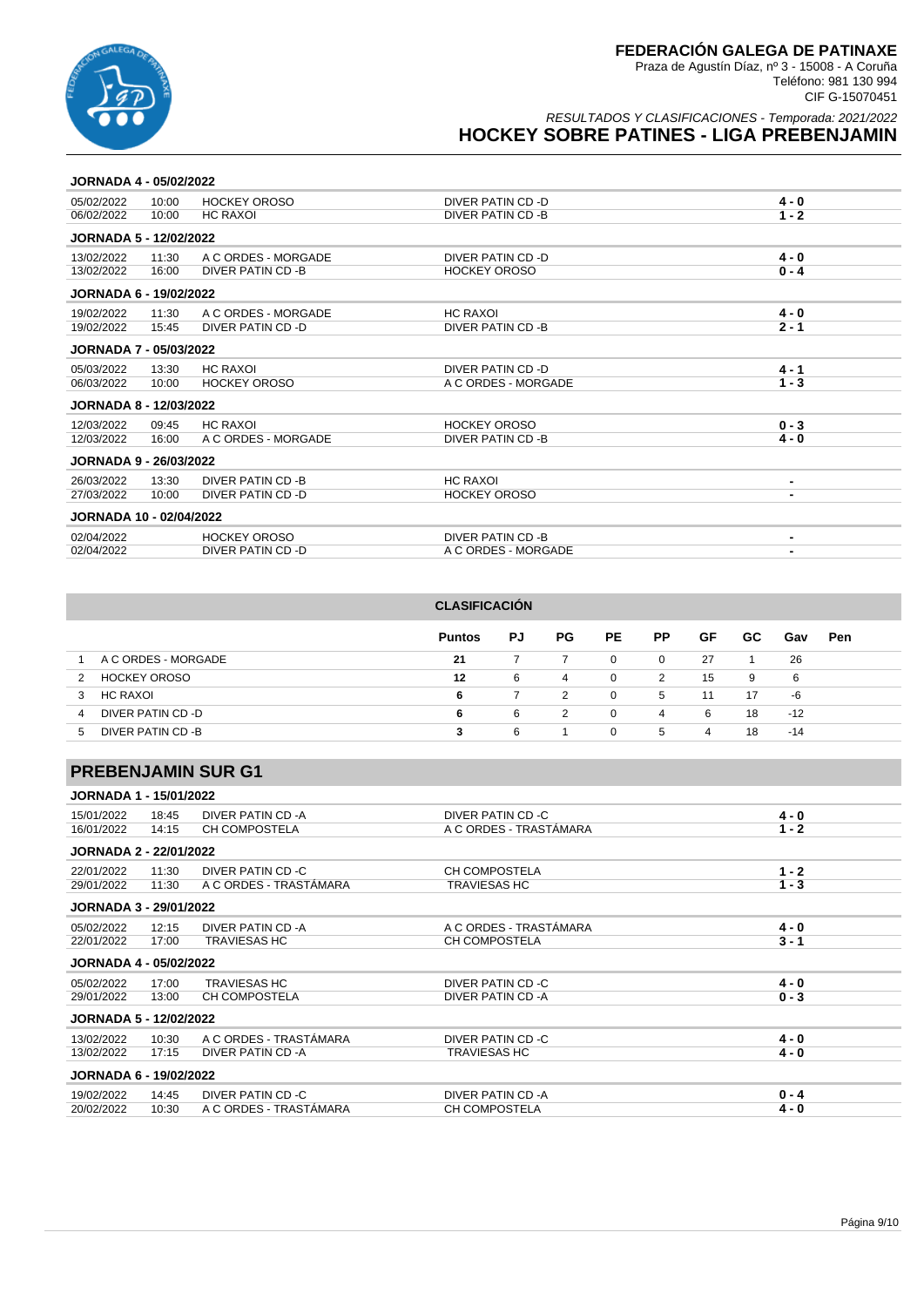

RESULTADOS Y CLASIFICACIONES - Temporada: 2021/2022 **HOCKEY SOBRE PATINES - LIGA PREBENJAMIN**

### **JORNADA 7 - 05/03/2022**

| 05/03/2022                     | 12:30 | <b>TRAVIESAS HC</b>    | A C ORDES - TRASTÁMARA | $0 - 3$                  |
|--------------------------------|-------|------------------------|------------------------|--------------------------|
| 05/03/2022                     | 12:30 | CH COMPOSTELA          | DIVER PATIN CD -C      | $3 - 1$                  |
| <b>JORNADA 8 - 12/03/2022</b>  |       |                        |                        |                          |
| 12/03/2022                     | 16:15 | CH COMPOSTELA          | <b>TRAVIESAS HC</b>    | $2 - 0$                  |
| 12/03/2022                     | 17:00 | A C ORDES - TRASTÁMARA | DIVER PATIN CD - A     | $1 - 4$                  |
| <b>JORNADA 9 - 26/03/2022</b>  |       |                        |                        |                          |
| 20/03/2022                     | 16:00 | DIVER PATIN CD -C      | <b>TRAVIESAS HC</b>    | $0 - 3$                  |
| 27/03/2022                     | 12:15 | DIVER PATIN CD -A      | CH COMPOSTELA          | -                        |
| <b>JORNADA 10 - 02/04/2022</b> |       |                        |                        |                          |
| 02/04/2022                     |       | <b>TRAVIESAS HC</b>    | DIVER PATIN CD -A      | $\overline{\phantom{0}}$ |
| 02/04/2022                     |       | DIVER PATIN CD -C      | A C ORDES - TRASTÁMARA | -                        |
|                                |       |                        |                        |                          |

|                                         | <b>CLASIFICACIÓN</b> |    |     |     |           |    |     |       |            |
|-----------------------------------------|----------------------|----|-----|-----|-----------|----|-----|-------|------------|
|                                         | <b>Puntos</b>        | PJ | PG. | PE. | <b>PP</b> | GF | GC. | Gav   | <b>Pen</b> |
| DIVER PATIN CD -A                       | 18                   | 6  | 6   | 0   | $\Omega$  | 23 |     | 22    |            |
| A C ORDES - TRASTÁMARA<br>$\mathcal{P}$ | 12                   |    | 4   | 0   | 3         | 15 | 12  | 3     |            |
| <b>TRAVIESAS HC</b><br>3                | 12                   |    | 4   | 0   | 3         | 13 | 11  | 2     |            |
| <b>CH COMPOSTELA</b><br>4               | 9                    | 7  | 3   | 0   | 4         | 9  | 14  | -5    |            |
| DIVER PATIN CD-C<br>5                   | 0                    |    | 0   | 0   |           | 2  | 24  | $-22$ |            |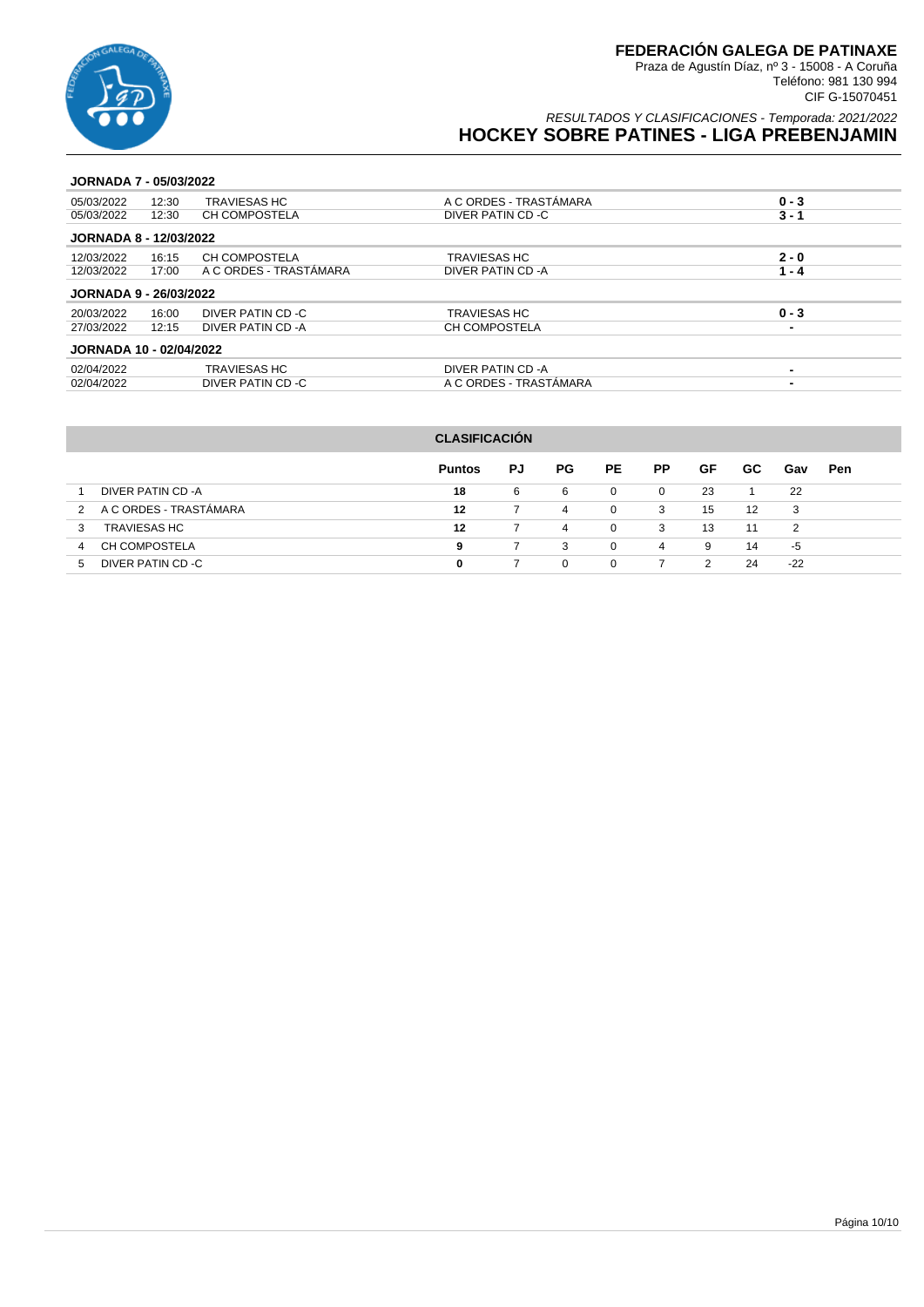

| <b>JORNADA 1 - 19/02/2022</b> |       |                   |                   |                          |  |  |  |
|-------------------------------|-------|-------------------|-------------------|--------------------------|--|--|--|
| 19/02/2022                    | 09:30 | <b>HC RAXOI</b>   | COMPAÑÍA DE MARIA | $5 - 0$                  |  |  |  |
| <b>JORNADA 2 - 12/03/2022</b> |       |                   |                   |                          |  |  |  |
| 18/03/2022                    | 21:30 | COMPAÑÍA DE MARIA | <b>HC RAXOI</b>   | $0 - 1$                  |  |  |  |
| <b>JORNADA 3 -</b>            |       |                   |                   |                          |  |  |  |
|                               |       | <b>HC RAXOI</b>   | COMPAÑÍA DE MARIA | $\overline{\phantom{0}}$ |  |  |  |
| <b>JORNADA 4 -</b>            |       |                   |                   |                          |  |  |  |
|                               |       | COMPAÑÍA DE MARIA | <b>HC RAXOI</b>   | $\overline{\phantom{0}}$ |  |  |  |
|                               |       |                   |                   |                          |  |  |  |

|                        | <b>CLASIFICACIÓN</b> |    |                         |              |                |     |     |     |     |
|------------------------|----------------------|----|-------------------------|--------------|----------------|-----|-----|-----|-----|
|                        | <b>Puntos</b>        | PJ | PG                      | PE –         | <b>PP</b>      | GF  | GC. | Gav | Pen |
| HC RAXOI               | 6.                   |    | $\overline{\mathbf{2}}$ | $\mathbf{0}$ | 0              | - 6 |     | -6  |     |
| COMPAÑÍA DE MARIA<br>2 | 0                    |    | $\Omega$                | $\mathbf{0}$ | $\overline{2}$ | - 0 | - 6 | -6  |     |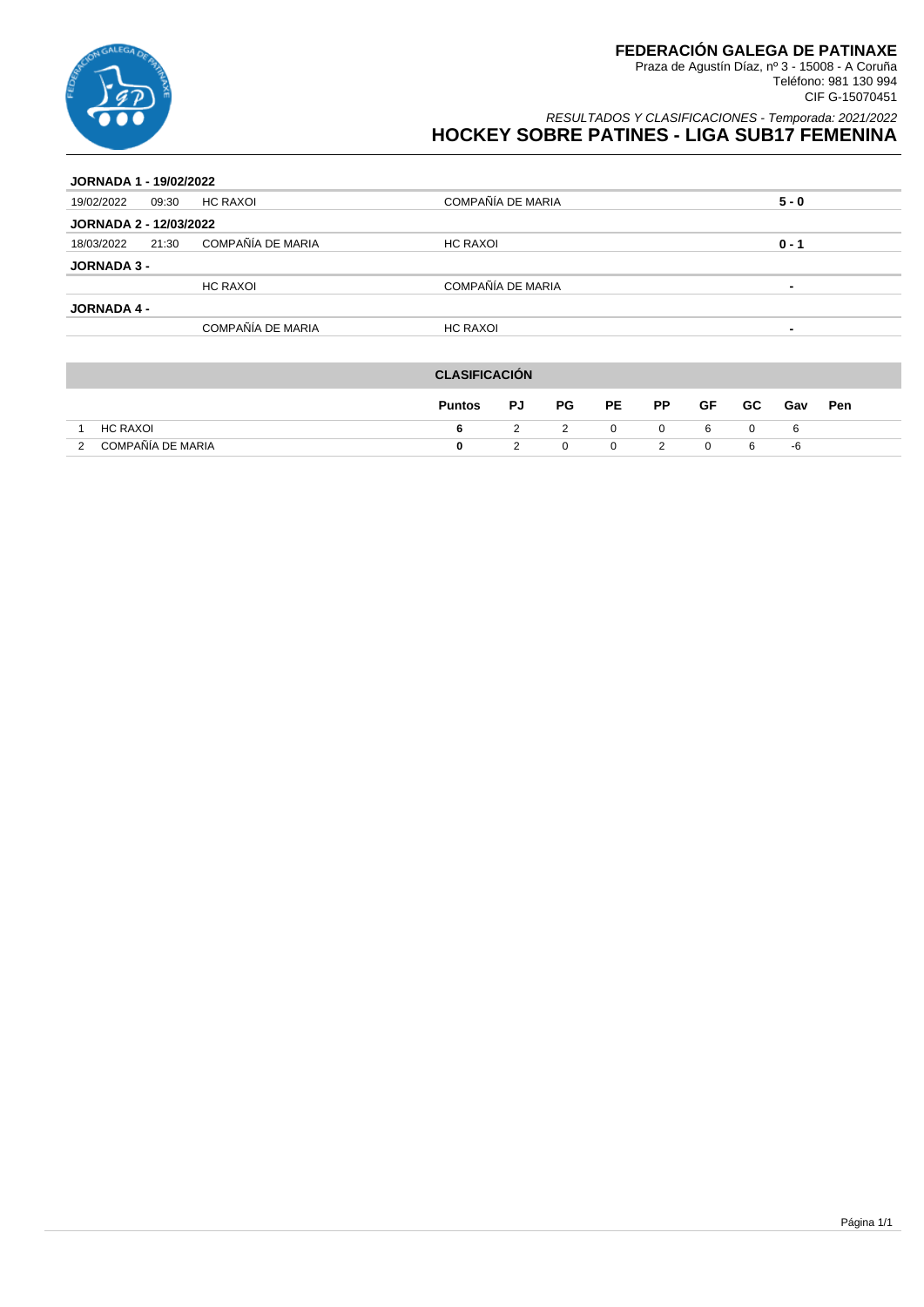

Teléfono: 981 130 994 CIF G-15070451

| <b>FASE REGULAR</b>            |       |                                    |                                     |                          |
|--------------------------------|-------|------------------------------------|-------------------------------------|--------------------------|
| JORNADA 1 - 16/10/2021         |       |                                    |                                     |                          |
| 16/10/2021                     | 10:00 | COMPAÑÍA DE MARÍA                  | <b>HC RAXOI</b>                     | $2 - 6$                  |
| JORNADA 2 - 23/10/2021         |       |                                    |                                     |                          |
| 23/10/2021                     | 18:00 | DEPORTIVO LICEO<br><b>HC RAXOI</b> | COMPAÑÍA DE MARÍA<br>DIVER PATIN CD | $1 - 8$                  |
| <b>JORNADA 3 - 30/10/2021</b>  |       |                                    |                                     |                          |
| 31/10/2021                     | 12:00 | <b>DIVER PATIN CD</b>              | COMPAÑÍA DE MARÍA                   | $10 - 1$                 |
| JORNADA 4 - 01/11/2021         |       |                                    |                                     |                          |
|                                |       | <b>DIVER PATIN CD</b>              | <b>DEPORTIVO LICEO</b>              | $\blacksquare$           |
| <b>JORNADA 5 - 06/11/2021</b>  |       |                                    |                                     |                          |
|                                |       | <b>DEPORTIVO LICEO</b>             | HC RAXOI                            | $\blacksquare$           |
| <b>JORNADA 6 - 13/11/2021</b>  |       |                                    |                                     |                          |
| 13/11/2021                     | 12:30 | <b>HC RAXOI</b>                    | COMPAÑÍA DE MARÍA                   | $3 - 2$                  |
| <b>JORNADA 7 - 20/11/2021</b>  |       |                                    |                                     |                          |
|                                |       | COMPAÑÍA DE MARÍA                  | <b>DEPORTIVO LICEO</b>              |                          |
| 27/11/2021                     | 10:00 | <b>DIVER PATIN CD</b>              | <b>HC RAXOI</b>                     | $6 - 3$                  |
| <b>JORNADA 8 - 27/11/2021</b>  |       |                                    |                                     |                          |
| 28/11/2021                     | 10:00 | COMPAÑÍA DE MARÍA                  | <b>DIVER PATIN CD</b>               | $2 - 4$                  |
| <b>JORNADA 9 - 04/12/2021</b>  |       |                                    |                                     |                          |
|                                |       | <b>DEPORTIVO LICEO</b>             | <b>DIVER PATIN CD</b>               | $\blacksquare$           |
| <b>JORNADA 10 - 11/12/2021</b> |       |                                    |                                     |                          |
|                                |       | <b>HC RAXOI</b>                    | <b>DEPORTIVO LICEO</b>              | $\overline{\phantom{a}}$ |
| <b>JORNADA 11 - 18/12/2021</b> |       |                                    |                                     |                          |
| 18/12/2021                     | 18:30 | COMPAÑÍA DE MARÍA                  | <b>HC RAXOI</b>                     | $1 - 5$                  |
| <b>JORNADA 12 - 15/01/2022</b> |       |                                    |                                     |                          |
|                                |       | DEPORTIVO LICEO                    | COMPAÑÍA DE MARÍA                   |                          |
| 17/01/2022                     | 21:00 | <b>HC RAXOI</b>                    | <b>DIVER PATIN CD</b>               | $2 - 2$                  |
| <b>JORNADA 13 - 22/01/2022</b> |       |                                    |                                     |                          |
| 22/01/2022                     | 14:30 | <b>DIVER PATIN CD</b>              | COMPAÑÍA DE MARÍA                   | $2 - 1$                  |
| <b>JORNADA 14 - 29/01/2022</b> |       |                                    |                                     |                          |
|                                |       | <b>DIVER PATIN CD</b>              | <b>DEPORTIVO LICEO</b>              |                          |
| JORNADA 15 - 05/02/2022        |       |                                    |                                     |                          |
|                                |       | <b>DEPORTIVO LICEO</b>             | HC RAXOI                            |                          |
| <b>JORNADA 16 - 12/02/2022</b> |       |                                    |                                     |                          |
| 12/02/2022                     | 11:00 | <b>HC RAXOI</b>                    | COMPAÑÍA DE MARÍA                   | $6 - 0$                  |
| <b>JORNADA 17 - 19/02/2022</b> |       |                                    |                                     |                          |
|                                |       | COMPAÑÍA DE MARÍA                  | DEPORTIVO LICEO                     |                          |
| 26/02/2022                     | 11:00 | DIVER PATIN CD                     | HC RAXOI                            | $1 - 5$                  |
| <b>JORNADA 18 - 05/03/2022</b> |       |                                    |                                     |                          |
| 19/03/2022                     | 09:30 | COMPAÑÍA DE MARÍA                  | DIVER PATIN CD                      | $3 - 6$                  |
| <b>JORNADA 19 - 12/03/2022</b> |       |                                    |                                     |                          |
|                                |       | DEPORTIVO LICEO                    | DIVER PATIN CD                      |                          |
| <b>JORNADA 20 - 19/03/2022</b> |       |                                    |                                     |                          |
|                                |       | <b>HC RAXOI</b>                    | DEPORTIVO LICEO                     | $\blacksquare$           |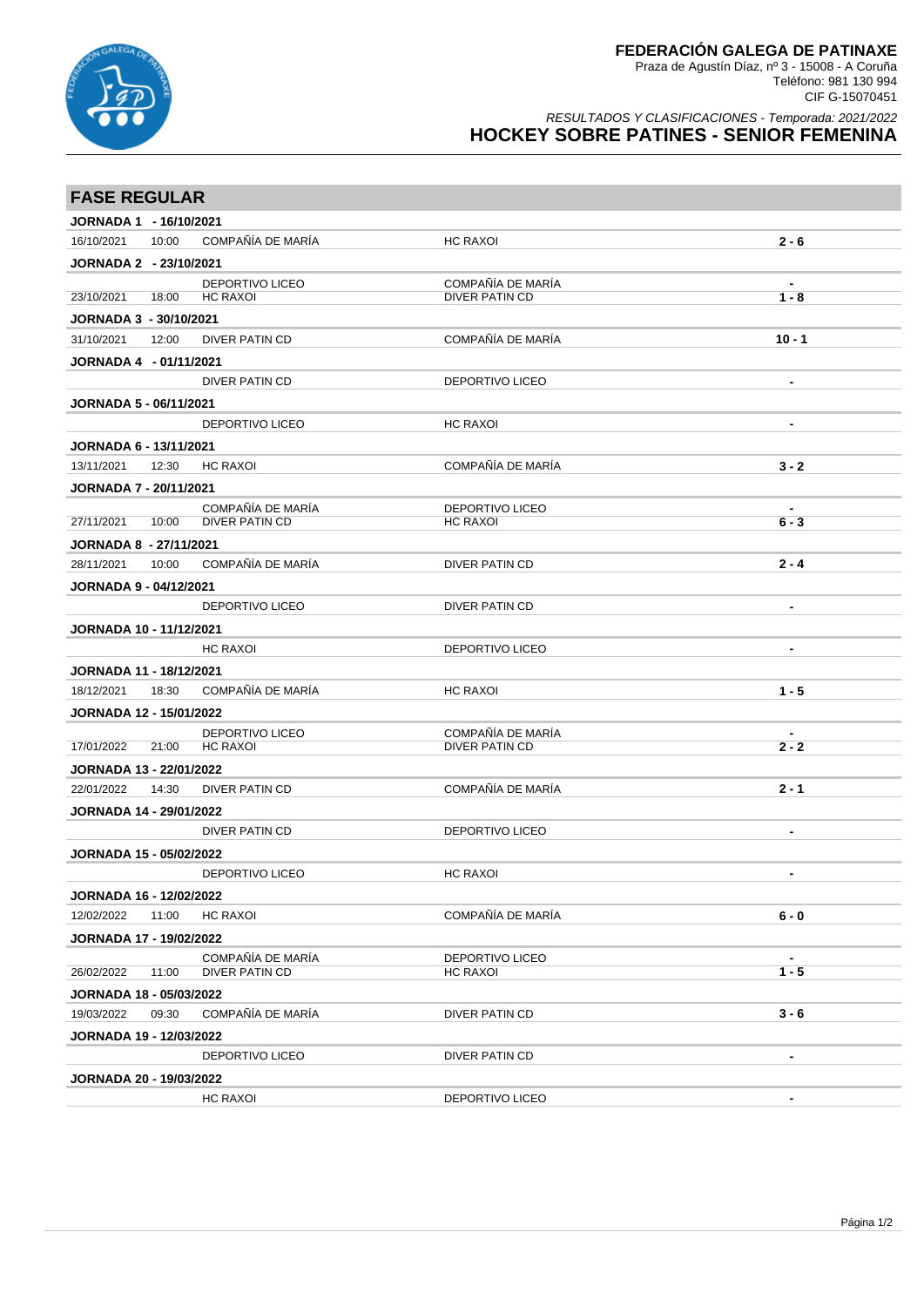

|                                        | <b>CLASIFICACIÓN</b> |             |             |           |                |           |           |                          |     |
|----------------------------------------|----------------------|-------------|-------------|-----------|----------------|-----------|-----------|--------------------------|-----|
|                                        | <b>Puntos</b>        | <b>PJ</b>   | PG          | <b>PE</b> | <b>PP</b>      | <b>GF</b> | <b>GC</b> | Gav                      | Pen |
| DIVER PATIN CD<br>1                    | 19                   | 8           | 6           |           | 1              | 39        | 18        | 21                       |     |
| HC RAXOI<br>2                          | 16                   | 8           | 5           |           | $\overline{2}$ | 31        | 22        | 9                        |     |
| COMPAÑÍA DE MARÍA<br>3                 | 0                    | 8           | $\mathbf 0$ | 0         | 8              | 12        | 42        | $-30$                    |     |
| <b>DEPORTIVO LICEO</b><br>4            | 0                    | $\mathbf 0$ | 0           | 0         | 0              | 0         | 0         | 0                        |     |
|                                        |                      |             |             |           |                |           |           |                          |     |
| <b>F4 SENIOR FEMENINA</b>              |                      |             |             |           |                |           |           |                          |     |
| <b>SEMIFINALES - 26/03/2022</b>        |                      |             |             |           |                |           |           |                          |     |
| 26/03/2022                             |                      |             |             |           |                |           |           | ۰                        |     |
| <b>HC RAXOI</b><br>26/03/2022<br>17:00 | COMPAÑÍA DE MARÍA    |             |             |           |                |           |           | $\overline{\phantom{0}}$ |     |
| 3º Y 4º PUESTO - 27/03/2022            |                      |             |             |           |                |           |           |                          |     |
| 27/03/2022                             |                      |             |             |           |                |           |           | $\overline{\phantom{0}}$ |     |
| FINAL - 27/03/2022                     |                      |             |             |           |                |           |           |                          |     |
| 27/03/2022                             |                      |             |             |           |                |           |           | $\blacksquare$           |     |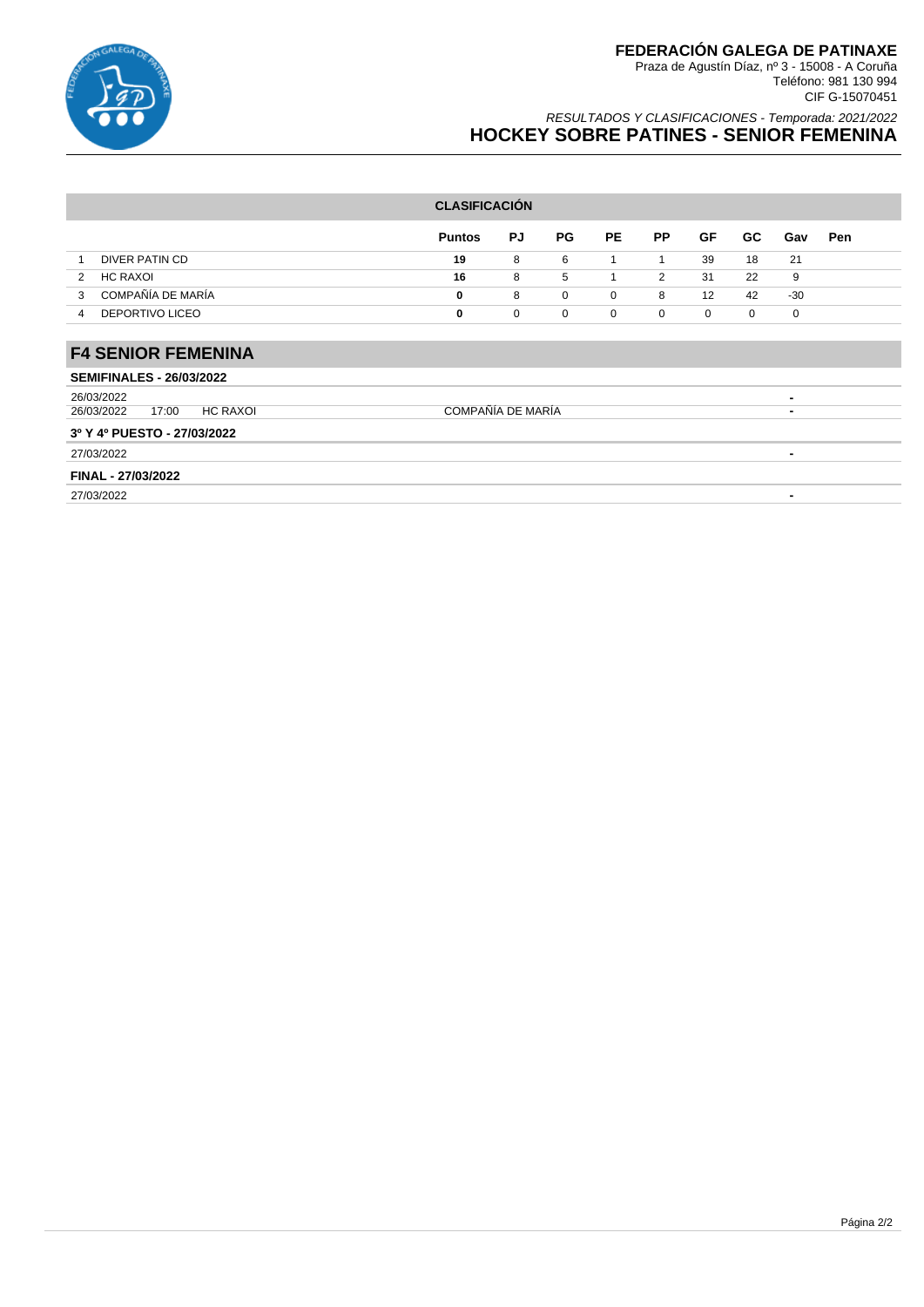

### RESULTADOS Y CLASIFICACIONES - Temporada: 2021/2022 **HOCKEY SOBRE PATINES - SENIOR MASCULINA**

| <b>FASE GRUPOS</b>                |                |                                                          |                                                       |                    |
|-----------------------------------|----------------|----------------------------------------------------------|-------------------------------------------------------|--------------------|
| <b>JORNADA 1 SUR - 16/10/2021</b> |                |                                                          |                                                       |                    |
| 16/10/2021                        | 10:00          | DIVER PATIN CD                                           | <b>AC ORDES</b>                                       | $6 - 3$            |
| 17/10/2021                        | 12:00          | <b>HACCE TRAVIESAS HC</b>                                | ZORKA TRAVIESAS HOCKEY CLUB                           | $3 - 6$            |
| 17/10/2021                        | 12:30          | <b>HC RAXOI</b>                                          | CH COMPOSTELA                                         | $6 - 5$            |
|                                   |                | <b>JORNADA 1 NORTE - 16/10/2021</b>                      |                                                       |                    |
| 16/10/2021                        | 13:00          | HOCKEY CLUB BORBOLLA                                     | COMPAÑÍA DE MARIA                                     | $2 - 2$            |
| 16/10/2021                        | 17:00          | <b>CLUB HOCKEY OLEIROS</b>                               | <b>DEPORTIVO LICEO</b>                                | $5 - 9$            |
| 17/10/2021                        | 12:30          | <b>RESA-HC CAMBRE</b>                                    | CM HOCKEY FERROL                                      | $8 - 10$           |
| <b>JORNADA 2 SUR - 23/10/2021</b> |                |                                                          |                                                       |                    |
| 23/10/2021                        | 11:15          | CH COMPOSTELA                                            | <b>DIVER PATIN CD</b>                                 | $8 - 1$            |
| 23/10/2021<br>24/10/2021          | 12:30<br>11:45 | <b>AC ORDES</b><br>ZORKA TRAVIESAS HOCKEY CLUB           | <b>HACCE TRAVIESAS HC</b><br><b>HC RAXOI</b>          | 11 - 6<br>$4 - 4$  |
|                                   |                |                                                          |                                                       |                    |
|                                   |                | <b>JORNADA 2 NORTE - 23/10/2021</b>                      |                                                       |                    |
| 23/10/2021                        | 18:30          | COMPAÑÍA DE MARIA                                        | <b>CLUB HOCKEY OLEIROS</b>                            | $4 - 4$            |
| 23/10/2021<br>25/10/2021          | 18:30<br>20:30 | <b>CM HOCKEY FERROL</b><br><b>RESA-HC CAMBRE</b>         | <b>HOCKEY CLUB BORBOLLA</b><br><b>DEPORTIVO LICEO</b> | $9 - 6$<br>2 - 5   |
|                                   |                |                                                          |                                                       |                    |
| <b>JORNADA 3 SUR - 30/10/2021</b> |                |                                                          |                                                       |                    |
| 01/11/2021                        | 15:00          | <b>DIVER PATIN CD</b>                                    | <b>HC RAXOI</b>                                       | $4 - 8$            |
| 30/10/2021<br>30/10/2021          | 14:45<br>18:00 | ZORKA TRAVIESAS HOCKEY CLUB<br><b>HACCE TRAVIESAS HC</b> | AC ORDES<br>CH COMPOSTELA                             | $5 - 2$<br>$4 - 9$ |
|                                   |                | <b>JORNADA 3 NORTE - 30/10/2021</b>                      |                                                       |                    |
| 30/10/2021                        | 13:00          | <b>HOCKEY CLUB BORBOLLA</b>                              | <b>DEPORTIVO LICEO</b>                                | $1 - 2$            |
| 30/10/2021                        | 19:45          | <b>RESA-HC CAMBRE</b>                                    | <b>CLUB HOCKEY OLEIROS</b>                            | $8 - 7$            |
| 31/10/2021                        | 11:15          | CM HOCKEY FERROL                                         | COMPAÑÍA DE MARIA                                     | $4 - 5$            |
| <b>JORNADA 4 SUR - 06/11/2021</b> |                |                                                          |                                                       |                    |
| 05/11/2021                        | 21:30          | CH COMPOSTELA                                            | <b>AC ORDES</b>                                       | $5 - 4$            |
| 06/11/2021                        | 09:30          | <b>HC RAXOI</b>                                          | <b>HACCE TRAVIESAS HC</b>                             | $5 - 2$            |
| 06/11/2021                        | 14:30          | <b>DIVER PATIN CD</b>                                    | ZORKA TRAVIESAS HOCKEY CLUB                           | $3 - 10$           |
|                                   |                | <b>JORNADA 4 NORTE - 06/11/2021</b>                      |                                                       |                    |
| 05/11/2021                        | 22:00          | <b>CLUB HOCKEY OLEIROS</b>                               | <b>HOCKEY CLUB BORBOLLA</b>                           | $3 - 5$            |
| 06/11/2021                        | 15:30          | <b>DEPORTIVO LICEO</b>                                   | <b>CM HOCKEY FERROL</b>                               | $14 - 1$           |
| 06/11/2021                        | 20:30          | <b>RESA-HC CAMBRE</b>                                    | COMPAÑÍA DE MARIA                                     | $4 - 3$            |
| <b>JORNADA 5 SUR - 13/11/2021</b> |                |                                                          |                                                       |                    |
| 13/11/2021                        | 10:00          | ZORKA TRAVIESAS HOCKEY CLUB                              | CH COMPOSTELA                                         | 4 - 7              |
| 13/11/2021<br>21/11/2021          | 13:00<br>12:00 | <b>AC ORDES</b>                                          | <b>HC RAXOI</b><br>DIVER PATIN CD                     | $4 - 7$            |
|                                   |                | <b>HACCE TRAVIESAS HC</b>                                |                                                       | $6 - 3$            |
|                                   |                | <b>JORNADA 5 NORTE - 13/11/2021</b>                      |                                                       |                    |
| 13/11/2021                        | 12:00          | <b>HOCKEY CLUB BORBOLLA</b>                              | <b>RESA-HC CAMBRE</b>                                 | $2 - 4$            |
| 13/11/2021<br>14/11/2021          | 16:30<br>12:15 | COMPAÑÍA DE MARIA<br>CM HOCKEY FERROL                    | DEPORTIVO LICEO<br><b>CLUB HOCKEY OLEIROS</b>         | $1 - 3$<br>$3 - 3$ |
| <b>JORNADA 6 SUR - 20/11/2021</b> |                |                                                          |                                                       |                    |
| 14/11/2021                        |                |                                                          |                                                       | $10 - 1$           |
| 20/11/2021                        | 11:45<br>19:30 | ZORKA TRAVIESAS HOCKEY CLUB<br><b>AC ORDES</b>           | <b>HACCE TRAVIESAS HC</b><br>DIVER PATIN CD           | $9 - 0$            |
| 21/11/2021                        | 13:15          | CH COMPOSTELA                                            | <b>HC RAXOI</b>                                       | $3 - 2$            |
|                                   |                | <b>JORNADA 6 NORTE - 20/11/2021</b>                      |                                                       |                    |
| 21/11/2021                        | 12:00          | <b>DEPORTIVO LICEO</b>                                   | <b>CLUB HOCKEY OLEIROS</b>                            | $9 - 5$            |
| 21/11/2021                        | 13:00          | COMPAÑÍA DE MARIA                                        | HOCKEY CLUB BORBOLLA                                  | $4 - 1$            |
| 28/11/2021                        | 12:30          | CM HOCKEY FERROL                                         | <b>RESA-HC CAMBRE</b>                                 | $2 - 9$            |
| <b>JORNADA 7 SUR - 27/11/2021</b> |                |                                                          |                                                       |                    |
|                                   |                |                                                          |                                                       |                    |
| 27/11/2021                        | 15:30          | <b>HACCE TRAVIESAS HC</b>                                | <b>AC ORDES</b>                                       | $2 - 3$            |
| 27/11/2021<br>28/11/2021          | 17:15<br>20:00 | DIVER PATIN CD<br>HC RAXOI                               | CH COMPOSTELA<br>ZORKA TRAVIESAS HOCKEY CLUB          | $1 - 2$<br>$4 - 4$ |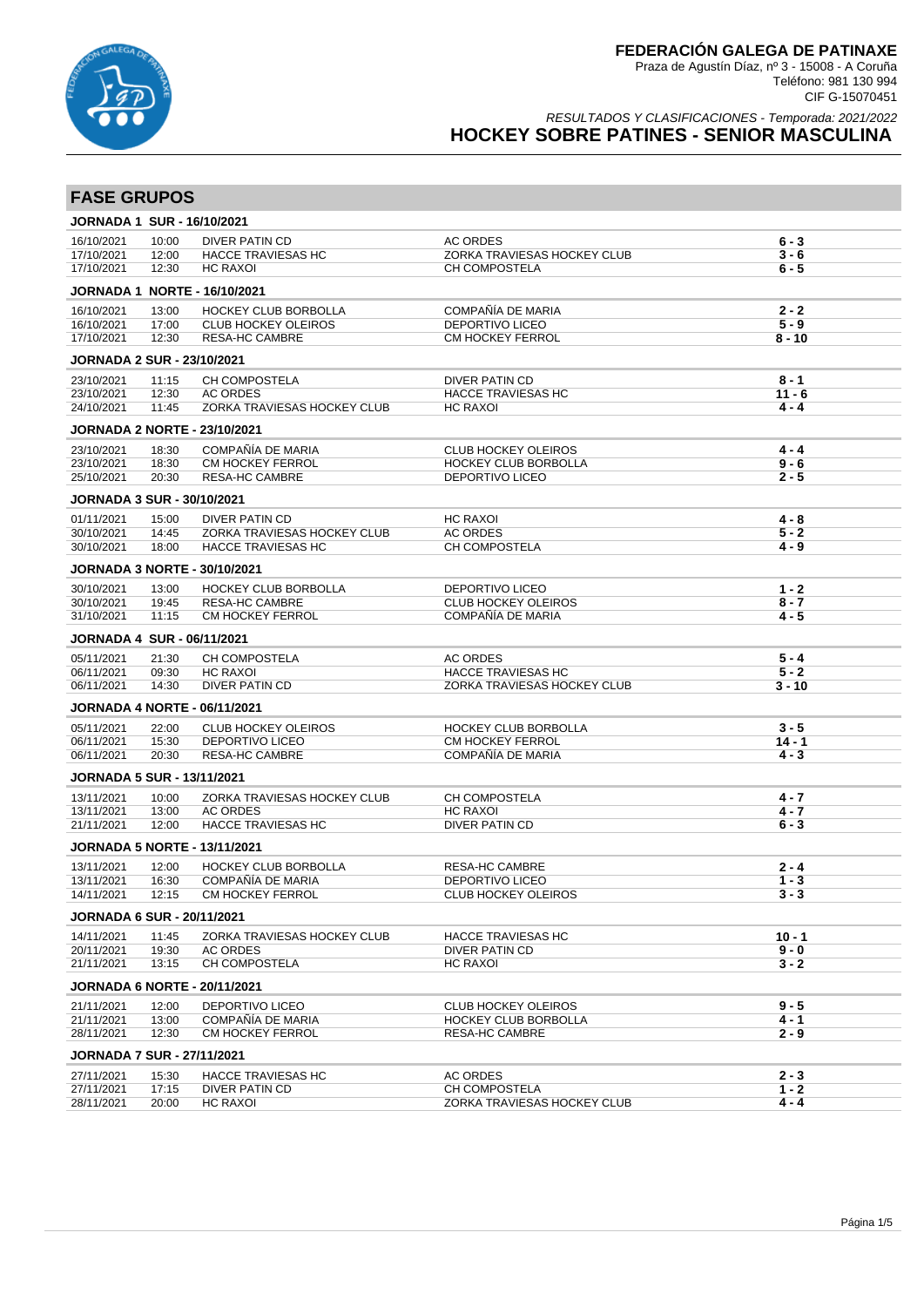

RESULTADOS Y CLASIFICACIONES - Temporada: 2021/2022

# **HOCKEY SOBRE PATINES - SENIOR MASCULINA**

### **JORNADA 7 NORTE - 27/11/2021**

| 03/12/2021                         | 21:00 | <b>HOCKEY CLUB BORBOLLA</b>          | CM HOCKEY FERROL            | $6 - 2$  |
|------------------------------------|-------|--------------------------------------|-----------------------------|----------|
| 27/11/2021                         | 13:30 | <b>DEPORTIVO LICEO</b>               | <b>RESA-HC CAMBRE</b>       | $8 - 1$  |
| 27/11/2021                         | 21:30 | <b>CLUB HOCKEY OLEIROS</b>           | COMPAÑÍA DE MARIA           | $3 - 3$  |
| <b>JORNADA 8 SUR - 04/12/2021</b>  |       |                                      |                             |          |
| 04/12/2021                         | 11:30 | <b>CH COMPOSTELA</b>                 | <b>HACCE TRAVIESAS HC</b>   | $10 - 3$ |
| 04/12/2021                         | 13:00 | <b>AC ORDES</b>                      | ZORKA TRAVIESAS HOCKEY CLUB | $4 - 4$  |
| 04/12/2021                         | 14:45 | <b>HC RAXOI</b>                      | <b>DIVER PATIN CD</b>       | $7 - 2$  |
|                                    |       | <b>JORNADA 8 NORTE - 04/12/2021</b>  |                             |          |
| 04/12/2021                         | 10:00 | COMPAÑÍA DE MARIA                    | CM HOCKEY FERROL            | $3 - 2$  |
| 04/12/2021                         | 19:30 | <b>CLUB HOCKEY OLEIROS</b>           | <b>RESA-HC CAMBRE</b>       | $4 - 4$  |
| 08/12/2021                         | 19:30 | <b>DEPORTIVO LICEO</b>               | <b>HOCKEY CLUB BORBOLLA</b> | $14 - 1$ |
| <b>JORNADA 9 SUR - 11/12/2021</b>  |       |                                      |                             |          |
| 11/12/2021                         | 18:30 | <b>HACCE TRAVIESAS HC</b>            | <b>HC RAXOI</b>             | $5 - 9$  |
| 11/12/2021                         | 20:15 | ZORKA TRAVIESAS HOCKEY CLUB          | DIVER PATIN CD              | $10 - 0$ |
| 12/12/2021                         | 12:30 | <b>AC ORDES</b>                      | <b>CH COMPOSTELA</b>        | $1 - 11$ |
|                                    |       | <b>JORNADA 9 NORTE - 11/12/2021</b>  |                             |          |
| 11/12/2021                         | 16:00 | COMPAÑÍA DE MARIA                    | <b>RESA-HC CAMBRE</b>       | $4 - 2$  |
| 11/12/2021                         | 20:00 | CM HOCKEY FERROL                     | DEPORTIVO LICEO             | $1 - 8$  |
| 11/12/2021                         | 20:00 | <b>HOCKEY CLUB BORBOLLA</b>          | <b>CLUB HOCKEY OLEIROS</b>  | $3 - 4$  |
| <b>JORNADA 10 SUR - 18/12/2021</b> |       |                                      |                             |          |
| 18/12/2021                         | 17:00 | <b>CH COMPOSTELA</b>                 | ZORKA TRAVIESAS HOCKEY CLUB | $5 - 6$  |
| 19/12/2021                         | 13:45 | <b>DIVER PATIN CD</b>                | <b>HACCE TRAVIESAS HC</b>   | $5 - 1$  |
| 19/12/2021                         | 19:00 | <b>HC RAXOI</b>                      | <b>AC ORDES</b>             | $5 - 1$  |
|                                    |       | <b>JORNADA 10 NORTE - 18/12/2021</b> |                             |          |
| 18/12/2021                         | 20:00 | <b>CLUB HOCKEY OLEIROS</b>           | CM HOCKEY FERROL            | $11 - 2$ |
| 19/12/2021                         | 12:00 | <b>DEPORTIVO LICEO</b>               | COMPAÑÍA DE MARIA           | $4 - 2$  |
| 19/12/2021                         | 13:00 | <b>RESA-HC CAMBRE</b>                | <b>HOCKEY CLUB BORBOLLA</b> | $1 - 1$  |

#### **CLASIFICACIÓN GRUPO NORTE**

|                                  | <b>Puntos</b> | PJ | <b>PG</b> | PE. | РP       | GF | GC. | Gav   | Pen |
|----------------------------------|---------------|----|-----------|-----|----------|----|-----|-------|-----|
| DEPORTIVO LICEO                  | 30            | 10 | 10        | 0   | $\Omega$ | 76 | 20  | 56    |     |
| COMPAÑÍA DE MARIA                | 15            | 10 | 4         | 3   | 3        | 31 | 29  | 2     |     |
| RESA-HC CAMBRE                   | 14            | 10 | 4         | 2   | 4        | 43 | 46  | -3    |     |
| CLUB HOCKEY OLEIROS<br>4         | 10            | 10 | 2         | 4   | 4        | 49 | 50  | ÷     |     |
| <b>HOCKEY CLUB BORBOLLA</b><br>5 | 8             | 10 | 2         | 2   | 6        | 28 | 45  | $-17$ |     |
| <b>CM HOCKEY FERROL</b><br>6     |               | 10 | 2         |     |          | 36 | 73  | $-37$ |     |

### **CLASIFICACIÓN GRUPO SUR**

|                                  | <b>Puntos</b> | PJ | PG. | PE.      | <b>PP</b> | GF | GC. | Gav | Pen |
|----------------------------------|---------------|----|-----|----------|-----------|----|-----|-----|-----|
| CH COMPOSTELA                    | 24            | 10 | 8   | 0        | 2         | 65 | 32  | 33  |     |
| <b>HC RAXOI</b><br>2             | 23            | 10 |     | 2        |           | 57 | 34  | 23  |     |
| ZORKA TRAVIESAS HOCKEY CLUB<br>3 | 21            | 10 | 6   | 3        |           | 63 | 33  | 30  |     |
| AC ORDES<br>4                    | 10            | 10 | 3   |          | 6         | 42 | 51  | -9  |     |
| DIVER PATIN CD<br>5              | 4             | 10 | 2   | $\Omega$ | 8         | 25 | 64  | -39 | 2   |
| HACCE TRAVIESAS HC<br>6          | 3             | 10 |     | $\Omega$ | 9         | 33 | 71  | -38 |     |

# **SENIOR PLATA**

### **JORNADA 1 - 15/01/2022**

| 09/02/2022 | 21:00 | CM HOCKEY FERROL     | <b>AC ORDES</b>     |  |
|------------|-------|----------------------|---------------------|--|
| 15/01/2022 | 12:30 | HOCKEY CLUB BORBOLLA | DIVER PATIN CD      |  |
| 15/01/2022 | 20:00 | HACCE TRAVIESAS HC   | CLUB HOCKEY OLEIROS |  |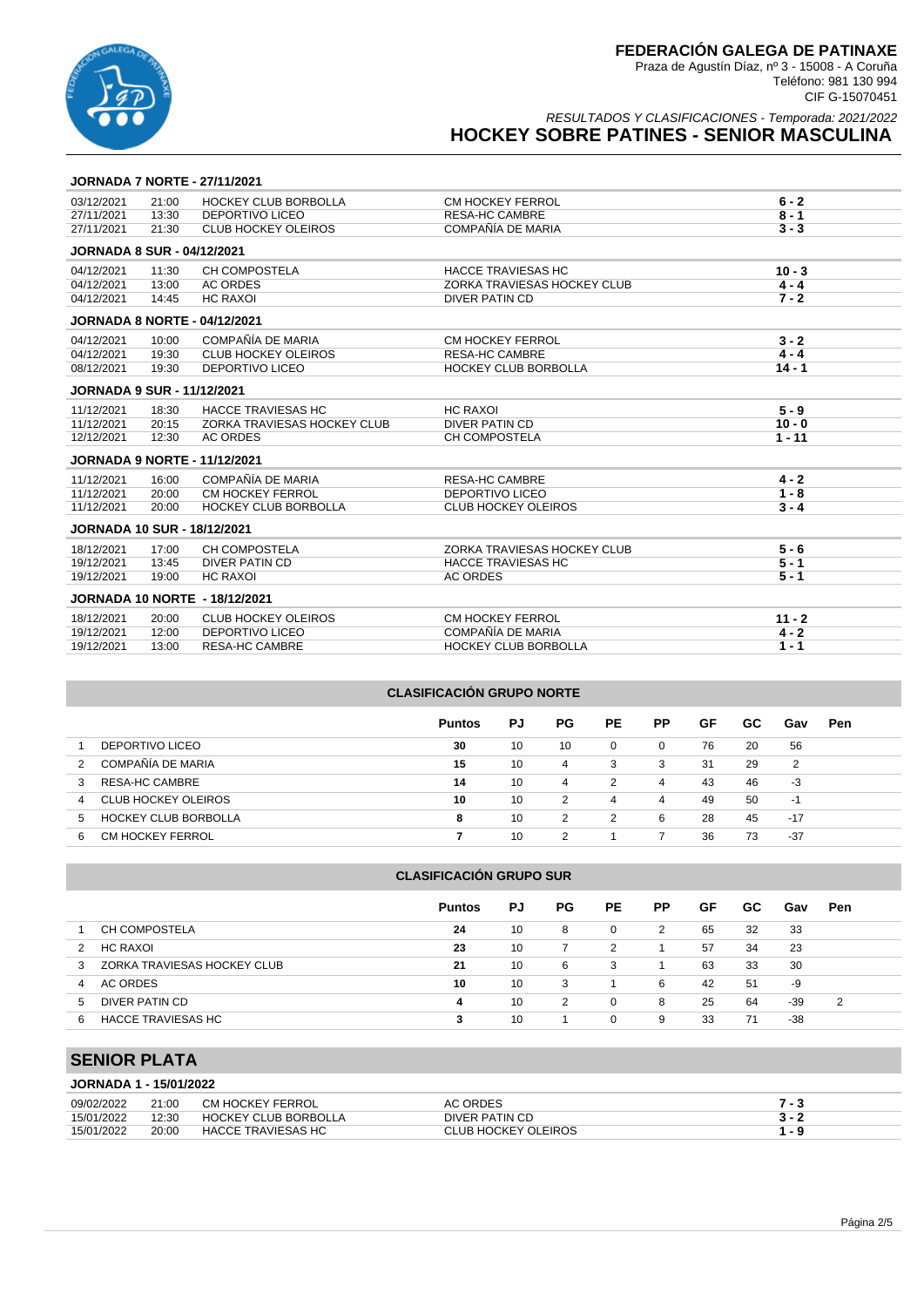

RESULTADOS Y CLASIFICACIONES - Temporada: 2021/2022

# **HOCKEY SOBRE PATINES - SENIOR MASCULINA**

### **JORNADA 2 - 22/01/2022**

| 13/02/2022                     | 10:15 | <b>HACCE TRAVIESAS HC</b>   | <b>CM HOCKEY FERROL</b>     | 3 - 11         |
|--------------------------------|-------|-----------------------------|-----------------------------|----------------|
| 22/01/2022                     | 13:30 | <b>AC ORDES</b>             | <b>HOCKEY CLUB BORBOLLA</b> | $5 - 4$        |
| 22/01/2022                     | 20:00 | <b>DIVER PATIN CD</b>       | <b>CLUB HOCKEY OLEIROS</b>  | $4 - 2$        |
| <b>JORNADA 3 - 29/01/2022</b>  |       |                             |                             |                |
| 29/01/2022                     | 16:00 | <b>CLUB HOCKEY OLEIROS</b>  | <b>AC ORDES</b>             | $3 - 5$        |
| 30/01/2022                     | 13:30 | <b>HOCKEY CLUB BORBOLLA</b> | CM HOCKEY FERROL            | $9 - 3$        |
| 30/01/2022                     | 18:45 | DIVER PATIN CD              | <b>HACCE TRAVIESAS HC</b>   | $6 - 4$        |
| <b>JORNADA 4 - 05/02/2022</b>  |       |                             |                             |                |
| 06/02/2022                     | 11:30 | <b>AC ORDES</b>             | <b>DIVER PATIN CD</b>       | $2 - 3$        |
| 06/02/2022                     | 11:45 | CM HOCKEY FERROL            | <b>CLUB HOCKEY OLEIROS</b>  | $7 - 3$        |
| 12/03/2022                     | 13:30 | <b>HOCKEY CLUB BORBOLLA</b> | <b>HACCE TRAVIESAS HC</b>   | $5 - 3$        |
| <b>JORNADA 5 - 12/02/2022</b>  |       |                             |                             |                |
| 12/02/2022                     | 15:00 | <b>HACCE TRAVIESAS HC</b>   | <b>AC ORDES</b>             | $4 - 8$        |
| 12/02/2022                     | 20:30 | <b>CLUB HOCKEY OLEIROS</b>  | <b>HOCKEY CLUB BORBOLLA</b> | $2 - 3$        |
| 13/02/2022                     | 14:00 | <b>DIVER PATIN CD</b>       | <b>CM HOCKEY FERROL</b>     | $2 - 8$        |
| <b>JORNADA 6 - 19/02/2022</b>  |       |                             |                             |                |
| 12/03/2022                     | 18:45 | <b>CLUB HOCKEY OLEIROS</b>  | <b>HACCE TRAVIESAS HC</b>   | $8 - 3$        |
| 18/02/2022                     | 21:00 | <b>AC ORDES</b>             | CM HOCKEY FERROL            | $8 - 8$        |
| 21/02/2022                     | 21:15 | <b>DIVER PATIN CD</b>       | HOCKEY CLUB BORBOLLA        | $3 - 4$        |
| <b>JORNADA 7 - 26/02/2022</b>  |       |                             |                             |                |
| 02/03/2022                     | 20:30 | <b>CLUB HOCKEY OLEIROS</b>  | <b>DIVER PATIN CD</b>       | $6 - 3$        |
| 25/02/2022                     | 21:00 | <b>HOCKEY CLUB BORBOLLA</b> | <b>AC ORDES</b>             | $5 - 3$        |
| 26/02/2022                     | 16:00 | CM HOCKEY FERROL            | <b>HACCE TRAVIESAS HC</b>   | $6 - 7$        |
| <b>JORNADA 8 - 05/03/2022</b>  |       |                             |                             |                |
| 05/03/2022                     | 18:00 | <b>HACCE TRAVIESAS HC</b>   | <b>DIVER PATIN CD</b>       | $3 - 3$        |
| 06/03/2022                     | 09:45 | CM HOCKEY FERROL            | HOCKEY CLUB BORBOLLA        | $3 - 5$        |
| 06/03/2022                     | 13:00 | <b>AC ORDES</b>             | <b>CLUB HOCKEY OLEIROS</b>  | $4 - 7$        |
| <b>JORNADA 9 - 12/03/2022</b>  |       |                             |                             |                |
| 19/03/2022                     | 15:00 | DIVER PATIN CD              | <b>AC ORDES</b>             | $3 - 4$        |
| 19/03/2022                     | 20:00 | <b>CLUB HOCKEY OLEIROS</b>  | CM HOCKEY FERROL            | $7 - 5$        |
| 26/03/2022                     | 18:45 | <b>HACCE TRAVIESAS HC</b>   | <b>HOCKEY CLUB BORBOLLA</b> | $\overline{a}$ |
| <b>JORNADA 10 - 19/03/2022</b> |       |                             |                             |                |
| 19/03/2022                     | 13:00 | <b>HOCKEY CLUB BORBOLLA</b> | <b>CLUB HOCKEY OLEIROS</b>  | $1 - 3$        |
| 19/03/2022                     | 17:30 | <b>AC ORDES</b>             | <b>HACCE TRAVIESAS HC</b>   | $6 - 7$        |
| 20/03/2022                     | 11:15 | <b>CM HOCKEY FERROL</b>     | <b>DIVER PATIN CD</b>       | $6 - 5$        |
|                                |       |                             |                             |                |

|               | <b>CLASIFICACIÓN</b>        |               |    |     |           |                |    |     |       |            |  |
|---------------|-----------------------------|---------------|----|-----|-----------|----------------|----|-----|-------|------------|--|
|               |                             | <b>Puntos</b> | PJ | PG. | <b>PE</b> | <b>PP</b>      | GF | GC. | Gav   | <b>Pen</b> |  |
|               | <b>HOCKEY CLUB BORBOLLA</b> | 21            | 9  |     | 0         | 2              | 39 | 27  | 12    |            |  |
| $\mathcal{P}$ | CLUB HOCKEY OLEIROS         | 18            | 10 | 6   | 0         | 4              | 50 | 36  | 14    |            |  |
| 3             | CM HOCKEY FERROL            | 16            | 10 | 5   |           | $\overline{4}$ | 64 | 52  | 12    |            |  |
| 4             | AC ORDES                    | 13            | 10 | 4   | 1.        | 5              | 48 | 51  | -3    |            |  |
| 5             | DIVER PATIN CD              | 10            | 10 | 3   |           | 6              | 34 | 42  | -8    |            |  |
| 6             | HACCE TRAVIESAS HC          |               | 9  | 2   |           | 6              | 35 | 62  | $-27$ |            |  |

# **SENIOR ORO**

|  | <b>JORNADA 1 - 15/01/2022</b> |
|--|-------------------------------|
|--|-------------------------------|

| 15/01/2022 | 15:15 | COMPAÑÍA DE MARIA | <b>HC RAXOI</b>             | 8 - 4    |
|------------|-------|-------------------|-----------------------------|----------|
| 16/01/2022 | 11:00 | DEPORTIVO LICEO   | ZORKA TRAVIESAS HOCKEY CLUB |          |
| 17/01/2022 | 20:45 | RESA-HC CAMBRE    | CH COMPOSTELA               | $3 - 12$ |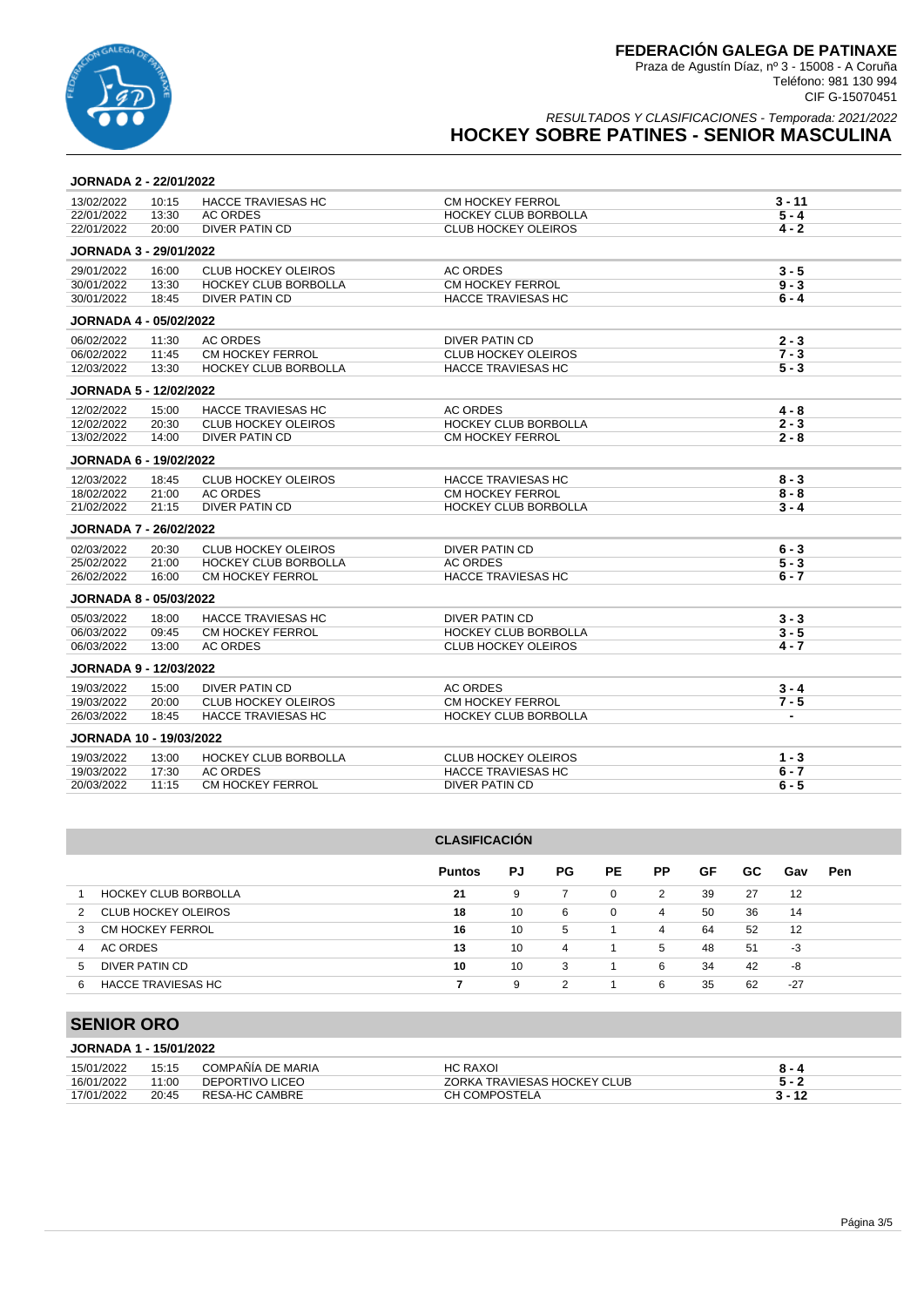

RESULTADOS Y CLASIFICACIONES - Temporada: 2021/2022

# **HOCKEY SOBRE PATINES - SENIOR MASCULINA**

#### **JORNADA 2 - 22/01/2022**

| 22/01/2022                     | 19:30 | ZORKA TRAVIESAS HOCKEY CLUB | <b>RESA-HC CAMBRE</b>       | $5 - 3$  |
|--------------------------------|-------|-----------------------------|-----------------------------|----------|
| 23/01/2022                     | 11:45 | <b>CH COMPOSTELA</b>        | COMPAÑÍA DE MARIA           | $6 - 3$  |
| 23/01/2022                     | 15:00 | <b>HC RAXOI</b>             | <b>DEPORTIVO LICEO</b>      | $4 - 7$  |
| JORNADA 3 - 29/01/2022         |       |                             |                             |          |
|                                |       |                             |                             |          |
| 02/02/2022                     | 21:15 | <b>RESA-HC CAMBRE</b>       | COMPAÑÍA DE MARIA           | $2 - 3$  |
| 08/03/2022                     | 19:45 | <b>DEPORTIVO LICEO</b>      | CH COMPOSTELA               | $2 - 6$  |
| 30/01/2022                     | 11:30 | <b>HC RAXOI</b>             | ZORKA TRAVIESAS HOCKEY CLUB | $5 - 1$  |
| <b>JORNADA 4 - 05/02/2022</b>  |       |                             |                             |          |
| 02/03/2022                     | 21:30 | <b>CH COMPOSTELA</b>        | <b>HC RAXOI</b>             | $5 - 2$  |
| 05/02/2022                     | 12:30 | COMPAÑÍA DE MARIA           | ZORKA TRAVIESAS HOCKEY CLUB | $2 - 7$  |
| 05/02/2022                     | 13:00 | <b>RESA-HC CAMBRE</b>       | <b>DEPORTIVO LICEO</b>      | $0 - 2$  |
| <b>JORNADA 5 - 12/02/2022</b>  |       |                             |                             |          |
| 10/02/2022                     | 19:30 | <b>DEPORTIVO LICEO</b>      | COMPAÑÍA DE MARIA           | $9 - 3$  |
| 12/02/2022                     | 16:30 | ZORKA TRAVIESAS HOCKEY CLUB | CH COMPOSTELA               | $10 - 0$ |
| 13/02/2022                     | 19:30 | <b>HC RAXOI</b>             | <b>RESA-HC CAMBRE</b>       | $6 - 2$  |
| <b>JORNADA 6 - 19/02/2022</b>  |       |                             |                             |          |
| 19/02/2022                     | 11:00 | <b>HC RAXOI</b>             | COMPAÑÍA DE MARIA           | $2 - 4$  |
| 20/02/2022                     | 13:00 | ZORKA TRAVIESAS HOCKEY CLUB | <b>DEPORTIVO LICEO</b>      | $5 - 3$  |
| 20/02/2022                     | 13:00 | <b>CH COMPOSTELA</b>        | <b>RESA-HC CAMBRE</b>       | $7 - 3$  |
| <b>JORNADA 7 - 26/02/2022</b>  |       |                             |                             |          |
| 04/03/2022                     | 21:45 | <b>DEPORTIVO LICEO</b>      | <b>HC RAXOI</b>             | $4 - 2$  |
| 26/02/2022                     | 12:00 | <b>RESA-HC CAMBRE</b>       | ZORKA TRAVIESAS HOCKEY CLUB | $4 - 6$  |
| 26/02/2022                     | 19:00 | COMPAÑÍA DE MARIA           | CH COMPOSTELA               | $4 - 2$  |
| <b>JORNADA 8 - 05/03/2022</b>  |       |                             |                             |          |
| 05/03/2022                     | 20:30 | ZORKA TRAVIESAS HOCKEY CLUB | <b>HC RAXOI</b>             | $3 - 1$  |
| 06/03/2022                     | 13:30 | COMPAÑÍA DE MARIA           | <b>RESA-HC CAMBRE</b>       | $7 - 1$  |
| 06/03/2022                     | 17:30 | <b>CH COMPOSTELA</b>        | <b>DEPORTIVO LICEO</b>      | $1 - 4$  |
|                                |       |                             |                             |          |
| <b>JORNADA 9 - 12/03/2022</b>  |       |                             |                             |          |
| 12/03/2022                     | 11:45 | <b>HC RAXOI</b>             | CH COMPOSTELA               | $2 - 6$  |
| 12/03/2022                     | 11:45 | ZORKA TRAVIESAS HOCKEY CLUB | COMPAÑÍA DE MARIA           | $5 - 3$  |
| 20/03/2022                     | 17:00 | <b>DEPORTIVO LICEO</b>      | <b>RESA-HC CAMBRE</b>       | $8 - 1$  |
| <b>JORNADA 10 - 19/03/2022</b> |       |                             |                             |          |
| 20/03/2022                     | 12:00 | CH COMPOSTELA               | ZORKA TRAVIESAS HOCKEY CLUB | $4 - 1$  |
| 20/03/2022                     | 14:00 | COMPAÑÍA DE MARIA           | <b>DEPORTIVO LICEO</b>      | $3 - 1$  |
| 21/03/2022                     | 20:45 | <b>RESA-HC CAMBRE</b>       | <b>HC RAXOI</b>             | $5 - 3$  |
|                                |       |                             |                             |          |

| <b>CLASIFICACIÓN</b>             |               |    |                |          |     |    |     |       |            |  |
|----------------------------------|---------------|----|----------------|----------|-----|----|-----|-------|------------|--|
|                                  | <b>Puntos</b> | PJ | PG.            | PE.      | PP. | GF | GC. | Gav   | <b>Pen</b> |  |
| DEPORTIVO LICEO                  | 21            | 10 | 7              | 0        | 3   | 45 | 27  | 18    |            |  |
| ZORKA TRAVIESAS HOCKEY CLUB<br>2 | 21            | 10 | $\overline{7}$ | 0        | 3   | 45 | 30  | 15    |            |  |
| <b>CH COMPOSTELA</b><br>3        | 19            | 10 | $\overline{7}$ | $\Omega$ | 3   | 49 | 34  | 15    | 2          |  |
| COMPAÑÍA DE MARIA<br>4           | 18            | 10 | 6              | $\Omega$ | 4   | 40 | 39  |       |            |  |
| HC RAXOI<br>5                    | 6             | 10 | 2              | $\Omega$ | 8   | 31 | 45  | $-14$ |            |  |
| RESA-HC CAMBRE<br>6              | 3             | 10 |                | $\Omega$ | 9   | 24 | 59  | $-35$ |            |  |

# **F4 SENIOR ORO**

| 26/03/2022                  | 10:00 | DEPORTIVO LICEO             | COMPAÑÍA DE MARIA |  |
|-----------------------------|-------|-----------------------------|-------------------|--|
| 26/03/2022                  | 12:00 | ZORKA TRAVIESAS HOCKEY CLUB | CH COMPOSTELA     |  |
| 3º Y 4º PUESTO - 27/03/2022 |       |                             |                   |  |

27/03/2022 17:00 **-**